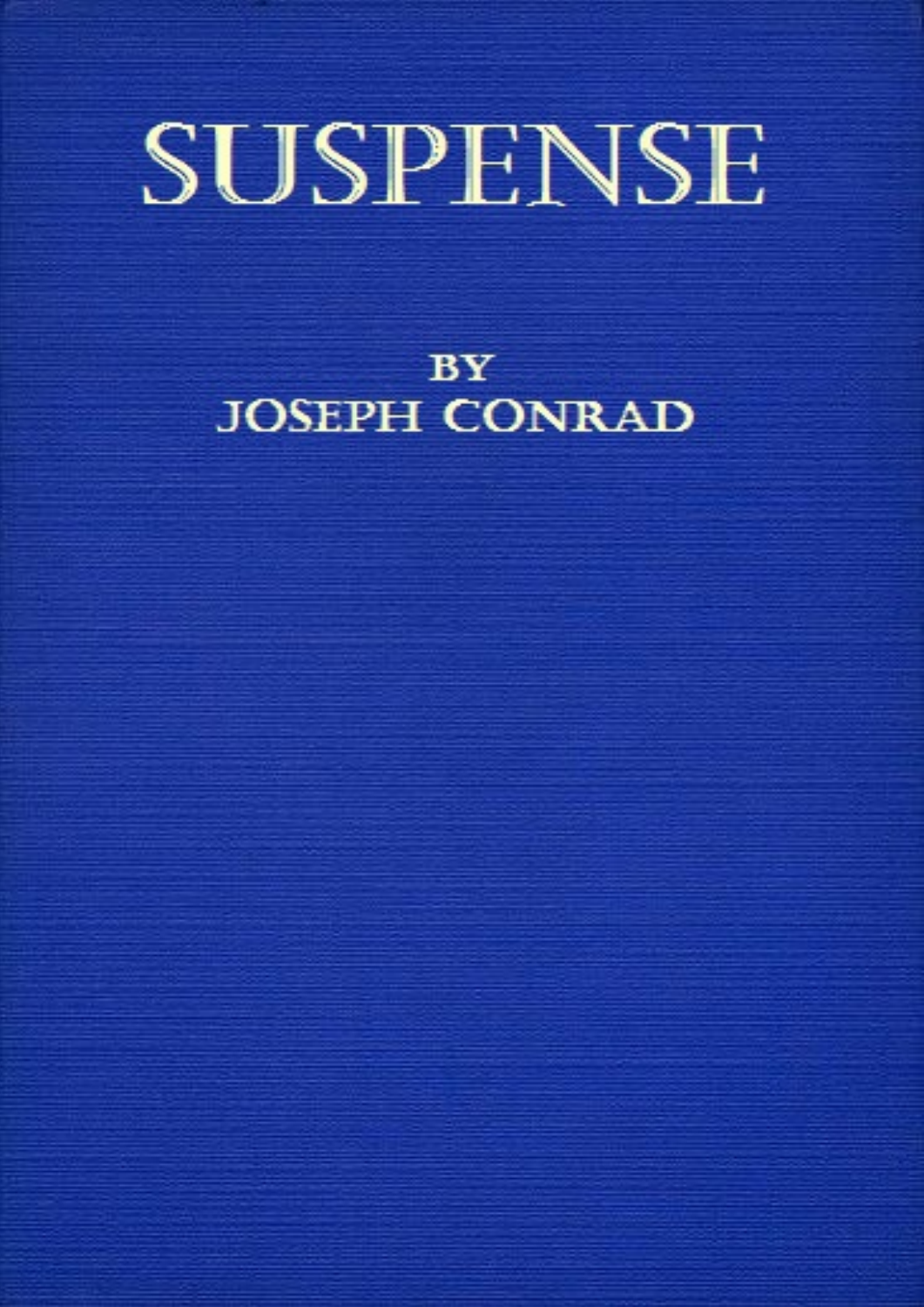#### **\* A Distributed Proofreaders Canada eBook \***

This ebook is made available at no cost and with very few restrictions. These restrictions apply only if (1) you make a change in the ebook (other than alteration for different display devices), or (2) you are making commercial use of the ebook. If either of these conditions applies, please contact a FP administrator before proceeding.

This work is in the Canadian public domain, but may be under copyright in some countries. If you live outside Canada, check your country's copyright laws. IF THE BOOK IS UNDER COPYRIGHT IN YOUR COUNTRY, DO NOT DOWNLOAD OR REDISTRIBUTE THIS FILE.

*Title:* Suspense *Date of first publication:* 1925 *Author:* Joseph Conrad *Date first posted:* August 7, 2015 *Date last updated:* August 7, 2015 Faded Page eBook #20150802

This ebook was produced by: Delphine Lettau, Cindy Beyer & the online Distributed Proofreaders Canada team at http://www.pgdpcanada.net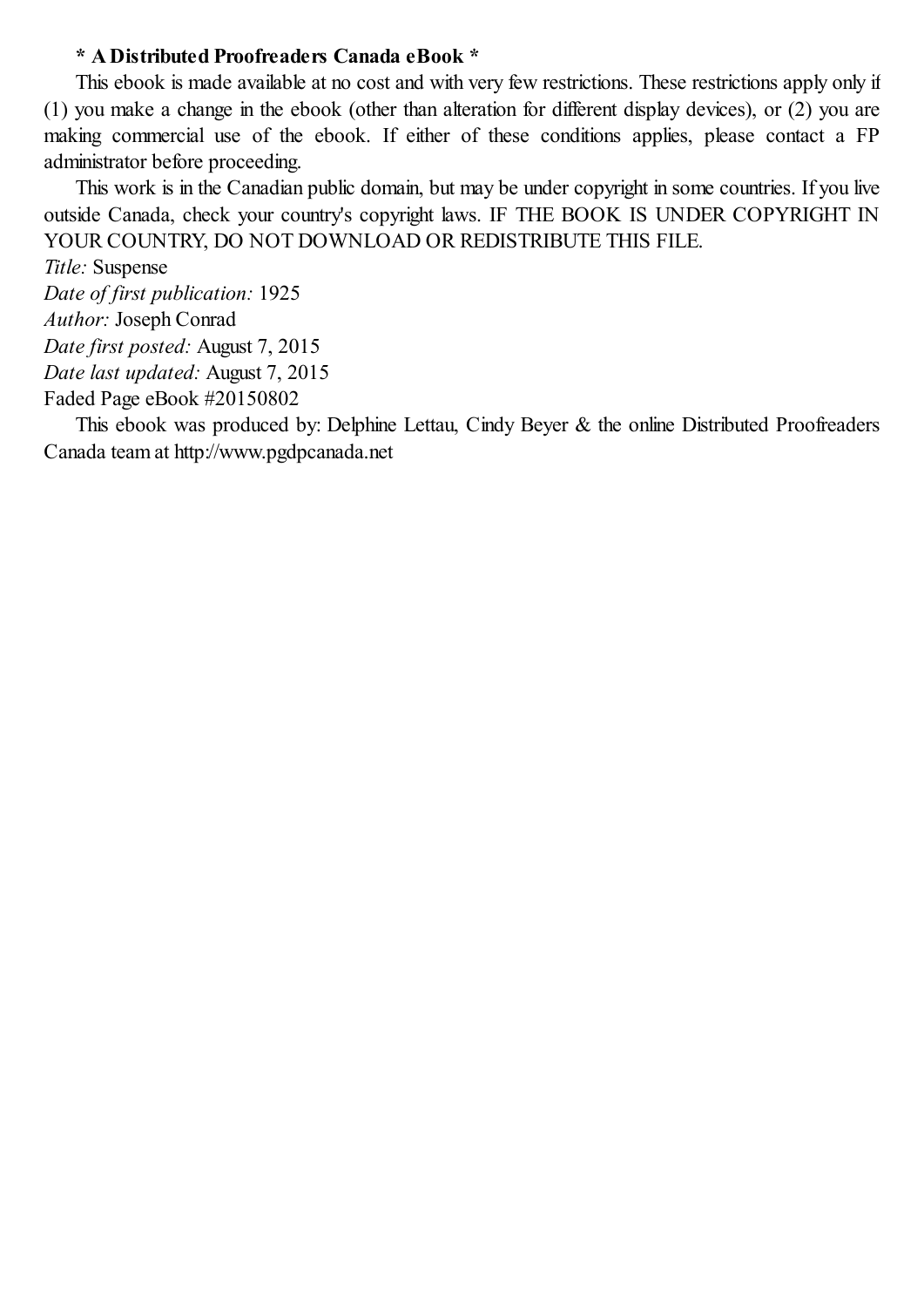

JOSEPH CONRAD AND CAPTAIN DAVID BONE ON THE "TUSCANIA" IN THE ATLANTIC, APRIL1923 *From a coloured drawing by Muirhead Bone*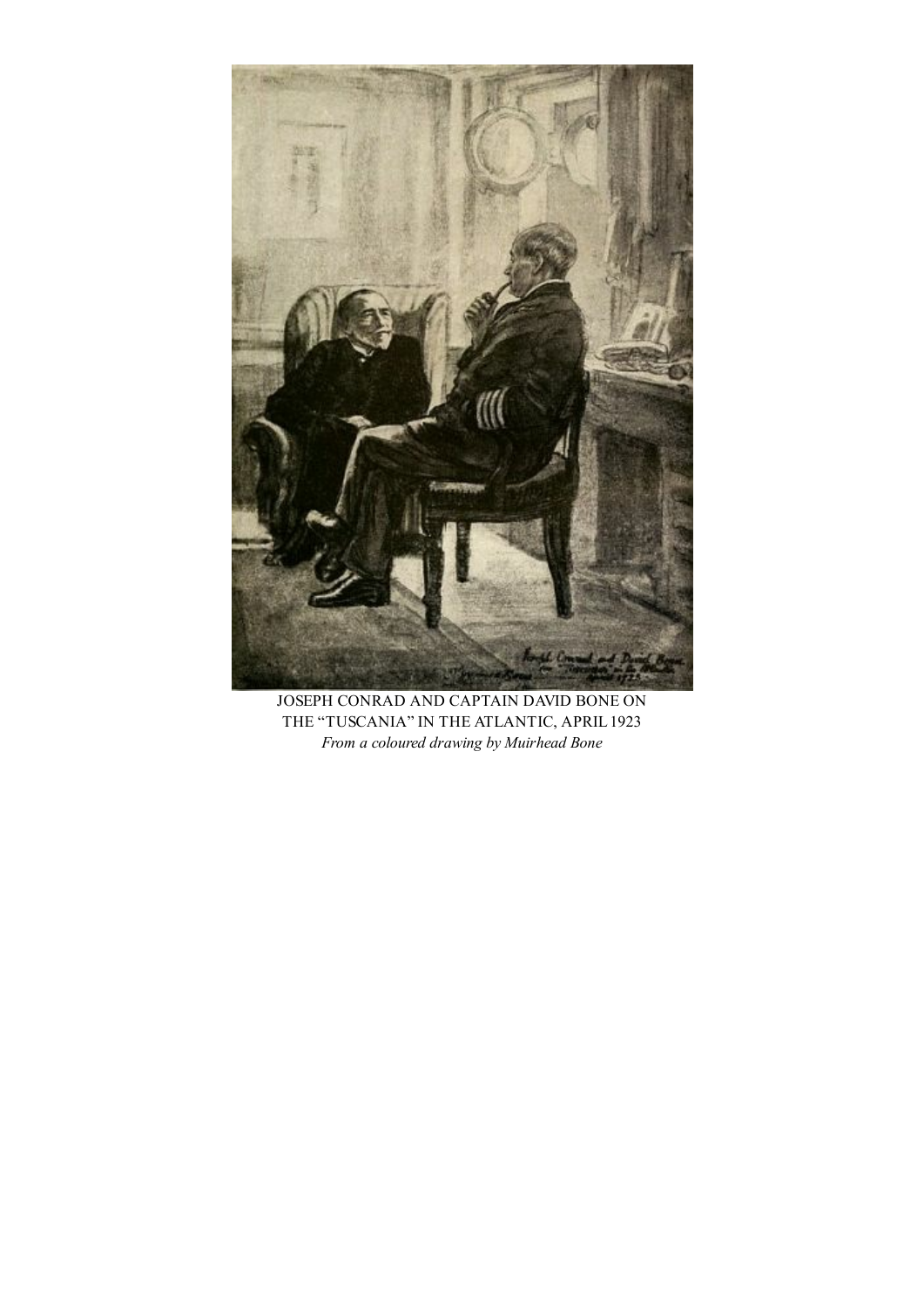## **SUSPENSE**

BY JOSEPH CONRAD



1925 LONDON & TORONTO J. M. DENT & SONS LTD.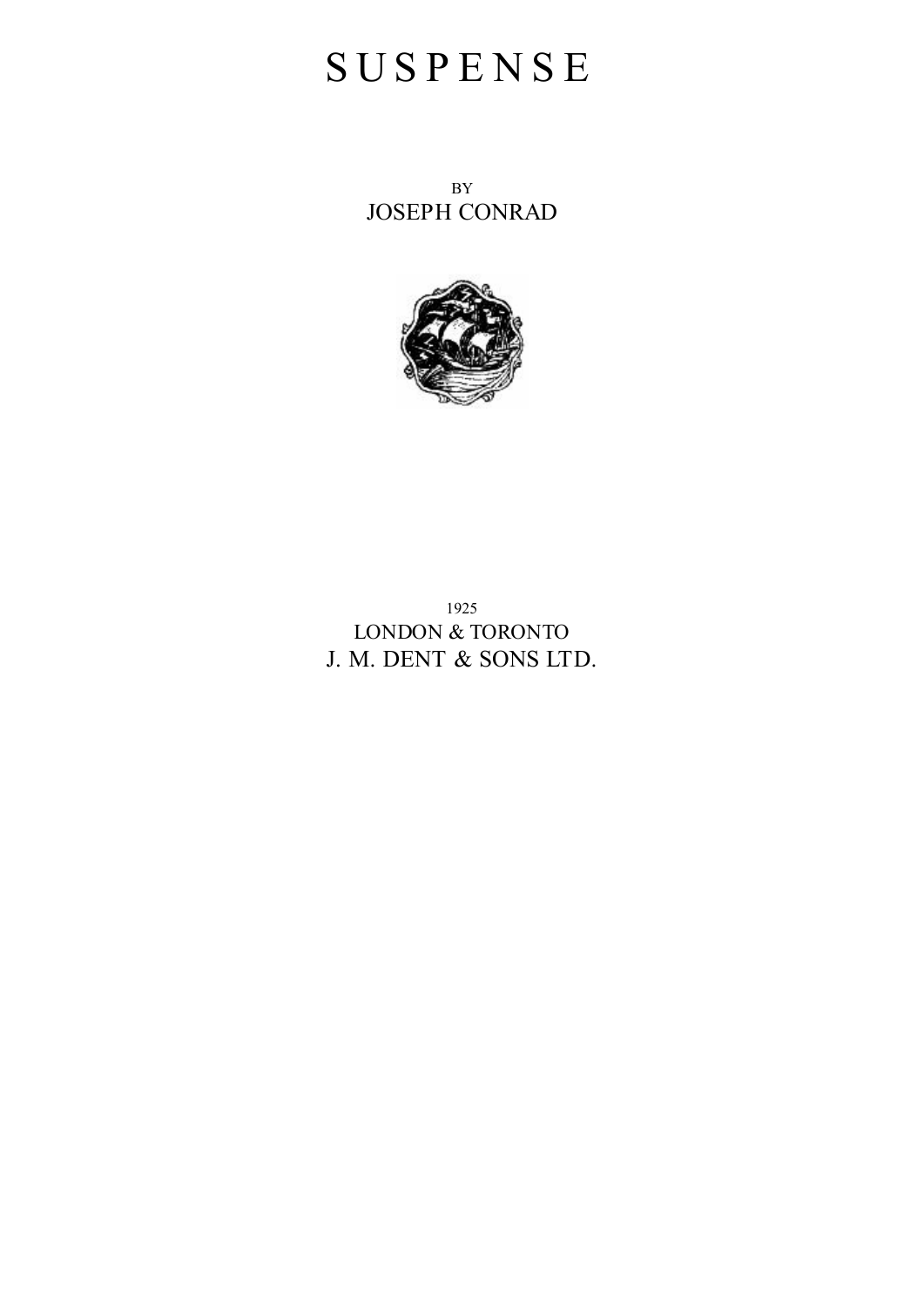*All rights reserved*

#### PRINTED IN GREAT BRITAIN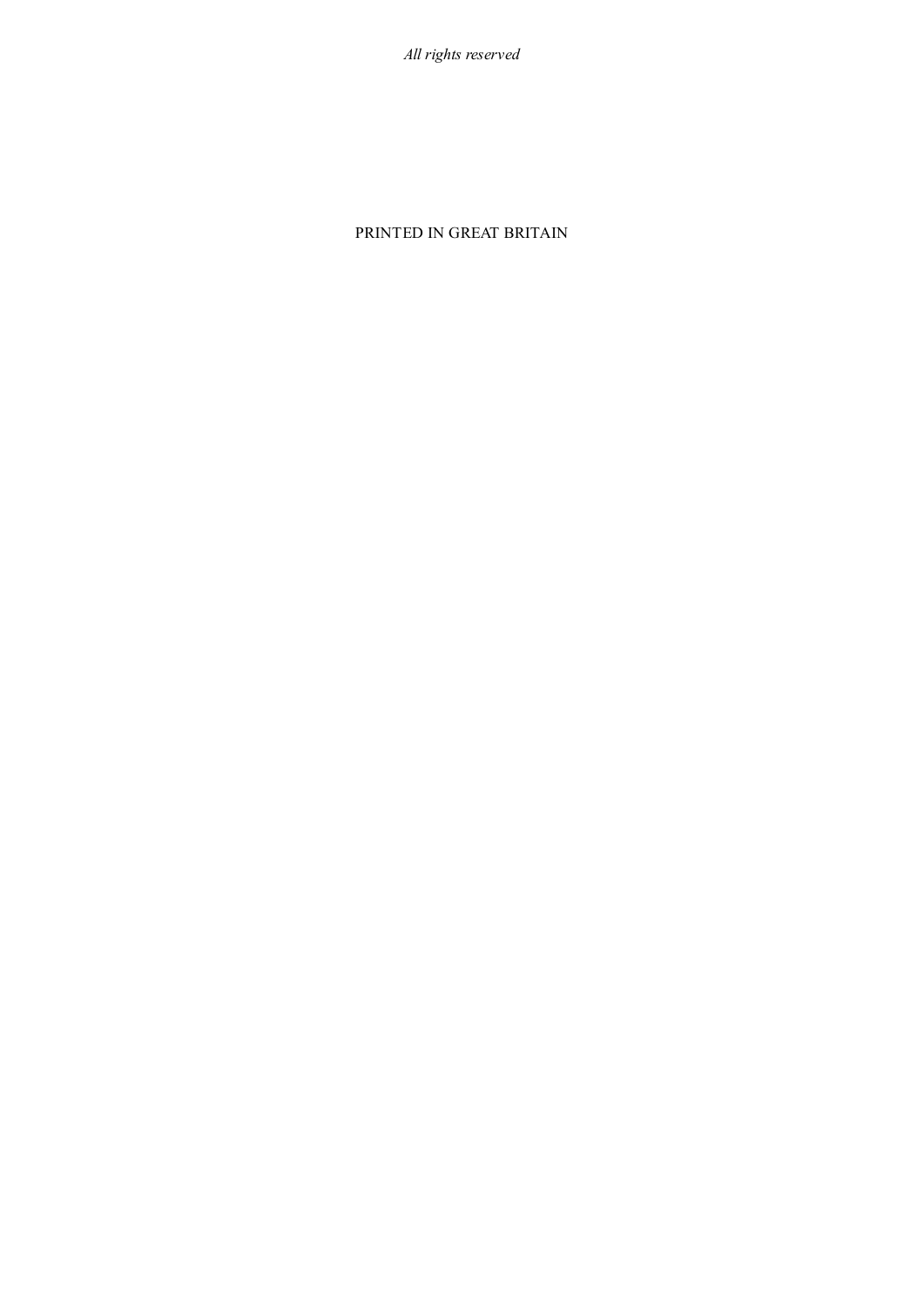## C O N T E N T S

|                  |          | PART I          |
|------------------|----------|-----------------|
| I. $\frac{3}{2}$ |          |                 |
| II. $21$         |          |                 |
| III. 36          |          |                 |
| IV. 49           |          |                 |
|                  |          |                 |
|                  |          | <b>PART II</b>  |
| I. $65$          |          |                 |
| II. 79           |          |                 |
|                  | III. 108 |                 |
|                  | IV. 133  |                 |
|                  | V. 143   |                 |
|                  | VI. 158  |                 |
|                  | VII. 174 |                 |
|                  |          |                 |
|                  |          | <b>PART III</b> |
|                  | I. $193$ |                 |
|                  | II. 207  |                 |
|                  | III. 218 |                 |

PART IV

I. 249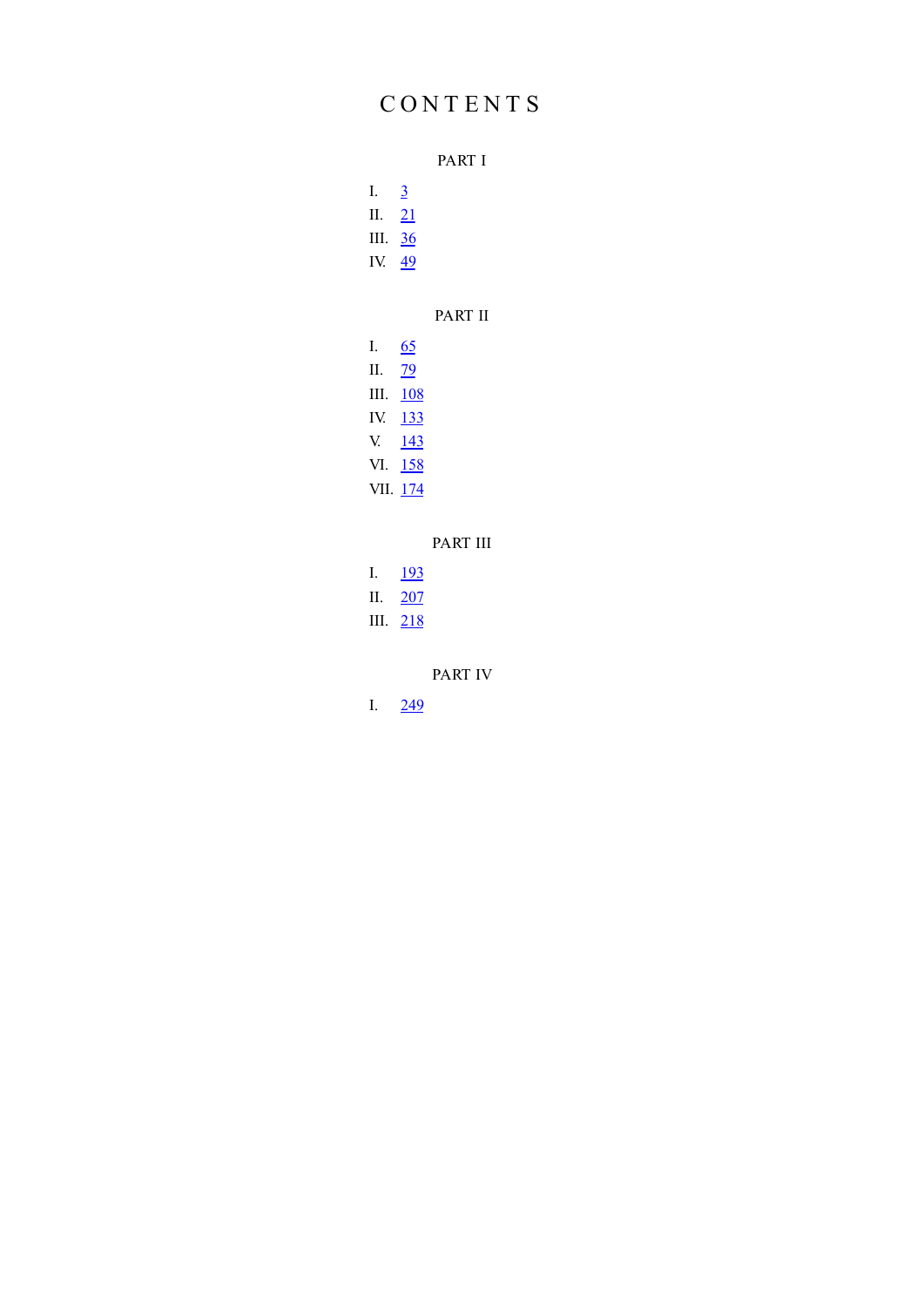# **SUSPENSE**

P ART I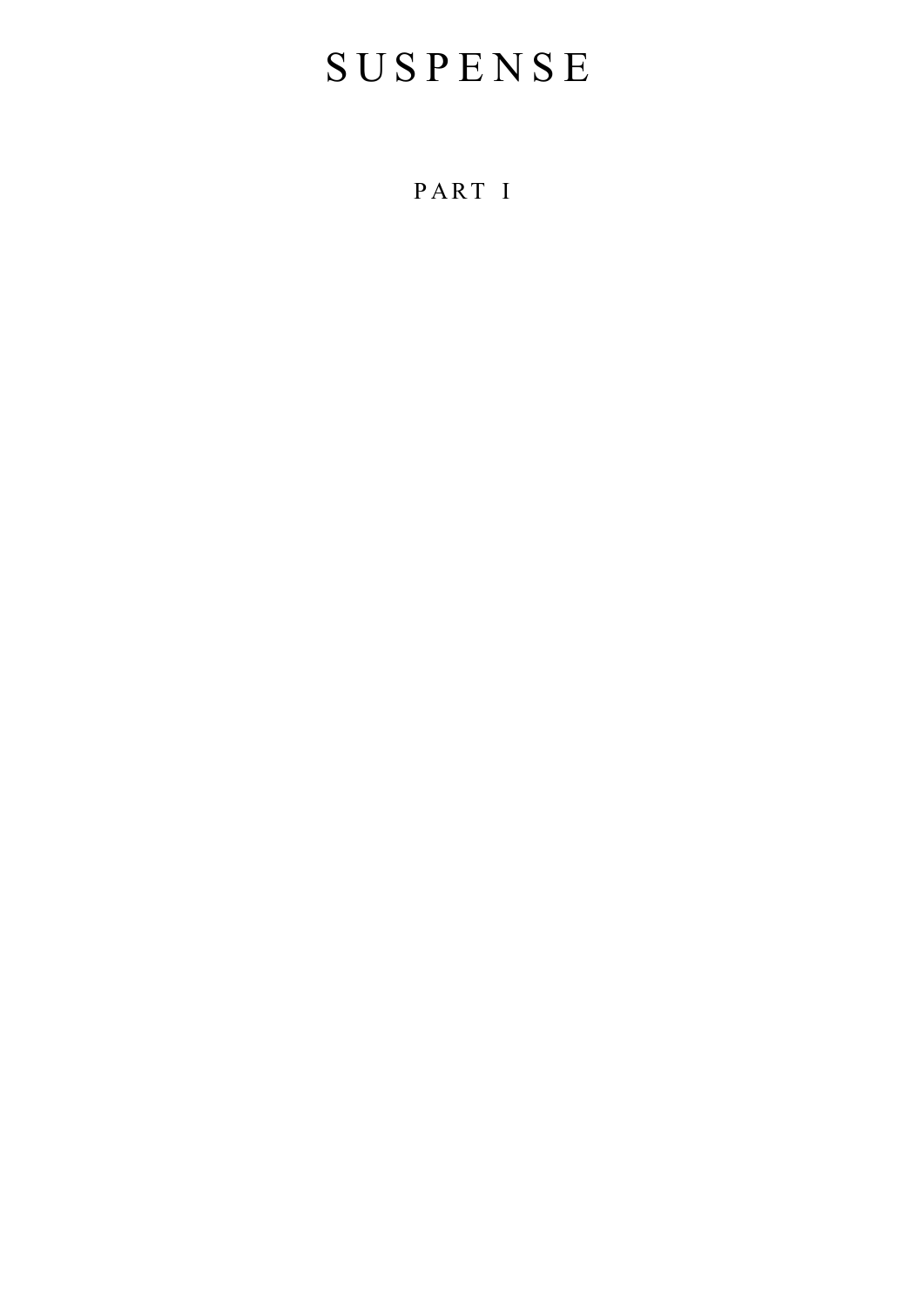A deep red glow flushed the fronts of marble palaces piled up on the slope of an arid mountain, whose barren ridge traced high on the darkening sky a ghostly and glimmering outline. The winter sun was setting over the Gulf of Genoa. Behind the massive shore the sky to the east was like darkening glass. The open water, too, had a glassy look with a purple sheen in which the evening light lingered as if clinging to the water. The sails of a few becalmed feluccas looked rosy and cheerful, motionless in the gathering gloom. Their heads were all pointing towards the superb city. Within the long jetty with the squat round tower at the end, the water of the harbour had turned black. A bigger vessel with square sails, issuing from it and arrested by the sudden descent of the calm, faced the red disc of the sun. Her ensign hung down and its colours were not to be made out; but a lank man in a shabby sailor's jacket, and wearing a strange cap with a tassel, who lounged with both his arms thrown over the black breech of an enormous piece of ordnance that with three of its monstrous fellows squatted on the platform of the tower, seemed to have no doubt of her nationality; for to the question of a young civilian in a long coat and Hessian boots and with an ingenuous young countenance above the folds of a white neckcloth, he answered curtly, taking a short pipe out of his mouth, but not turning his head:

"She's Elban"

He replaced his pipe and preserved an unsociable air. The elegant young man with the pleasant countenance, who was Cosmo, the son of Sir Charles Latham, of Latham Hall, Yorkshire, repeated under his breath, "Elban," and remained wrapped up in still contemplation of the becalmed ship with her undistinguishable flag.

It was not till the sun had sunk beneath the waters of the Mediterranean, and the undistinguishable flag had been hauled down on board the motionless ship, that he stirred and turned his eyes towards the harbour. The nearest prominent object in it was the imposing shape of an English line-of-battle ship moored on the west side not far from the quay. Her tall spars overtopped the roofs of the houses, and the English ensign at her flagstaff had been just hauled down and replaced by a lantern that looked strange in the clear twilight. The forms of shipping crowded towards the head of the harbour were merging into one another. Cosmo let his eyes wander over the circular platform of the tower. The man leaning over the gun went on smoking with indifference.

"Are you the guardian of this tower?" asked the young man.

The other gave him a sidelong glance, and made answer without changing his attitude, and more as if speaking to himself:

"This is now an unguarded spot. The wars are over."

"Do they close the door at the bottom of this tower at night?" inquired Cosmo.

"That is a matter worth consideration, especially for those like you, for instance, who have a soft bed to go to for the night."

The young man put his head on one side and looked at his interlocutor with a faint smile.

"You don't seem to care," he said. "So I conclude I need not. As long as you are content to stay here I am safe enough. I followed you up the stairs, you know."

The man with the pipe stood up abruptly. "You followed me here? Why did you do that, in the name of all the saints?"

The young man laughed as if at a good joke. "Because you were walking in front of me. There was nobody else in view near the Mole. Suddenly you disappeared. Then I saw that the door at the bottom of the tower was open, and I walked up the stairs on to this platform. And I would have been very surprised if I hadn't found you here."

The man in the strange cap ornamented with a tassel had taken his pipe out of his mouth to listen.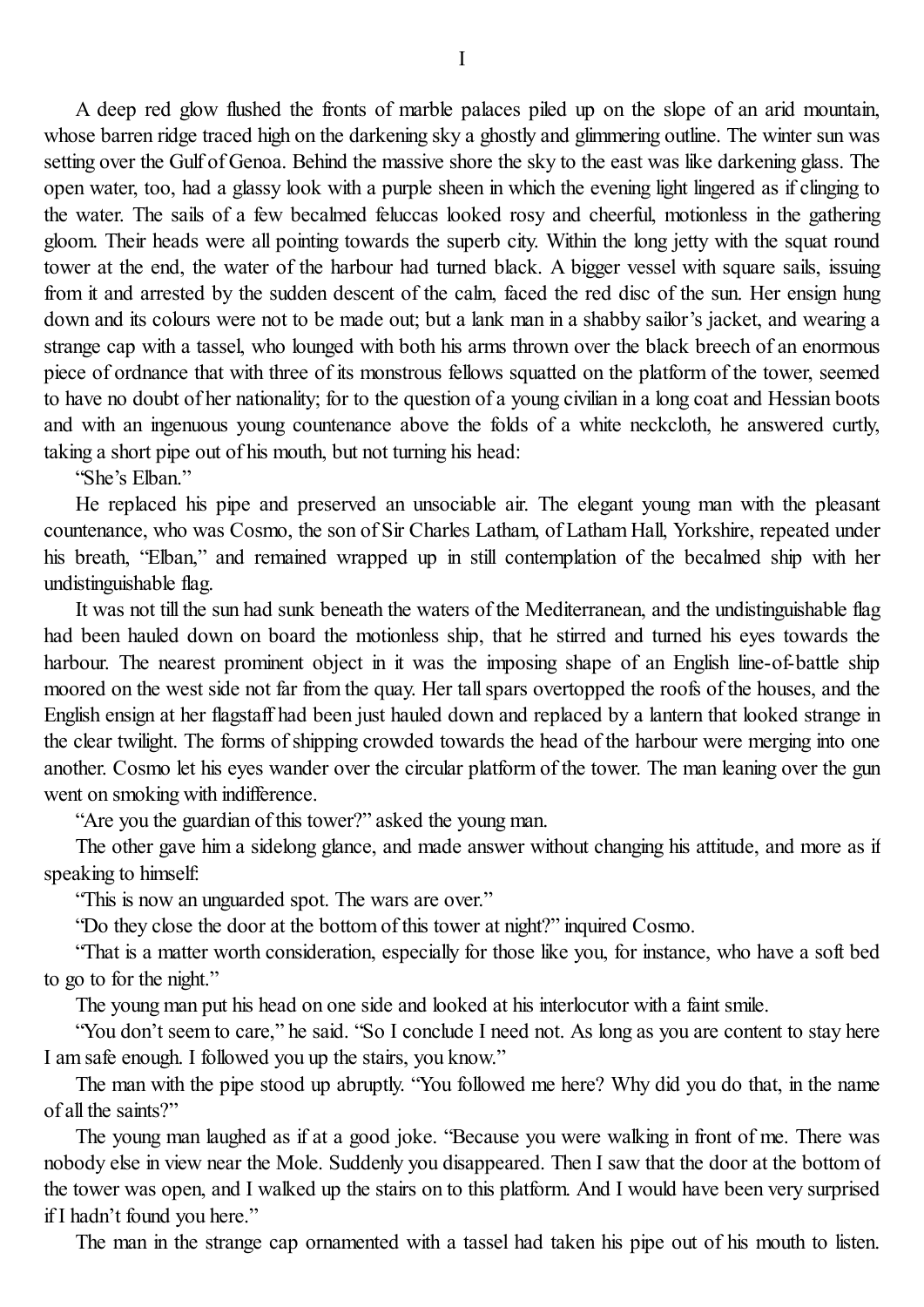"That was all?"

"Yes, that was all."

"Nobody but an Englishman would behave like that," commented the other to himself, a slight appearance of apprehension passing over his features. "You are an eccentric people."

"I don't see anything eccentric in what I've done. I simply wanted to walk out of the town. The Mole was as good as any other part. It is very pleasant here."

A slight breeze touched the two men's faces, while they stood silent, looking at each other. "I am but an idle traveller," said Cosmo easily. "I arrived this morning by land. I am glad I had the idea to come out here to behold your town glowing in the sunset, and to get a sight of a vessel belonging to Elba. There can't be very many of them. But you, my friend . . ."

"I have as much right to idle away my time here as any English traveller," interrupted the man hastily.

"It is very pleasant here," repeated the young traveller, staring into the dusk which had invaded the platform of the tower.

"Pleasant?" repeated the other. "Yes, perhaps. The last time I was on this platform I was only ten years old. A solid round shot was spinning and rattling all over the stone floor. It made a wondrous disturbance, and seemed a living thing full of fury."

"A solid shot," exclaimed Cosmo, looking all over the smooth flagstones as if expecting to see the traces of that visitation. "Where did it come from?"

"It came from an English brig belonging to Milord Keith's squadron. She stood in quite close and opened fire on us. . . . Heaven only knows why. The audacity of your people! A single shot from one of those big fellows," he continued, slapping the enormous bulging breech of the gun by his side, "would have been enough to sink her like a stone."

"I can well believe it. But the fearlessness of our seamen has ceased to astonish the world long ago," murmured the young traveller.

"There are plenty of fearless people in the world, but luck is even better than courage. The brig sailed away unscathed. Yes, luck is even better than courage. The brig sailed away unscathed. Yes, luck is better than courage. Surer than wisdom and stronger than justice. Luck is a great thing. It is the only thing worth having on one's side. And you people have always had it. Yes, signore, you belong to a lucky nation, or else you would not be standing here on this platform looking across the water in the direction of that crumb of land that is the last refuge of your greatest enemy."

Cosmo leaned over the stone parapet near the embrasure of the gun on the other side of which the man with the short pipe in his hand made a vaguely emphatic gesture: "I wonder what thoughts pass through your head," he went on in a quiet detached tone. "Or perhaps you are too young yet to have many thoughts in your head. Excuse my liberty, but I have always heard that one may be frank in speech with an Englishman; and by your speech there can be no doubt of you being of that nation."

"I can assure you I have no thoughts of hatred. . . . Look, the Elban ship is getting further away. Or is it only the darkness that makes her seem so?"

"The night air is heavy. There is more wind on the water than up here where we stand; but I don't think she has moved away. You are interested in that Elban ship, signore."

"There is a fascination now about everything connected with that island," confessed the ingenuous traveller. "You have just said that I was too young to think. You don't seem so very much older than myself. I wonder what thoughts you may have?"

"The thoughts of a common man; thoughts that could be of no interest to an English milord," answered the other in a grimly deprecatory tone.

"Do you think that all Englishmen are lords?" asked Cosmo with a laugh.

"I didn't think. I went by your appearance. I remember hearing an old man once say that you were a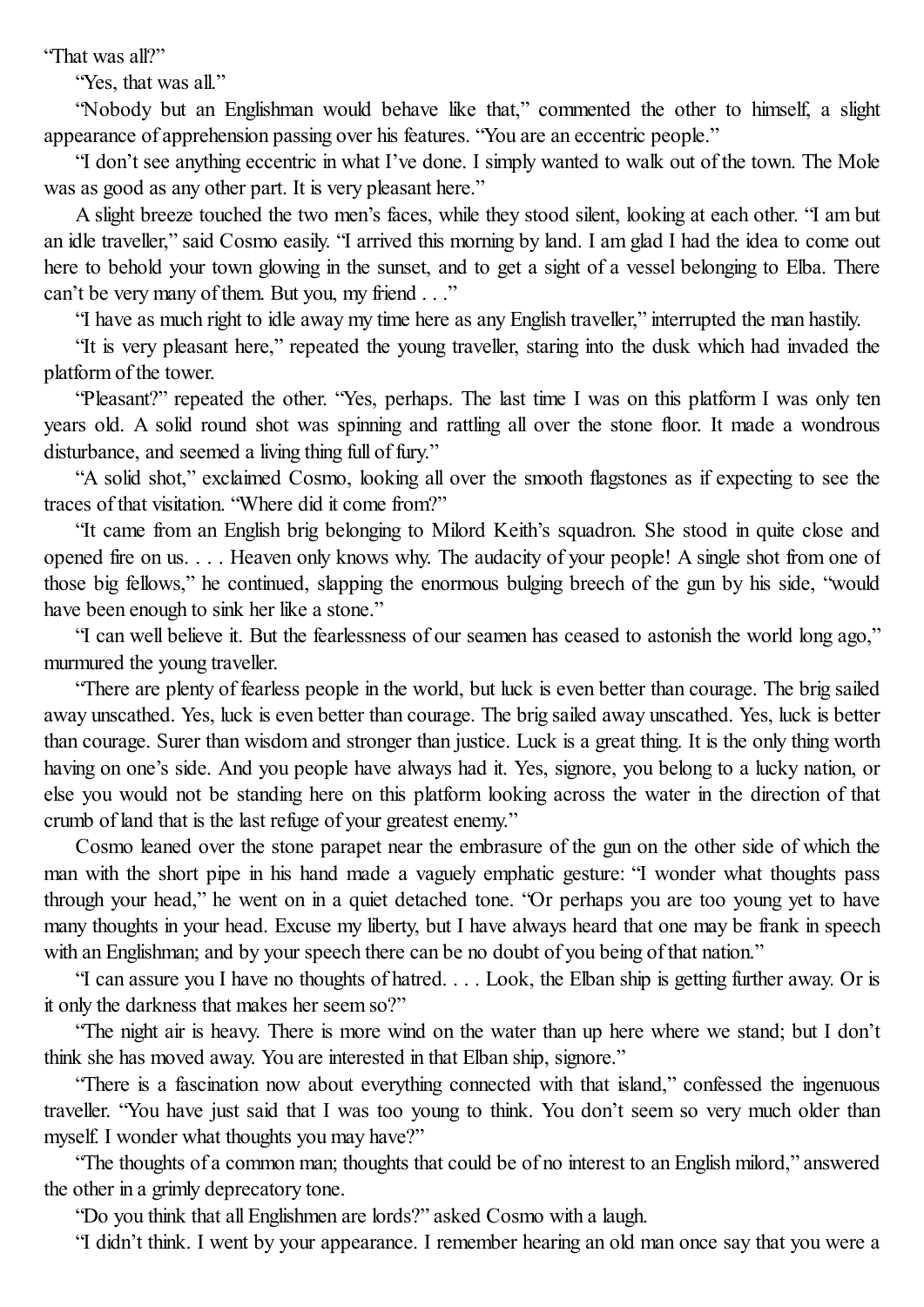lordly nation."

"Really!" exclaimed the young man, and laughed again in a low, pleasant note. "I remember hearing of an old man who called us a nation of traders."

"*Nazione di mercante*," repeated the man slowly. "Well, that may be true too. Different men, different wisdoms<sup>"</sup>

"This didn't occur to me," said Cosmo, seating himself with a little spring on the stone parapet of the tower. He rested one foot on the massive gun-carriage and fixed his clear eyes on the dark red streak on the western sky left by the retreating sun like a long gash inflicted on the suffering body of the universe. . . . "Different men, different wisdoms," he repeated, musingly. "I suppose it must be. People's lives are so very different. . . . And of what kind was the wisdom of your old man?"

"The wisdom of a great plain as level almost as the sea," said the other gravely. "His voice was as unexpected when I heard it as your own, signore. The evening shadows had closed about me just after I had seen to the west, on the edge of the world as it were, a lion miss his spring on a bounding deer. They went away right into the glow and vanished. It was as though I had dreamed. When I turned round there was the old man behind me no further away than half the width of this platform. He only smiled at my startled looks. His long silver locks stirred in the breeze. He had been watching me, it seems, from folds of ground and from amongst reed-beds for nearly half a day wondering what I might be at. I had come ashore to wander on the plain. I like to be alone sometimes. My ship was anchored in a bight of this deserted coast a good many miles away, too many to walk back in the dark for a stranger like me. So I spent the night in that old man's ranch, a hut of grass and reeds, near a little piece of water peopled by a multitude of birds. He treated me as if I had been his son. We talked till dawn, and when the sun rose I did not go back to my ship. What I had on board of my own was not of much value, and there was certainly no one there to address me as 'My son' in that particular tone—you know what I mean, signore."

"I don't know—but I think I can guess," was the answer, whose light-hearted yet earnest frankness was particularly boyish and provoked a smile on the part of the older man. In repose his face was grave. His English interlocutor went on after a pause: "You deserted from your ship to join a hermit in a wilderness simply because the tone of his voice appealed to your heart. Is that your meaning?"

"You have guessed it, signorino. Perhaps there was more in it than that. There is no doubt about it that I did desert from ship."

"And where was that?"

"On the coast of South America," answered the man from the other side of the big gun, with sudden curtness. "And now it is time for us to part."

But neither of them stirred, and for some time they remained silent, growing shadowy to each other on the massive tower, which itself in the advancing night was but a grey shadow above the dark and motionless sea.

"How long did you stay with that hermit in the desert?" asked Cosmo. "And how did you leave him?"

"Signore, it was he who left me. After I had buried his body, I had nothing more to do there. I had learned much during that year."

"What is it you learned, my friend? I should like to know."

"Signore, his wisdom was not like that of other men, and it would be too long to explain to you here on this tower, and at this late hour of the day. I learned many things. How to be patient, for instance. . . . Don't you think, signore, that your friends or the servants at the inn may become uneasy at your long absence?"

"I tell you I haven't been much more than two hours in this town, and I have spoken to nobody in it till I came upon you, except, of course, to the people at the inn."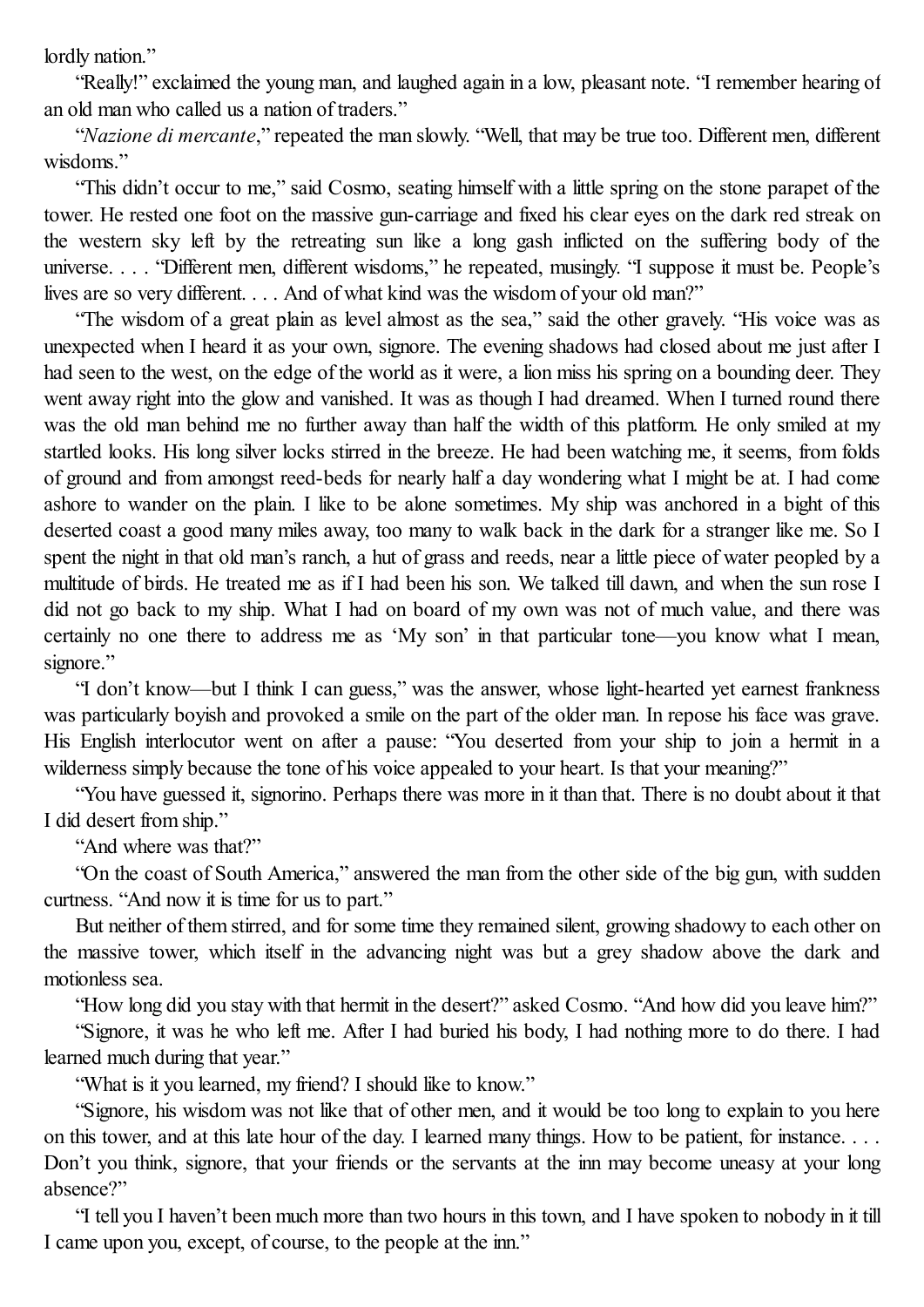"They may start looking for you."

"Why should they trouble their heads? It isn't late yet. Why should they notice my absence?"

"Why? . . . Simply because your supper may be ready by this time," retorted the man impatiently.

"It may be, but I am not hungry yet," said the young man casually. "Let them search for me all over the town, if they like." Then in a tone of interest, "Do you think they would think of looking for me here?" he asked.

"No. This is the last spot anybody would think of," muttered the other as if to himself. He raised his voice markedly. "We must part, indeed. Good-night, signore."

"Good-night."

The man in the seaman's jacket stared for a moment, then with a brusque movement cocked his cap with the strange tassel more on the side of his head. "I am not going away from this spot," he said.

"I thought you were. Why did you wish me good-night, then?"

"Because we must part."

"I suppose we must, some time or other," agreed Cosmo in a friendly voice. "I should like to meet you again."

"We must part at once, this moment, on this tower."

"Why?"

"Because I want to be left alone," answered the other after the slightest of pauses.

"Oh, come! Why on earth do you want to be left alone? What is it you could do here?" protested the other with great good humour. Then as if struck by an amusing notion, "Unless indeed you want to practise incantations," he continued lightly, "and perhaps call the Evil One to your side." He paused. "There are people, you know, that think it can be done," he added in a mocking tone.

"They are not far wrong," was the other's ominous reply. "Each man has a devil not very far from his elbow. Don't argue, signore, don't call him up in me! You had better say no more, and go in peace from here."

The young traveller did not change his careless attitude. The man in the cap heard him say quietly, almost in a tone ofself-communion:

"I prefer to stay in peace here."

It was indeed a wonderful peace. The sound of their quiet voices did not seem to affect it in the least. It had an enormous and overpowering amplitude which seemed rather to the man in the cap to take the part of the Englishman's calm obstinacy against his growing anger. He couldn't repress an impulsively threatening movement in the direction of his inconvenient companion, but it died out in perplexity. He pushed his cap still more on one side, and simply scratched his head.

"You're one of those people that are accustomed to have their own way. Well, you can't have your way this time. I have asked you quietly to leave me alone on this tower. I asked you as man to man. But if you won't listen to reason I . . ."

Cosmo, putting the palms of his hands against the edge of the parapet, sprang lightly nearly to the middle of the platform, and landed without a stagger. His voice was perfectly even.

"Reason is my only guide," he declared. "But your request looks like mere caprice. For what can you possibly have to do here? The sea-birds are gone to sleep, and I have as much right to the air up here as you. Therefore . . ."

A thought seemed to strike him. "Surely this can't be your trysting-place," he commented in a changed tone through which pierced a certain sympathy.

A short scornful laugh from the other checked him, and he muttered to himself soberly, "No. Altogether unfit . . . amongst those grim old guns." He raised his voice. "All I can do is to give you all the room." He backed away from the centre of the platform and perched himself this time on the massive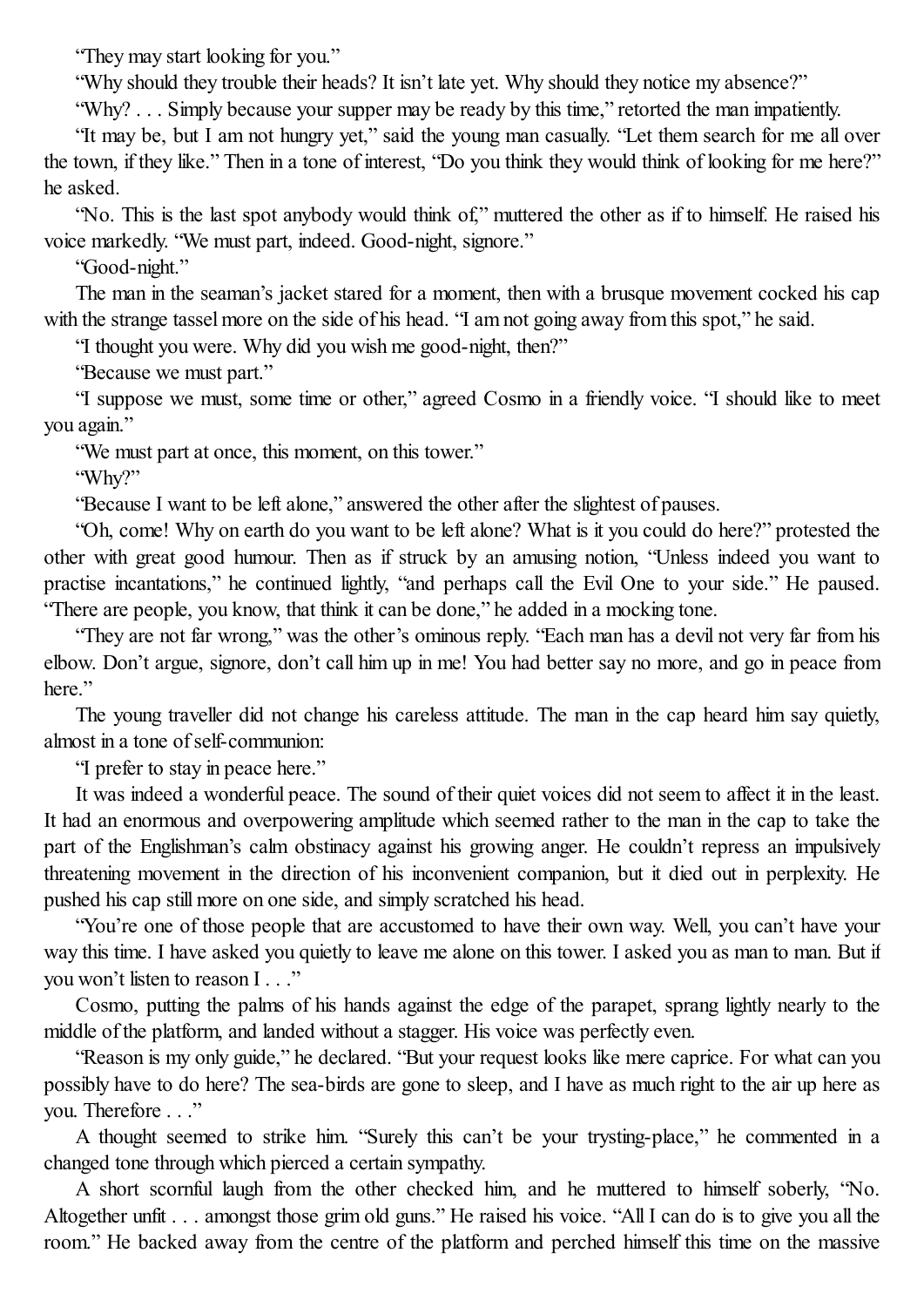breech of a sixty-pounder. "Go on with your incantations," he said then to the tall and dim figure whose immobility appeared helpless for a moment. It broke the short period ofsilence, saying deliberately:

"I suppose you are aware that at any time since we have begun to talk together it was open to me to fling myself upon you unawares as you sat on the parapet and knock you over to the bottom of this tower?" He waited a moment, then in a deeper tone, "Will you deny it?" he said.

"No, I won't deny it," was the careless answer. "I hadn't thought to be on my guard. But I can swim."

"Don't you know there is a border of big blocks of stone there? It would have been a horrible death. . . . And now, will the signore do what I ask him and return to his inn, which is a much safer place than this platform?"

"Safety is not a great inducement; and I don't believe for a moment you ever thought of attacking me in a treacherous manner."

"Well," the tall shadowy figure crowned by the shape of the strange cap admitted reluctantly. "Well, since you put it in those words, signore, I did not."

"You see! I believe you are a fine fellow. But as it is, I am under no sort of obligation to listen to you."

"You are crafty," burst out the other violently. "It's in the blood. How is one to deal with people like you?"

"You could try to drive me off," suggested the other.

There was no answer for a time, then the tall figure muttered reflectively to itself.

"After all—he's an Englishman."

"I don't think myself invincible on that account," observed Cosmo calmly.

"I know. I have fought against English soldiers in Buenos Ayres. I was only thinking that, to give the devil his due, men of your nation don't consort with spies or love tyranny either. . . . Tell me, is it true that you have only been two hours in this town?"

"Perfectly true."

"And yet all the tyrants of the world are your allies," the shadowy man pursued his train of thought half aloud.

The no less shadowy traveller remarked quietly into the gathering night:

"You don't know who my friends are."

"I don't, but I think you are not likely to go with a tale to the Austrian spies or consort with the Piedmontese *sbirri*. As to the priests who are poking their noses everywhere, I...."

"I don't know a single soul in Italy," interrupted the other.

"But you will soon. People like you make acquaintances everywhere. But it's idle talk with strangers that I fear. Can I trust you as an Englishman not to talk of what you may see?"

"You may. I can't imagine what unlawful thing you are about to commit here. I am dying from curiosity. Can it be that you are really some sort of sorcerer? Go on! Trace your magic circle, if that is your business, and call up the spirits of the dead."

A low grunt was the only answer to this speech uttered in a tone between jest and earnest. Cosmo watched from the breech of his gun with intense interest the movements of the man who objected so strongly to his presence, but who now seemed to pay no attention to him at all. They were not the movements of a magician, in so far that they certainly had nothing to do with the tracing of circles. The figure had stepped over to the seaward face of the tower, and seemed to be pulling endless things out of the breast-pocket of his jacket. The young Englishman got down from the breech of the gun, without ceasing to peer in a fascinated way, and moved closer step by step, till he threw himself back with an exclamation of astonishment. "By heavens! the fellow is going to fish." . . . Cosmo remained mute with surprise for a good many seconds and then burst out loudly:

"Is this what you displayed all this secrecy for? This is the worst hoax I ever . . ."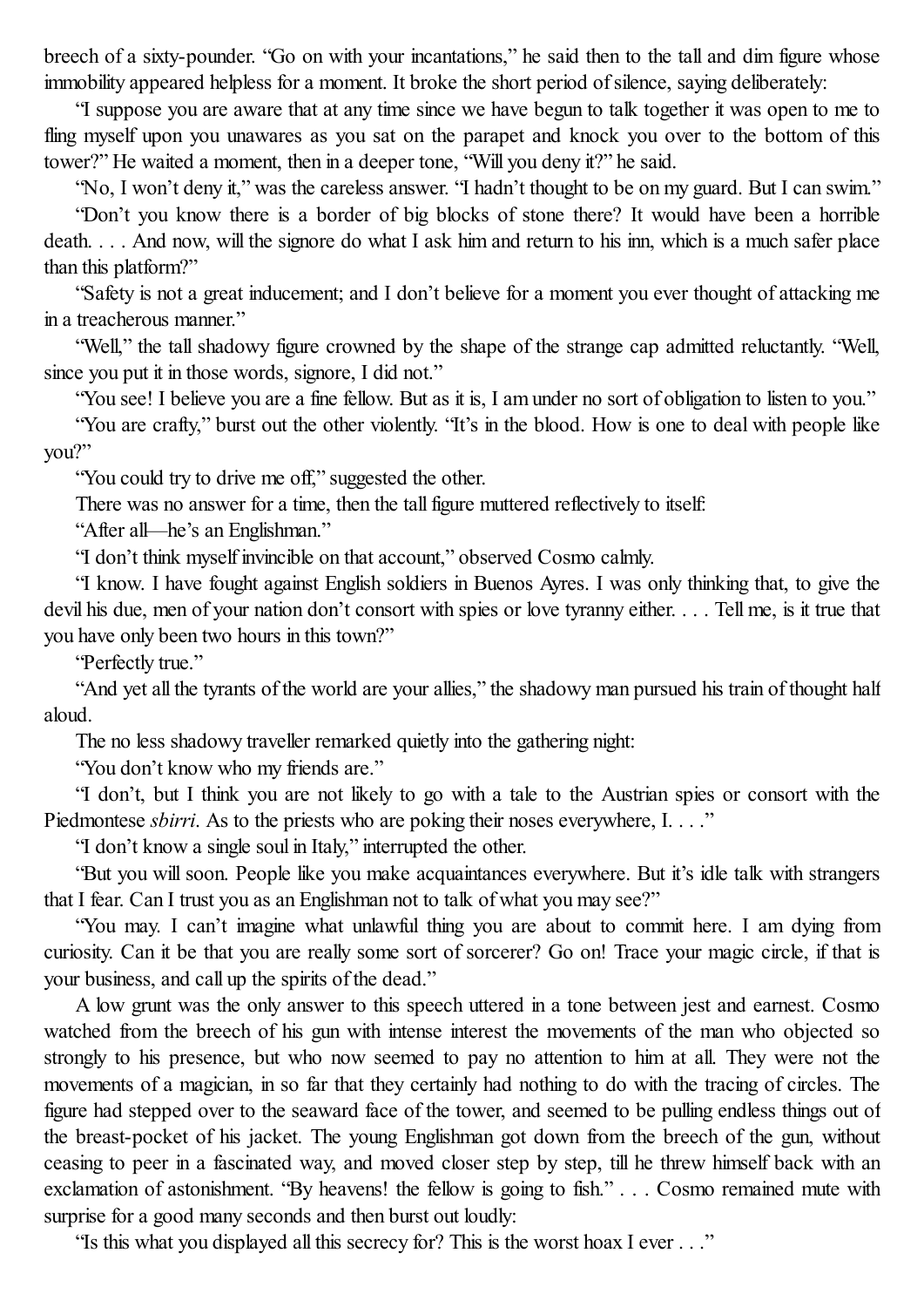"Come nearer, signore, but take care not to tangle all my twine with your feet. . . . Do you see this box?"

The heads of the two men had come together confidentially, and the young traveller made out a cylindrical object which was in fact a round tin box. His companion thrust it into his hand with the request, "Hold it for me a moment, signore," and then Cosmo had the opportunity to ascertain that the lid of it was hermetically sealed. The man in the strange cap dived into the pocket of his breeches for flint and steel. The Englishman beheld with surprise his lately inimical companion squeeze himself between the massive tube of the piece of ordnance and the wall of stone, and wriggle outwards into the depth of the thick embrasure till nothing of him remained visible but his black stockings and the soles of his heavy shoes.

After a time his voice came deadened along the thickness of the wall:

"Will you hand me the box now, signore?"

Cosmo, enlisted in these mysterious proceedings, the nature of which was becoming clear enough to him, obeyed at once and approaching the embrasure thrust the box in at the full length of his arm till it came in contact with the ready hand of the man who was lying flat on his stomach with his head projecting beyond the wall of the tower. His groping hand found and snatched away the box. The twine was attached to the box, and at once its length laid on the platform began to run out till the very end disappeared. Then the man lying prone within the thickness of the gun embrasure lay still as death and the young traveller strained his ears in the absolute silence to catch the slightest sound at the foot of the tower. But all he could hear was the faint sound ofsome distant clock striking somewhere in the town. He waited a little longer, then in the cautious tone of a willing accomplice murmured within the opening:

"Got a bite yet?"

The answer came hardly audible:

"No. But this is the very hour."

Cosmo felt his interest growing. And yet the facts in themselves were not very exciting, but all this had the complexion and the charm of an unexpected adventure, heightened by its mystery, playing itself out before that old town towering like a carved hill decorated with lights that began to appear quickly on the sombre and colossal mass of that lofty shore. The last gleam had died out in the west. The harbour was dark except for the lantern at the stern of the British ship of the line. The man in the embrasure made a slight movement. Cosmo became more alert, but apparently nothing happened. There was no murmur of voices, splash of water, or sign of the slightest stir all round the tower. Suddenly the man in the embrasure began to wriggle back on to the platform and in a very few moments stood up to his full height, facing his unexpected helper.

"She has come and gone," he said. "Did you hear anything, signore?"

"Not a sound. She might have been the ghost of a boat—for you are alluding to a boat, are you not?"

"Si. And I hope that if any eye on shore had made her out, it had taken her for only a ghost. Of course, that English vessel of war rows guard at night. But it isn't to look out for ghosts."

"I should think not. Ghosts are of no account. Could there be anything more futile than the ghost of a boat?"

"You are one of the strong-minded, signore. Ghosts are the concern of the ignorant—yet who knows? But it does sound funny to talk of the ghost of a boat, a thing of brute matter. For wouldn't a ghost be a thing ofspirit, a man's soul itself made restless by grief, or love, or remorse, or anger? Such are the stories that one hears. But the old hermit of the plain, of whom I spoke, assured me that the dead are too glad to be done with life to make trouble on earth."

"You and your hermit!" exclaimed Cosmo in a boyish and marvelling tone. "I suppose it is no use me asking you what I have been just helping you in?"

"A little smuggling operation, signore. Surely, signore, England has custom-houses, and therefore must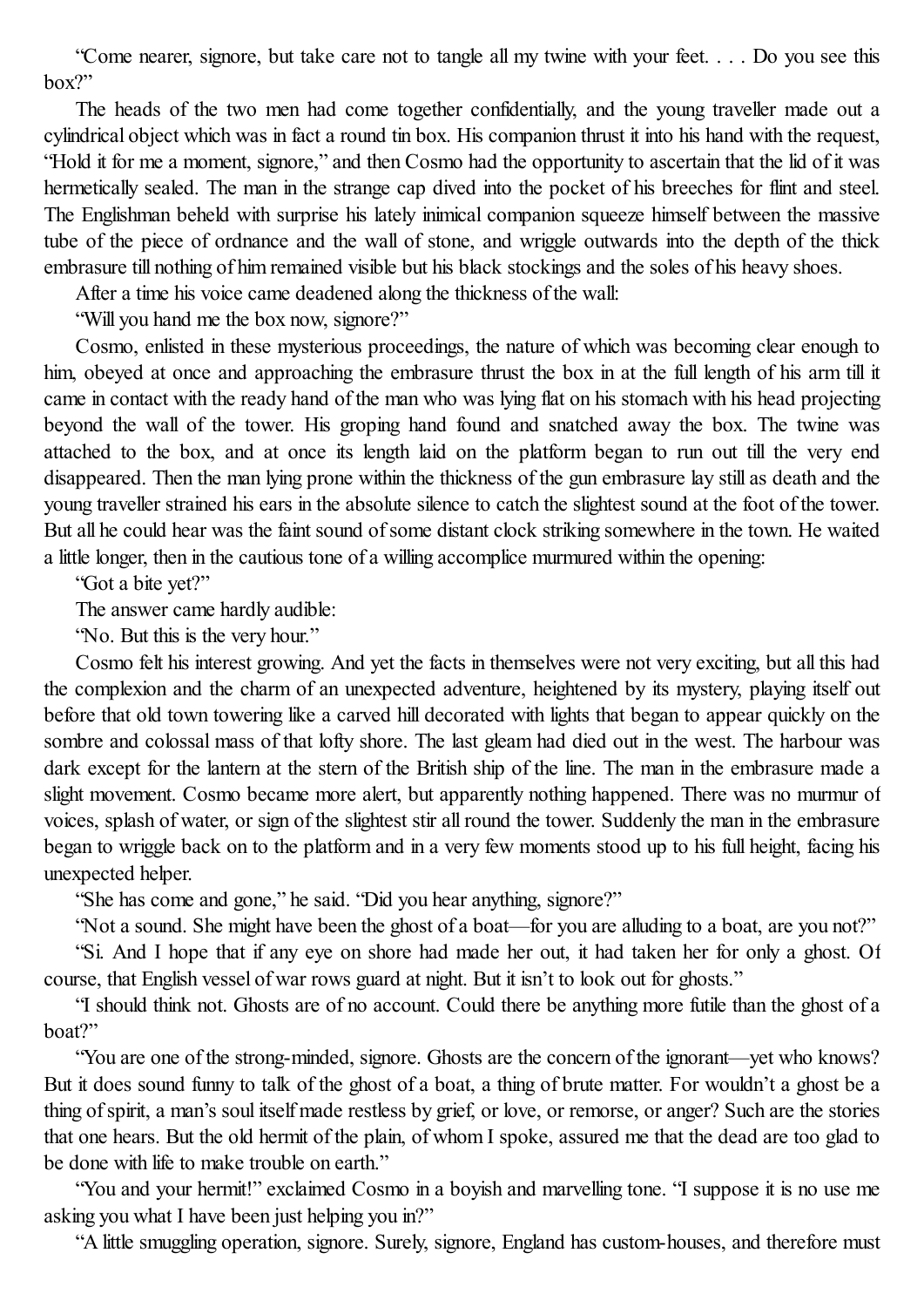have smugglers too."

"One has heard of them, of course. But I wouldn't mind a bet that there is not one of them that resembles you. Neither do I believe that they deal with packages as small as the one you lowered into that ghostly boat. You saw her, of course. There was a boat."

"There was somebody to cut the string, as you see, signore. Look, here is all that twine, all of it but a little piece. It may have been a man swimming in the dark water. A man with a soul, fit to make a ghost of . . . let us call him a ghost, signore."

"Oh, yes, let us," the other said lightly. "I am sure that when I wake up to-morrow all this willseem to me a dream. Even now I feel inclined to pinch myself."

"What's that for, in Heaven's name?"

"It's a saying we have in our country. Yes, you, your hermit, our talk and this very tower, all this will be like a dream."

"I would say 'nothing better' if it was not that most people are only too ready to talk about their dreams. No, signore, let all this be to you of less consequence than if it were a tale of ghosts, of mere ghosts in which you do not believe. You forced yourself on me as if you were the lord of this place, but I feel friendly enough to you."

"I didn't ask for your friendship," retorted the young traveller in a clear voice, so void of all offence that the other man accepted it for a mere statement of a fact.

"Certainly not. I spoke of my own feelings, and though I am, you may say, a new-comer and a stranger in my own native city, I assure you it is better to have me for a friend than for an enemy. And the best thing of all would be to forget all about me. It would be also the kindest thing you could do."

"Really?" said Cosmo, in a tone of sympathy. "How can you expect me to forget the most extraordinary thing that ever happened to me in all my life?"

"In all your life! h'm! You have a long life before you yet, signorino."

"Oh, but this is an adventure."

"That's what I mean. You have so many marvellous adventures before you, signorino, that this one is sure to be forgotten very soon. Then why not at once?"

"No, my friend, you don't seem somehow a person one could easily forget."

"I—God forbid . . . Good-night, signore."

No sooner were the words out of his mouth than the man in the cap bounded across the platform, dived into the black square opening on its landward side, and ran down the steps so lightly that not a sound reached the ears of the other. Cosmo went down the winding stair, but cautiously in the profound darkness. The door at the bottom stood open, and he stepped out on to the deserted jetty. He could see on it nothing in the shape of a fleeting shadow.

On the very edge of the shore a low little building with three arcades sent a dim gleam of light through its open door. It seemed to be a sort of guard-room, for there was a sentry, an Austrian soldier apparently, in a white coat. His duty, however, seemed to be concerned with the landing-steps in front of the guard-house, and he let the young traveller pass on as though he had not seen him at all. Dark night had settled upon the long quay. Here and there a dim street lamp threw a feeble light on the uneven stones which the feet of the young traveller with his springy walk seemed hardly to touch. The pleasurable sensation of something extraordinary having happened to him accelerated his movements. He was also feeling very hungry and he was making haste towards his inn to dine first, and then to think his adventure over, for there was a strong conviction within him that he certainly had had an adventure of a nature at the same time stimulating and obscure.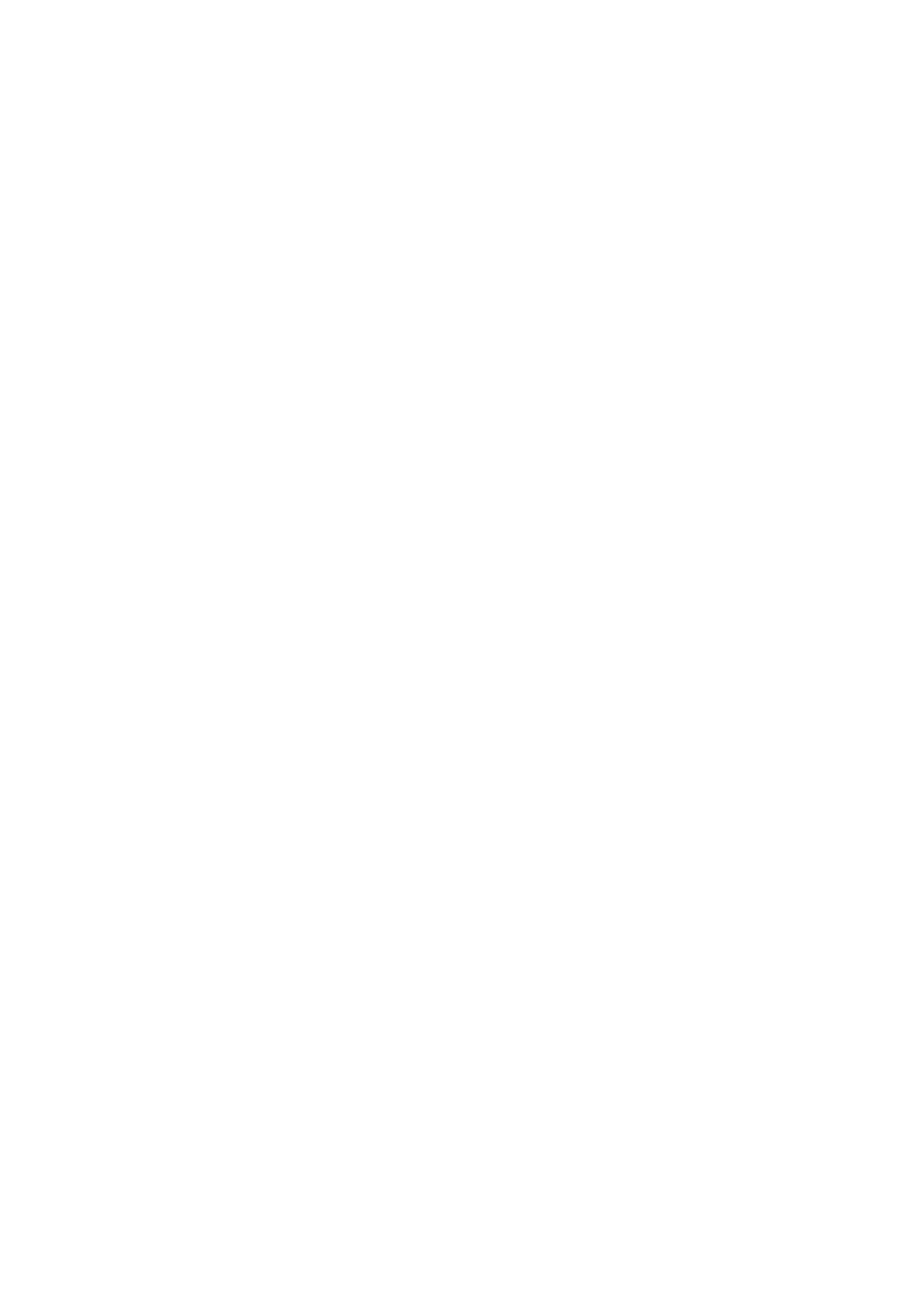Cosmo Latham had an inborn faculty of orientation in strange surroundings, most invaluable in a cavalry officer, but of which he had never made much use, not even during the few months when he served as a cornet of horse in the Duke of Wellington's army in the last year of the Peninsular campaign. There had been but few occasions to make use of it for a freshly-joined subaltern. It stood him in good stead that night, however, while making his way to his inn in a town in which he was a complete stranger, for it allowed him, with but little concern for the direction he took, to think of his home which he loved for itself, every stone and every tree of it—and of the two people he left there, whom he loved too, each in a different way: his father, Sir Charles, and his sister, Henrietta.

Latham Hall, a large straggling building showing traces of many styles, flanked by a romantic park, and commanding a vast view of the Yorkshire hills, had been the hereditary home of Lathams from the times before the great rebellion. That it escaped confiscation then might have been the effect of the worldly prudence of the Latham of the time. He probably took good care not to shock persons of position and influence. That, however, was not the characteristic of the later Lathams down to Sir Charles, Cosmo's father.

Sir Charles's unconventional individuality had never been understood by his country neighbours. Born endowed with a good intellect, a lively imagination, and a capacity for social intercourse, it had been his fate, owing to the idiosyncrasies of his own father, to spend his early youth in the depths of Yorkshire in surroundings not at all congenial to his taste. Later he served for a time in the Guards; but he very soon left the army to make an extended tour in France and Italy. In those last days before the Revolution le chevalier Latham obtained a great social recognition in Paris and Versailles amongst the very best people, not so much by his brilliance as by the depth of his character and the largeness of his ideas. But suddenly he tore himself away from his friendships and successes and proceeded to Italy. There, amongst the members of the English colony in Florence he met the two Aston girls and, for some reason or other, became a great favourite with their widowed mother. But at the end of some months he suddenly made up his mind to return home. During a long, sleepless night, which he spent pacing up and down in the agony of an internal struggle with himself in the magnificent rooms of his lodgings in Florence, he concluded that he would go home by sea. It was the easiest way of avoiding coming near Paris. He had heard not long before that the best friends he had made in the brilliant society he had frequented in France, the Marquis and the Marquise d'Armand, had a daughter born to them. At Leghorn, on the very eve of embarking, he had another struggle with himself—but he went by sea. By the time, when after a long sea passage, he put his foot on native soil, he had renounced the idea of hurrying on north to shut himself up in his country home. He lingered in London, disdainful and idle, and began reluctantly to fall into the ways of a man about town, when a friend returning from Italy brought him news that Miss Aston was going to marry a Tuscan nobleman of mature years, and, as a piece of queer Florentine gossip, that if the younger sister, Miss Molly Aston, had refused two suitors in quick succession, it was because she regarded herself in some way as being engaged to him—Charles Latham.

Whether stung by his conscience or urged by indignation, Sir Charles started impulsively for Italy, travelling across the south of France. It was a long road. At first he had been amazed, confounded and angry; but before he came to the end of his journey he had time to reflect upon what might have easily become an absurd and odious situation. He said to himself that a lot of bother of one sort and another would be saved by his marrying Molly Aston. He did so, to the applause of all right-minded people, and at the end of two years spent abroad came home with his wife to shut himself up in his ancestral hall, commanding the view of a wide and romantic landscape, which he thought one of the finest in the world.

Molly Aston had been beautiful enough in her time to inspire several vagrant poets and at least one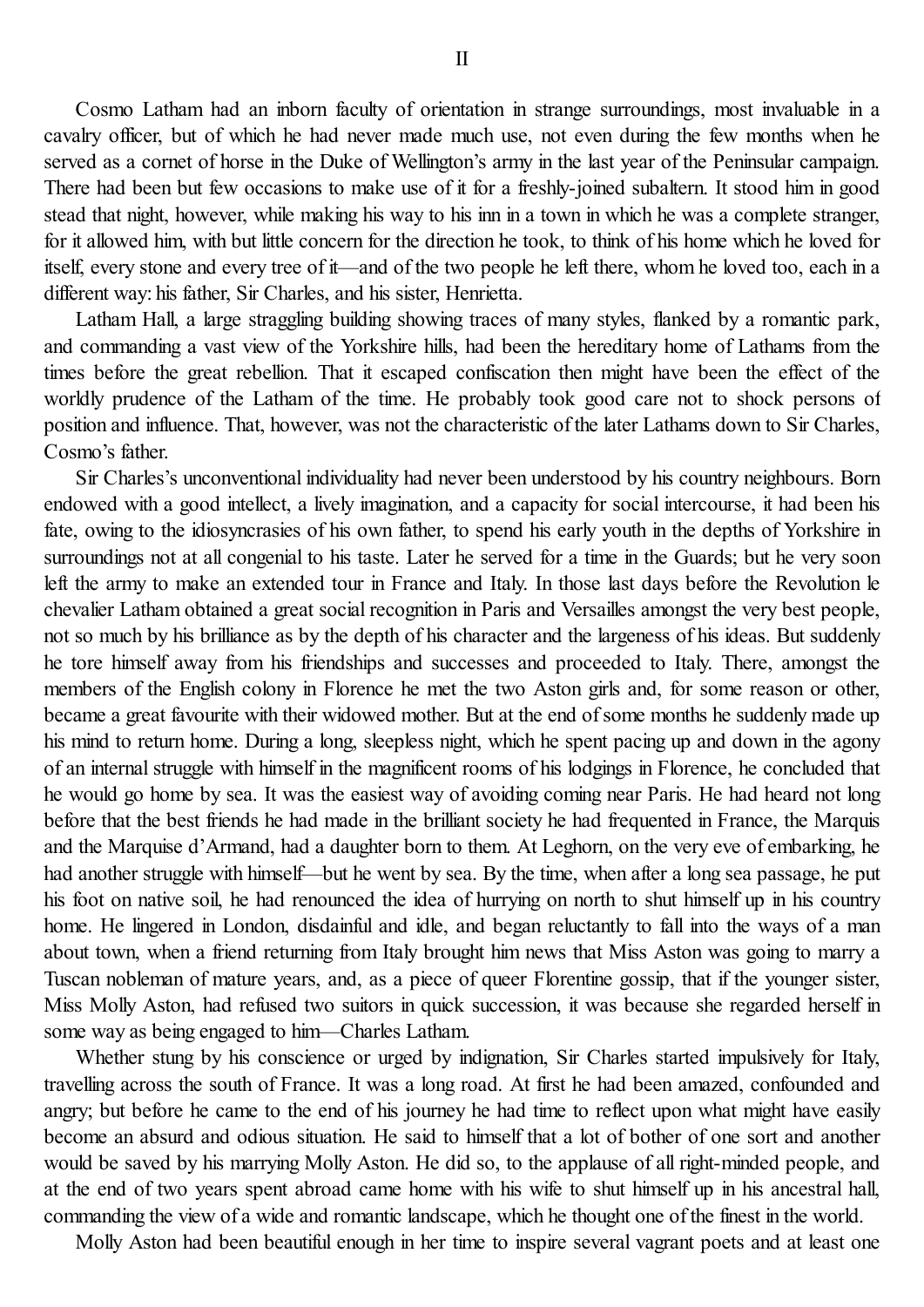Italian sculptor; but as Cosmo grew older he began to understand that his mother had been a nonentity in the family life. The greatest piece of self-assertion on her part was his name. She had insisted on calling him Cosmo because the Astons counted, far back in the past, an ancestress of Florentine origin, supposed to have been a connection of the Medici family. Cosmo was fair, and the name was all about him that he had received from his mother. Henrietta was a type of dark beauty. Lady Latham died when both her children were still young. In her life she adorned Latham Hall in the same way as a statue might have adorned it. Her household power was limited to the ordering of the dinner. With habits of meticulous order, and a marvellously commonplace mind, she had a temperament which, ifshe had not fallen violently in love at the age of eighteen with the man whom she married, would have made her fond of society, of amusement, and perhaps even of dissipation. But her only amusement and dissipation consisted in writing long letters to innumerable relations and friends all over the world, of whom, after her marriage, she saw but very little. She never complained. Her hidden fear of all initiative, and the secret ardour of her temperament, found their fulfilment in an absolute submission to Sir Charles's will. She would never have dreamed of asking for horses for a visit in the neighbourhood, but when her husband remarked, "I think it would be advisable for you, my lady, to call at such and such a house," her face would light up, she would answer with alacrity, "Certainly, Sir Charles," and go off to array herself magnificently indeed (perhaps because of that drop of Medici blood), but also with great taste. As the years went on, Sir Charles aged more than he ought to have done, and even began to grow a little stout, but no one could fail to see that he had been a very handsome man in his time, and that his wife's early infatuation for him was justified in a way. In politics he was a partisan of Mr. Pitt, rather than a downright Tory. He loved his country, believed in its greatness, in its superior virtue, in its irresistible power. Nothing could shake his fidelity to national prejudices of every sort. He had no great liking for grandees and mere aristocrats, despised the fashionable world, and would have nothing whatever to do with any kind of "upstart." Without being gentle he was naturally kind and hospitable. His native generosity was so well known that no one was surprised when he offered the shelter of his Yorkshire house to a family of French refugees, the Marquis and the Marquise d'Armand with their little daughter, Adèle. They had arrived in England in a state of almost complete destitution, but with two servants who had shared the dangers and the miseries of their flight from the excesses of the Revolution.

The presence of all these people at Latham Hall which, considered at first as a temporary arrangement, was to last for some years, did not affect in the least Lady Latham's beautifully dressed idle equanimity. Had not the d'Armands been Sir Charles's intimate friends years ago, in France? But she had no curiosity. She was vaguely impressed by the fact that the marquise was a god-daughter of the Queen of Naples. For the rest it was only so many people more in the servants' hall, at the dinner-table, and in the drawing-room, where the evenings were spent.

High up on one of the walls a lamp with a shaded reflector concentrated its light on the yellow satin coat of the half-length portrait of a rubicund Latham in a white Coburg, which, but for the manly and sensitive mouth, might have been the portrait of his own coachman. Apart from that spot of beautiful colour, the vast room with its windows giving on a terrace (from which Sir Charles was in the habit of viewing sunsets) remained dim with an effect of immensity in which the occupants, and even Sir Charles himself, acquired the appearance of unsubstantial shadows uttering words that had to travel across long, almost unlighted distances.

On one side of the mantel-piece of Italian marbles (a late addition designed by Sir Charles himself), Lady Latham's profuse jewellery sparkled about her splendid and restful person, posed placidly on a sofa. Opposite her, the marquise would be lying down on a deep couch with one of Lady Latham's shawls spread over her feet. The d'Armands in the flight from the Terror had saved very little besides their lives, and the Marquise d'Armand's life had by this time become a very precarious possession.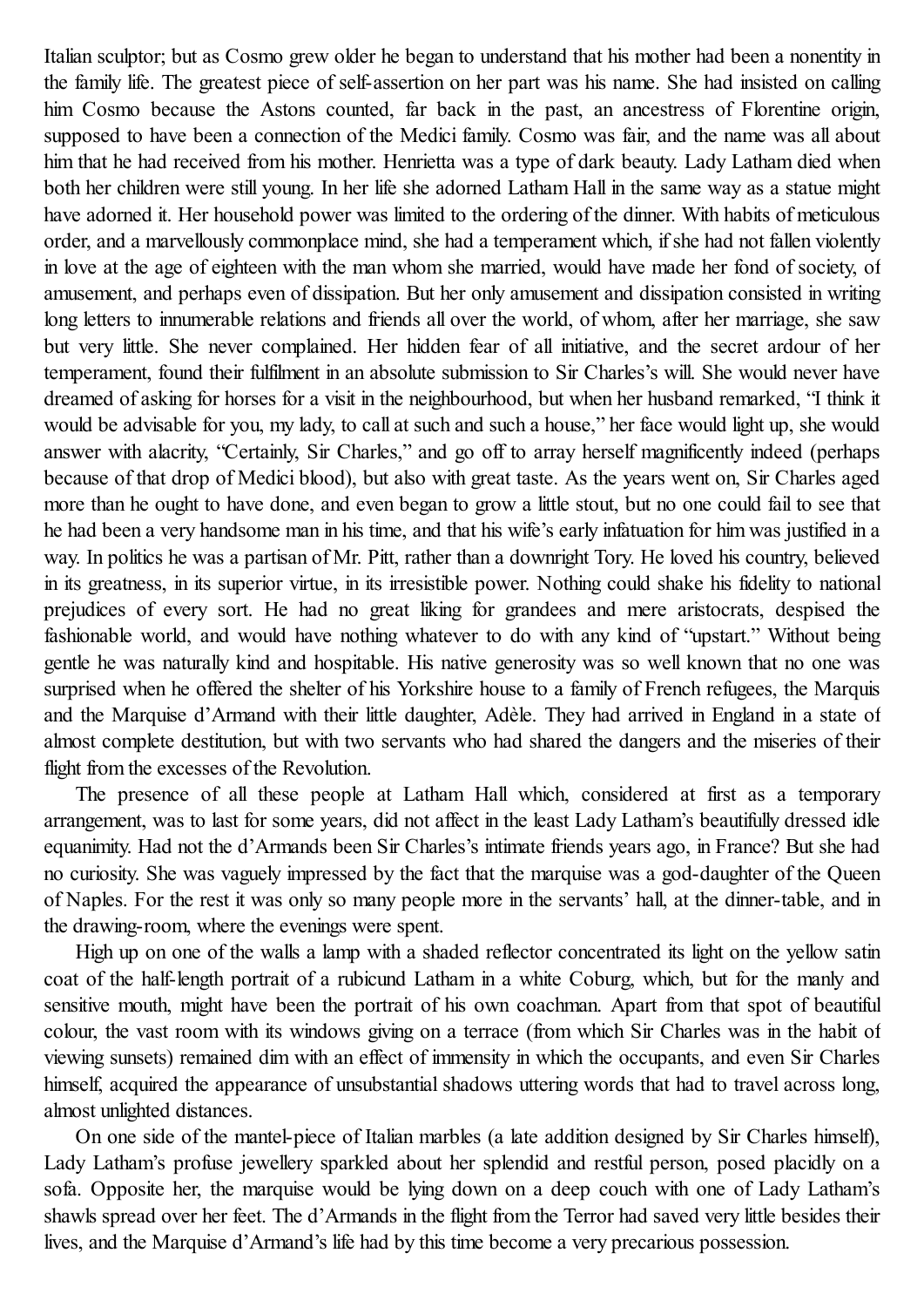Sir Charles was perhaps more acutely aware of this than the marquis, her husband. Sir Charles remembered her as gentle in her changing moods of gaiety and thought, charming, active, fascinating, and certainly the most intelligent, as she was the most beautiful, of the women of the French court. Her voice reaching him clear, but feeble, across the drawing-room had a pathetic appeal; and the tone of his answers was tinged with the memory of a great sentiment and with the deference due to great misfortunes. From time to time Lady Latham would make a remark in a matter-of-fact tone which would provoke something resembling curtness in Sir Charles's elaborately polite reply, and the thought that that woman would have made the very Lord's Prayer sound prosaic. And then in the long pauses they would pursue their own thoughts as perplexed and full of unrest as the world of seas and continents that began at the edge of the long terrace graced by gorgeous sunsets; the wide world filled with the strife of ideas, and the struggle of nations in perhaps the most troubled time of its history.

From the depths of the Italian chimney-piece the firelight of blazing English logs would fall on Adèle d'Armand sitting quietly on a low stool near her mother's couch. Her fair hair, white complexion and dark blue eyes contrasted strongly with the deeper colour scheme of Henrietta Latham, whose locks were rich chestnut brown, and whose eyes had a dark lustre full of intelligence rather than sentiment. Now and then the French child would turn her head to look at Sir Charles, for whom in her silent existence she had developed a filial affection.

In those days Adèle d'Armand did not see much of her own father. Most of the time the marquis was away. Each of his frequent absences was an act of devotion to his exiled princes, who appreciated it no doubt, but found devotion only natural in a man of that family. The evidence of their regard for the marquis took the shape mainly of distant and dangerous missions to the courts of north Germany and northern Italy. In the general disruption of the old order, those missions were all futile, because no one ever stopped an avalanche by means of plots and negotiations. But in the marquis the perfect comprehension of that profound truth was mingled with the sort of enthusiasm that fabricates the very hopes on which it feeds. He would receive his instructions for those desperate journeys with extreme gravity and depart on them without delay, after a flying visit to the Hall to embrace his ailing wife and his silent child, and hold a grave conference with his stately English friend from whom he never concealed a single one of his thoughts or his hopes. And Sir Charles approved of them both, because the thoughts were sober, and absolutely free from absurd illusions common to all exiles, thus appealing to Sir Charles's reason, and also to his secret disdain of all great aristocracies—and the second, being based on the marquis's conviction of England's unbroken might and consistency, seemed to Sir Charles the most natural thing in the world.

They paced a damp laurel-bordered walk together for an hour or so; Sir Charles lame and stately, like a disabled child of Jupiter himself, the marquis restraining his stride, and stooping with a furrowed brow to talk in measured, level tones. The wisdom of Sir Charles expressed itself in curt sentences in which scorn for men's haphazard activities and shortsighted views was combined with a calm belief in the future.

After the peace of Amiens the Comte d'Artois, the representative of the exiled dynasty in England, having expressed the desire to have the marquis always by his side, the marquise and Adèle left Latham Hall for the poverty and makeshifts of the life of well-nigh penniless exiles in London. It was as great a proof of devotion to his royal cause as any that could be given. They settled down in a grimy house of yellow brick in four rooms up a very narrow and steep staircase. For attendants they had a dark mulatto maid brought as a child from the West Indies before the Revolution by an aunt of the marquise, and a man of rather nondescript nationality called Bernard, who had been at one time a hanger-on in the countryhouse of the d'Armands, but following the family in its flight and its wanderings before they had found refuge in England had displayed unexpected talents as a general factotum. Life at Latham Hall had bored him exceedingly. The sense of complete security was almost too much for his patience. The regularity of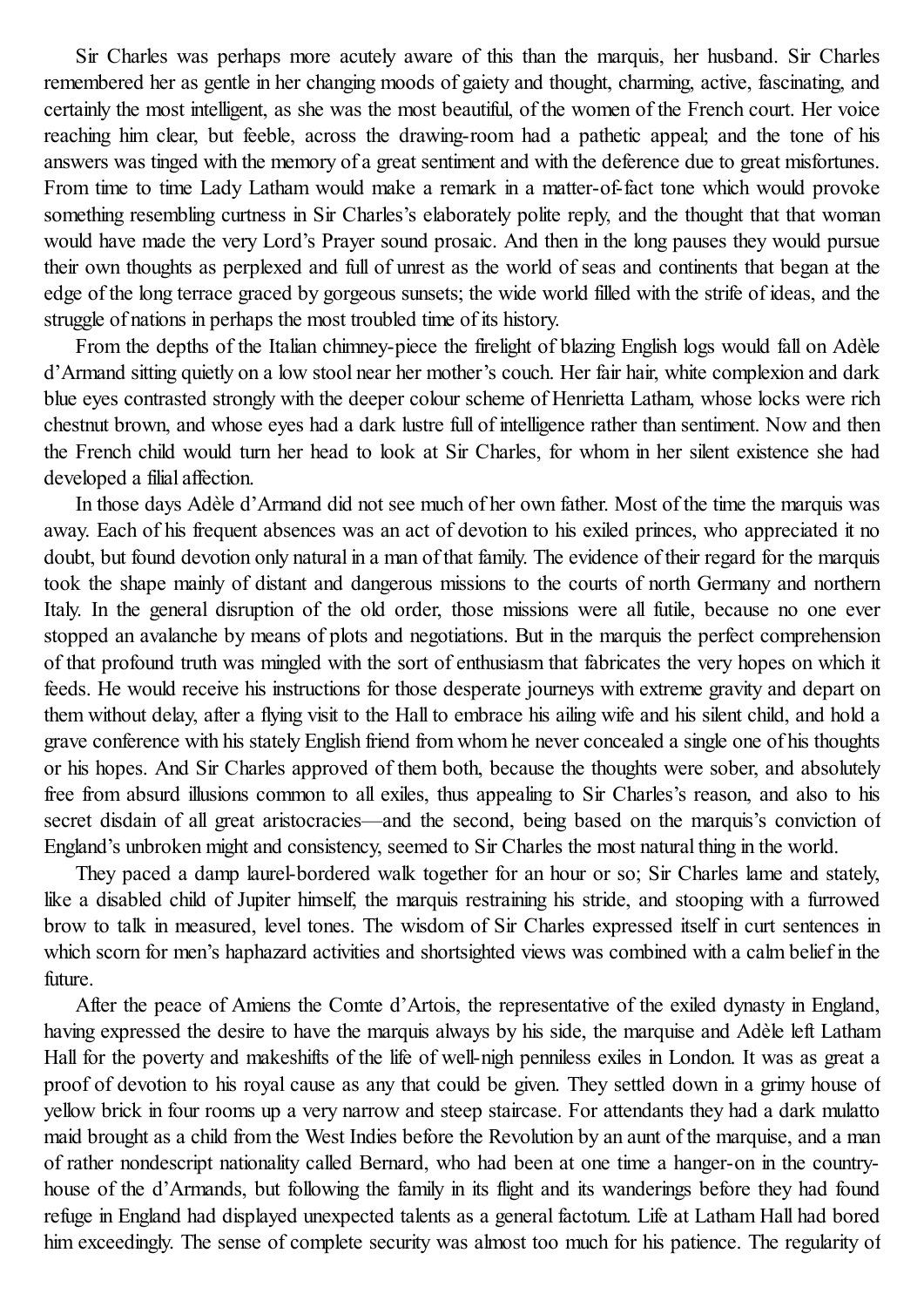the hours and the certitude of abundant meals depressed his spirits at times. The change to London revived him greatly, for there he had something to do, and found daily occasion to display his varied gifts. He went marketing in the early morning, dusted the room he called the salon, cooked the meals, washed the floors; and in all his comings and goings was cheered, inspired and made happy by the large white smile of Miss Aglae, the negress, with whom he was very much in love. At twelve o'clock after tidying himself a bit he would go in on the tips of his heavy square shoes and carry the marquise from her room to the sofa in the salon with elaborate sureness and infinite respect, while Aglae followed with pillow, shawl, and smelling-bottle, wearing a forced air of gravity. Bernard was acutely aware of her presence and would be certain—the marquise once settled on her sofa—to get a flash of a white grin all to himself. Later Mlle. Adèle, white and fair, would go out visiting, followed by Aglae as closely as night follows day; and Bernard would watch them down the depths of the staircase in the hope of catching sight of a quickly upturned dark brown face with fine rolling eyes. This would leave him happy for the rest of the afternoon. In the evening his function was to announce visitors who had toiled up the stairs; some of the first names in France that had come trudging on foot through the mud or dust of the squalid streets to fill the dimlylighted room which was the salon of the Marquise d'Armand. For those duties Bernard would put on a pair of white stockings, which Miss Aglae washed for him every second day, and encase his wide shoulders in a very tight green shabby jacket with large metal buttons. Miss Aglae always found a minute or two to give him a hasty inspection and a brush-down. Those were delightful instants. Holding his breath and in a state of rigid beatitude he turned about as ordered in gay whispers by his exotic lady-love. Later he would sit on a stool outside the closed door listening to the well-bred soft uproar of conversation; and when the guests began to depart he lighted them downstairs, holding a tallow dip in a small candlestick over the banister of the landing. When his duties for the day were over, he made up for himself a bed on the floor of a narrow passage which separated the living rooms from a sort of large cupboard in which Miss Aglae reposed from her daily labours. Bernard, lying under a pair of thin blankets, and with the tallow candle burning on the floor, kept slumber off till Miss Aglae stuck out her head tied up in an old red foulard—nothing but her head through the crack of the door—in order to have a little whispered conversation. That was the time when the servants exchanged their views and communicated to each other their ideas and observations. The black maid's were shrewder than the white factotum's. Being a personal attendant of the two ladies she had occasion to see and hear more than her admirer. They commented on the evident decline of the marquise's health, not dolefully, but simply as a significant fact of the situation; on the marquis's manner of daily life which had become domestic and almost sedentary. He went out every day, but now he never went away for weeks and months as he used to before. Those sudden and mysterious missions for which a misanthropic Yorkshire baronet had paid out of his own pocket had come to an end. A Marquis d'Armand could not be sent out as a common spy, and there was now no court in Christendom that would dare to receive an emissary, secret or open, of the royal exiles. Bernard, who could read, explained these things shortly to Miss Aglae. All great folk were terrified at that Bonaparte. He made all the generals tremble. On those facts Miss Aglae would have it that he must be a sorcerer. Bernard had another view of Napoleonic greatness. It was nothing but the power of lies. And on one occasion, after a slight hesitation, he burst out: "Shall I tell you the truth about him, Miss Aglae?" The tied-up black head protruding through the crack of the door nodded assent many times in the dim light of the shallow dip. "Well, then," continued Bernard with another desperate effort, "he is of no account."

Miss Aglae repressed with difficulty the loud burst of laughter which was the usual expression of her unsophisticated emotions. She had heard ladies and gentlemen in the salon express a very similar opinion on Bonaparte, but she thought suddenly of Miss Adèle and emitted a sigh.

"He seems to get his paw on the whole world, anyhow. What sort of a fellow is he, Bernard? You have seen him"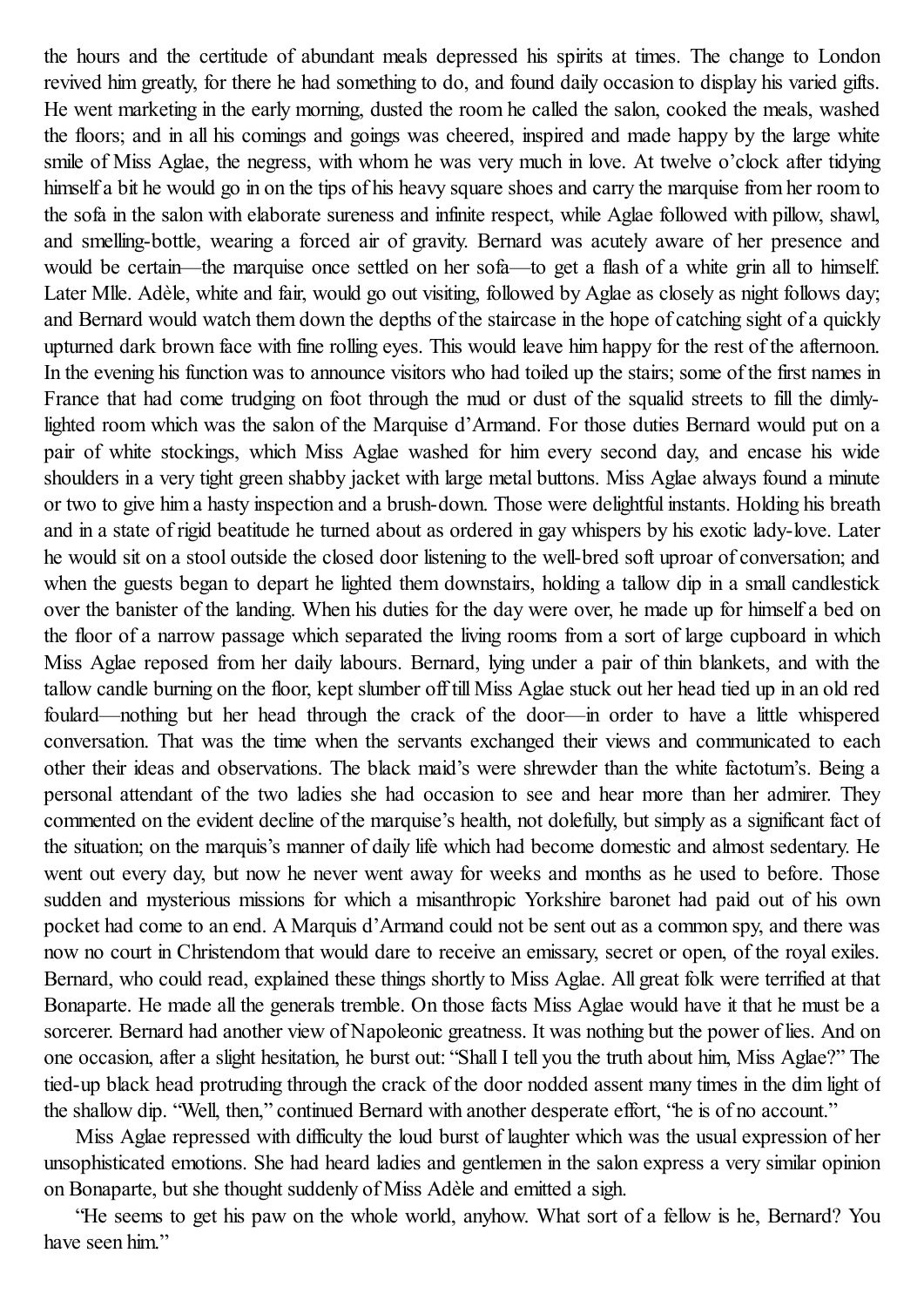Bernard had seen the fellow. He assured Miss Aglae that he was a miserable shrimp of a man in big boots, and with lank hair hanging down his yellow cheeks. "I could break him in two like a straw if I could only get him into my hands."

Believing it implicitly the black maid suggested that Bernard should go and do it.

"I would go at once," said the faithful follower. "But if I went I would never see you again. He has always a hundred thousand men around him."

At this Miss Aglae who had begun to smile ended with a sigh of such a deeply sorrowful nature that Bernard assured her that the time would come; yes, some day the day would come when everybody would get back his own. Aglae was ready to believe this prophecy. But meantime there was Miss Adèle. That sweet child was now ready to get married, but everybody was so very poor. Bernard put on a sentimental expression in the dim light of the tallow dip, the flame of which swayed by the side of his straw mattress, and made the shadow of his head protected by a nightcap dance too high up the wall of the draughty passage. Timidly he muttered of love. That would get over all the difficulties.

"You very stupid man, Mr. Bernard. Love! What sort of trash you talk? Love don't buy fish for dinner." Then with sudden anxiety she inquired, "Have you got money for marketing to-morrow?"

Bernard had the money. Not much, but he had the money. "Then you go out early and buy fish for dinner. This Madame le Marquise orders. Easier than killing an emperor," she continued sarcastically. "And take care fat woman in Billingsgate don't cheat you too much," she added with dignity before drawing her head in and shutting the door of her dark cupboard.

A month later, sitting upon his straw bed and with his eyes fixed on the door of Miss Aglae's cupboard, Bernard had just begun to think that he had done something to offend, and that he would be deprived of his whispered midnight chat, when the door opened, and the head of the girl appeared in its usual position. It drooped. Its white eyeballs glistened full of tears. It said nothing for a long time. Bernard was extremely alarmed. He wanted to know in an anxious whisper what was wrong. The maid let him cudgel his brains for a whole minute before she made the statement that oh! she did not like the looks of a certain gentleman visitor in a "too-much-laced coat."

Bernard, relieved but uncomprehending, snatched the candlestick off the floor and raised it to the protruded head of the maid.

"What is there to cry about?" he asked. The tears glistening on the dusky cheek astonished him beyond measure; and as an African face lends itself to the expression of sorrow more than any other type of human countenance, he was profoundly moved and, without knowing the cause, by mere sympathy felt ready to cry himself.

"You don't see! You don't understand anything, Bernard. You stand there at the door like a stick. What is the use of you, I can't tell."

Bernard would have felt the injustice to be unbearable if he had not had a strong sense of his own merits. Moreover it was obvious that Aglae was thoroughly upset. As to the man in the too-much-laced coat, Bernard remembered that he was dressed very splendidly indeed. He had called first in company of a very fine English gentleman, a friend of the family, and he had repeated the call always with that same friend. It was a fact that he had never called by himself yet. The family had dined with him only the day before, as Bernard knew very well, because he had to call the hackney coach and had given the address, not to mention having the confidential task of carrying the marquise down the stairs and then up again on their return from that entertainment. There could be nothing wrong with a man with whom the family dined. And the marquise herself too, she who, so to speak, never went out anywhere!

"What has he done?" he asked without marked excitement. "I have never seen you so distressed, Miss Aglae."

"Me upset? I should think me upset. I fear him wants carry off Mademoiselle Adèle—poor child."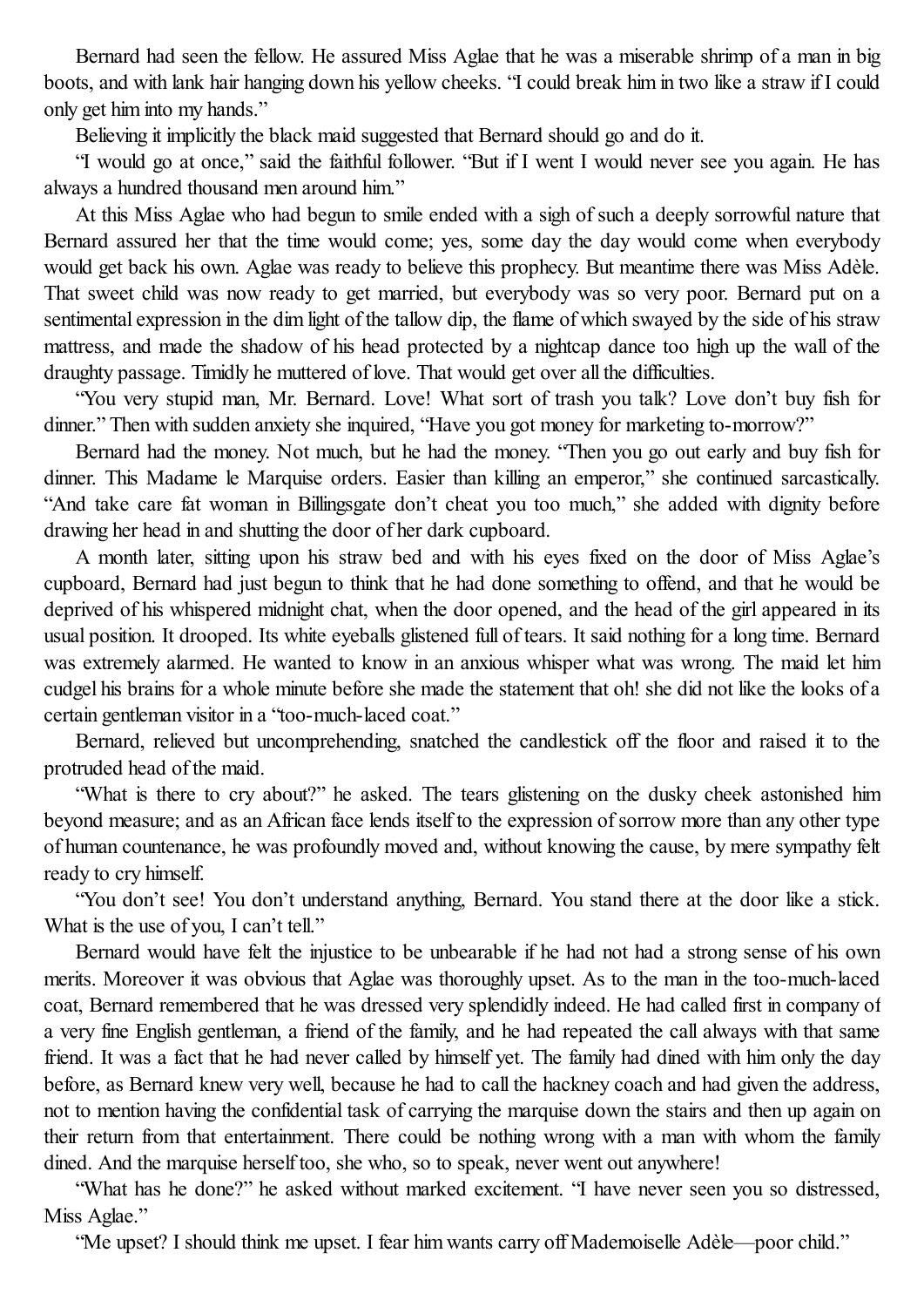This staggered the faithful Bernard. "I should like him to try," he said pugnaciously. "I keep a cudgel there in this passage." A scornful exclamation from the maid made him pause. "Oh!" he said, in a changed tone, "carry her off for a wife? Well, what's wrong in that?"

"Oh! you silly!" whimpered Aglae. "Can't you see him twice, twice and a half, the age of Mademoiselle Adèle?"

Bernard remained silent a minute. "Fine-looking man," he remarked at last. "Do you know anything else about him?"

"Him got plenty of money," sobbed out Aglae.

"I suppose the parents will have something to say about that," said Bernard after a short meditation. "And if Mademoiselle Adèle herself . . ."

But Aglae wailed under her breath as it were, "It's done, Bernard, it's done!"

Bernard, fascinated, stared upwards at the maid. A mental reference to abundance of money for marketing flashed through his mind.

"I suppose Mademoiselle Adèle can love a man like that. Why not?"

"Him got very fine clothes certainly," hissed Aglae furiously. Then she broke down and became full of desolation. "Oh, Bernard, them poor people, you should have seen their faces this morning when I served the breakfast. I feel as if I must make a big howl while I give plate to M. le Marquis. I hardly dare look at anybody."

"And mademoiselle?" asked Bernard in an anxious whisper.

"I don't like to look at her either," went on Aglae in a tone of anguish. "She got quite a flush on her face. She think it very great and fine, make everybody rich. I ready to die with sorrow, Bernard. She don't know. She too young. Why don't you cry with me—you great, stupid man?"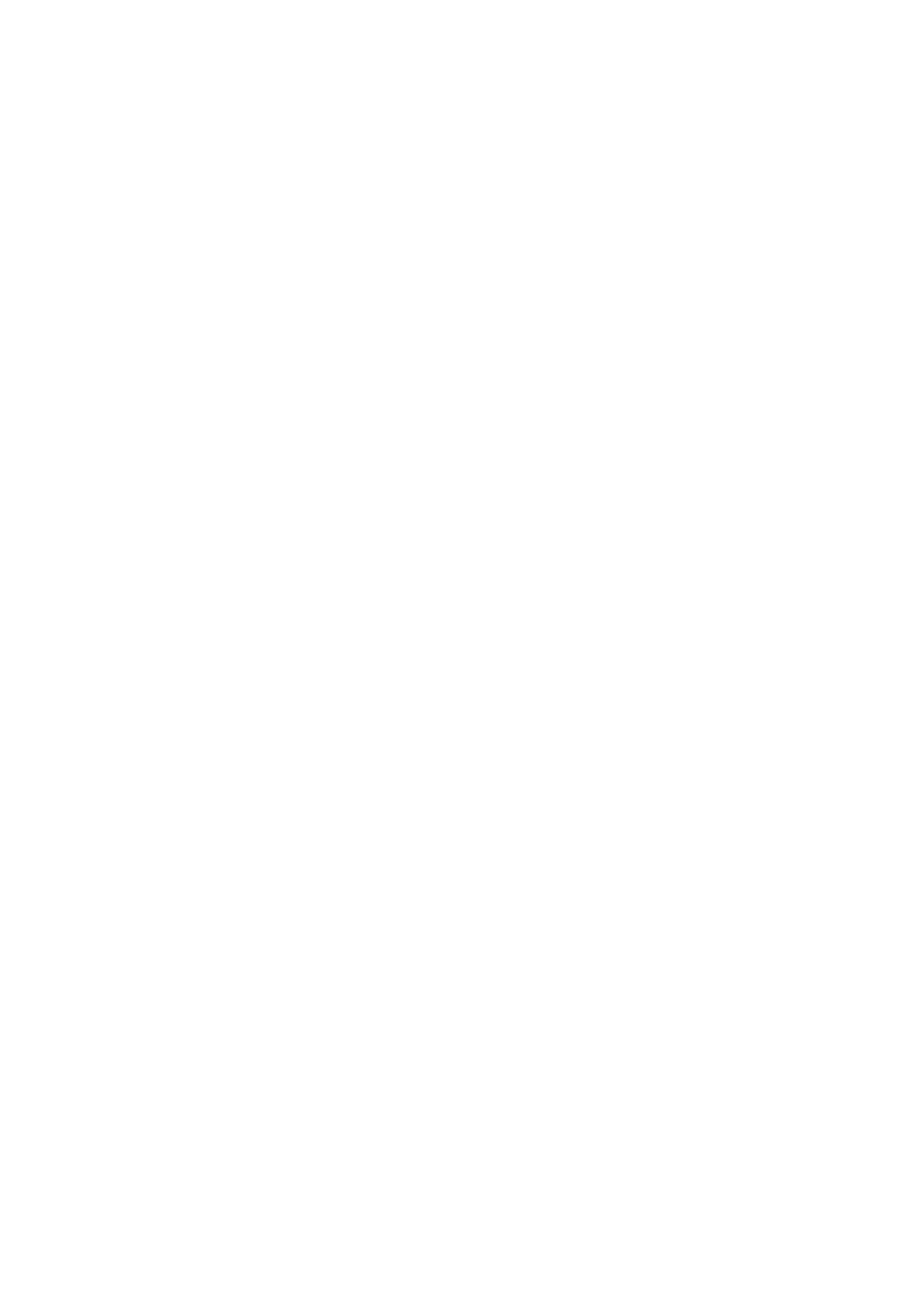The marriage, the prospect of which failed to commend itself to the coloured maid, took place in due course. The contract which expressed the business side of that alliance was graced by the signature of a prince of the blood, and by two other signatures of a most aristocratic complexion. The French colony in London refrained from audible comments. The gracious behaviour of H.R.H. the Duc de Berry to the bridegroom killed all criticism in the very highest circles of the emigration. In less exalted circles there were slight shrugs and meaning glances, but very little else besides, except now and then a veiled sarcasm which could be ascribed to envy as much as to any other sentiment. Amongst the daughters of the emigration there must have been more than one who in her heart of hearts thought Adèle d'Armand a very lucky girl. The splendour of the entertainments which were given to the London society by the newlywedded couple after their return from the honeymoon put it beyond all doubt that the man whom Aglae described as wearing a "too-much-laced coat" was very rich. It began also to be whispered that he was a man of fantastic humours, and of eccentric whims of the sort that do not pass current in the best society; especially in the case of a man whose rank was dubious, and whose wealth was but recently acquired. But the embittered and irreconcilable remnant of the exiled aristocracy gave but little of its sympathy to Adèle d'Armand. She ought to have waited till the king was restored, and either married suitably—or else

The marquis, before the engagement of his daughter had become public, had written to his friend, Sir Charles, of the impending marriage in carefully selected terms, which demanded nothing but a few words of formal congratulation. Of his son-in-law he mentioned little more than the name. It was, he said, that of a long impoverished Piedmontese family, with good French connections formed in the days before it had fallen into comparative obscurity but, the marquis insisted, fully recognised by the parties concerned. It was the family de Montevesso. The world had heard nothing of it for more than a century, the marquis admitted parenthetically. His daughter's intended husband's name was Helion—Count Helion de Montevesso. The title had been given to him by the King of Sardinia just before that unfortunate monarch was driven out of his dominions by the armies of republican France. It was the reward of services rendered at a critical time, and none the less meritorious because, the marquis admitted, they were of a financial nature. Count Helion, who went away very young from his native country, and wandered in many lands, had amassed a large personal fortune—the marquis went on to say—which luckily was invested in a manner which made it safe from political revolutions and social disasters overwhelming both France and Italy. That fortune, as a matter of fact, had not been made in Europe, but somewhere beyond the seas. The marquis's letter reached Latham Hall in the evening of an autumn day.

entered a convent for ladies of rank. For these too would soon be restored.

The very young Miss Latham, seated before an embroidery-frame, watched across the drawing-room her father reading the letter under the glare of the reflector lamp, and at the feet, as it were, of the Latham in the yellow satin coat. Sir Charles raised his eyebrows, which with passing years had become bushy, and spoiled a little the expression of his handsome face. Miss Latham was made very anxious by his play of physiognomy. She had been already told after the first rustle of unfolded paper that her big friend, Adèle d'Armand (Miss Latham was four years younger), was going to be married, and had become suddenly, but inwardly, excited. Every moment she expected her father to tell her something more. She was dying from impatience; but there was nothing further except the rustle of paper—and now this movement of the eyebrows. Then Sir Charles lowered his hands slowly. She could contain herself no longer.

"Who is it, papa?" she asked with animation.

Henrietta Latham was fifteen then. Her dark eyes had remained as large as ever. The purity of her complexion which was not of the milk-white kind, was admirable, and the rich shade of the brown curls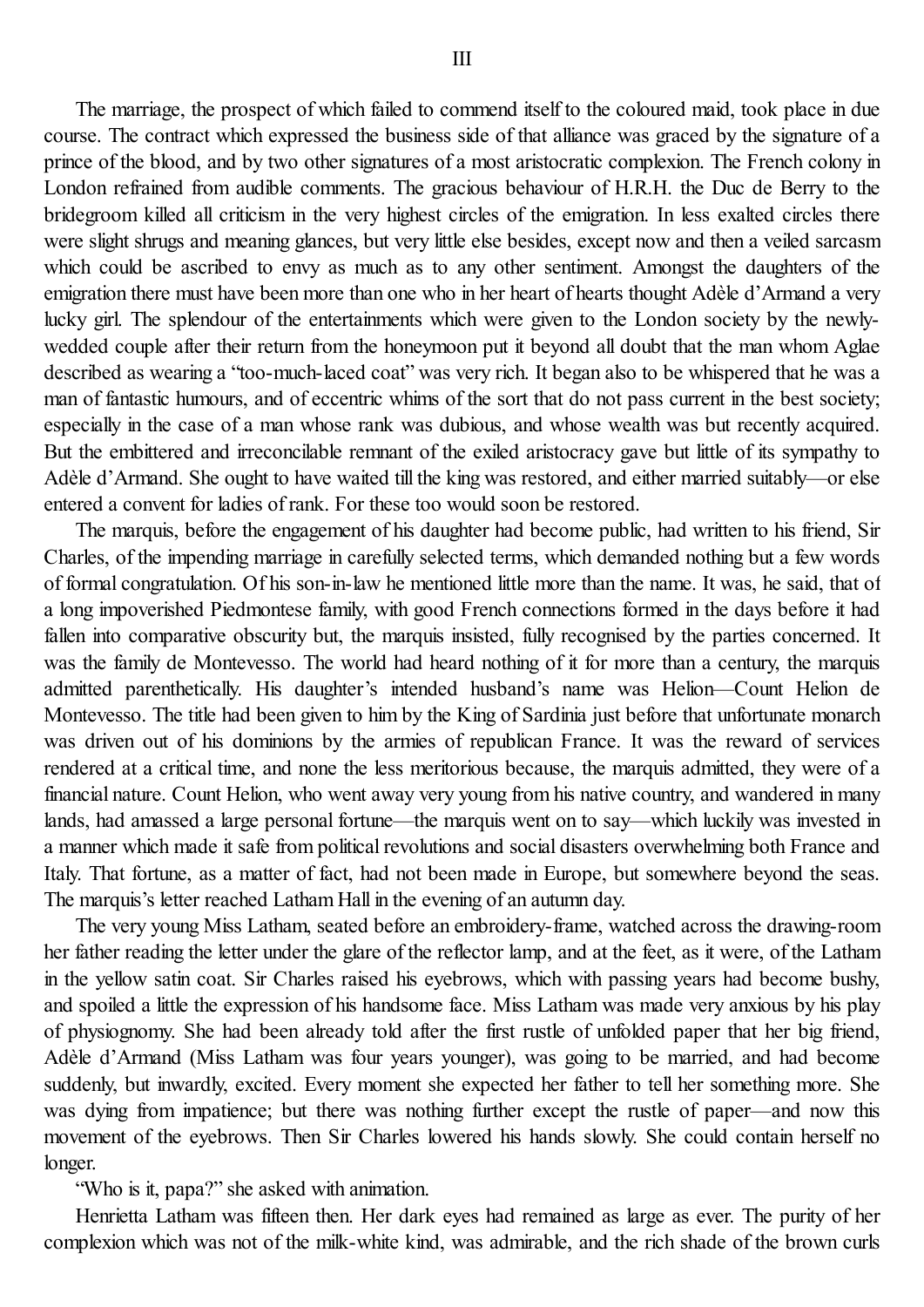clustering on each side of her faintly glowing cheeks made a rich and harmonious combination. Sir Charles gazed at his daughter's loveliness with an air ofshocked abstraction. But he too could not contain himself. He departed from his stateliness so far as to growl out scathingly:

"An upstart of some kind."

Miss Latham was, for all her lively manner, not given to outward manifestations of emotions. This intelligence was too shocking for a gasp or an exclamation. She only flushed slowly to the roots of her pretty hair. An upstart simply meant to her everything that was bad in the way of a human being, but the scathing tone of Sir Charles's outburst also augmented her profound emotion, for it seemed to extend to Adèle d'Armand herself. It shocked her tender loyalty towards the French girl, which had not been diminished by a separation of more than three years. She said quietly:

"Adèle . . . Impossible!"

The flush ebbed out of her healthy cheeks and left them pale, with the eyes darker than Sir Charles had ever seen them before. Those evidences of his daughter's emotion recalled Sir Charles to himself. After looking at his daughter fixedly for a moment he murmured the word "impossible" without any particular accent, and again raised the letter to his eyes.

He did not find in it anything to modify his first impression of the man whom Adèle d'Armand was about to marry. Once more in his vaguely explanatory message the marquis alluded to the wealth of his prospective son-in-law. It gave him a standing in the best society which his personal merits could not perhaps have secured for him so completely. Then the marquis talked about his wife's health. The marquise required many comforts, constant care and cheerfulsurroundings. He had been enabled to leave the disagreeable lodgings in a squalid street for a little house in Chiswick, very near London. He complained to his old friend that the uncompromising Royalists reproached him bitterly for having signed a three years' lease. It seemed to them an abominable apostacy from the faith in a triumphal return of the old order of things in a month or two. "I have caused quite a scandal by acting in this sensible manner," he wrote. "I am very much abused, but I have no doubt that even those who judge me most severely will be glad enough to come to Adèle's wedding."

Then, as if unable to resist the need to open his heart, he began the next line with the words: "I need not tell you that all this is my daughter's own doing. The demand for her hand was made to us regularly through Lord G., who is a good friend of mine, though he belongs to the faction of Mr. Fox in which the Count of Montevesso numbers most of his English friends. But directly we had imparted the proposal to Adèle she took a step you may think incredible, and which from a certain point of view might even be called undutiful, if such a word could ever be applied to the sweet and devoted child our Adèle has always been to us. At her personal request, made without consulting either her mother or myself, Lord G. had the weakness to arrange a meeting between her and the count at his own house. What those two could have said to each other I really cannot imagine. When we heard of it, the matter was so far settled that there was nothing left for us but to accept the inevitable. . . ."

Again Sir Charles let his big white aristocratic hands descend on his knees. His daughter's dark head drooped over the frame, and he had the vision of another head, very different and very fair, by its side. It had been a part of his retired life, and had had a large share of his affection. How large it was he only discovered now, at this moment, when he felt that it was in a sense lost to him for ever. "Inevitable," he muttered to himself with a half-scornful, half-pained intonation. Sir Charles could understand the sufferings, the difficulties, the humiliations of poverty. But the marquis might have known that, far or near, he could have counted on the assistance of his friend. For some years past he had never hesitated to dip into his purse. But that was for those mysterious journeys and those secret and important missions his princes had never hesitated to entrust him with, without ever troubling their heads about the means. Such was the nature of princes, Sir Charles reflected with complete bitterness. And now came this. . . . A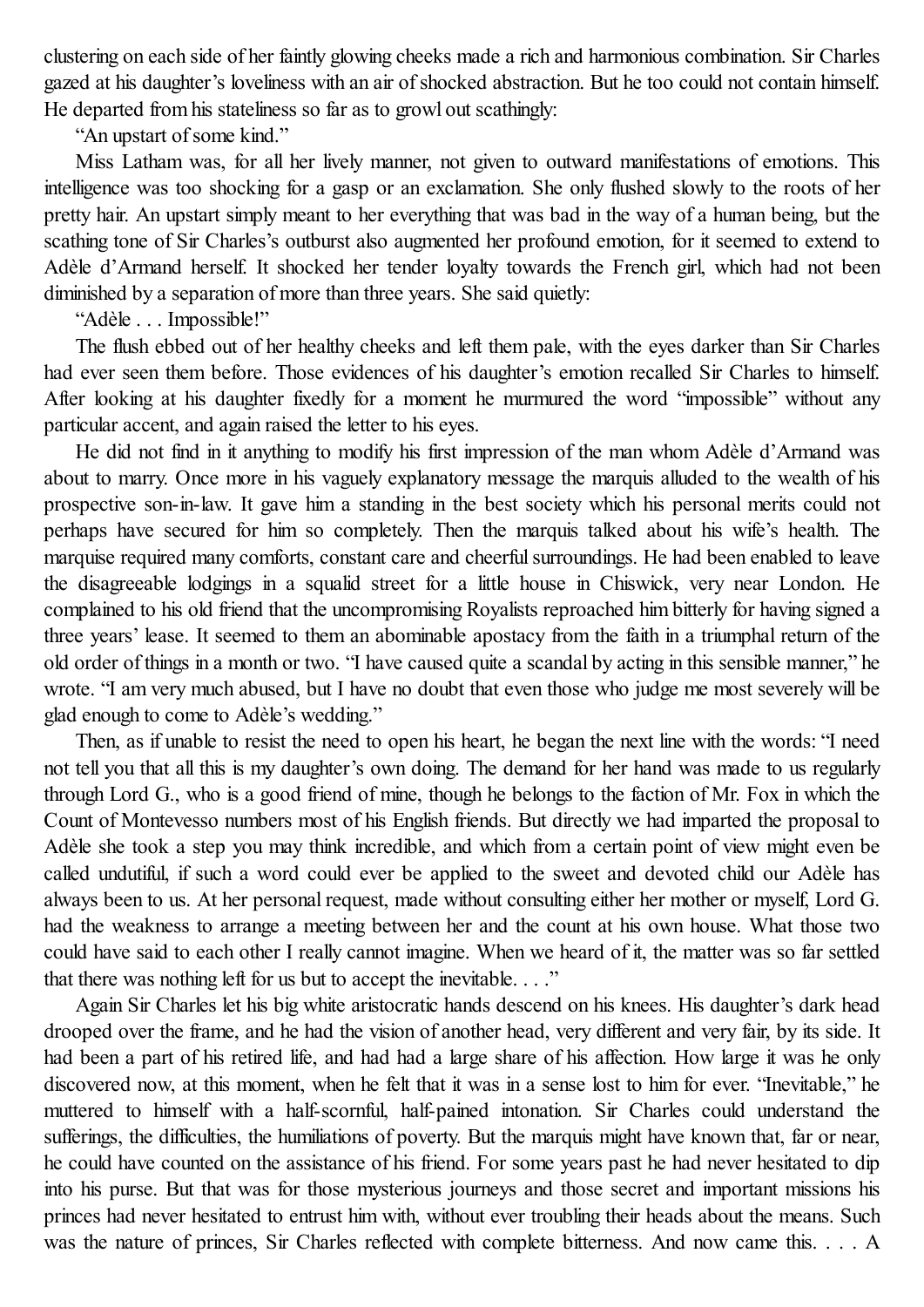whole young life thrown away perhaps, in its innocence, in its ignorance. . . . How old could Adèle be now? Eighteen or nineteen. Not so very much younger than her mother was when he used to see so much of her in Paris and in Versailles, when she had managed to put such an impress on his heart that later he did not care whom he married, or where he lived. . . . Inevitable! . . . Sir Charles could not be angry with the marquise, now a mere languid shadow of that invincible charm that his heart had not been able to resist. She and her husband must have given up all their hopes, all their loyal Royalist hopes, before they could bow like this to the inevitable. It had not been difficult for him to learn to love that fascinating French child as though she had been another daughter of his own. For a moment he experienced an anguish so acute that it made him move slightly in his chair. Half aloud he muttered the thought that came into his mind:

"Austerlitz has done it."

Miss Latham raised her lustrous dark eyes with an inquiring expression, and murmured, "Papa?"

Sir Charles got up and seized his stick. "Nothing, my dear, nothing." He wanted to be alone. But on going out of the room he stopped by the embroidery-frame, and bending down kissed the forehead of his daughter—his English daughter. No issue of a great battle could affect her future. As to the other girl, she was lost to him and it couldn't be helped. A battle had destroyed the fairness of her life. This was the disadvantage of having been born French or, indeed, of belonging to any other nation of the continent. There were forces there that pushed people to rash or unseemly actions; actions that seemed dictated by despair and therefore wore an immoral aspect. Sir Charles understood Adèle d'Armand even better than he understood his own daughter, or at least he understood her with greater sympathy. She had a generous nature. She was too young, too inexperienced to know what she was doing when she took in hand the disposal of her own person in favour of that apparently Piedmontese upstart with his obscure name and his mysteriously acquired fortune. "I only hope the fortune is there," thought Sir Charles with grim scepticism. But as to that there could be no doubt, judging from the further letters he received from his old friend. After a short but brilliant period of London life the upstart had carried Adèle off to France. He had bought an estate in Piedmont, which was his native country, and another with a splendid house near Paris. Sir Charles was not surprised to hear a little later that the marquise and the marquis had also returned to France. The time of persecution was over; most of the great Royalist families were returning, unreconciled in sentiment, if wavering in their purposes. That his old friend should ever be dazzled by imperial grandeurs, Sir Charles could not believe. Though he had abandoned his daughter to an upstart, he was too good a Royalist to abandon his principles, for which certainly he would have died if that had been of any use. But he had returned to France. Most of his exiled friends had returned too, and Sir Charles understood very well that the marquis and his wife wanted to be somewhere near their daughter. This departure closed a long chapter in his life, and afterwards Sir Charles hardly ever mentioned his French friends. The only positive thing which Henrietta knew was that Adèle d'Armand had married an upstart, and had returned to France. She had communicated that knowledge to her brother, who had stared with evident surprise but had made no comment. Living away from home at school, and afterwards in Cambridge, his father's French friends had remained for him as shadowy figures on the shifting background of a very poignant, very real, and intense drama of contemporary history, dominated by one enormously vital, and in its greatness, immensely mysterious individuality—the only man of his time.

Cosmo Latham at the threshold of life had adopted neither of the contrasted views of the Emperor Napoleon entertained by his contemporaries. For him, as for his father before him, the world offered a scene of conflicting emotions, in which facts appraised by reason preserved a mysterious complexity and a dual character. One evening during an artless discussion with young men of his own age, it had occurred to him to say that Bonaparte seemed to be the only man amongst a lot of old scarecrows. "Look how he knocks them over," he had explained. A moment of silence followed. Then a voice objected.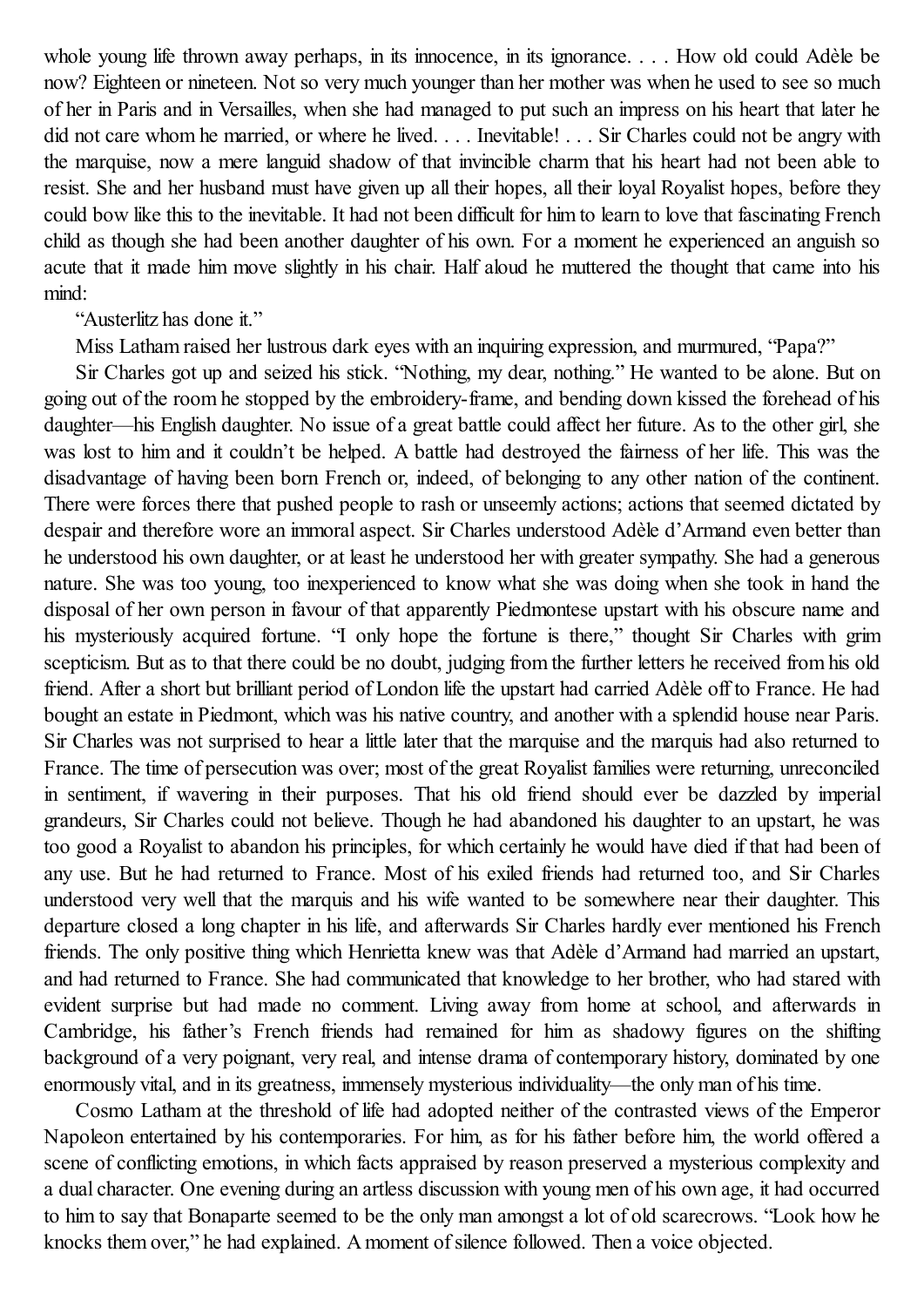"Then perhaps he is not so great as some of you try to make him out."

"I didn't mean that exactly," said Cosmo, in a sobered tone. "Nobody can admire that man more than I do. Perhaps the world may be none the worse for a scarecrow here and there left on the borders of what is right or just. I only wished to express my sense of the moving force in his genius."

"What does he stand for?" asked the same voice.

Cosmo shook his head. "Many things, and some of them too obvious to mention. But I can't help thinking that there are some which we cannot see yet."

"And some of them that are dead already," retorted his interlocutor. "They died in his very hands. But there is one thing for which he stands and that will never die. You seem to have forgotten it. It is the spirit of hostility to this nation; to what we here in this room, with our different views and opinions, stand for in the last instance."

"Oh, that," said Cosmo confidently. "What we stand for isn't an old scarecrow. Great as he is, he will never knock that over. His arm is not long enough, however far his thoughts may go. He has got to work with common men."

"I don't know what you mean. What else are we? I believe you admire him."

"I do," confessed Cosmo sturdily.

This did not prevent him from joining the army in Spain before the year was out, and that without asking for Sir Charles's approval. Sir Charles condemned severely the policy of using the forces of the Crown in the Peninsula. He did not like the ministry of the day, and he had a strong prejudice against all the Wellesleys to whose aggrandisement this whole policy seemed affected. But when at the end of a year and a half, after the final victory of Toulouse, his son appeared in Yorkshire, the two made up for the past coolness by shaking hands warmly for nearly a whole minute. Cosmo really had done very little campaigning, and soon declared to his father his wish to leave the army. There would be no more fighting for years and years, he argued, and though he did not dislike fighting in a good cause, he had no taste for mere soldiering. He wanted to see something of the world which had been closed to us for so long. Sir Charles, ageing and dignified, leaned on his stick on the long terrace.

"All the world was never closed to us," he said.

"I wasn't thinking of the East, sir," explained Cosmo. "I heard some people talk about its mystery, but I think Europe is mysterious enough just now, and even more interesting."

Sir Charles nodded his bare grey head in the chill evening breeze.

"France, Germany," he murmured.

Cosmo thought that he would prefer seeing something of Italy first. He would go north afterwards.

"Through Vienna, I suppose," suggested Sir Charles, with an impassive face.

"I don't think so, sir," said Cosmo frankly. "I don't care much for the work which is going on there, and perhaps still less for the men who are putting their hands to it."

This time Sir Charles's slow nod expressed complete agreement. He too had no liking for the work that was about to begin there. But no objection could be raised against Italy. He had known Italy well thirty or more years ago, but it must have been changed out of his knowledge. He remained silent, gazing at the wide landscape of blue wooded rises and dark hollows under the gorgeous colours of the sunset. They began to die out.

"You may travel far before you see anything like this," he observed to his son. "And don't be in a hurry to leave us. You have only just come home. Remember I am well over sixty."

Cosmo was quite ready to surrender himself to the peace of his Yorkshire home, so different from the strenuous atmosphere of the last campaign in the south of France. Autumn was well advanced before he fixed the day for his departure. On his last day at home Sir Charles addressed him with perfect calmness:

"When you pass into Italy you must not fail to see my old friend, the Marquis d'Armand. The French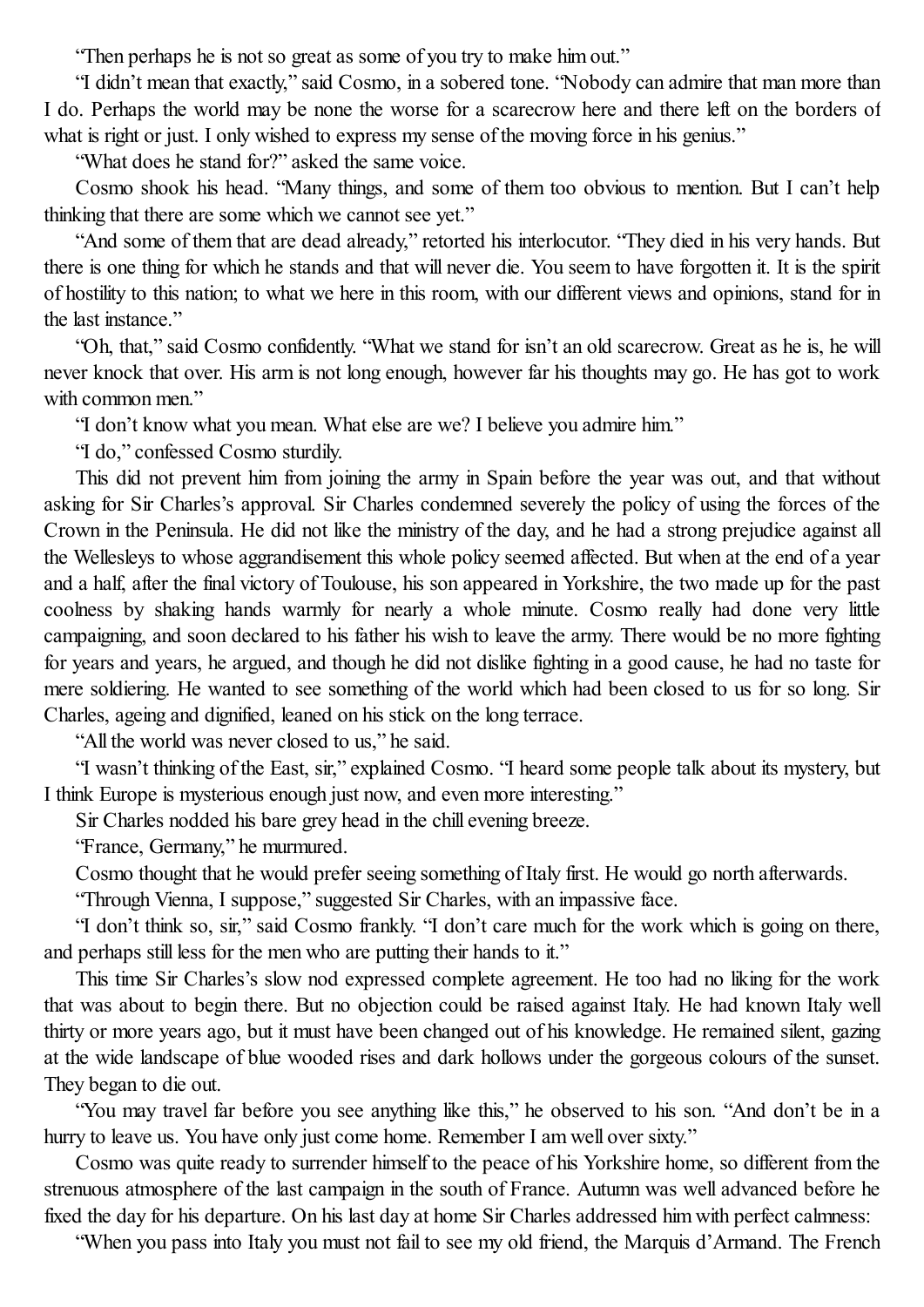king has appointed him as ambassador in Turin. It's a sign of high favour, I believe. He will be either in Turin or Genoa. . . ." Sir Charles paused, then after a perfectly audible sigh, added with an effort: "The marquise is dead. I knew her in her youth. She was a marvellous woman. . . ." Sir Charles checked himself, and then with another effort: "But the daughter of my old friend is, I believe, with her father now, a married daughter, the Countess of Montevesso."

"You mean little Adèle, sir," said Cosmo with interest, but on Sir Charles's face there passed a distinct shade of distress.

"Oh, you remember the child," he said, and his tone was tender, but it changed to contempt as he went on: "I don't know whether the fellow, I mean the man she married, is staying with them, or whether they are living with him, or whether . . . I know nothing!"

The word "upstart," heard many years ago from his sister Henrietta, crossed Cosmo's mind. He thought to himself: "There is something wrong there," and to his father he said: "I will be able to tell you all about it."

"I don't want to know," Sir Charles replied with a surprising solemnity of tone and manner which hid some deeper feeling. "But give the marquis my love, and tell him that when he gets tired of all his grandeurs, he may remember that there is a large place for him in this house as long as I live."

Late that evening Cosmo, saying good-bye to his sister, took her in his arms, kissed her forehead, and holding her out at arm's-length, said:

"You have grown into a charming girl, Henrietta."

"I am glad you think so," she said. "Alas, I am too dark. I can never be as charming as Adèle must have been at my age. You seem to have forgotten her."

"Oh, no," protested Cosmo carelessly. "A marvel of fairness, wasn't she? I remember you telling me years ago that she married an upstart."

"That was father's expression. You know what that means, Cosmo."

"I do know what it means, exactly," he said, laughing. "But from what father said this afternoon it seems as if he were a rather nasty upstart. What made Adèle do it?"

"I am awed," confessed Henrietta. "I don't know what made her do it. I was never told. Father never talked much about the d'Armands afterwards. I was with him in the yellow drawing-room the evening he got the letter from the marquis. After he read it he said something very extraordinary. You know it's full nine years ago, and I was yet a child, yet I could not have dreamed it. I heard it distinctly. He dropped his hands and said, 'Austerlitz has done it.' What could he have meant?"

"It would be hard to guess the connection," said Cosmo, smiling at his sister's puzzled face. "Father must have been thinking of something else."

"Father was thinking of nothing else for days," affirmed Henrietta positively.

"You must have been a very observant child," remarked her brother. "But I believe you were always a clever girl, Henrietta. Well, I am going to see Adèle."

"Oh, yes, you start in the morning to travel ever so far, and for ever so long," said Miss Latham enviously. "Oh, Cosmo, you are going to write to me—lots."

He looked at her appreciatively, and gave her another brotherly hug.

"Certainly I will write, whole reams," he said.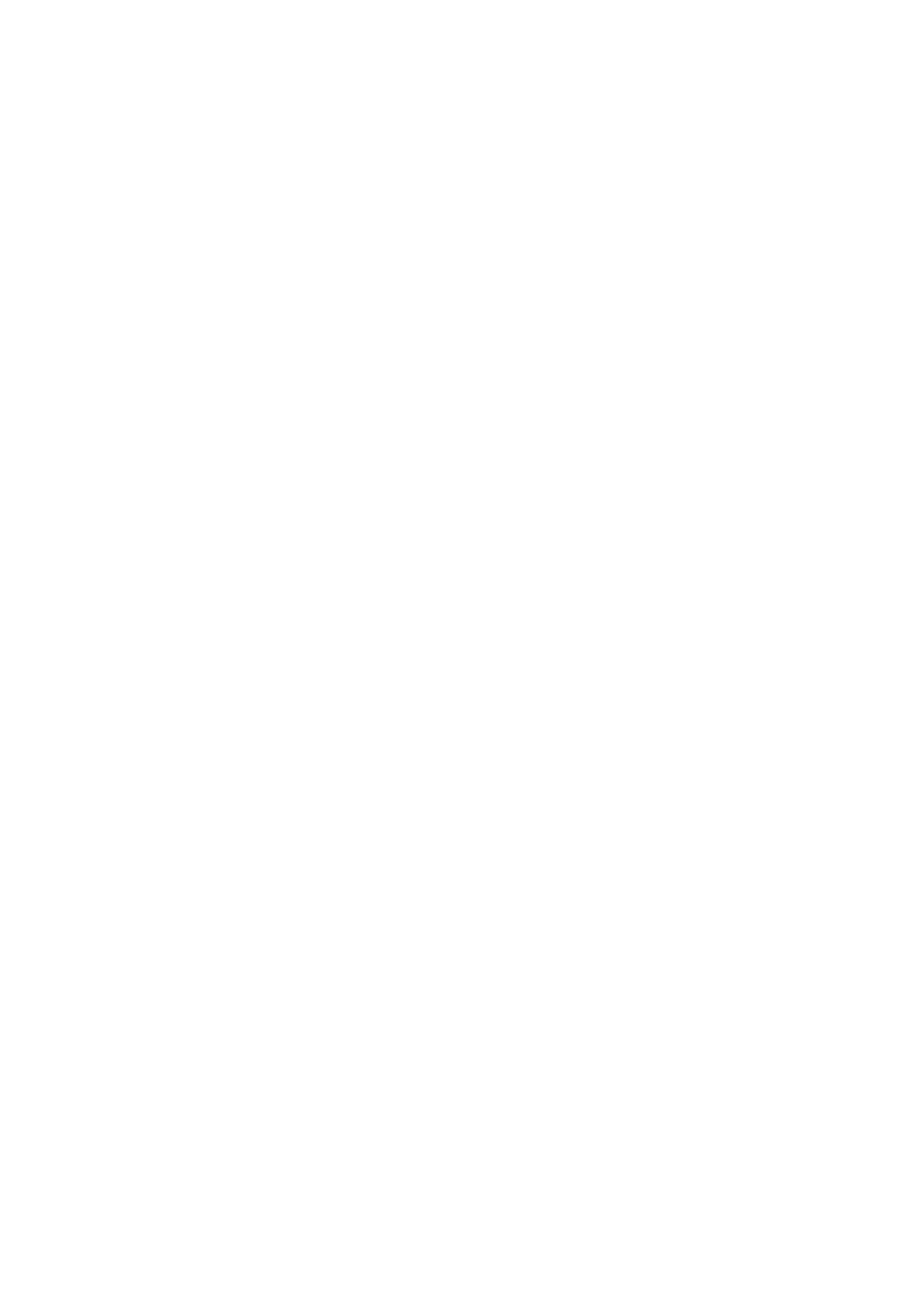On his way from the harbour to the upper part of the town where his inn was situated, Cosmo Latham met very few people. He had to pass through a sort of covered way; its arch yawned in front of him very black with only a feeble glimmer of a light in its depths. It did not occur to him that it was a place where one could very well be knocked on the head by evil-intentioned men if there were any prowling about in that early part of the evening, for it was early yet, though the last gleams ofsunset had gone completely off the earth and out of the sky. On issuing from the dark passage a maze of narrow streets presented itself to his choice, but he knew that as long as he kept walking uphill he could not fail to reach the middle of the town. Projecting at long intervals from the continuous mass of thick walls, wrought-iron arms held lanterns containing dim gleams of light. The enormous doors of the lofty gateways he passed were closed, and the only sound he could hear was that of his own deliberate footsteps. At a wider spot, where several of those lanes met, he stopped, and looking about him asked himself whether all those enormous and palatial houses were empty, or whether it was the thickness of walls that killed all the signs of life within; for as to the population being already asleep, he could not believe it for a moment. All at once he caught sight of a muffled feminine form. In the heavy shadow she seemed to emerge out of one wall, and gliding on seemed to disappear into another. It was undoubtedly a woman. Cosmo was startled by this noiseless apparition, and had a momentary feeling of being lost in an enchanted city. Presently the enchanted silence was broken by the increasing sound of an iron-shod stick tapping the flagstones, till there walked out of one of the dark and tortuous lanes a man who by his rolling gait, general outline, and the characteristic shape of the hat, Cosmo could not doubt was a seaman belonging to the English man-of-war in the harbour. The tapping of his stick ceased suddenly, and Cosmo hailed him in English, asking for the way.

The sturdy figure in the tarpaulin hat put his cudgel under his arm, and answered him in a deep pleasant voice. Yes, he knew the inn. He was just coming from there. If his honour followed the street before him, he would come to a large open space, and his honour's inn would be across the square. In the deep shadows Cosmo could make out of the seaman's face nothing but the bushy whiskers and the gleam of the eyes. He was pleased at meeting the very day he had reached the Mediterranean shore (he had come down to Genoa from Turin) such a fine specimen of a man-of-war's man. He thanked him for the direction, and the sailor touching his hat went off at his slightly rolling gait. Cosmo observed that he took a turning very near the spot where the muffled woman had a moment before vanished from his sight. It was a very dark and a very narrow passage between two towering buildings. Cosmo continuing on his way arrived at a broad thoroughfare badly lighted, but full of people. He knew where he was then. In a very few moments he found himself at the door of his inn, in a great square which, in comparison with the rest of the town, might have been said to blaze with lights.

Under an iron lantern swung above a flight of three broad steps Cosmo recognised his servant gazing into the square with a worried expression, which changed at once into one of relief on perceiving his master. He touched his cap and followed Cosmo into a large hall with several doors opening into it, and furnished with many wooden chairs and tables. At one of them bearing four candlesticks several British naval officers sat talking and laughing in subdued tones. A compactly built clean-shaved person with slightly sunken cheeks, wearing black breeches and a maroon waistcoat with sleeves, but displaying a very elaborate frill to his white shirt, stood in the middle of the floor, glancing about with vigilance, and bowed hurriedly to his latest client. Cosmo returned the greeting of Signor Cantelucci, who snatching up the nearest candlestick began to ascend a broad stone staircase with an air of performing a solemn duty. Cosmo followed him, and Cosmo's servant followed his master. They went up and up. At every flight broad archways gave a view of dark perspective in which nothing but a few drops of dim fire were forlornly visible. At last Signor Cantelucci threw open a door on a landing, and bowing again: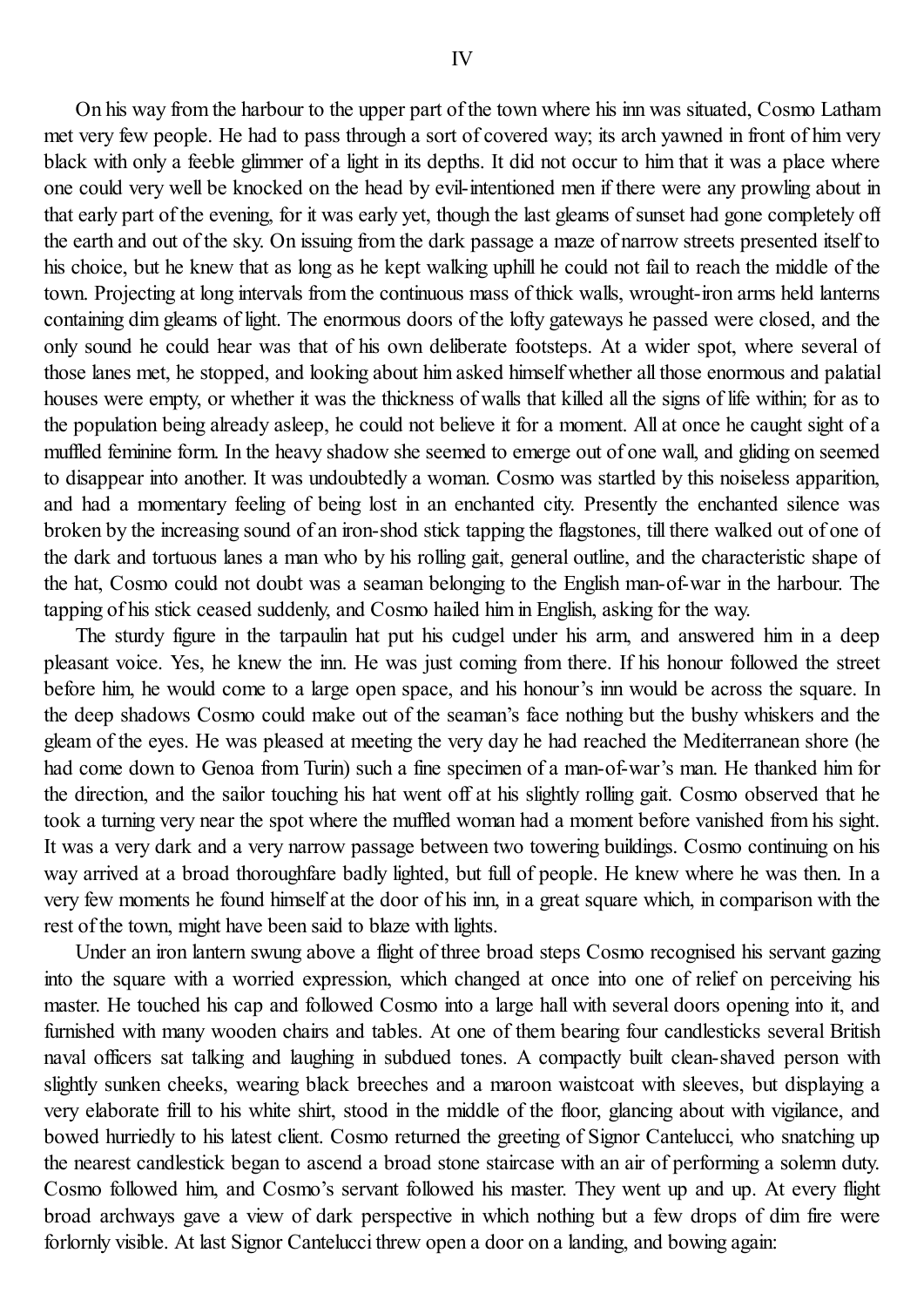"See, Milor! There is a fire. I know the customs and habits of the English."

Cosmo stepped into a large and lofty room where in the play of bright flames under a heavy and tall mantel-piece the shadows seemed very much disturbed by his entrance. Cosmo approached the blaze with satisfaction.

"I had enough trouble to get them to light it," remarked the valet in a resentful tone. "If it hadn't been for a jack-tar with big whiskers I found down in the hall it wouldn't be done yet. He came up from the ship with one of these sea officers downstairs. He drove the fellows with the wood in fine style up here for me. He knows the people here. He cursed them each separately by their Christian names, and then had a glass of wine in the kitchen with me."

Meantime Signor Cantelucci, wearing the aspect of a deaf man, had lighted, on two separate tables, two clusters of candles which drove the restless gloom of the large apartment half-way up to the ceiling, and retired with noiseless footsteps. He stopped in the doorway to cast a keen glance at the master and the man standing by the fire. Those two turned their heads only at the sound of the closing door.

"I couldn't think what became of you, sir. I was getting quite worried about you. You disappeared without saying anything to me."

"I went for a walk down to the sea," said Cosmo, while the man moved off to where several cowhide trunks were ranged against the wall. "I like to take a look round on arriving at a new place."

"Yes, sir; but when it got dark I wondered."

"I tarried on a tower to watch the sunset," murmured Cosmo.

"I have been doing some unpacking," said the servant, "but not knowing how long you mean to stay . . . "

"It may be a long stay."

"Then I will go on, sir; that is if you are going to keep this room."

"Yes. The room will do, Spire. It's big enough."

Spire took up one of the two candelabras and retired into the neighbourhood of a sort of state bed, heavily draped, at the other end of the room. There throwing open the trunks and the doors of closets he busied himself systematically, without noise, till he heard the quiet voice of his young master:

"Spire."

"Yes, sir," he answered, standing still with a pile of shirts on his arm.

"Is this inn very full?"

"Yes, very," said Spire. "The whole town is full of travellers and people from the country. A lot of our nobility and gentry are passing this way."

He deposited the shirts on a shelf in the depths of the wall, and turned round again.

"Have you heard any names, Spire?"

Spire stooped over a trunk and lifted up from it carefully a lot of white neck-cloths folded neatly one within the other.

"I haven't had much time yet, sir. I heard a few."

He laid down the neck-cloths by the side of the shirts while Cosmo, with his elbow on the mantelpiece, asked down the whole length of the room:

"Anybody I know?"

"Not in this place, sir. There is generally a party of officers from the man-of-war staying here. They come and go. I have seen some Italian gentlemen in square-cut coats and powdered hair. Very oldfashioned, sir. There are some Austrians too, I think; but I haven't seen any ladies. . . . I am afraid, sir, this isn't the right sort of inn. There is another about a hundred yards from here on the other side of the square."

"I don't want to meet anybody I know," said Cosmo Latham, in a low voice.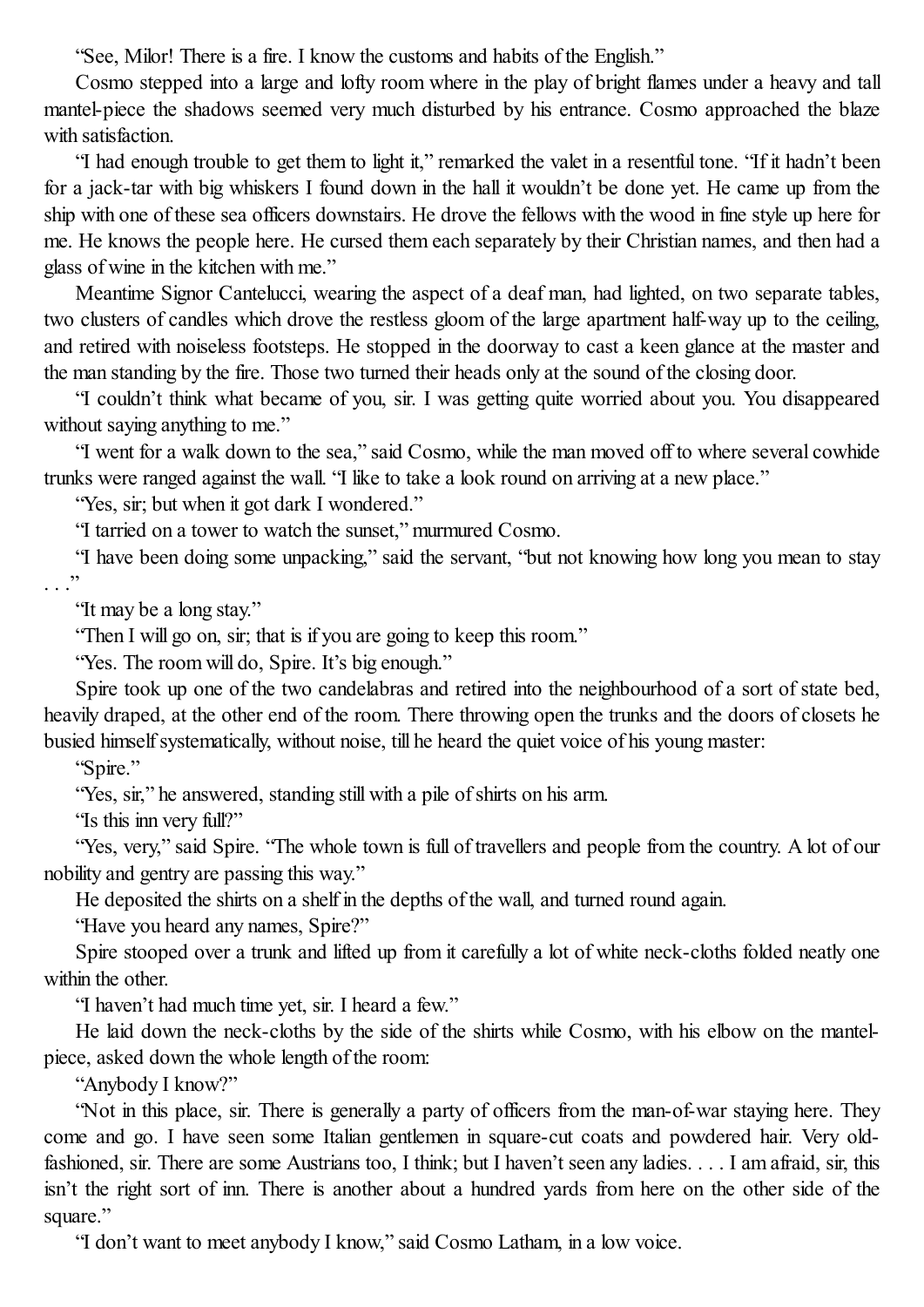Spire thought that this would make his stay in Genoa very dull. At the same time he was convinced that his young master would alter his mind before very long, and change to that other inn, patronised by travellers of fashion. For himself he was not averse to a little quiet time. Spire was no longer young. Thirty years ago, before the war and before the Revolution, he had travelled with Sir Charles in France and Italy. He was then only eighteen, but being a steady and trustworthy lad, was taken abroad to look after the horses. Sir Charles kept four horses in Florence, and Spire had often ridden on Tuscan roads behind Sir Charles and the two Misses Aston, of whom one later became Lady Latham. After the family settled in Yorkshire he passed from the stables to the house, acquired a confidential position, and whenever Lady Latham took a journey, he sat in the rumble with a pair of double-barrelled pistols in the pockets of his greatcoat and ordered all things on the road. Later he became intermediary between Sir Charles and the stables, the gardens, and in all out-of-door things about the house. He attended Lady Latham on her very last drive, all the details for that lady's funeral having been left to his management. He was also a very good valet. He had been called one evening into the library where Sir Charles, very gouty that day, leaning with one hand on a thick stick and with the other on the edge of a table, had said to him: "I am lending you to Mr. Cosmo for his travels in France and Italy. You will know your way about. And mind you draw the charges of the pistols in the carriage every morning and load them afresh."

Spire was then requested to help Sir Charles up the stairs and had a few more words said to him when Sir Charles stopped at the door of his bedroom.

"Mr. Cosmo has plenty of sense. You are not to make yourself a nuisance to him."

"No, Sir Charles," said the imperturbable Spire. "I will know how to look after Mr. Cosmo."

And if he had been asked, Spire would have been able to say that during the stay in Paris, and all through France and Switzerland on the way to Genoa, Mr. Cosmo had given him no trouble at all.

Spire, still busy unpacking, glanced at his young master. He certainly looked very quiet now leaning on his elbow with the firelight playing from below on his young thoughtful face with its smooth and pale complexion. "Very good-looking indeed," thought Spire. In that thoughtful mood he recalled very much the Sir Charles of thirty or thirty-five years ago. Would he too find his wife abroad? There had been women enough in Paris of every kind and degree, English and French, and allsorts. But it was a fact that Mr. Cosmo sought most of his company amongst men of whom also there had been no lack and of every degree. In that too the young man resembled very much his father. Men's company. But were he to get caught he would get caught properly; at any rate for a time, reflected Spire, remembering Sir Charles Latham's rush back to Italy, the inwardness of which had been no more revealed to him than to the rest of the world.

Spire approaching the candelabra, unfolded partly a very fine coat, then refolded it before putting it away on a convenient shelf. He had a moment of regret for his own young days. He had never married, not because there had been any lack of women to set their caps at him, but from a sort of half-conscious prudence. Moreover, he had a notion somehow or other that Sir Charles would not have liked it. Perhaps it was just as well. Now he was care-free attending on Mr. Cosmo, without troubling his head about who had remained at home.

Spire arranging the contents of a dressing-case on the table cast another sidelong look at the figure by the fire. Very handsome. Something like Sir Charles and yet not like. There was a touch of something unusual, perhaps foreign, and yet no one with a pair of eyes in his head could mistake Mr. Cosmo for anything but an English gentleman.

Spire's memories of his tour with Sir Charles had been growing dim. But he remembered enough of the old-time atmosphere to have become aware of a feeling of tension, of a suggestion of restlessness which certainly was new to him.

The silence had lasted very long. Cosmo before the fire had not moved. Spire ventured on a remark.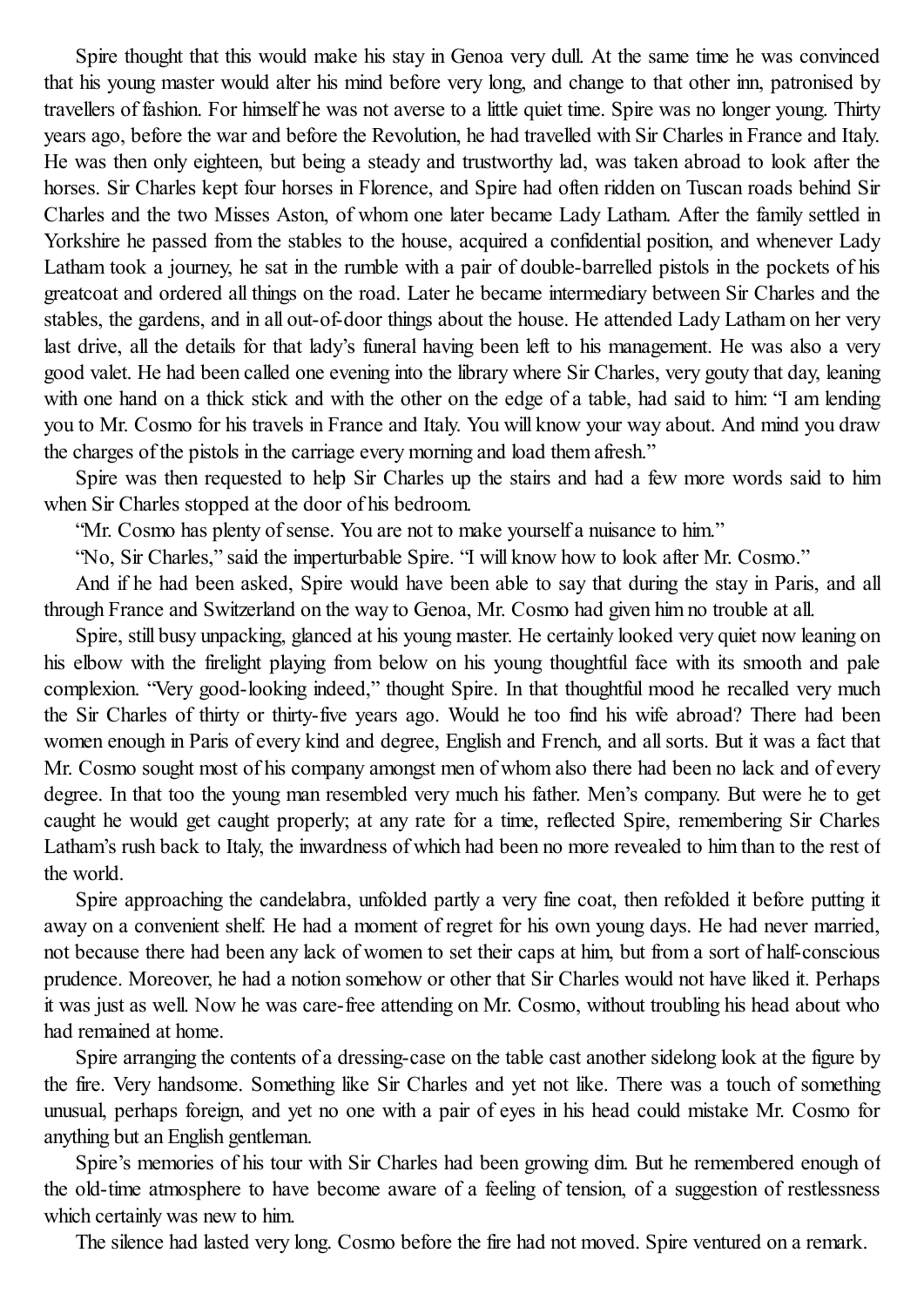"I noticed people are excited about one thing and another hereabouts, sir."

"Excited. I don't wonder at it. In what way?"

"Sort of discontented, sir. They don't like the Austrians, sir. You may have noticed as we came along.  $\ldots$ "

"Did they like us when we held the town?"

"I can hardly say that, sir. I have been sitting for an hour or more in the courier's room, with all sorts of people coming in and out, and heard very wild sort of talk."

"What can you know about its wildness?"

"To look at their faces was enough. It's a funny place, that room downstairs," went on Spire, rubbing with a piece of silk a travelling looking-glass mounted cunningly in a silver case, which when opened made a stand for it. He placed it exactly in the middle of a little table, and turned round to look at his master. Seeing that Cosmo seemed disposed to listen he continued. "It is vaulted like a cellar, and has a little door giving on to a side street. People come in and out as they like. All sorts of low people, sir, *facchini*, and carters, and boatmen, and suchlike. There was an old fellow came in, a grey-headed man, a cobbler, I suppose, as he brought a bagful of mended shoes for the servants of the house. He emptied the lot on the stone floor, sir, and instead of trying to collect his money from the people that were scrambling for them, he made them a speech. He spouted, sir, without drawing breath. The courier-valet of an English doctor staying here, a Swiss I think he is, says to me in his broken English:'He would cut every Austrian throat in this town.' We were having a glass of wine together and I asked him, 'And what do you think of that?' And he says to me after thinking a bit, 'I agree with him. . . .' Very dreadful, sir," concluded Spire with a perfectly unmoved face.

Cosmo looked at him in silence for a time. "It is very bold talk, if that is what the man really said," he remarked. "Especially as the place is so public as you say it is."

"Absolutely open to the street, sir; and that same Swiss fellow had told me just before that the town was full of spies and what they call *sbirri* that came from Turin with the king. The king is staying at the palace, sir. They are expecting the Queen of Sardinia to arrive any day. You didn't know, sir? They say she will come in an English man-of-war. That old cobbler was very abusive about the King of Piedmont, too. Surely talk like that can't be safe anywhere."

Spire paused suddenly, and Cosmo Latham turned his back to the fire.

"Well, and what happened?" he asked with a smile.

"You could have heard a pin drop," said Spire, in equable tones, "till that Signor Cantelucci—that's the *padrone* of this inn, sir . . ."

"The man who lighted me up?" said Cosmo.

"Yes, sir. . . . I didn't know he was in the room, till suddenly he spoke behind my back telling one of the scullions that was there to give the man a glass of wine. And what the old fellow must do but raise it above his head, and shout a toast to the Destructor of the Austrians before he tossed it down his throat. I was quite astonished, but Signor Cantelucci never turned a hair. He offered his snuff-box to that doctor's courier and myself, and shrugged his shoulders. 'It was only Pietro,' he said, 'a little mad,' he tapped his forehead, you know, sir. The doctor's courier sat there grinning. I got suddenly uneasy about you, sir, and went out to the front door to see whether you were coming. It's very different from what it was thirty years ago. There was no talk in Italy of cutting foreigners' throats when Sir Charles and I were here. It was quite a startling experience."

Cosmo nodded. "You seem impressed, Spire. Well, I too had an experience, just as the sun was setting."

"I am sorry to hear that, sir."

"What do you mean? Why should you be sorry?"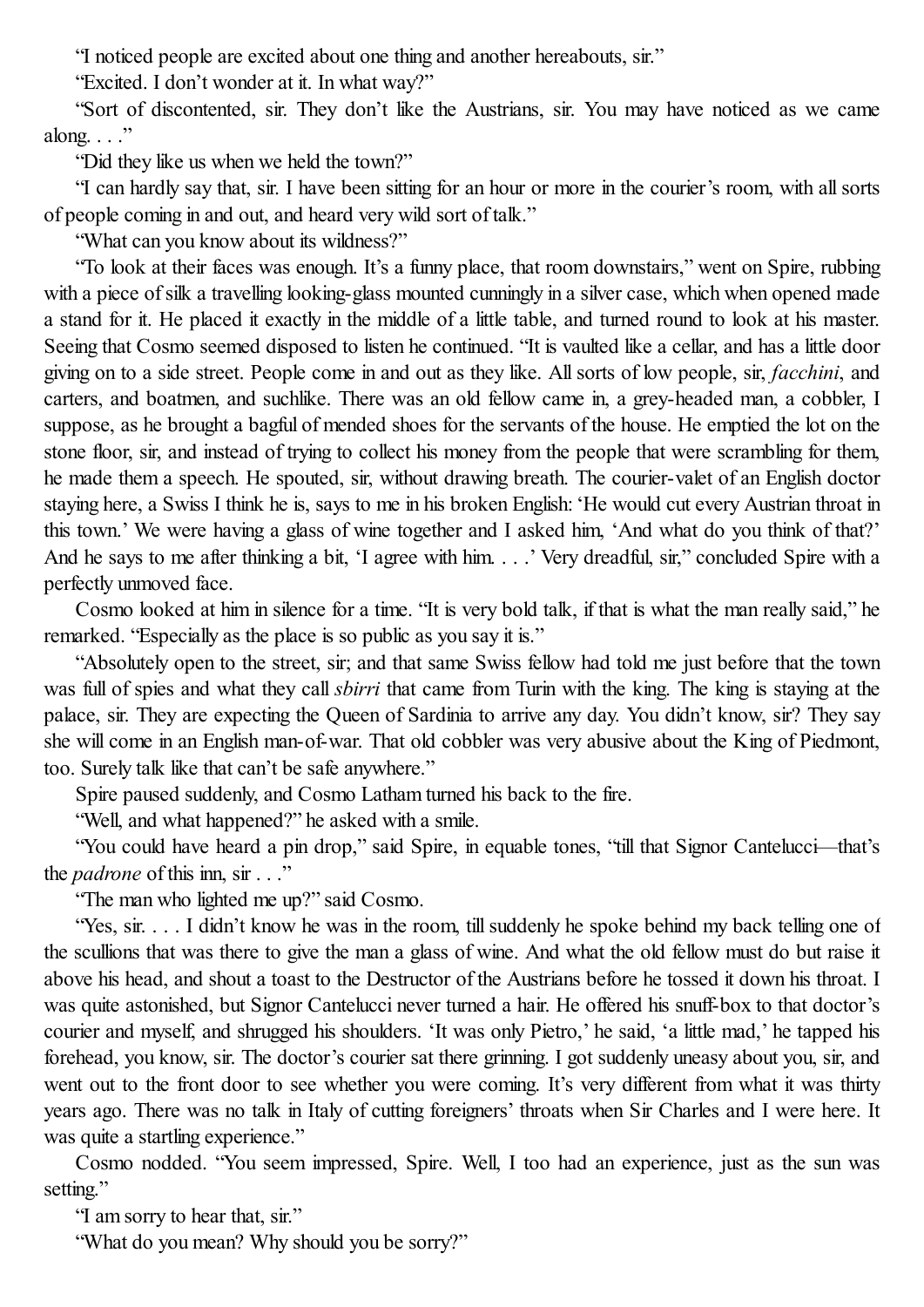"I beg your pardon, sir, I thought it was something unpleasant."

Cosmo had a little laugh. "Unpleasant? No! not exactly, though I think it was more dangerous than yours, but if there was any madness connected with it, it had a very visible method. It was not all talk, either. Yes, Spire, it was exciting."

"I don't know what's come to them all. Everybody seems excited. There was no excitement in Italy thirty years ago when I was with Sir Charles and took four horses with only one helper from this very town to Florence, sir."

Cosmo with fixed eyes did not seem to hear Spire's complaining remark. He exclaimed: "Really it was very extraordinary," so suddenly that Spire gave a perceptible start. He pulled himself together and asked in a purely business tone:

"Are you going to dine in your room, sir? Time is getting on."

Cosmo's mood too seemed to have changed completely.

"I don't know. I am not hungry. I want you to move one of those screens here near the fire, and place a table and chair there. I will do some correspondence to-night. Yes, I will have my dinner here, I think."

"I will go down and order it, sir," said Spire. "The cook here is a Frenchman who married a native and  $\ldots$ "

"Who on earth is swearing like this outside?" exclaimed Cosmo, while Spire's face also expressed astonishment at the loud burst of voices coming along the corridor, one angry, the other argumentative, in a crescendo ofscolding and expostulation which passing the door at its highest died away into a confused murmur in the distance of the long corridor.

"That was an English voice," said Cosmo. "I mean the angry one."

"I should think it's that English doctor from Tuscany that has been three or four days here already. He has been put on this floor."

"From what I have been able to catch," said Cosmo, "he seems very angry at having a neighbour on it. That must be me. Have you heard his name?"

"It's Marvel or some such name. He seems to be known here; he orders people about as if he were at home. The other was Cantelucci, sir."

"Very likely. Look here, Spire, I will dine in the public room downstairs. I want to see that angry gentleman. Did you see him, Spire?"

"Only his back, sir. Very broad, sir. Tall man. In boots and a riding-coat. Are you going down now, sir? The dinner must be on already."

"Yes," said Cosmo, preparing to go out. "And by the by, Spire if you ever see in the street or in that room downstairs where everyone comes in and out, as you say, a long fellow wearing a peculiar cap with a tassel, just try to find out something about him; or at any rate let me know when you have seen him. You could perhaps follow him for a bit, and try to see where he goes."

After saying those words Cosmo left the room before Spire could make any answer. Spire's astonishment expressed itself by a low exclamation, "Well, I never!"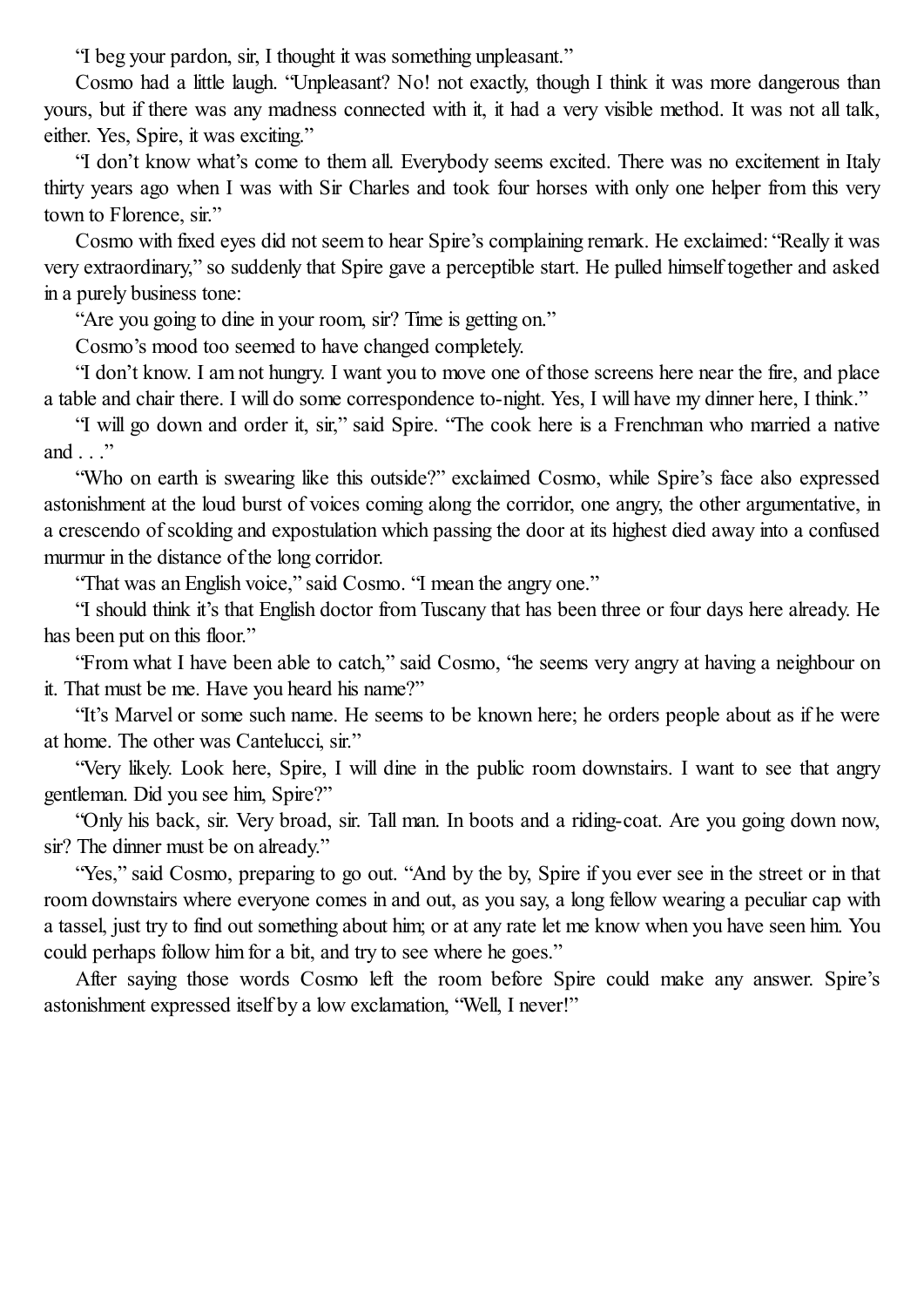## PART II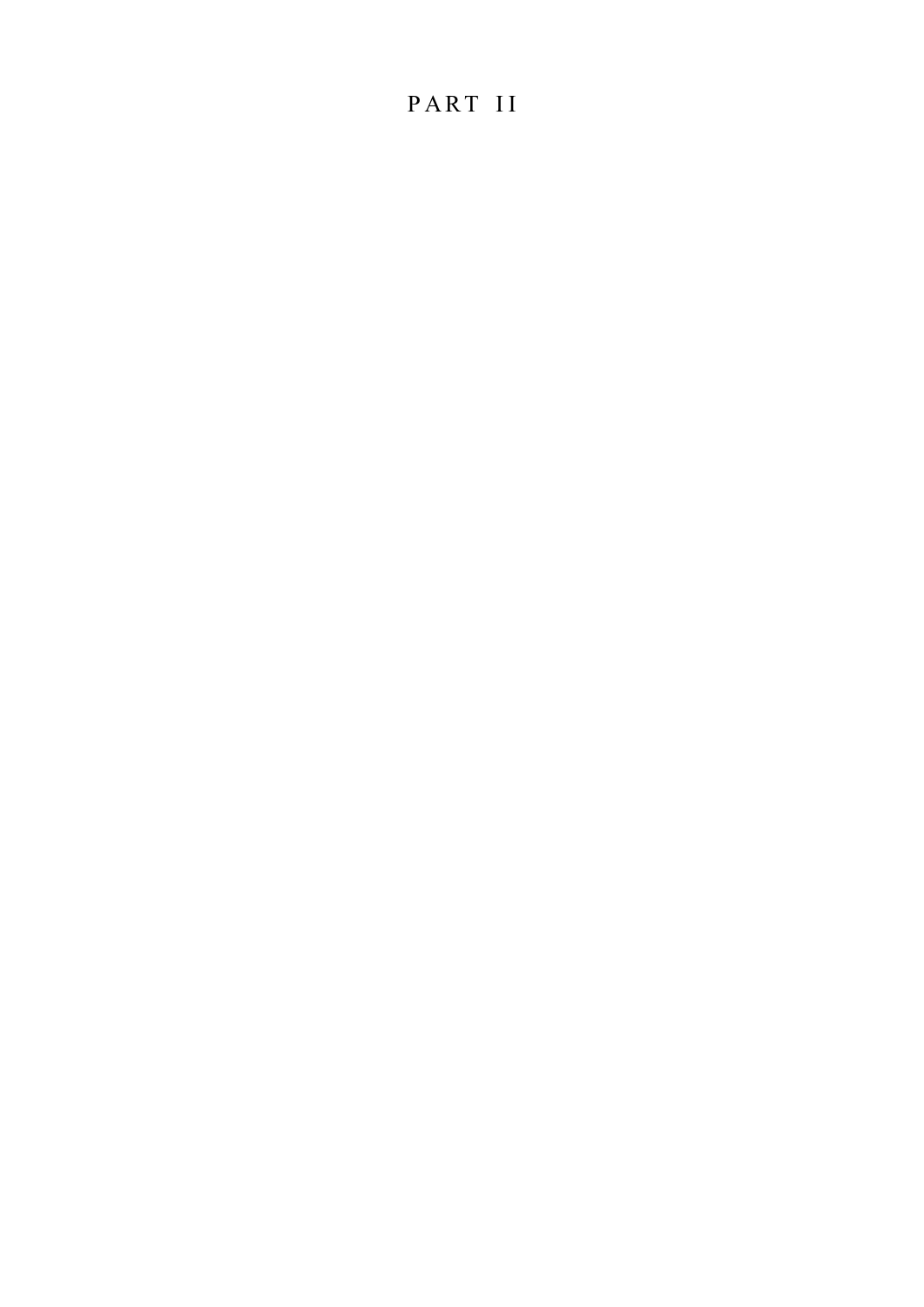Cosmo descended into a hall now empty, and with most of its lights extinguished. A loud murmur of voices guided him to the door of the dining-room. He discovered it to be a long apartment with flat pilasters dividing its white-washed walls, and resembling somewhat a convent's refectory. The resemblance was accentuated by the two narrow tables occupying its middle. One of them had been appropriated by the British naval officers, had lights on it and bristled with the necks of wine bottles along its whole length. The talk round it was confused and noisy. The other, a shorter table, accommodated two rows of people in sombre garments, who at first glance struck Cosmo as natives of the town, and belonging to a lower station in life. They had less lights, less wine, and almost no animation. Several smaller tables were ranged against the walls at equal intervals, and Cosmo's eye was caught by one of them because of the candles in the sconce on the wall above it having been lighted. Its cloth was dazzlingly white and Signor Cantelucci with a napkin in his hand stood respectfully at the elbow of its sole occupant, who was seated with his back to the door.

Cosmo was under the impression that his entrance had been unobserved. But before he had walked half the length of the room, Signor Cantelucci, whose eyes had never ceased darting here and there while his body preserved its deferential attitude at the elbow of the exclusive client, advanced to meet him with his serious and attentive air. He bowed. Perhaps the signore would not mind sharing the table of his illustrious countryman.

"Yes, if my countryman doesn't object," assented Cosmo readily. He was absolutely certain that this must be the doctor of whom Spire had spoken.

Cantelucci had no doubt that His Excellency's company would be most welcome to his illustrious countryman. Then stepping aside, he added, under his breath: "He is a person of great distinction. A most valued patron of mine. . . ." The person thus commended, turning his head ensconced in the high collar of his coat, disclosed to Cosmo a round face with a shaved chin, strongly marked eyebrows, round eyes and thin lips compressed into a slightly peevish droop which, however, was at once corrected by an attempt at a faint smile. Cosmo too produced a faint smile. For an appreciable moment they looked at each other without saying a word, while Cantelucci, silent too, executed a profound bow.

"Sit down, sir, sit down," said the elder man (Cosmo judged him to be well over forty), raising his voice above the uproar made by the occupants of the naval table, and waving his hand at the empty chair facing his own. It had a high carved back showing some traces of gilding, and the silk which covered it was worn to rags. Cosmo sat down while Cantelucci disappeared, and the man across the table positively shouted: "I am glad," and immediately followed that declaration by an energetic "O damn!" He bent over the table. "One can't hear oneself speak with that noisy lot. All heroes, no doubt, but not a single gentleman."

He leaned back and waited till the outburst of noisy mirth had died out at the officers' table. The corners of his mouth dropped again, and Cosmo came to the conclusion that that face in repose was decidedly peevish.

"I don't know what they have got to be so merry about," the other began with a slight glance at the naval table, and leaning forward again towards Cosmo. "Their occupation is gone. Heroes are a thoughtless lot. Yet just look at that elderly lieutenant at the head of the table. Shabby coat. Old epaulette. He doesn't laugh. He will die a lieutenant—on half-pay. That's how heroic people end when the heroic times are over"

"I am glad," said Cosmo steadily, "that you recognise at least their heroism."

The other opened his mouth for some time before he laughed, and that gave his face an expression of somewhat hard jollity. But the laugh when it came was by no means loud, and had a sort of ingratiating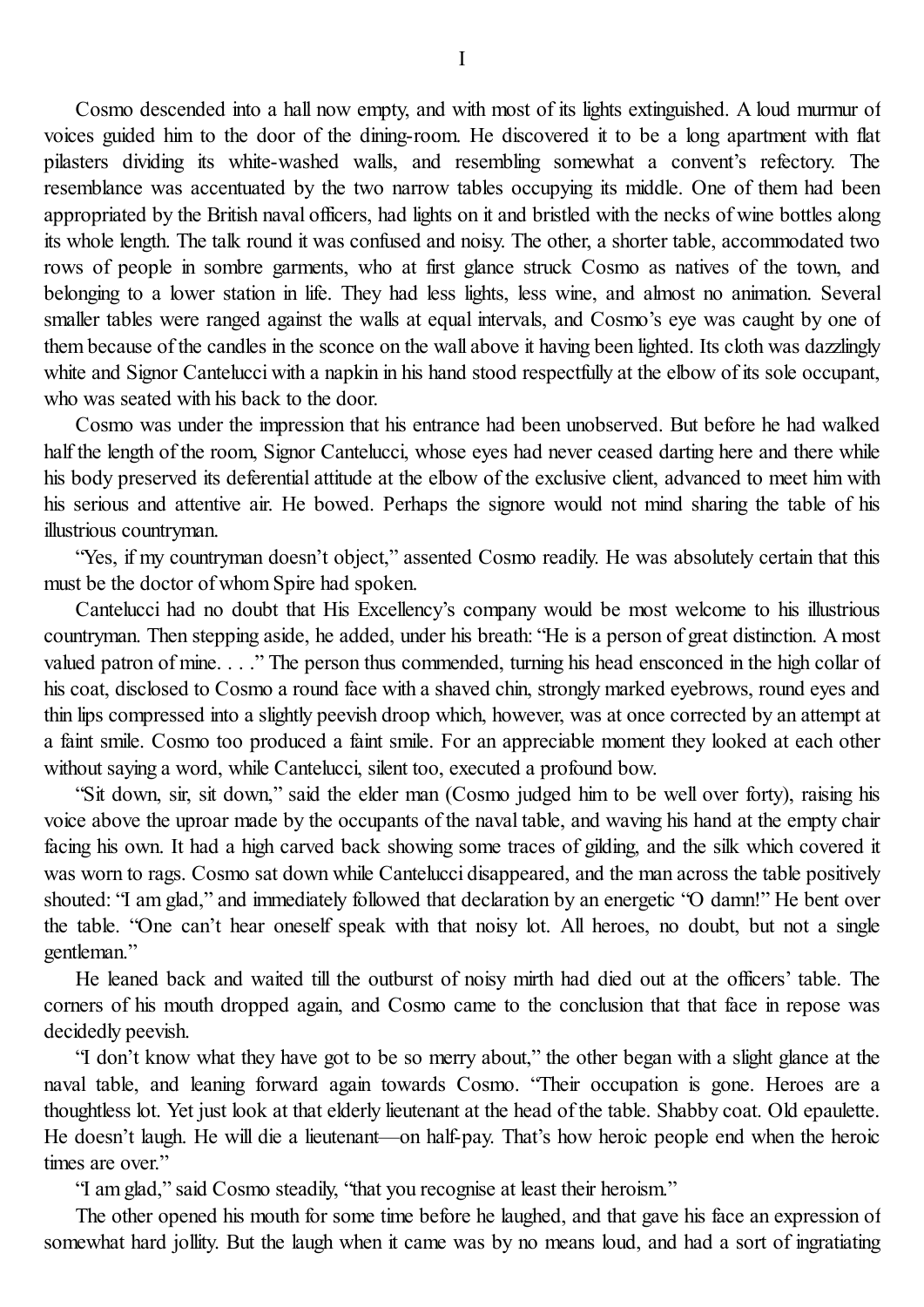softness.

"No, no. Don't think I am disparaging our sea-service. I had the privilege to know the greatest hero of them all. Yes, I had two talks with Lord Nelson. Well, he was certainly not . . ."

He interrupted himself and raising his eyes saw the perfectly still gaze of Cosmo fastened on his face. Then peevishly:

"What I meant to say was that he at least was indubitably a hero. I remember that I was very careful about what I said to him. I had to be mighty careful then about what I said to anybody. Someone might have put it into his head to hang me at some vardarm or other."

"I envy you your experience all the same," said Cosmo amiably. "I suppose your conscience was clear?"

"I have always been most careful not to give my conscience any licence to trouble me," retorted the other with a certain curtness of tone which was not offensive; "and I have lived now for some considerable time. I am really much older than I look," he concluded, giving Cosmo such a keen glance that the young man could not help a smile.

The other went on looking at him steadily for a while, then let his eyes wander to a door in a distant part of the long room as if impatient for the coming of the dinner. Then giving it up:

"A man who has lived actively, actively I say, the last twenty years, may well feel as old as Methuselah. Lord Nelson was but a circumstance in my life. I wonder, had he lived, how he would have taken all this?"

A slight movement of his hand seemed to carry this allusion outside the confines of the vaulted noisy room, to indicate all the out-of-doors of the world. Cosmo remarked that the hand was muscular, shapely and extremely well-cared for.

"I think there can be no doubt about the nature of his feelings, if he were living." Cosmo's voice was exactly non-committal. His interlocutor grunted slightly.

"H'm. He would have done nothing but groan and complain about anything and everything. No, he wouldn't have taken it laughing. Very poor physique. Very. Frightful hypochondriac. . . . I am a doctor, you know."

Cantelucci was going to attend himself on his two guests. He presented to the doctor a smoking soup tureen enveloped in a napkin. The doctor assumed at once a business-like air, and at his invitation Cosmo held out his plate. The doctor helped him carefully.

"Don't forget the wine, my wine, Anzelmo," he said to Cantelucci, who answered by a profound bow. "I saved his life once," he continued after the innkeeper had gone away.

The tone was particularly significant. Cosmo, partly repelled and partly amused by the man, inquired whether the worthy host had been very ill. The doctor swallowed the last spoonful of soup.

"Ill," he said. "He had a gash that long in his side, and a set of forty-pound fetters on his legs. I cured both complaints. Not without some risk to myself, as you imagine. There was an epidemic of hanging and shooting in the south of Italy then."

He noticed Cosmo's steady stare and raised the corners of his mouth with an effect of geniality on his broad, rosy face.

"In '99, you know. I wonder I didn't die of it too. I was considerably younger then and my humane instincts, early enthusiasms, and so on, had led me into pretty bad company. However, I had also pretty good friends. What with one thing and another, I am pretty well known all over Italy. My name is Martel —Dr. Martel. You probably may have heard . . ."

He threw a searching glance at Cosmo, who bowed non-committally, and went on without a pause. "I am the man who brought vaccine to Italy first. Cantelucci was trying to tell me your name, but really I couldn't make it out."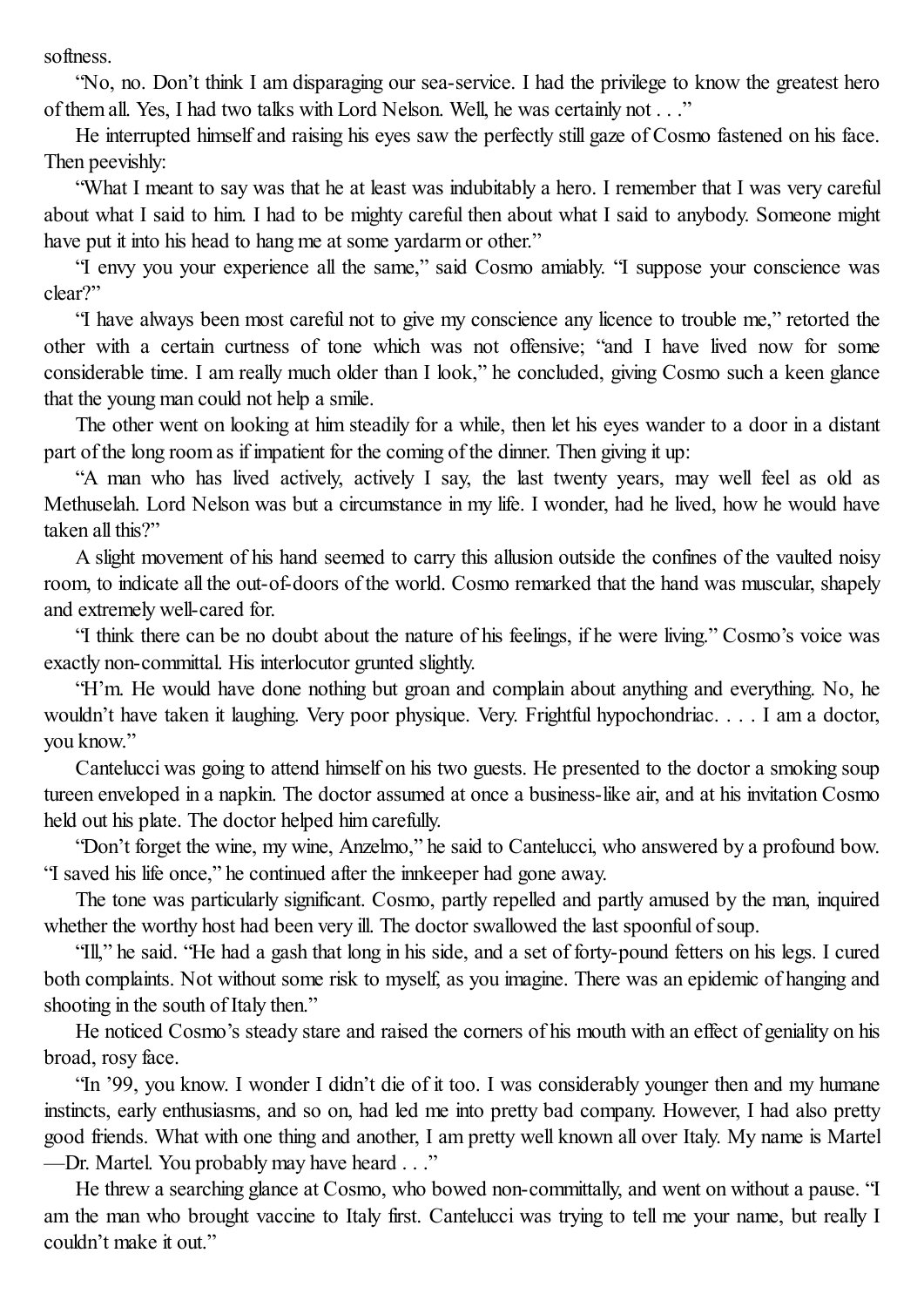"Latham is my name," said Cosmo, "and I only set foot in Italy for the first time in my life two days ago."

The doctor jerked his head sideways.

"Latham, eh? Yorkshire?"

"Yes," said Cosmo, smiling.

"To be sure. Sir Charles . . ."

"That's my father."

"Yes, yes. Served in the Guards. I used to know the doctor of his regiment. Married in Italy. I don't remember the lady's name. Oh, those are old times. Might have been a hundred years ago."

"You mean that so much history has been made since?"

"Yes, no end of history," assented the doctor, but checked himself. . . . "And yet, tell me, what does it all amount to?"

Cosmo made no answer. Cantelucci having brought the wine while they talked, the doctor filled two glasses, waited a moment as if to hear Cosmo speak, but as the young man remained silent he said:

"Well, let us drink then to Peace."

He tossed the wine down his throat, while Cosmo drank his much more leisurely. As they set down their empty glasses they were startled by a roar of a tremendous voice filling the vaulted room from end to end, in order to "Let their honours know that the boat was at the steps." The doctor made a faint grimace.

"Do you hear the voice of the British lion, Mr. Latham?" he asked peevishly. "Ah, well, we will have some little peace now here."

Those officers at the naval table who had to go on board rose in a body and left the room hastily. Three or four who had a longer leave drew close together, and began to talk low with their heads in a bunch. Cosmo glancing down the room seemed to recognise at the door the form of the seaman whom he had met earlier in the evening. He followed the officers out. The other diners, the sombre ones, and a good many of them with powdered heads, were also leaving the room. Cantelucci put another dish on the table, stepped back a pace with a bow and stood still. A moment of profound silence succeeded the noise.

"First-rate," said Dr. Martel to Cosmo, after tasting the dish, and then gave a nod to Cantelucci, who made another bow and retreated backwards, always with a solemn expression on his face.

"Italian cooking, of course, but then I am an old Italian myself. Not that I love them, but I have acquired many of their tastes. Before we have done dining, you will have tasted the perfection of their cookery, north and south, for I assure you, you are sharing my dinner. You don't suppose that the dishes that come to this table are the same the common customers get?"

Cosmo made a slight bow. "I am very sensible of the privilege," he said.

"The honour and the pleasure are mine, I assure you," the doctor said in a half-careless tone, and looking with distaste towards the small knot of the officers with a twenty-four hours' leave, who had finished their confabulation and had risen in a body like men who had agreed on some pleasant course of action. Only the elderly lieutenant, lagging a little behind, cast a glance at his two countrymen at the little table, and followed his comrades with less eager movements.

"A quarter of a tough bullock or half a roast sheep are more in their way, and Cantelucci knows it. As to that company that was sitting at the other table, well, I daresay you can tell yourself what they were, small officials or tradesmen of some sort. I should think that emptying all their pockets—and they were how many, say twenty—you couldn't collect the value of one English pound at any given time. And Cantelucci knows that too. Well, of course. Still, he does well here, but it's a poor place. I wonder, Mr. Latham, what are you doing here?"

"Well," said Cosmo, with a good-humoured smile, "I am just staying here. Just as you yourself are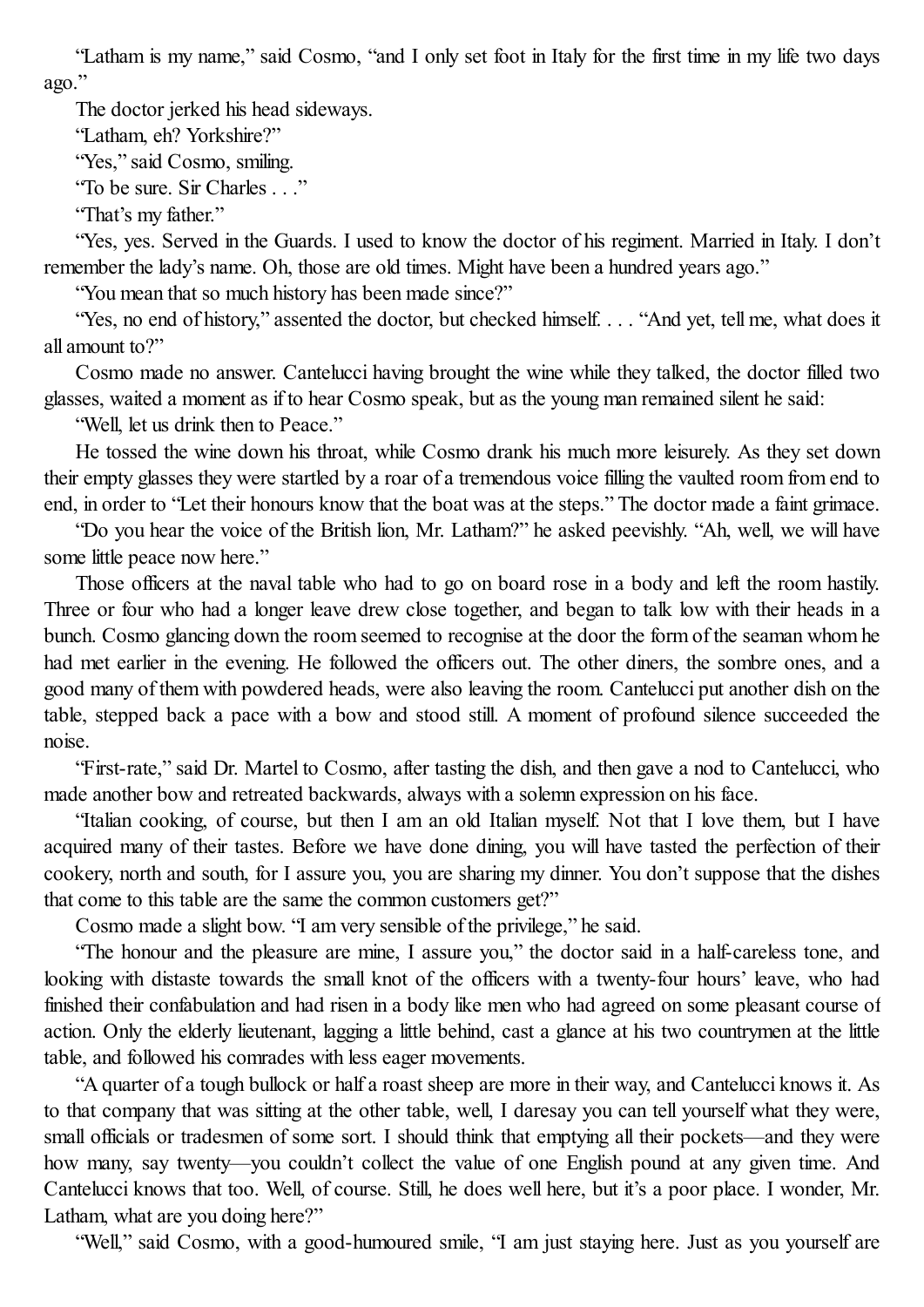staying here."

"Ah, but you never saved Cantelucci's life, whereas I did, and that's the reason why I am staying here; out of mere kindness, and to give him the opportunity to show his gratitude. . . . Let me fill your glass. Not bad, this wine."

"Excellent. What is it?"

"God knows. Let us call it Cantelucci's gratitude. Generous stuff, this, to wash down those dishes with. Gluttony is an odious vice, but an ambition to dine well is about the only one which can be indulged at no cost to one's fellow-men."

"It didn't strike me," murmured Cosmo absently, for he was just then asking himself why he didn't like this pleasant companion, and had just come to the conclusion that it was because of his indecisive expression, wavering between peevishness and jocularity, with something else in addition, as it were, in the background of his handsome, neat and comfortable person. Something that was not aggressive nor yet exactly impudent. He wondered at his mistrust of the personality which certainly was very communicative but apparently not inquisitive. At that moment he heard himself addressed with a direct inquiry:

"You passed, of course, through Paris?"

"Yes, and Switzerland."

"Oh, Paris. I wonder what it looks like now. Full of English people, of course. Let's see, how many years is it since I was last there. Ha, lots of heads rolled off very noble shoulders since. Well, I am trying to make my way there. Curious times. I have found some letters here. Duke of Wellington very much disliked; what? His nod is insupportable, eh?"

"I have just had a sight of the duke two or three times," said Cosmo. "I can assure you that everybody is treating him with the greatest respect."

"Of course, of course. All the same, I bet that all these foreigners are chuckling to themselves at having finished the job without him."

"They needn't be so pleased with themselves," said Cosmo scornfully. "The mere weight of their numbers."

"Yes. It was more like a migration of armed tribes than an army. They will boast of their success all the same. There is no saying what the duke himself thinks. . . . I wonder if he could have beaten the other in a fair fight. Well—that will never be known now."

Cosmo had a sudden sense of an epical tale with a doubtful conclusion. He made no answer. Cantelucci had come and gone solemnly, self-contained, with the usual two ceremonial bows. As he retreated he put out all the candles on the central table and became lost to view. From the illuminated spot at which he sat, Cosmo's eyes met only the shadows of the long refectory-like room with its lofty windows closely shuttered, so that they looked like a row of niches for statues. Yet the murmur of the piazza full of people stole faintly into his ear. Cosmo had the recollection of the vast expanse of flagstones enclosed by the shadowy and palatial masses gleaming with lights here and there under the night sky thick with stars and perfectly cloudless.

"This is a very quiet inn," he observed.

"It has that advantage, certainly. The walls are fairly thick, as you can see. It's an unfinished palace; I mean as to its internal decorations, which were going to be very splendid, and even more costly than splendid. The owner of it, I mean the man who had it built, died of hunger in that hall out there."

"Died of hunger?" repeated Cosmo.

"No doubt about it. It was during the siege of Genoa. You know the siege, surely?"

Cosmo recollected himself. "I was quite a child at the time," he said.

The venerated client of Cantelucci cracked a walnut, and then looked at Cosmo's face.

"I should think you weren't seven years old at the time," he said in a judicial tone. "When I first came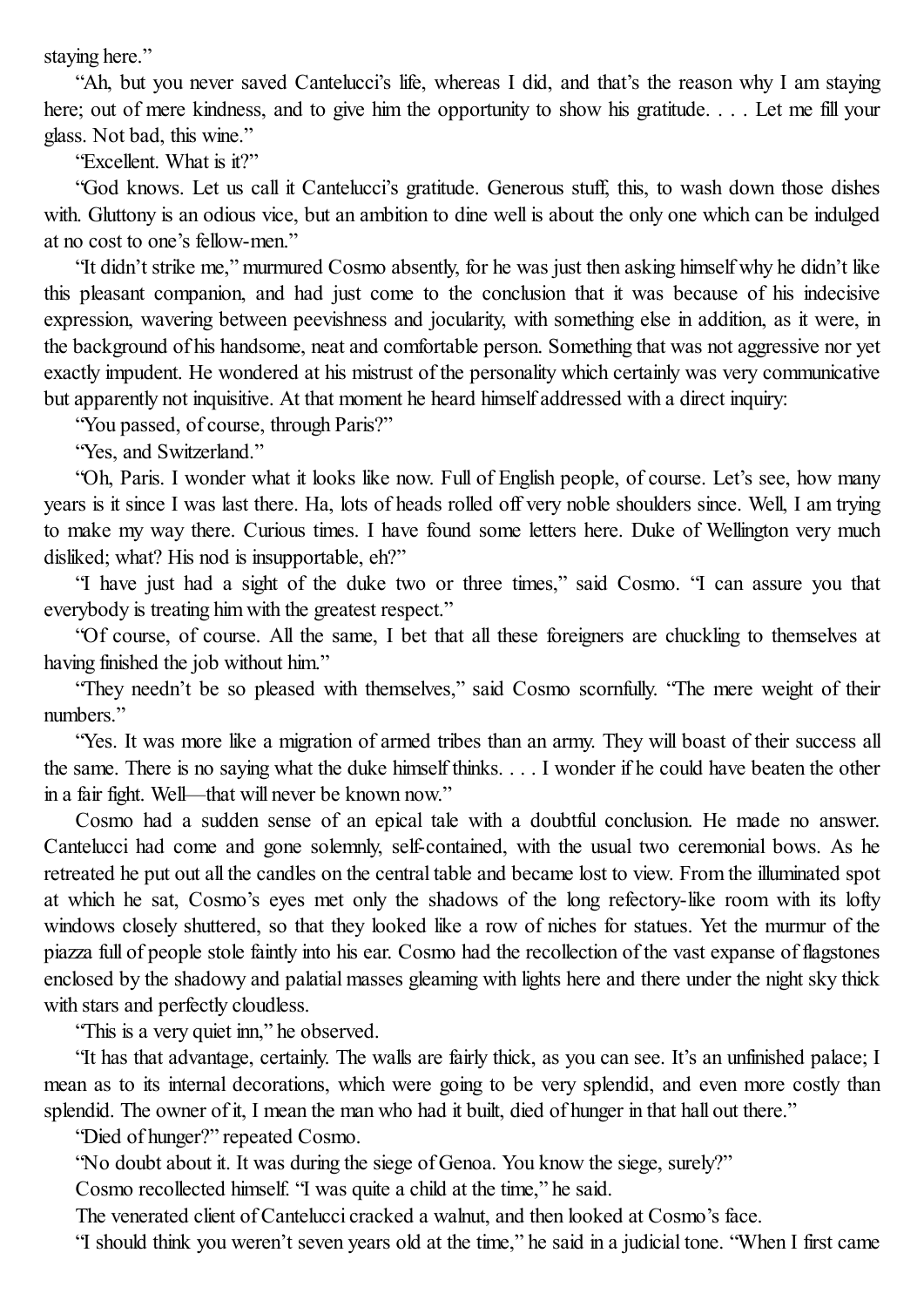into Italy with the vaccine, you know, Sir Charles's marriage was still being talked about in Florence. I remember it perfectly, though it seems as if it had all happened in another world. Yes, indubitably he died of hunger like ten thousand other Genoese. He couldn't go out to hunt for garbage with the populace, or crawl out at night trying to gather nettles in the ditches outside the forts, and nobody would have known that he was dead for a month, if one of the bombs out of a bomb-vessel with Admiral Keith's blockading squadron hadn't burst the door in. They found him at the foot of the stairs, and, they say, with a lot of gold pieces in his pockets. But nobody cared much for that. If it had been a lot of half-gnawed bones there would have been blood spilt no doubt. For all I know there were, or may be even now, secret places full of gold in the thickness of these walls. However, the body was thrown into a corpse-cart, and the authorities boarded the doorway. It remained boarded for years because the heirs didn't care to have anything to do with that shell of a palace. I fancy that the last of them died in the snows of Russia. Cantelucci came along, and owing to a friendship with some sort of scribe in the municipality, he got permission to use the place for his hostelry. He told me that he found several half-ducats in the corners of the hall when he took possession. I suppose they paid for the whitewash, for I can't believe that Cantelucci had much money in his pockets."

"Perhaps he found one of those secret hiding-places of which you spoke," suggested Cosmo.

"What? Cantelucci! He never looked for any gold. He is too much in the clouds; but he has made us dine well in the palace of the starved man, hasn't he? Sixteen years ago in Naples he was a Jacobin and a friend of the French, a rebel, a traitor to his king, if you like—but he has a good memory, there is no denying that."

"Is he a Neapolitan then?" asked Cosmo. "I imagined they were of a different type."

"God only knows. He was there and I didn't ask him. He was a prisoner of the Royalists, of the Reactionaries. I was much younger then and perhaps more humane. Flesh and blood couldn't stand in the sight of the way in which they were being treated, men of position, of attainments, of intelligence. The Neapolitan Jacobins were no populace. They were men of character and ideas, the pick of all classes. They were properly Liberals. Still they were called Jacobins, and you may be surprised that I, a professional man and an Englishman . . ."

Cosmo looking up at the sudden pause saw the doctor sitting with the dull eyes and the expression of a man suddenly dissatisfied with himself. Cosmo hastened to say that he himself was no friend of Reactionaries, and in any case not conceited enough to judge the conduct of men older than himself. Without a sign that he had heard a word of that speech, the doctor had a faint and peevish smile. He never moved at all till, after a longish interval, Cosmo spoke again.

"Were you expecting somebody that would want to see you this evening?" he asked.

The doctor started.

"See me? No. Why do you ask?"

"Because within the last five minutes somebody has put his head twice through the door; and as I don't expect either a visitor or a messenger, I thought he was looking for you. I don't know a single soul here."

The doctor remained perfectly unmoved. Cosmo, who was looking towards the distant door, saw the head again, and this time shouted at it an inquiry. Thereupon the owner of the head entered, and had not advanced half the length of the room before Cosmo recognised in him the portly figure of Spire. To his great surprise, however, Spire instead of coming up to the table made a vague gesture and stopped short.

This was strange conduct. The doctor sat completely unconscious, and Cosmo took the course of excusing himself and following Spire, who directly he had seen his master rise had retreated rapidly to the door. The doctor did not rouse himself to answer, and Cosmo left him leaning on his elbow in a thoughtful attitude. In the badly lighted hall he found Spire waiting for him between the foot of the stairs and the door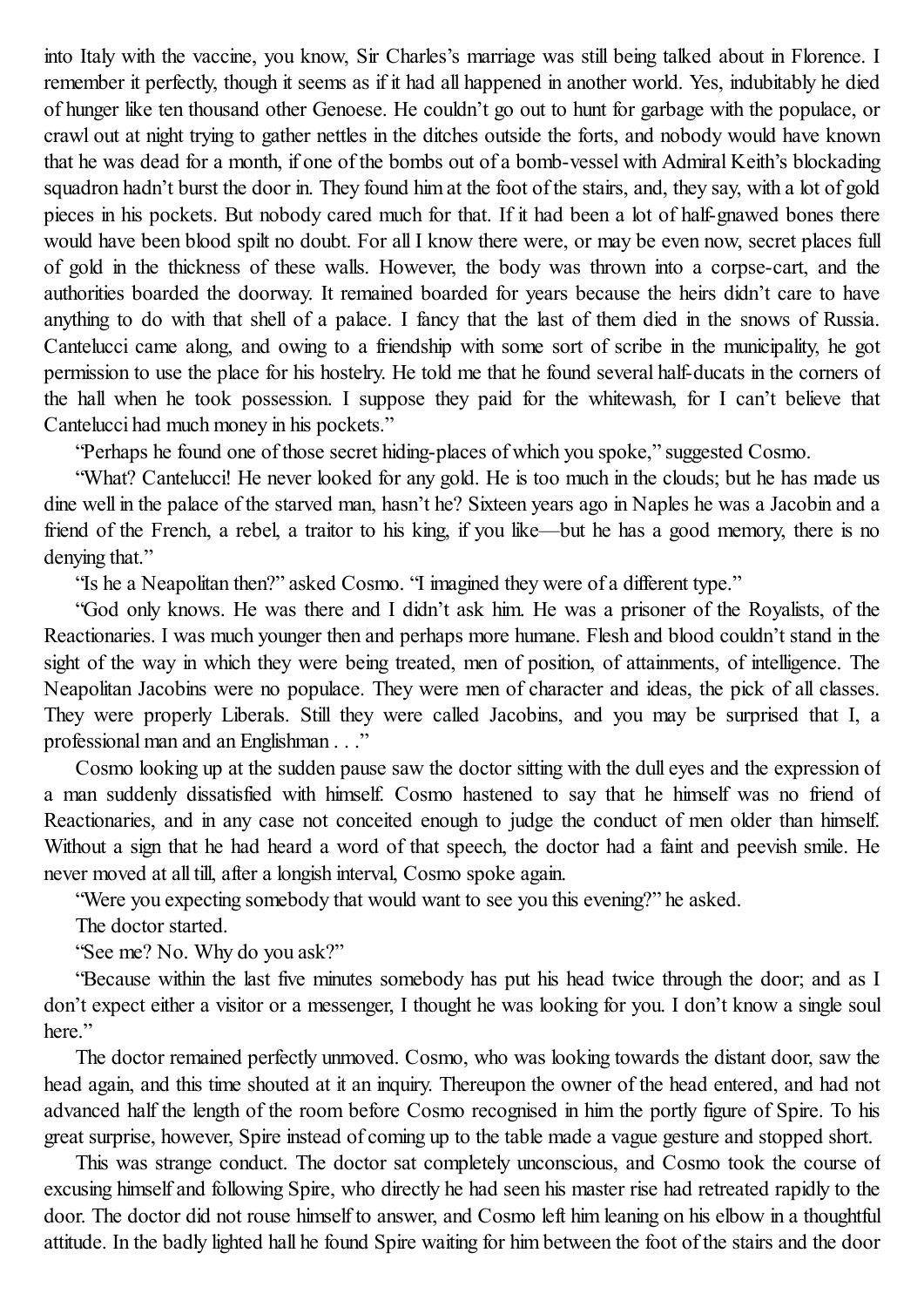which Cosmo presumed was that leading to the offices of the hotel. Again Spire made a vague gesture which seemed to convey a warning, and approached his master on tiptoe.

"Well, what is it? What do you mean by flourishing your arm at me like this?" asked Cosmo sharply, and Spire ventured on a warning "Ssh!"

"Why, there is nobody here," said Cosmo, lowering his voice nevertheless.

"I want to tell you, sir, I have seen that fellow."

"What fellow? Oh, yes. The fellow with the cap. Where did you see him?"

"He is here," said Spire, pointing to the closed door.

"Here? What could a man like that want here? Did you speak to him?"

"No, sir, he has just come in, and for all I know he may be already gone away—though I don't think so."

"Oh, you don't think so. Do you know what he has come for?"

Spire made no answer to the question, but after a short silence: "I will go and see, and if you stand where you are, sir, you will be able to look right into the room. He may not be the man."

Without waiting for an answer he moved towards the closed door and threw it wide open. The room, very much like the dining-room, but smaller, was lighted gloomily by two smoky oil lamps hanging from the ceiling over a trestle table having a wooden bench on each side. Bad as the light was, Cosmo made out at once the peculiar cap. The wearer, sitting on one of the benches, was leaning with both elbows across the table towards the fair head of a girl half-hidden by a lace scarf. They were engaged in earnest conversation so that they never turned their heads at Spire's entrance. Cosmo had just time to discern the fine line of the girl's shoulders which were half-turned from him when Spire shut the door.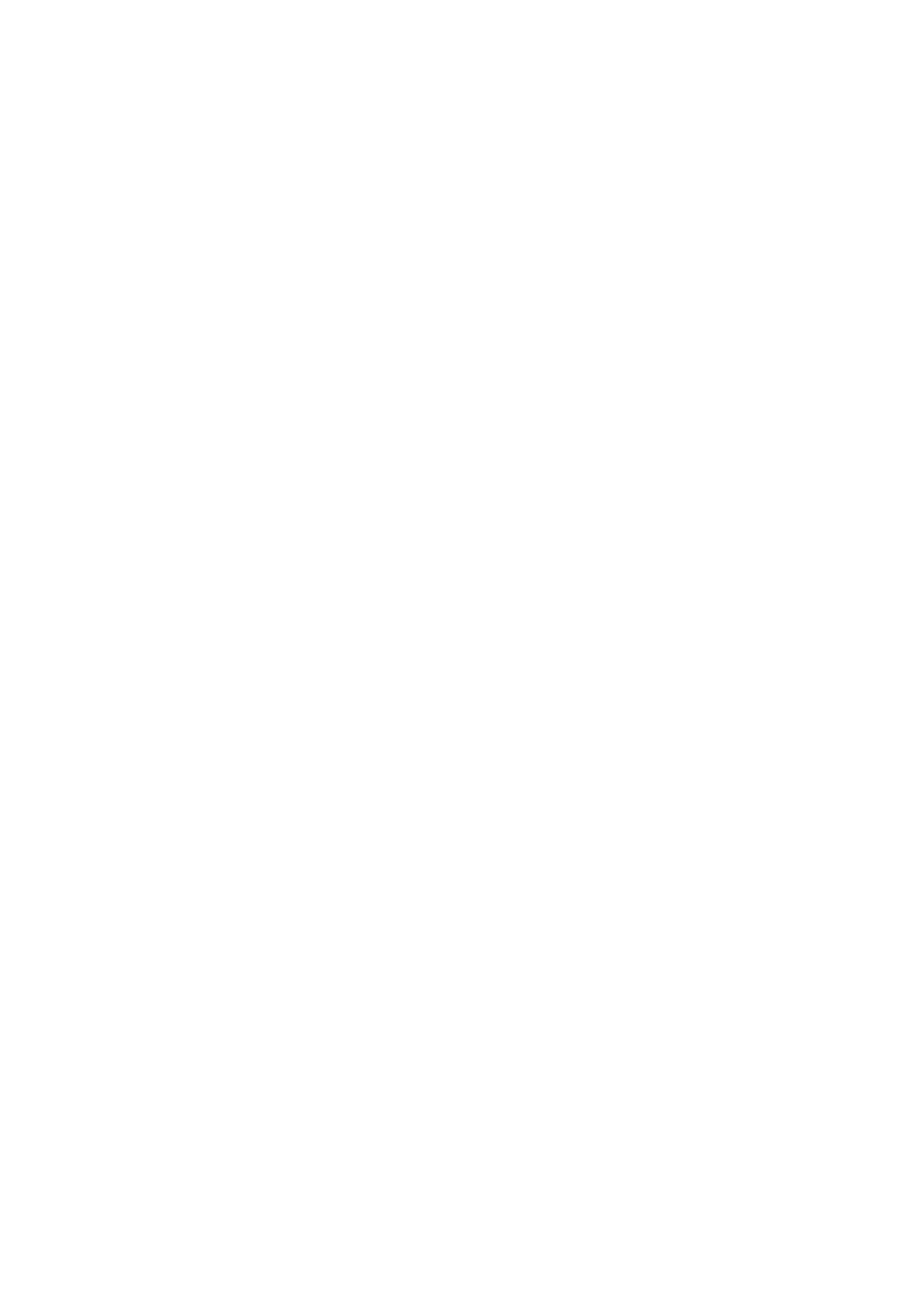Returning to his bedroom Cosmo found the fire of logs still playing fitfully upon the drawn curtains, upon the dim shape of the canopied bed of state, and perceived that Spire as directed had prepared the writing-table, and had placed a screen round the inviting-looking arm-chair.

He did not sit down to write. He felt more than ever that in a moment of amused expansion he had made a rash promise to his sister. The difficulty in keeping it had confronted him for the first time in Paris. Henrietta would have liked to hear of people he met, of the great world indulging in the new-found freedom of travel, the English, the French, the Poles, the Germans. Certainly he had seen quite a lot of people; but the problem was as to what could be said about them to a young girl, ignorant of the world, brought up in the country, and having really no notion of what mankind was like. He admitted to himself with introspective sincerity that even he did not exactly know what mankind was really like. He was too much of a novice, and she, obviously, was too innocent to be told of his suspicions and of what it was like. Even to describe the world outwardly was not an easy task—to Henrietta. The world was certainly amusing. Oh, yes, it was amusing; but even as he thought that, he felt within him a certain distaste. Just before he had left Paris he had been at a rout given by a great lady. There was a fellow there who somehow became suspected of picking pockets. He was extremely ugly, and therefore attracted notice. The great lady, asked if she had invited him, denied ever having seen him before, but he assured her that he had spoken to her already that evening. Her Ladyship then declared that if he was really the man he gave himself out to be, she was not aware that he was in Paris. She imagined him to be in Ireland. Altogether a peculiar story. Cosmo never knew how it had ended, because his friend Hollis led him away to introduce him to Mrs. R., who was most affable and entertained him with a complete inventory of her daughter's accomplishments, the daughter herself being then in the room, obviously quite lovely and clever, but certainly a little odd, for a little later, on his being introduced, she had discoursed to him for half an hour on things of the heart, charmingly, but in a perfectly cool and detached manner. There was also Lady Jane, very much in evidence, very much run after, with a voice of engaging sweetness, but very free, not to say licentious, in her talk. How could he confide his impressions of her to Henrietta? As a matter of fact his head had been rather full of Lady Jane for some time. She had, so to speak, attended him all the way from Paris up to the morning of his arrival at Cantelucci's inn. But she had now deserted him. Or was it his mind that had dropped her out of a haunting actuality into that region where the jumble of one's experiences is allowed to rest? But was it possible that a shabby fellow in tight breeches and bad boots, with a peculiarly shaped cap on his head, could have got between him and Lady Jane about the time of sunset?

Cosmo thought suddenly that one's personal life was a very bizarre thing. He could write to his sister that before he had been three hours in Genoa he had been involved in passing secret correspondence from Italy to the island of Elba. Henrietta had solemnly charged him to write everything he could find out, hear, or even guess, about Napoleon. He had heard certainly a lot of most extraordinary stories; and if he had not made any guesses, he had been associating with persons who actually had been doing nothing else; frightened persons, exulting people, cast-down people, frivolous people, people with airs of mystery or with airs of contempt. But, by Jove, now he had been in personal touch, and had actually helped a man of the people who was mysteriously corresponding with Elba. He could write something about that, but, after all—was it worth while? Finally, he concluded, he wouldn't write home at all that evening, pushed the table away, and throwing himself into the arm-chair extended his legs towards the fire. A moody expression settled on his face. His immobility resembled open-eyed sleep, with the red spark of the fire in his unwinking eyes, and a perfect insensibility to outward impressions. But he heard distinctly Spire knocking discreetly at the door. Cosmo's first impulse was to shout that he wasn't wanted, but he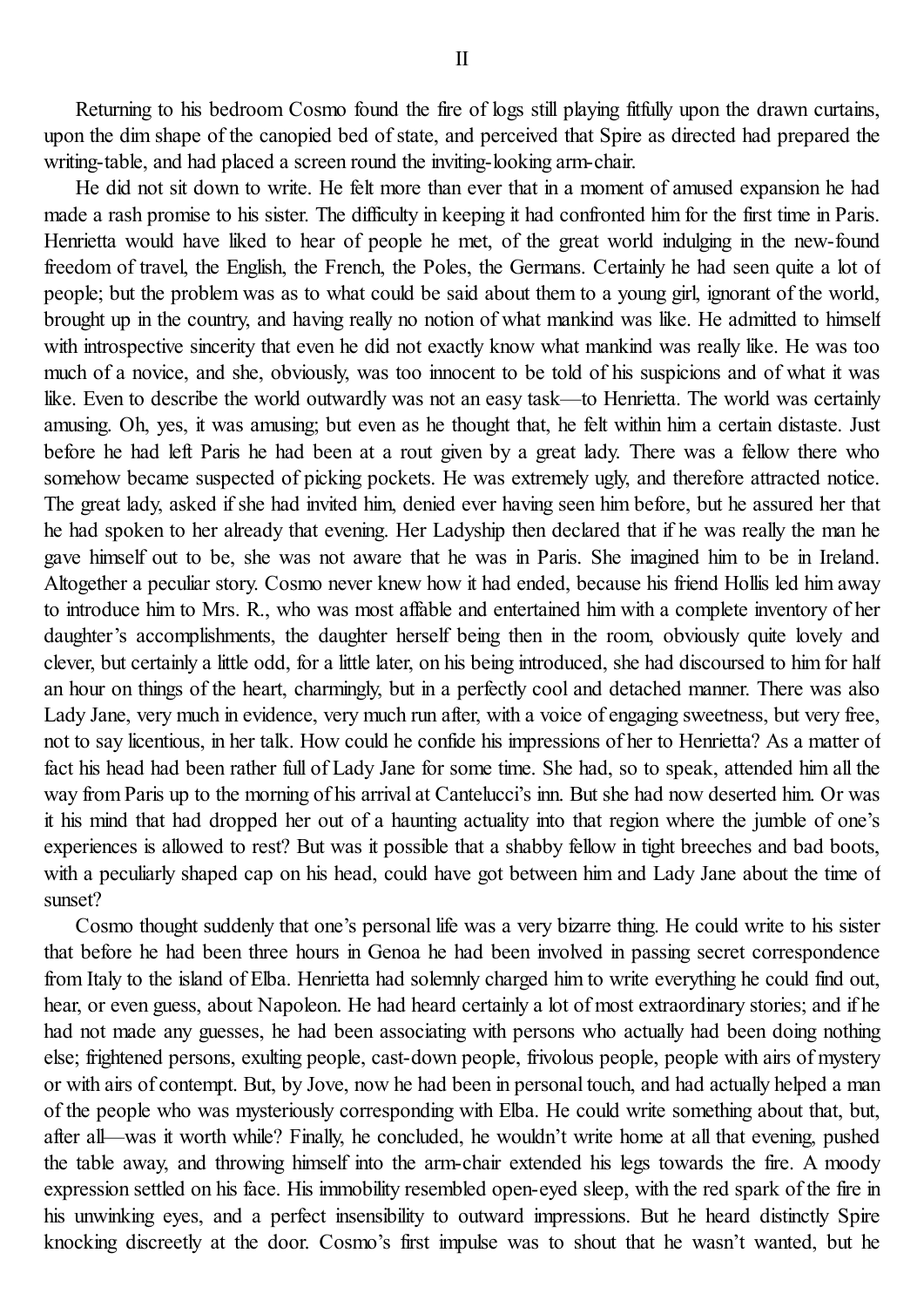changed his mind. "Come in."

Spire shut the door carefully, and crossing the room at once put a log on the fire. Then he said:

"Can't get any hot water this evening, sir. Very sorry, sir. I willsee that it won't happen again."

At the same time he thought, "Served him right for picking out such an inn to stay at." Cosmo, still silent, stared at the fire and when he roused himself at last he perceived Spire in the act of putting down in front of his chair a pair of slippers of shiny leather and red heels.

"Take your boots off, sir?" suggested Spire under his breath.

Cosmo let him do it. "Going to bed now, sir?" asked Spire in the same subdued tone.

"No, but you needn't wait. I won't need you any more to-night."

"Thank you, sir." Spire lingered, boots in hand. "The two small pistols are on the bedside table, sir. I have looked to the primings. This town is full of rabble from all parts just now, so I hear. The lock of your door is fairly poor. I shall be sleeping just outside in the corridor, sir. They are going to put me a pallet there."

"You will be very cold," protested Cosmo.

"It will be all right, sir. I have got the fur rug out of the carriage. I had everything taken out of the carriage. The yard isn't safe, sir. Nothing is properly safe in this house so far as I can see."

Cosmo nodded absent-mindedly. "Oh, wait a moment, Spire. That man, that fellow in the cap, is he still downstairs?"

Spire thought rapidly that he wouldn't be a party to bringing any of those ragamuffins up to the bedroom. "Gone a long time ago, sir," he said stolidly.

Cosmo had a vivid recollection of the man's pose of being settled for an earnest and absorbing conversation to last half the night.

"He doesn't belong to this house?" he asked.

"No, sir, he only came to talk to a young woman. I left him taking leave of her to come up to you, sir. I suppose he was the man you meant, sir?"

"Yes," said Cosmo, "I have no doubt about it. He will probably turn up again."

Spire admitted reluctantly that it was likely. He had been telling a long tale to that young woman. "She is very good-looking, sir."

"Is she a servant here?"

"Oh, no, sir. She came in with that old cut-throat cobbler. They seem to be friendly. I don't like the looks of the people in this house."

"I wonder," said Cosmo, "whether you could manage to obtain for me a quiet talk with that man on the next occasion he comes here."

Spire received this overture in profound silence.

"Do you think you could?" insisted Cosmo.

A dispassionate raising of the eyebrows preceded the apparently irrelevant remark. "The worst of this house, sir, is that it seems open to all sorts of rabble."

'I see. Well, try to think of some way, Spire. You may go now."

Spire carrying the boots walked as far as the door, where he turned for a moment. "The only way I can think of, sir," he said, "would be to make friends with that young woman." Before Cosmo could recover from the surprise at the positive statement, Spire had gone out and had shut the door.

Cosmo slept heavily but fitfully, with moments of complete oblivion interrupted by sudden starts, when he would lie on his back with open eyes wondering for a moment where he was, and then fall asleep again before he had time to make a movement. In the morning the first thing he did was to scribble a note to the Countess de Montevesso to ask her permission to call that very morning. While writing the address he smiled to himself at the idea that it was, after all, the little Adèle whom he remembered but dimly, mostly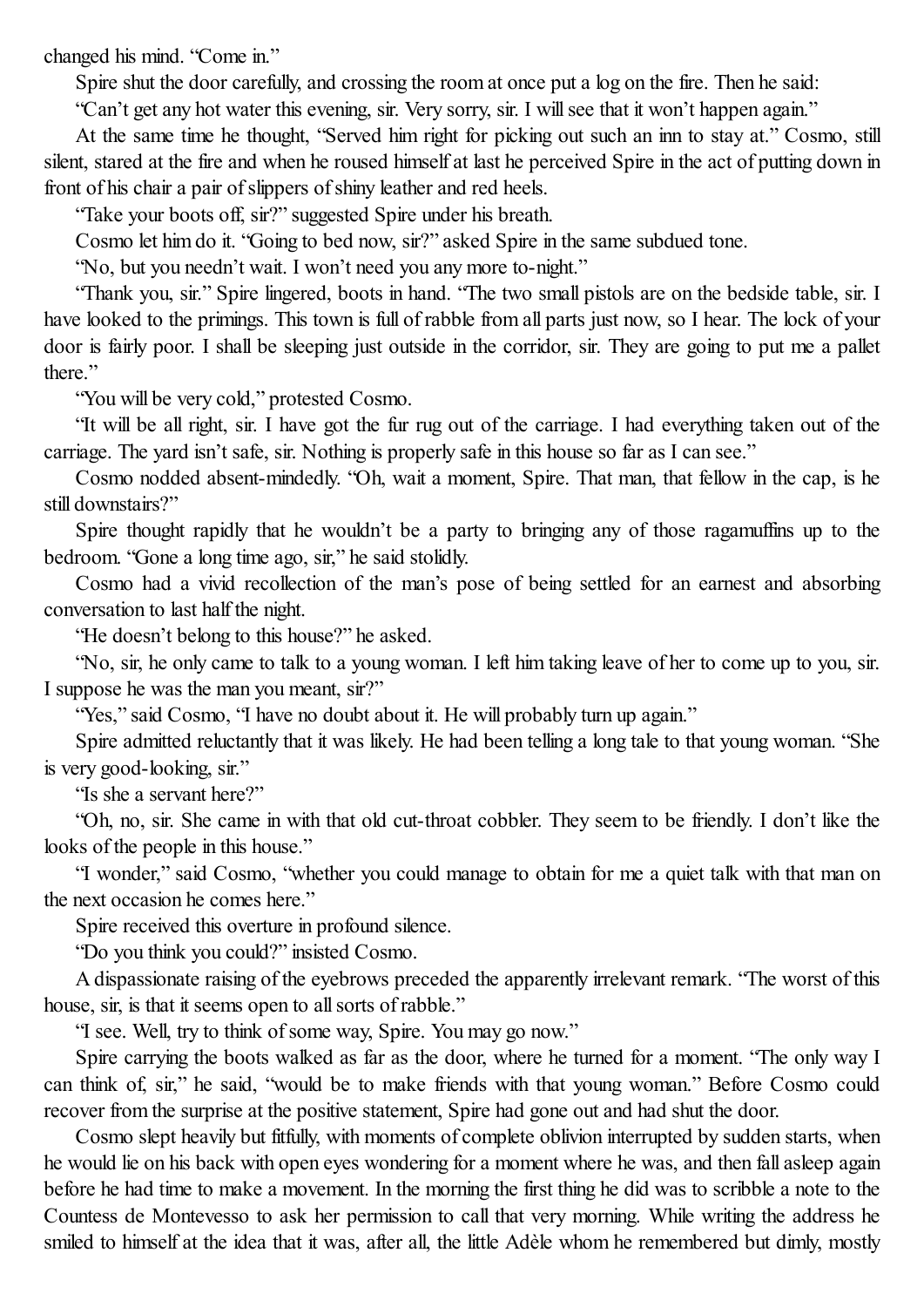as a fair head hovering near his father's arm-chair in the big drawing-room, the windows of which opened on the western terrace. As a schoolboy during his holidays he saw the two girls, Adèle and his sister, mostly in the evening. He had his own out-of-door pursuits, while those girls stayed upstairs with their governess. Remembering how he used to catch glimpses of them, the fair and the dark, walking in the park, he felt a greater curiosity to see the Countess de Montevesso than if he had never seen her before. He found it impossible to represent her to himself grown up, married for years, the daughter of an ambassador.

When the family of d'Armand departed from Latham Hall, it was as if a picture had faded, a picture of faces, attitudes and colours, leaving untouched the familiar background of his Yorkshire home, on to which he could never recall them distinctly. He would be meeting a complete stranger, and he wondered whether that lady, who young as she still was, had lived through tragic times, and had seen so many people, would remember him at all. Him personally. For as to his home he had no doubt she had not forgotten; neither the stones, nor the woods, nor the streams. And as to the people, Cosmo had a distinct notion that she was more familiar with his father than he and Henrietta had ever been. His father was not a man whom anybody could forget. And that Countess de Montevesso, more difficult for him to imagine than a complete stranger, would remember his mother better than he could himself. She had seen so much more of her day after day for something like three years; whereas he was at home only at intervals, and while there took Lady Latham for granted, a kind, serene presence, beautifully dressed.

He handed the note to Spire with orders to send it off by one of the ragged idlers about the hoteldoor. There would be an answer. Then approaching the window he perceived that he could not see very much out of it. It was too high above the piazza, which furthermore was masked by the jutting balconies. But the sky was blue with a peculiar deep brilliance, and the sunlight slanted over the roofs of the houses on the other side of the piazza. When he opened the window the keen pure air roused his vitality. The faint murmur of voices from below reached him very much as it had reached him downstairs the night before through the closed shutters of the dining-room, as if the population of the town had never gone to bed.

While Spire was serving his breakfast in his room he wondered what the Countess de Montevesso would look like. The same fair head, but higher above the ground, and with the hair no longer flowing over the shoulders, but done up no doubt most becomingly and perhaps turned darker with age. It would be the hair of the daughter of an ambassador, able to judge of men and affairs, a woman of position, a very fine lady. Perhaps just a fine lady; but the memory of the child came to him with renewed force, gracious, quiet, with something timid and yet friendly in all its gestures, with his father's hand smoothing the fair hair. . . . No. Not merely a fine lady.

Cosmo had no inborn aptitude for mere society life. Though not exactly shy he lacked that assurance of manner which his good looks and his socialstatus ought to have given him. He suspected there was too much mockery in the world, and the undoubted friendliness he had met with, especially from women, seemed to him always a little suspect, the effect not of his own merit, of which he had no idea, but of a shallow, good-natured compassion. He imagined himself awkward in company. The very brilliance of the entertainments, of which he had seen already a good many, was apt to depress his spirits. Often during a talk with some pretty woman he would feel that he was not meant for that sort of life, and then suddenly he would withdraw into his shell. In that way he had earned for himself the reputation of being a little strange. He was to a certain extent aware of it, but he was not aware that this very thing made him interesting. A gust of diffidence came over him while he was trying to eat some breakfast. "I really don't want to see that countess," he thought. Then remembering the intonation in his father's voice when talking of Adèle, he wondered whether perchance he would find an uncommon personality. Cosmo had a profound belief in his father, though he was well aware that he had never understood him thoroughly. . . . But if she is a woman out of the common, he reflected further, then she can't possibly be interested in a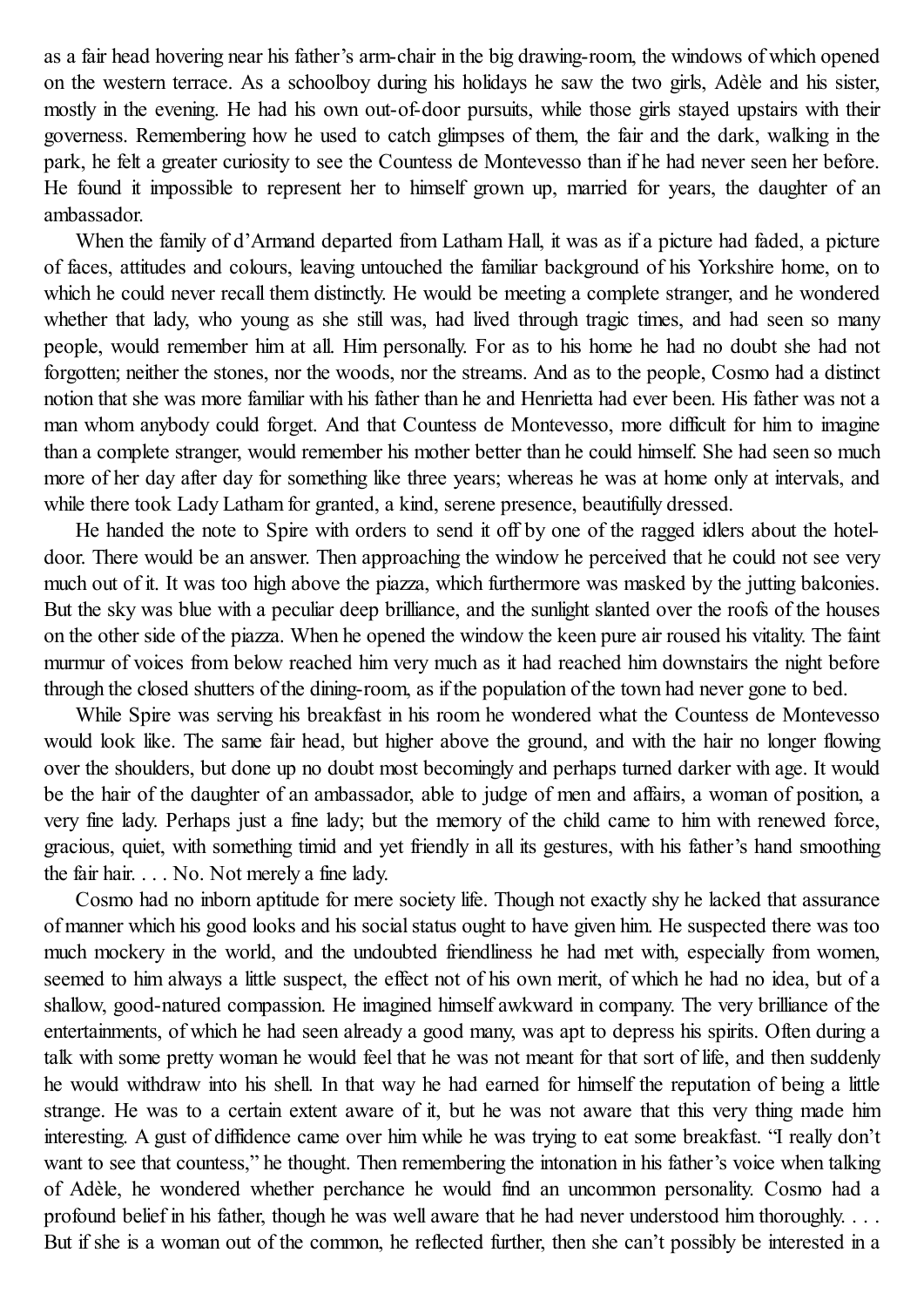rough schoolboy, grown into a young man of no particular importance. No doubt she would be amiable enough. . . .

"Clear away all these things, Spire," he said; "and go downstairs to see if the messenger is back."

The messenger was not back yet, and assisted by Spire, Cosmo began to dress himself with extreme care. The tying of his neckcloth was an irritating affair, and so was Spire's perfectly wooden face while he was holding up the glass to him for that operation. Cosmo spoiled two neck-cloths and became extremely dissatisfied with the cut and colour of various articles of attire which Spire presented to him one after another. The fashions for men were perfectly absurd. By an effort of mind Cosmo overcame this capricious discontent with familiar things and finished his dressing. Then he sent Spire once more downstairs to inquire if the messenger was back. Obediently, Spire disappeared, but once gone it did not seem as though he meant to return at all. There was no Spire. There was no bell-pull in the room either.

Cosmo stuck his head out through the door. Absolute silence reigned in the well of the stairs. A woman in black, on her knees beside a pail of water and scrubbing the floor of the corridor, looked up at him. Cosmo drew his head in. She was a pitiful hag. . . . He was sure of a gracious reception, of course. He was also sure of meeting a lot of people of all sorts. He wondered what sort of society she received. Everybody, no doubt; Austrians, Italians, French; all the triumphant reactionaries, all the depressed heads bobbing up again after the storm, venomous, revengeful, oppressive, odious. What the devil had become of Spire?

The long window right down to the floor had remained open. Suddenly the sound of a drum reached Cosmo's ears. Stepping out on a balcony he saw a company of infantry in white coats marching across a distant corner of the piazza. Austrians! Yes, their time had come. A voice behind him said: "The messenger is back, sir." Cosmo stepped in and saw Spire empty-handed. "There's a verbal answer, sir."

"What is it? You haven't spoken with the messenger, have you?"

"I have seen him, sir, but I got the message through the innkeeper. He speaks a little English. The lady would be glad to see you as soon after the fourth hour as possible. They have their own way of reckoning time, but as far as I can understand it, sir, it means something between ten and eleven. At any rate, it's what Cantelucci says, and he can tell the time by an English watch all right."

"Shut the window, Spire. I don't want to hear that drum. Yes, it would mean as soon after ten as possible; but why has the fellow been so long? Is it very far?"

"No, sir, I think it's quite close, really. He was so long because he has been trying to give your note to the lady herself, and there was some difficulty about it. The innkeeper tells me that instead of handing it to the porter the fellow got in through the kitchen door and was dodging about a passage for some time."

Cosmo looked fixedly at Spire, whose face expressed no opinion whatever on those proceedings.

"Dodging in a passage," repeated Cosmo. "But did he see the lady herself?"

"Apparently not, sir. Canteluccislanged him for being so long, but he said he thought he was acting for the best. He would have been there yet, if a black woman hadn't come along and snatched the letter out of his hand. It was she, too, who brought down the message from the lady."

"Oh, yes," said Cosmo, "Don't you remember there was a black maid?"

"Yes, sir, I remember perfectly well, in the housekeeper's room. She learned to talk English very quickly, but she was a little spitfire."

"Was she?"

Spire busied himself in brushing Cosmo's hat, while he remarked in an explanatory tone: "She could never understand a joke, sir."

He attended Cosmo into the hall where Cantelucci, with his usual intense gravity and a deep bow, asked whether the signore would want a carriage. Cosmo, however, preferred walking, therefore the youth who had taken Cosmo's note was directed to guide the English milor to the Palazzo Brignoli. He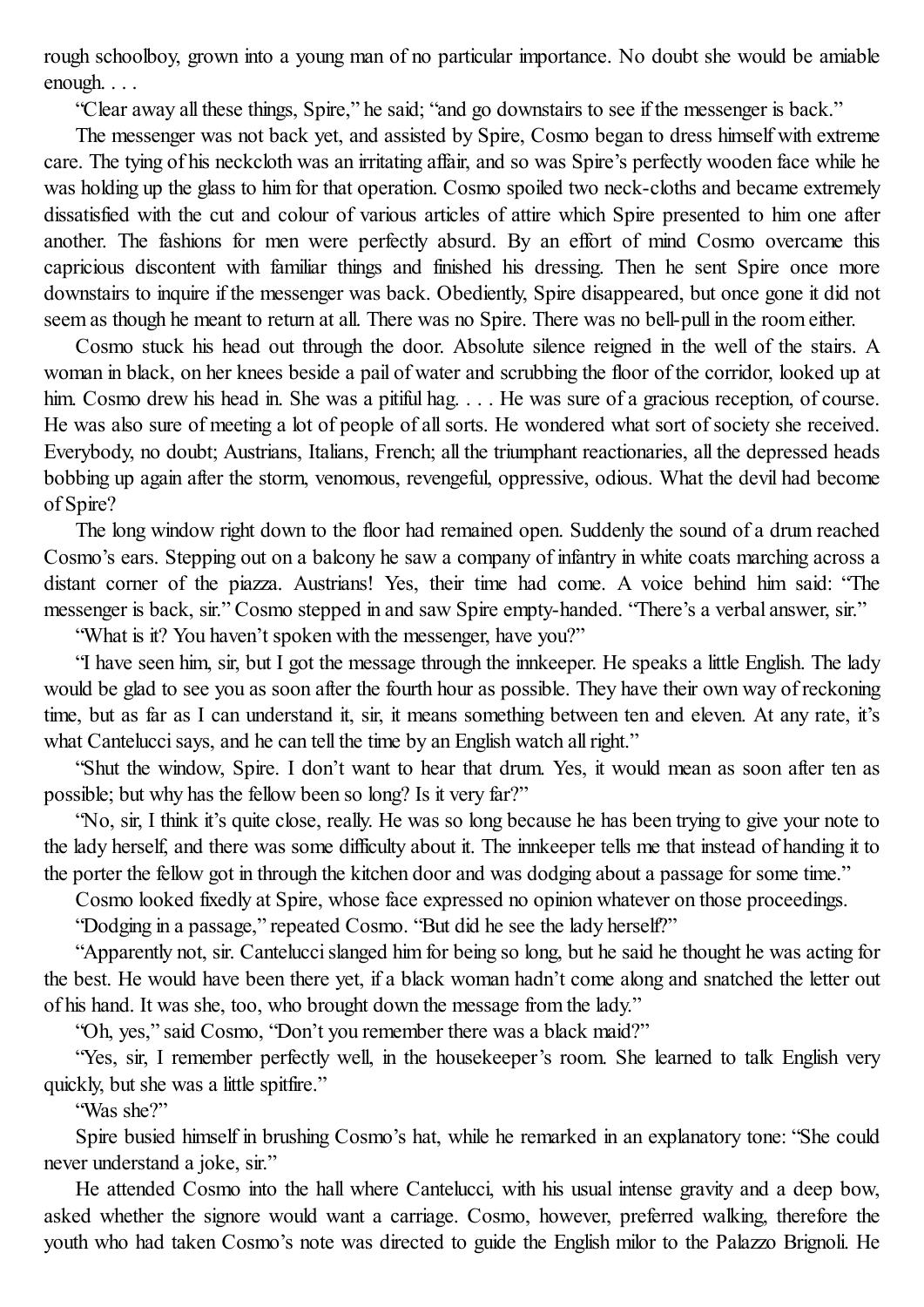had a tousled head of hair, and wore a jacket that might have belonged at one time to a hussar's uniform, with all its trimmings and buttons cut off, and a ragged hole in each elbow. His cheeks were sunken, his eyes rolled expressively, and his smile discovered a set of very sound teeth.

"Si, si, Palazzo Rosso," he said.

Cantelucci explained in his imperturbable and solemn manner that the populace gave that name to the palace on account of the red granite of which it was built, and the thin-faced lad, bounding forward, preceded Cosmo across the piazza, looking over his shoulder from time to time. Cosmo's doubts and apprehensions disappeared before the inevitable charm and splendour of the town. At the corner of a narrow lane and a small open space with some trees growing in the centre of it, the ragged guide stopped, and pointing at a dark and magnificent building, left him alone. Massive and sombre, ornate and heavy, with a dark aspect and enormous carvings, the palace where little Adèle was living had to Cosmo's eve the air of a sumptuous prison. The portal with its heavy iron-studded doors was reached by a flight of shallow steps, a segment of a wide circle, guarded on each side by an enormous griffin seated, tensely alert with wing and claw, on a high and narrow pedestal. On ascending the steps Cosmo discovered that the heavy door was ajar, just enough to let him slip in; and, at once, from the gloom of the arched passage he saw the sunshine on the oleanders of the inner court flagged with marble, from whence a broad staircase ascended to the colonnaded gallery of the first floor.

Cosmo had seen no porter or other living soul, and there was no sound of any sort, no appearance of movement anywhere. Even the leaves of the oleanders kept perfectly still. In the light of the morning a slanting shadow cut the western wall into two triangles, one dark, the other glowing as with a red fire; and Cosmo remained for a moment spellbound by a strong impression of empty grandeur, magnificence and solitude.

A voice behind him, issuing from somewhere in the big gateway through which he had passed, cried: "Ascend, signore!" Cosmo began to mount the open staircase, embarrassed as though he had been watched by thousands of eyes. In the gallery he hesitated, for the several doors he could see remained closed, and the only sound that reached his ears was the gentle plashing of the fountain in the court below him.

Before he had made up his mind, the door in front of him opened fairly wide, but he could not see the person till he had entered an ante-room with narrow red and gilt settees ranged along its white walls. The door shut behind him, and turning round he confronted a dark, plump mulatto woman who was staring at him with an expression of intense admiration. She clapped her hands in ecstasy, and opening her mouth exhibited her white teeth in a low, cackling laugh.

"*Bon jour*, Aglae," said Cosmo readily.

The woman laughed again in sheer delight. "You remember my name, Mr. Cosmo! You quite frighten me, you grow so big. I remember you climb tree and throw nice ripe apple to the black girl. . . ." Her eyes gleamed and rolled absurdly.

Cosmo was so strangely touched by this extremely slight reminiscence of his tree-climbing boyhood, that when she added, "That was a good time," he was quite ready to agree, thereby provoking another burst of delightful laughter. But Aglae was controlling herself obviously. Her laughter was subdued. It had not the unbounded freedom of sound that used to reverberate exotically in the dark passages at the back of Latham Hall; though there, too, Aglae tried to subdue it in view of rebuke or sarcastic comments in the servants' hall. It stopped suddenly and Aglae in a tone of sober respect wanted to know how the seigneur was? Cosmo said that his father was very well.

"He a very great gentleman," commented Aglae. "I always tremble when I see him. You very fine gentleman too, Mr. Cosmo."

She moved to one of the inner doors, but as Cosmo was following her she raised her hand to prevent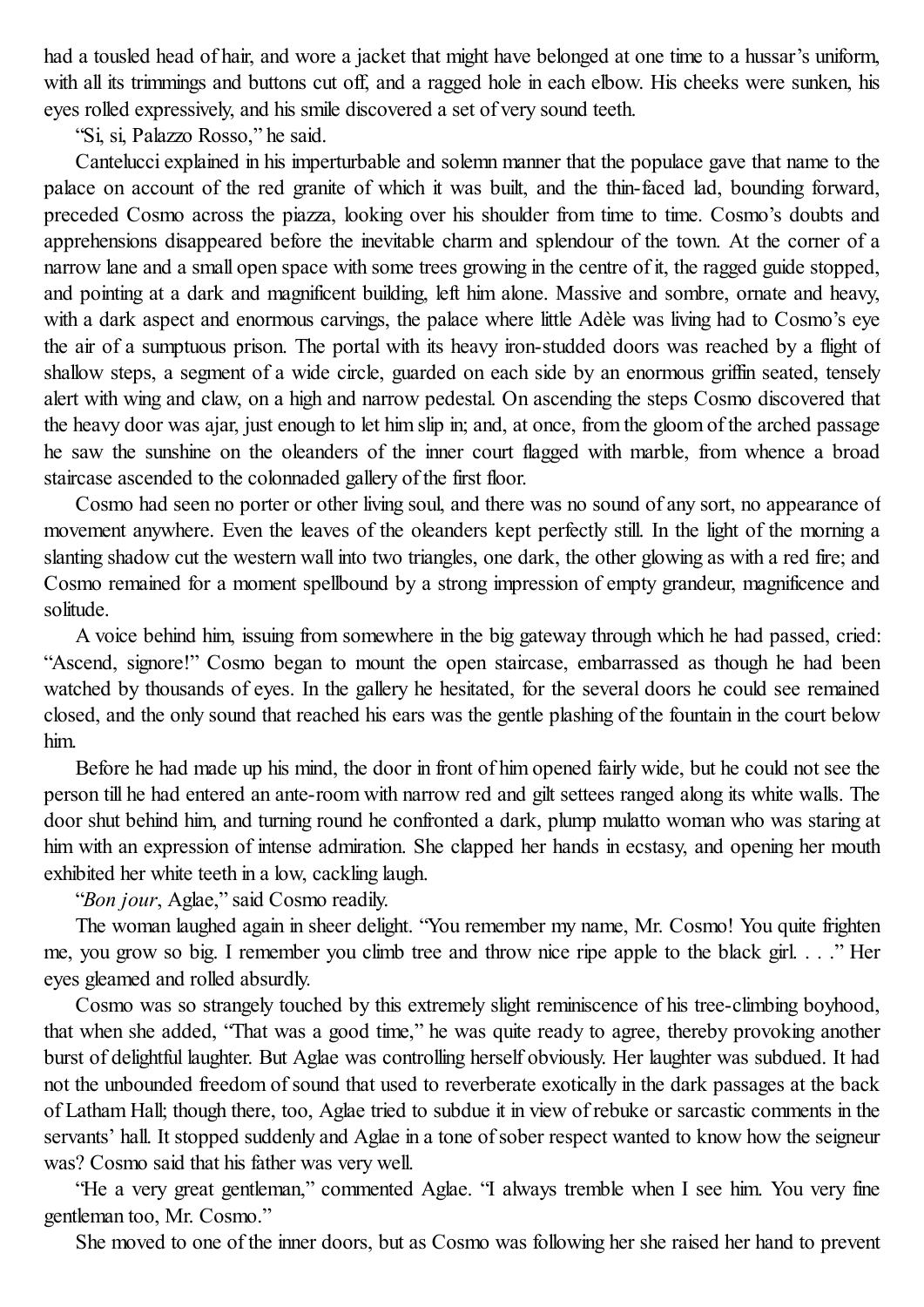him and opened the door only a little way, then came back and said in a lower tone. "It's to hear the bell better when it rings," she said. "Will you wait a little bit here?" she asked anxiously.

"I will," said Cosmo; "but surely you don't want to tremble before me. What is the matter?"

"Nothing at all is the matter." Aglae tossed her head tied up in a bandana handkerchief with something of the spirit of the old days.

Cosmo was amused. "I no tremble before you," she continued. "I always like you very much. I am glad with all my heart to see you here."

All the time she turned her ear to the door she had left the least bit ajar. She had on a high-waisted white calico dress, white stockings and Genoese slippers on her feet. Her dark brown hands moved uneasily.

"And how is Madame la Comtesse?" asked Cosmo.

"Miss Adèle very well. Anyway she never says anything else. She very great lady now. All the town come here, but she wants to see you alone after all these years."

"It's very kind of her," said Cosmo. "I was wondering whether she remembered me at all."

Now the excitement of seeing him had worn off, he was surprised at the care-worn expression of the mulatto's face. For a moment it seemed to him like a tragic mask, then came the flash of white teeth, strangely unlike a smile.

"She remember everything," said Aglae. "She . . . she . . . Mr. Cosmo, you no boy now. I tell you that Miss Adèle had not a moment's peace since she drive away from your big home in the country one very cold day. I remember very well. Little birds fall dead off the tree. I feelready to fall dead myself."

"I was away at school," said Cosmo. He remembered that on his return the disappearance of those people had not produced a very strong impression on him. In fact the only thing he missed was, in the evening, the fair head of the stranger Adèle near the dark head of his sister Henrietta. And the next evening he had not even missed that!

While these thoughts were passing through his head he waited, looking at Aglae with a faint smile of which he was not aware. The mulatto girl seemed to have concentrated all her faculties on listening for the sound of a bell. It came at last. Cosmo heard it too, very distant, faint and prolonged. A hand-bell.

"Now," said Aglae under her breath, and Cosmo followed her through a suite of rooms, magnificent but under-furnished, with the full light excluded by half-closed jalousies. The vista was terminated by a white and gold door at which Aglae stopped and looked back at him over her shoulder with an air of curiosity, anxiety, or was it hesitation? But certainly without a smile. As to his own, it had stiffened permanently on his lips. Before turning the handle of the door the mulatto listened for a moment. Then she threw it open, disclosing a room full of light indeed, but which Cosmo could not see in its full extent because of a screen cutting off the view. His last thought as he crossed the threshold was, "It will be interesting," and then he heard the door shut behind him, leaving him as it were alone with the heavy screen of figured velvet and three windows through which sunshine poured in in a way that almost blinded him after his long experience of half-lights.

He walked clear of the screen, and he was surprised at the vast size of the room. Here and there there were other screens and a quite unexpected quantity of elegant furniture, amongst which he felt for a moment as if lost. All this shone and gleamed and glowed with colour in the freshness and brilliance of the sunny morning. "Why, there's nobody here," he thought, with a mingled sense of disappointment and relief. To his left, above a square of carpet that was like a flower-bed, rose a white mantel-piece which in its proportion and sumptuosity was like a low but much carved portal, surmounted by an enormous sheet of glass reaching up to the cornice of the ceiling. He stepped on to the flowers, feeling now somewhat vexed, and only then perceived away at the other end of the room, in a corner beyond a fourth window, a lady seated at a writing-table with her back to him. Barred by the gilt openwork of the chair-back he saw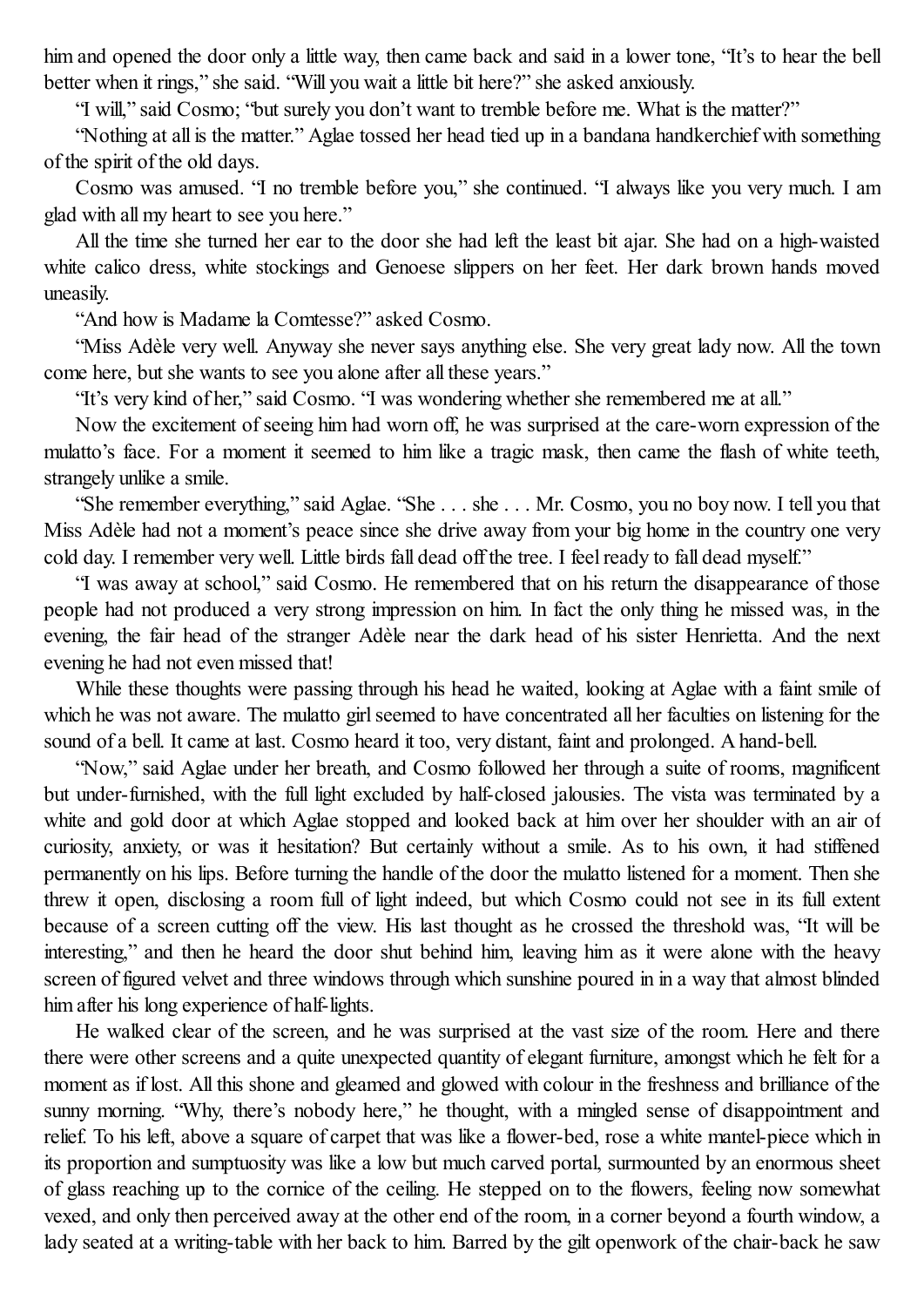her dress, the only bit of blue in the room. There was some white lace about her shoulders, her fair head was bent, she was writing rapidly.

Whoever she was she seemed not to be aware of his presence. Cosmo did not know whether to wait in silence or say something, or merely warn her by a slight cough. What a stupid position, he thought. At that moment the lady put the pen down, and rose from her chair brusquely, yet there was a perceptible moment before she turned round and advanced towards him. She was tall. But for the manner of his introduction, which could leave no room for doubt, the impression that this could not be the lady he had come to see would have been irresistible. As it was Cosmo felt apologetic, as though he had come to the wrong house. It occurred to him also that the lady had been from the very first aware of his presence. He was struck by the profundity of her eyes which were fixed on him. The train of her blue robe followed on the floor. Her well-shaped head was a mass ofshort fair curls, and while she approached him Cosmo saw the colour leave her cheeks, the passing away of an unmistakable blush. She stopped and said in an even voice:

"Don't you recognise me?"

He recovered his power of speech, but not exactly the command of his thoughts, which were overwhelmed by a variety of strong and fugitive impulses.

"I have never known you," he said with a tone of the profoundest conviction.

She smiled (Cosmo was perfectly sure that he had never seen that sort of smile or the promise even of anything so enchanting), and sank slowly on to a sofa whose brocaded silk, grey like pure ashes, and the carved frame painted with flowers and picked with gold, acquired an extraordinary value from the colour of her dress and the grace of her attitude. She pointed to an arm-chair close by. Cosmo sat down. A very small table of ebony inlaid with silver stood between them; her hand rested on it, and Cosmo looked at it with appreciation, as if it had been an object of art, before he raised his eyes to the expectant face.

"Frankly," he said, "didn't you think that a complete stranger had been brought into the room?"

He said this very seriously, and she answered him in a light tone. "For a moment I was afraid to look round. I sat there with my back to you. It was absurd after having been imprudent enough to let you come in the morning. You kept so still that you might have been already gone. I took fright, I jumped up, but I need not have hesitated. You are still the same boy."

Cosmo paid very little attention to what she said. Without restraint and disguise, in open admiration, he was observing her with all his might, saying to himself, "Is it possible—this—Adèle!" He recollected himself, however, sufficiently to murmur that men changed more slowly and perhaps less completely than women. The Countess de Montevesso was not of that opinion, or, at any rate, not in this case.

"It isn't that at all. I know because I used to look at you with the attention worthy of the heir of the Latham name, whereas you never honoured the French girl by anything more than a casual glance. Why should you have done more? You had the dogs, the horses, your first gun. I remember the gun. You showed it to both of us, to your sister and myself, while we were walking in the park. You shouted to us and came across the grass, brandishing your gun, while the governess—I don't remember her name screamed at you, '*Oh, mon dieu! N'approchez pas!*' You paid not the slightest attention to her. You had a flushed face. Of course her screaming frightened us at first, and just as we were preparing to get very interested in your gun, you walked off with a look of contempt."

"Did I behave as badly as that?" said Cosmo, feeling suddenly very much at ease with that lady with whom he had never even exchanged a formal greeting. She had grown more animated. As he was very fond of his sister, he answered her numerous questions about Henrietta with interest and pleasure. From that subject the lady on the sofa, who may or may not have been Adèle d'Armand at one time, went on putting a series of questions about the house and all the people in it in a manner that proved a precise and affectionate recollection of those days. The memory of the countryside seemed to have been cherished by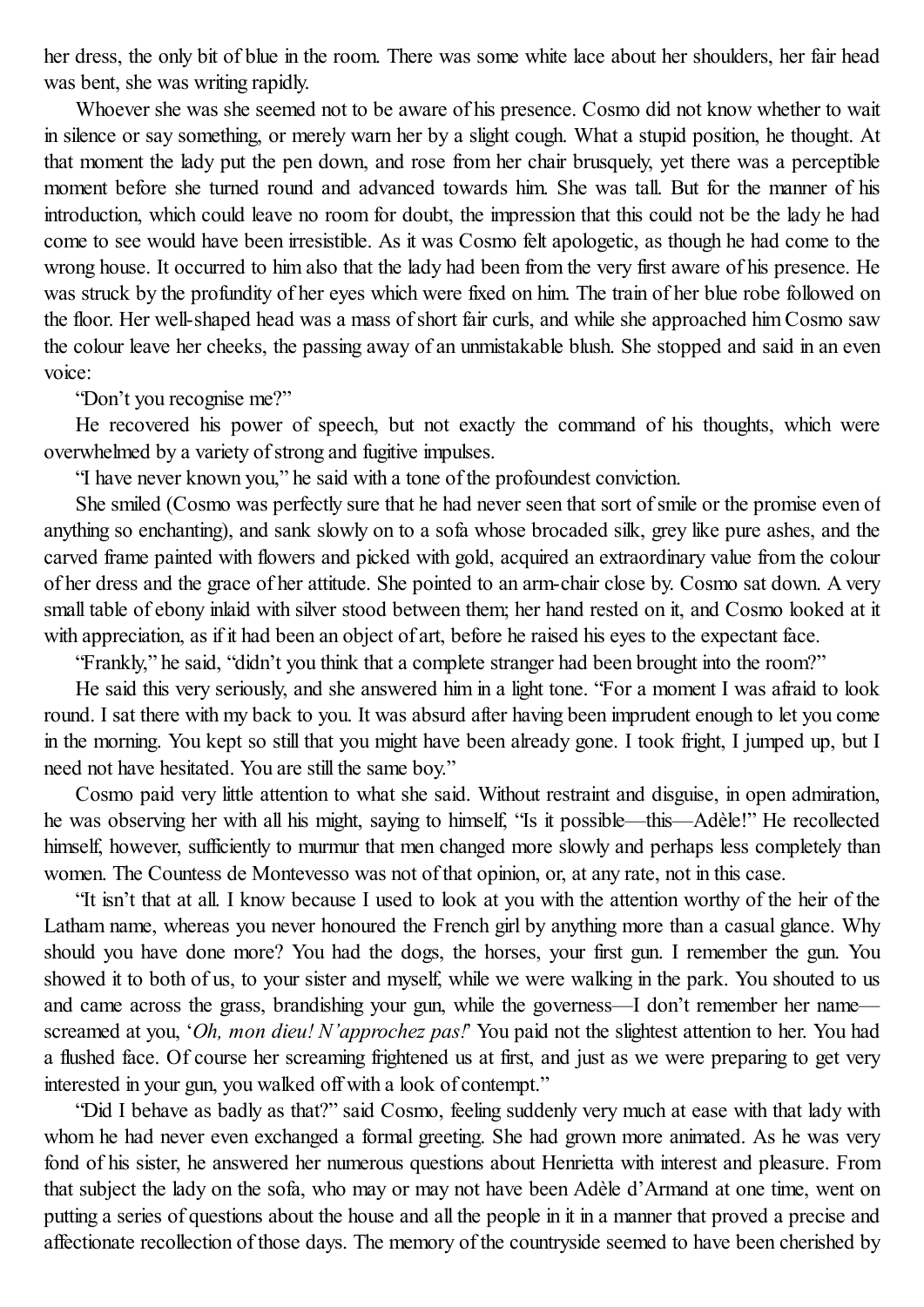her too, and Cosmo's heart warmed to the subject. She remembered certain spots in the park and certain points of view in the neighbourhood as though she had left them but a year before. She seemed not to have forgotten a single servant in the house. She asked after Spire.

"I have got him with me," said Cosmo. "Of course, he has grown elderly."

He almost forgot to whom he was speaking. Without associating her very distinctly with the child Adèle, he was taking the Countess de Montevesso for granted. He delighted in seeing her so quiet and so perfectly natural. The first effect of her appearance persisted, with only the added sense of the deep dark blue of her eyes, an impression of living profundity that made his thoughts about her pause. But he was unconsciously grateful to her for the fact that she had never given him a moment of that acute social awkwardness from which he used to suffer so much; though there could not be the slightest doubt that the little Adèle (if there had ever been a little Adèle) was now a very fine lady indeed. But she loved the old place and everything and everybody in it. Of that, too, there could be no doubt. The few references she made to his mother touched and surprised Cosmo. They seemed to imply some depth in her which he, the son, and Henrietta, the daughter, had failed to penetrate. In contrast with that, Cosmo remarked that after the inquiry after Sir Charles's health, which was one of her first questions, his father was not mentioned again.

"Are you going to make a stay in Genoa?" she asked, after a pause.

"A few days," said Cosmo, in an irresolute tone because he did not know what answer was expected to this inquiry, the first which had nothing to do with Yorkshire. His interest in the rest of Italy was, he perceived, very small. But by the association of ideas he thought suddenly of the passing hours. He raised his eyes to a faintly engraved disc with black hands, hung on the wall above one of the two doors at that end of the room which he was facing. The black hands pointed to eleven, but what prevented his eyes from returning at once to the delighted contemplation of the Countess de Montevesso was the fact that the door below the clock seemed to have moved slightly.

"I intend to see something of Italy," he said. "My time really is my own, I have nothing special to do. It seems to me that the principal object of my journey has been attained now. I don't think my father would be surprised to hear that I had turned back after leaving Genoa."

The Countess looking up at this, their eyes remained fastened together for a time, and Cosmo thought: "What on earth am I saying?" He watched her lips move to form the words which quite frightened him:

"Did Sir Charles give you a message for me?"

He thought he had brought this on himself. It was a painful moment. It lasted long enough to give the Countess time to assume an expression of indifference, startling after the low tone of her question.

"No," said Cosmo, truthfully. "I have only a message for your father." He waited a moment. "But I will tell you one of the last things Henrietta told me. She told me that when you were married my father could think of nothing for days but you."

He did venture to look at her; then added impulsively, "My father loved you dearly. We children could see it very well, Ad . . ."

"Why don't you finish my name?" her seductive voice asked.

Cosmo coloured. "Well, you know, I never heard you really called by any other name. It came naturally since I suppose you must be—Adèle."

Madame de Montevesso, who had been hanging on his lips, was surprised by Cosmo raising his eyes to stare intensely into the part of the room behind her back. Just as he was making his apology he had noticed the door under the clock swing open without any sound at all; and there entered quite noiselessly too, and with something ambiguous in the very motion, a young girl (nothing could have been more unexpected) in a sort of *déshabillé* of a white skirt and a long pink jacket of some very thin stuff which had a silky shimmer. She made a few steps and stopped. She was rather short, her hair was intensely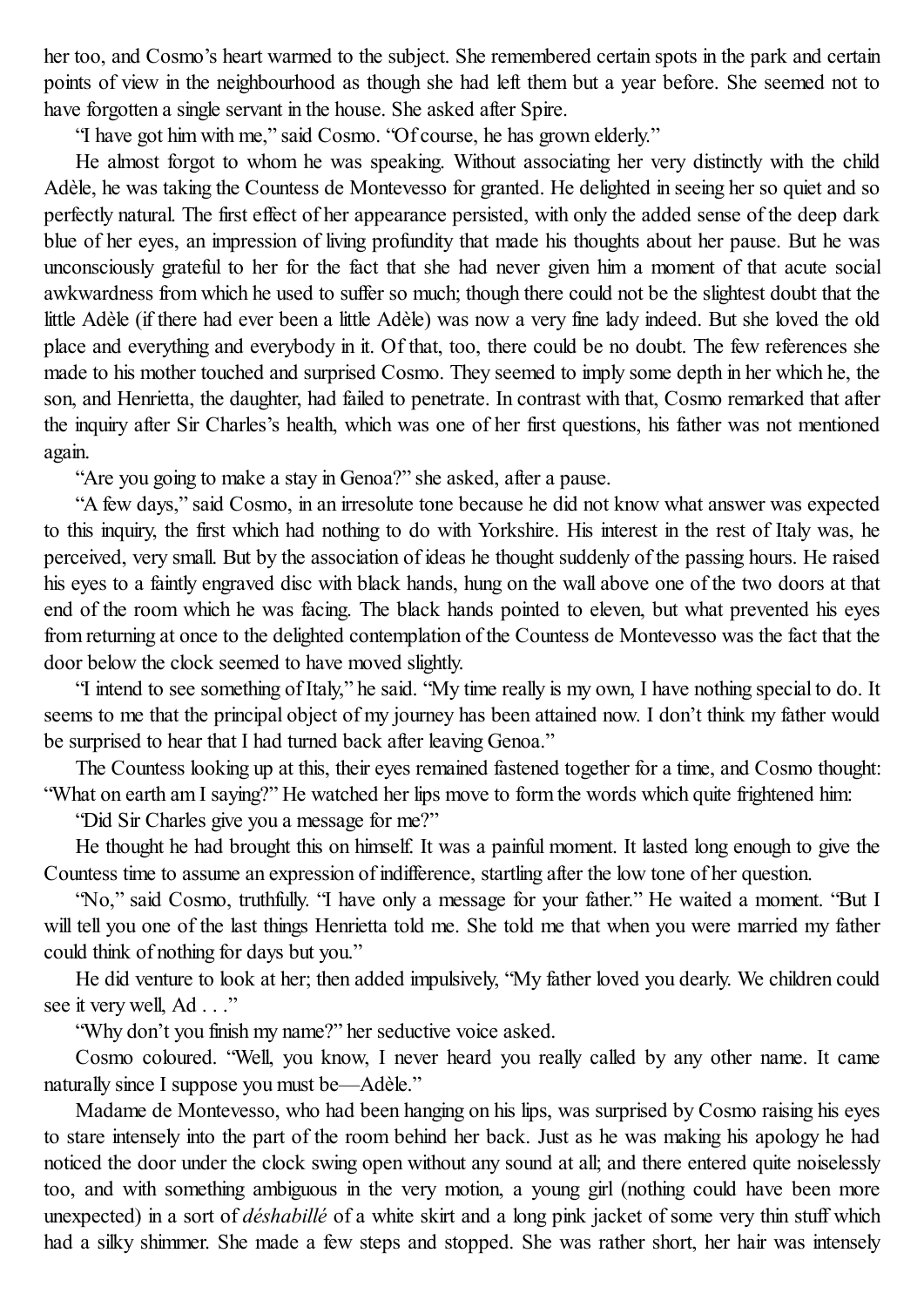black and drawn tightly away from her forehead. Cosmo felt sure (though he couldn't see) that it was done in one long plait at the back. Her face was a short oval, her chin blunt, her nose a little too big, and her black eyes perfectly round. Cosmo had the time to notice all this because astonishment prevented him from looking away. The girl advanced slowly, if with perfect assurance, and stared unwinkingly at Cosmo, who in the extremity of his embarrassment got up from his chair. The young girl then stopped short, and for a moment the three persons in the room preserved an absolute immobility. Then the Countess glanced over her shoulder leisurely and addressed Cosmo.

"This is Clelia, a niece of my husband."—Cosmo made a deep bow to the possessor of the round black eyes.—"I didn't know of her existence till about a fortnight ago," added Madame de Montevesso carelessly. The round-eyed girl still staring hard made a curtsey to Cosmo.—"My husband," went on Adèle, "has also two old aunts living here. I have never seen them. This house is very big."

Cosmo resumed his seat and there was a moment ofsilence. The girlsat down in the chair before the writing-table sideways, folded her arms on its back, and rested her chin on her hands. Her round eyes examined Cosmo with a sort of animal frankness. He thought suddenly that it was time to bring his visit to an end. He would have risen at once but for the Countess de Montevesso beginning to speak to him, still in English. She seemed to have guessed what was passing through his mind.

"Don't go yet for a moment," she said, in a perfectly unconcerned voice, then paused. "We were talking about your father."

"As to him," said Cosmo, "I have nothing more to say. I have told you all the truth as far as I am certain of it."

She inclined her head slowly, and in the same level voice:

"The Court is here, and most of the foreign ambassadors. We are waiting here for the arrival of the Queen of Sardinia, who may or may not come within the next month or so. This is considered a good post of observation, but there is very little to observe just now from the diplomatic point of view. Most of us have exhausted almost all emotions. Life has grown suddenly very dull. We gossip a little about each other; we wait for the end of the Vienna Congress and discuss the latest rumour that floats about. Yes. The play is over, the stage seems empty. If I were you I would stay a little longer here."

"I certainly mean to stay here for some time," declared Cosmo, with sudden resolution.

"That's right," she continued in the same indifferent tone. "But wait a few days before you write home. You have awakened old memories in me. Inconceivably distant," she went on in a voice more expressionless than ever, "and the dormant feelings of what seems quite another age."

Cosmo smiled at this. The girl with round eyes was keeping perfectly still with her watchful stare. Madame de Montevesso seemed to read Cosmo's thoughts.

"Yes," she insisted. "I feel very old and everything is very far. I am twenty-six, and I have been married very nearly ten years now."

Cosmo looked at her face and thought that those had been the most agitated ten years of European history. He said, "I have no doubt that Yorkshire must seem very far away to you."

"I suppose you write often home?" she said.

Cosmo defended himself from being one of those people who write letters about their travels. He had no talent for that; and then what could one write to a young girl like Henrietta, and to a man as austere as his father, who had so long retired from the world? Cosmo had found it very difficult. Of course he took care to let them know pretty often that he was safe and sound.

Adèle could see this point of view. She seemed amused by the innocent difficulties of a young man having no one but a father and a sister to write to. She ascertained that he had no intimate friend left behind to whom he could confide his impressions. Cosmo said he had formed none of those intimacies that induce a man to share his innermost thoughts and feelings with somebody else.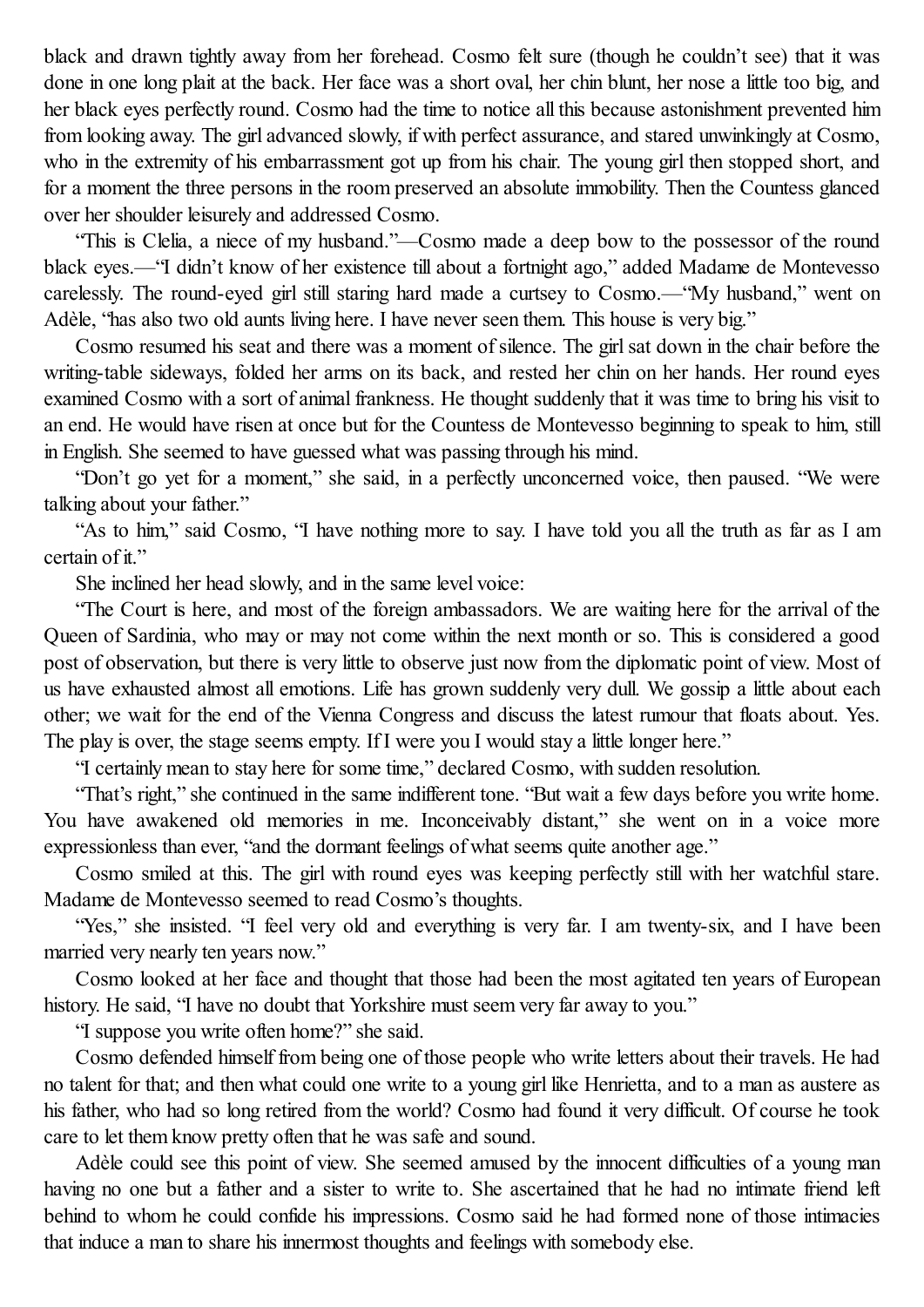"Probably your father was like that too," said Madame de Montevesso. "I fancy he must have been very difficult to please, and still more difficult to conquer."

"Oh, as to that," said Cosmo, "I can safely say I've never been conquered," and he laughed boyishly. He confessed further that he had the habit of thinking contradictorily about most things. "My father was never like that," he concluded.

The gravity with which she listened to him now disconcerted him secretly. At last she nodded and opined that his difficulties had their source in the liveliness of his sympathies. He declared that he suffered most at times from the difficulty of making himself understood by men of his own age.

"And the women?" she asked quietly.

"Oh, the women!" he said, without the slightest levity. "One would not even try." He raised his eyes, and obeying a sudden impulse, added: "I think that perhaps you could understand me."

"That would be because I am so much older," she said. Cosmo discovered in her delicately modelled face, with all its grace and freshness of youth, an interrogative profundity of expression, the impress of the problems of life and the conflicts of the soul. The great light of day treated her kindly. Bathed in the sunshine entering through the four windows, she appeared to him wonderful in the glow of her complexion, in the harmony of her form, and the composed nobility of her attitude. He felt this wonderfulness of her whole person in some sort physically, and thought that he had looked at her too long. He glanced aside and met the dark girl's round unwinking stare of a cat ready to fly at one. She had not moved a hair's breadth, and Cosmo felt reluctant to take his eyes off her, exactly as though she had been a fierce cat. He heard the voice of the Countess de Montevesso, and had to turn to her.

"Well, wait a few days before you write home about . . . Genoa."

"I had a mind to begin a letter yesterday," he said.

"What? Already! only a few hours after your arrival!"

"Yes. Henrietta is very anxious to hear everything relating to the Emperor Napoleon."

Madame de Montevesso was genuinely surprised. Her voice lost its equable charm while she asked what on earth could he have had to tell of Napoleon that he could not have written to her from Paris.

"Yes. He is in everybody's thoughts and on everybody's lips there," he said. "Whenever three people come together he is the presence that is with them. But last night . . ."

He was on the point of telling her of his adventure on the tower when she struck in:

"The Congress will put an end to all that presently." It checked Cosmo's expansiveness and he said instead:

"It's very possible. But last night on arriving here I experienced a curious sensation of his nearness. I went down in the evening to look at the Port."

"He isn't certainly very far from here. And what are your feelings about him?"

"Oh," he rejoined lightly, "as about everything else in the world—contradictory."

Madame de Montevesso rose suddenly, saying:

"I won't ask you then as to your feelings about myself." Cosmo stood up hastily. He was a little the taller of the two, but their faces were nearly on a level. "I should like you to make up your mind about me before you take up your traveller's pen," continued Adèle. "Come again this evening. There will be a few people here; and, as you have said, when a few people come together just now Napoleon is always with them, an unseen presence. But you will see my father. Do you remember him at all?"

Cosmo assured her that he remembered the Marquis d'Armand perfectly. He was on the point of making his parting bow, when Madame de Montevesso with the two words "*à l'Anglaise*" put out her hand. He took it and forgot himself in the unexpected sensation of this contact. He was in no haste to release it, when to his extreme surprise, with a slight movement of her eyes towards the girl at the writingtable, Madame de Montevesso said: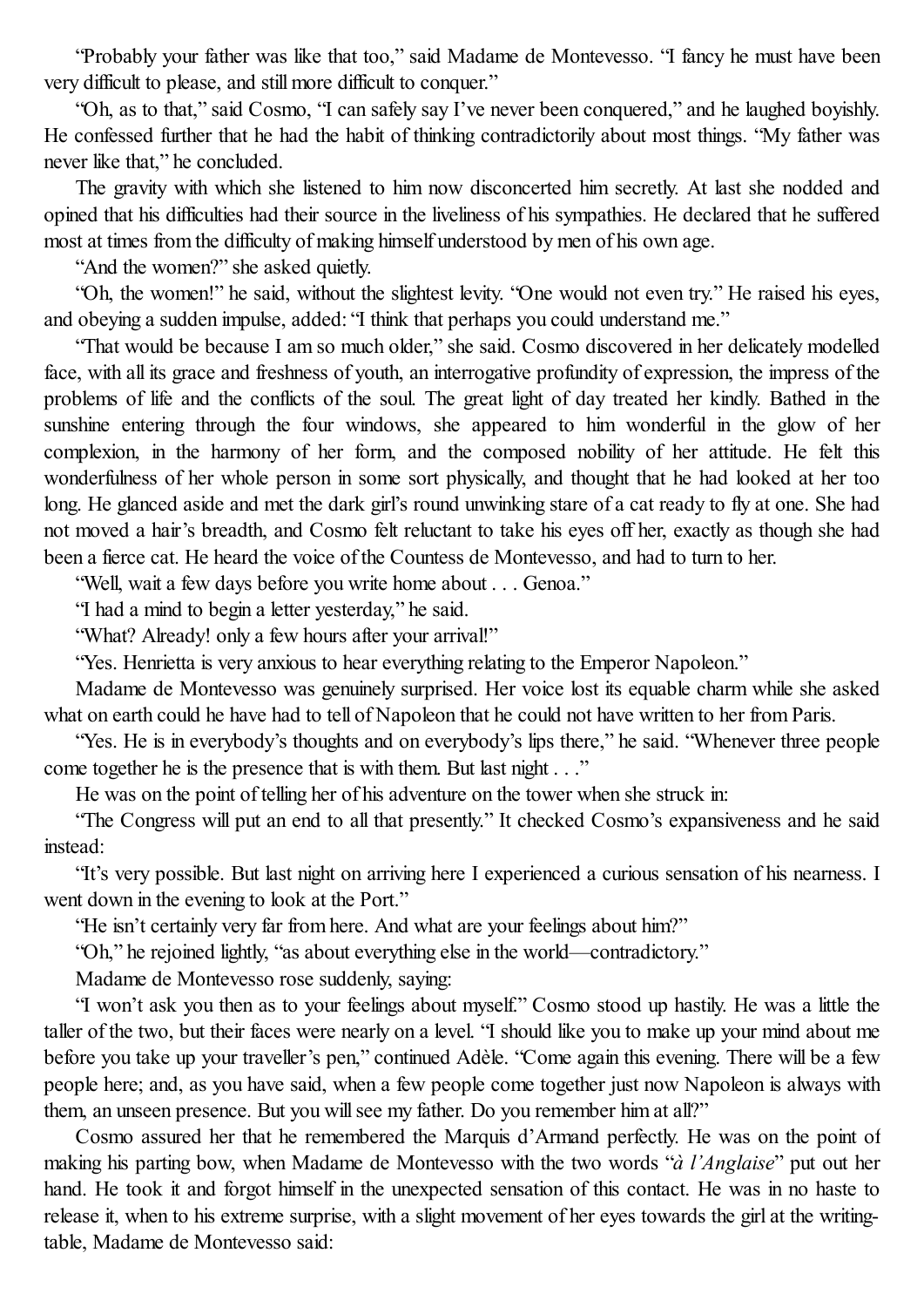"Did you ever see anything like that?"

Cosmo was taken completely aback. He dropped her hand. He did not know what to say, and even if it was proper for him to smile. Madame de Montevesso continued in a voice betraying no sentiment of any kind. "I can never be sure of my privacy now. Do you understand that I am her aunt? She wanders all over this palazzo very much like a domestic animal, only more observant, and she is by no means an idiot. Luckily she knows no language but Italian."

They had been moving slowly towards the other end of the room, but now Madame de Montevesso stopped and returned Cosmo's parting bow with a slight inclination of her head. Before passing round the screen between him and the door Cosmo glanced back. The girl on the chair had not stirred.

He had half a hope that the mulatto maid would be waiting for him. But he saw no one. As he crossed the courtyard he might have thought himself leaving an uninhabited house. But the streets through which he made his way to his inn were thronged with people. The day was quite warm. Already on the edge of the pavements, here and there, there was a display of flowers for sale; and at every turn he saw more people who seemed care-free, and the women with their silken shoes and the lace scarves on their heads appeared to him quite charming. The piazza was a scene of constant movement. Here and there a group stood still conversing in low voices but with expressive gestures. As he approached his hotel he caught an evanescent sight of the man he had met on the tower. His cap was unmistakable. Cosmo mended his pace, but the man had disappeared; and after looking in all directions Cosmo went up the steps of the inn. In his room he found Spire folding methodically some clothes.

"I saw that man," said Cosmo, handing him his hat.

"Was he following you, sir?" asked Spire.

"No, I saw his back quite near this house."

"I shouldn't wonder if he were coming here," opined Spire.

"In any case I wouldn't have spoken to him in the piazza," said Cosmo.

"Much better not, sir," said the servant.

"After all," said Cosmo, "I don't know that I have anything to say to him."

From these words Spire concluded that his master had found something more interesting to occupy his mind. While he went on with his work he talked to Cosmo, who had thrown himself into an arm-chair, of some repairs needed to the carriage, and also informed him that the English doctor had left a message asking whether Mr. Latham would do him the honour to take his mid-day meal with him at the same table as last night. After a slight hesitation Cosmo assented, and Spire, saying that he would go and tell them downstairs, left the room.

In the solitude favourable to concentration of thought, Cosmo discovered that he could not think connectedly either of the fair curls of the Countess de Montevesso or of the vague story of her marriage. Strictly speaking, he knew nothing of it; and this ignorance interfered with the process of consecutive thinking; but he formed some images and even came to the verge of that state in which one sees visions. The obscurity of her past helped the freedom of his fancies. He had an intuitive conviction that he had seen her in the fullest brilliance of her beauty and of the charm of her mind. A woman like that was a great power, he reflected; and then it occurred to him that, marvellous as she was, she was not her own mistress.

Some church clock striking loudly the hour roused him up, but before he went downstairs he paced the floor to and fro several times. And when he forced himself out of that empty room it was with a profound disgust of all he was going to see and hear, a momentary repulsion towards the claims of the world, like a man tearing himself away from the side of a beloved mistress.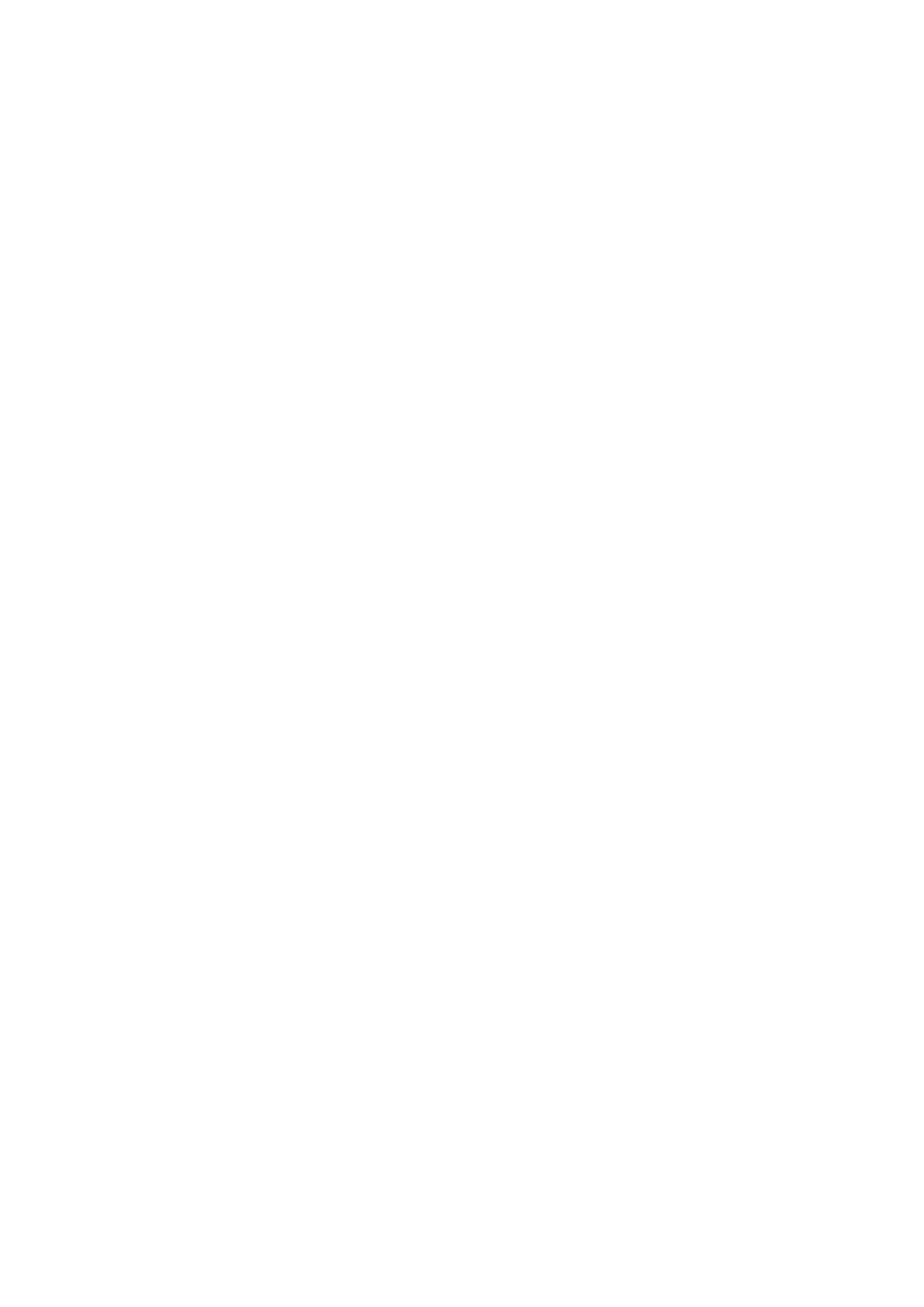Returning that evening to the Palazzo Brignoli, Cosmo found the lantern under the vaulted roof lighted. There was also a porter in gold-laced livery and a cocked hat, who saluted him, and in the white anteroom with red benches along the walls two lackeys made ready to divest him of his cloak. But a man in sombre garments detained Cosmo, saying that he was the ambassador's valet, and led him away along a very badly lighted inner corridor. He explained that His Excellency the Ambassador wished to see Monsieur Latham for a few moments in private before Monsieur Latham joined the general company. The ambassador's cabinet into which he introduced Cosmo was lighted by a pair of candelabras. Cosmo was told that His Excellency was finishing dressing, and then the man disappeared. Cosmo noticed that there were several doors besides the one by which he had entered, which was the least conspicuous of them all, and in fact so inconspicuous, corresponding exactly to a painted panel, that it might have been called a secret door. Other doors were framed in costly woods, lining the considerable thicknesses of the walls. One of them opened without noise, and Cosmo saw enter a man somewhat taller than he had expected to see, with a white head, in a coat with softly gleaming embroideries and a broad ribbon across his breast. He advanced, opening his arms wide, and Cosmo, who noticed that one of the hands was holding a snuffbox, submitted with good grace to the embrace of the Marquis d'Armand, whose lips touched his cheeks one after another, and whose hands then rested at arm's-length on his shoulder for a moment.

"Sit down, *mon enfant*," were the first words spoken, and Cosmo obeyed, facing the arm-chair into which the marquis had dropped. A white meagre hand set in fine lace moved the candelabra on the table, and Cosmo good-humouredly submitted to being contemplated in silence. This man in a splendid coat, white-headed, and with a broad ribbon across his breast, seemed to have no connection whatever with his father's guest, whom as a boy he remembered walking with Sir Charles amongst damp shrubberies, or writing busily at one end of the long table in the library of Latham Hall, always with the slightly subdued mien of an exile, and an air of being worried by the possession of unspeakable secrets which he preserved even when playing at backgammon with Sir Charles in the great drawing-room. Cosmo, returning the gaze of the tired eyes, remarked that the ambassador looked old, but not at allsenile.

At last the marquis declared that he could detect the lineaments of his old friend in the son's face, and in a voice that was low and kindly put a series of questions about Sir Charles, about London and his old friends there; questions which Cosmo, especially as to the latter, was not always able to answer fully.

"I forget! You are still so young," said the ambassador, recollecting himself. This young man sitting here before him with a friendly smile had his friends amongst his own contemporaries, shared the ideas and the views of his own generation which had grown up since the Revolution, to whom the Revolution was only an historical fact, and whose enthusiasms had a strange complexion, for the undisciplined hopes of the young make them reckless in words, and sometimes in actions. The marquis's own generation had been different. It had had no inducement to be reckless. It had been born to a settled order of things. Certainly a few philosophers had been indulging for years in subversive sentimentalism, but the foundations of Europe seemed unshakable. He noticed Cosmo's expectant attitude and said:

"I wonder what my dear old friend is thinking of all this."

"It is not very easy to get at my father's thoughts," confessed Cosmo. "After all, you must know my father much better than I do, Monsieur le Marquis."

"In the austerity of his convictions your father was more like a republican of ancient times," said the marquis seriously. "Does that surprise you, my young friend? . . ." Cosmo shook his head slightly. . . . "Yet we always agreed very well. Your father understood every kind of fidelity. The world had never known him, and it will never know him now. But I, who approached him closely, could have nothing but the greatest respect for his character and for his far-seeing wisdom."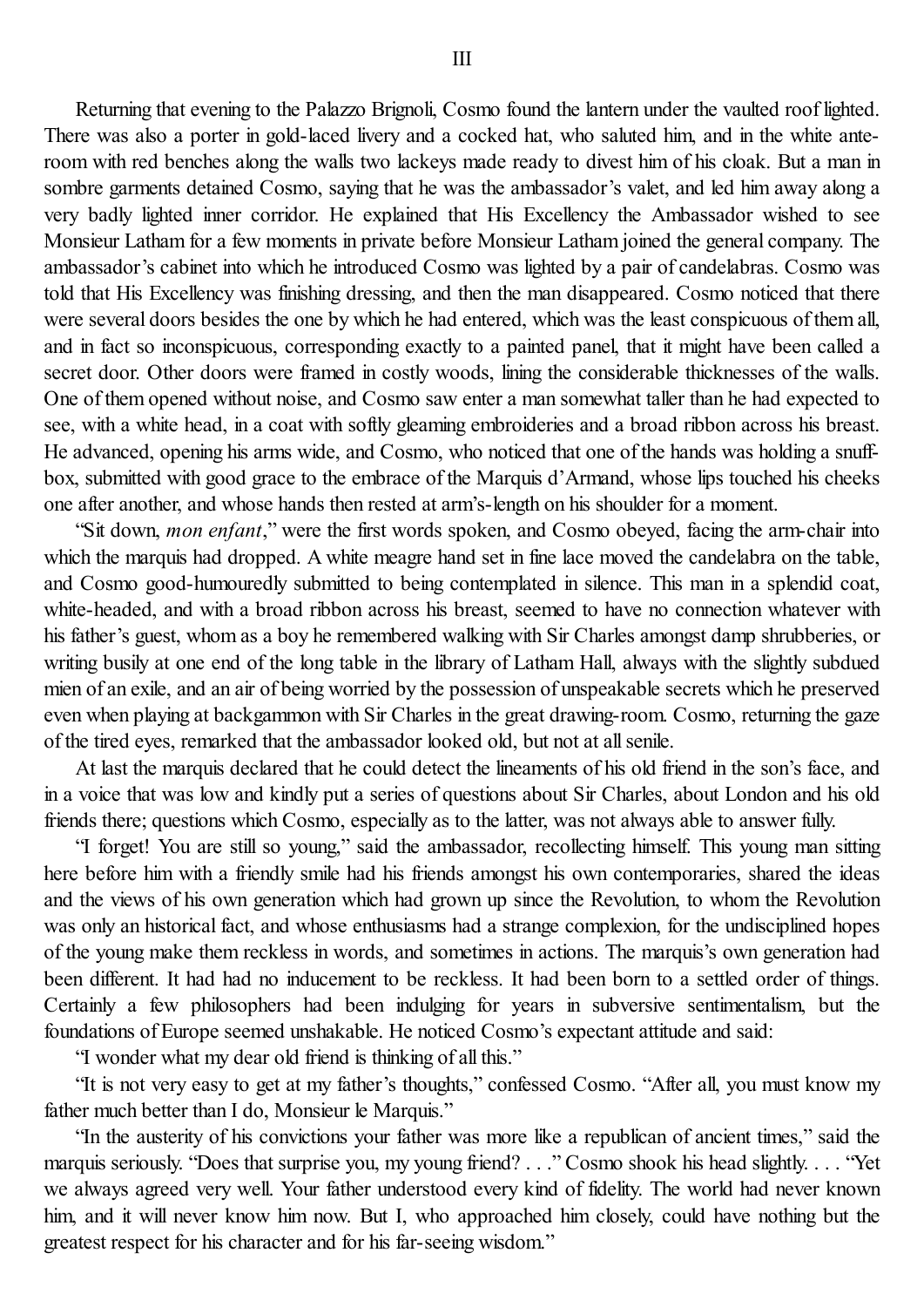"I am very glad to hear you say this," interjected Cosmo.

"He was a scornful man," said the marquis, then paused and repeated once more: "Yes. *Un grand dédaigneux*. He was that. But one accepted it from him as one would not from another man, because one felt that it was not the result of mean grievances or disappointed hopes. Now the old order is coming back, and whatever my old friend may think of it, he had his share in that work."

Cosmo raised his head. "I had no idea," he murmured.

"Yes," said the marquis. "Indirectly, if you like. All I could offer to my princes was my life, my toil, the sacrifice of my deepest feelings as husband and father. I don't say this to boast. I could not have acted otherwise. But for my share of the work, risky, often desperate and continuously hopeless as it seemed to be, I have to thank your father's help, *mon jeune ami*. It came out of that fortune which some day will be yours. The only thing in all the activities the penetrating mind of your father was not scornful of was my fidelity. He understood that it was above the intrigues, the lies, the selfish stupidities of that exile's life which we all shared with our princes. They will never know how much they owe to that English gentleman. When parting with my wife and child I was sustained by the thought that his friendship and care were extended over them and would not fail."

"I have heard nothing of all this," said Cosmo. "Of course, I was not ignorant of the great friendship that united you to him. This is one of the things that the world does know about my father."

"Have you brought a letter for me?" asked the marquis. "I haven't heard from him for a long time. After we returned to France, through the influence of my son-in-law, communications were very difficult. Ten years of war, my dear friend, ten years."

"Father very seldom takes a pen in hand now," said Cosmo, "but . . ."

The marquis interrupted him. "When you write home, my dear friend, tell him that I never gave way to promptings of mean ambition or an unworthy vanity. Tell him that I twice declined the embassy of Madrid which was pressed on me, and that if I accepted the nomination as a commissioner for settling the frontiers with the representatives of the Allied Powers, it was at the cost of my deepest feelings, and only to serve my vanquished country. My secret missions had made me known to many European statesmen. I knew I was liked. I thought I could do some good. The Russians, I must say, were quite charming, and you may tell your father that Sir Charles Stewart clothed his demands in the form of the most perfect politeness; but all those transactions were based after all on the right of the strongest. I had black moments, and I suffered as a Frenchman. I suffered. . . ."

The marquis got up, walked away to the other end of the room, then coming back dropped into the arm-chair again. Cosmo was too startled by this display of feeling to rise. The ambassadorial figure in the laced coat exhaled a deep sigh. "Your father knows that, unlike so many of the other refugees, I have always remained a Frenchman. One would have paid any price almost to avoid this humiliation."

Cosmo was gratified by the anxiety of a king's friend to, as it were, justify himself before his father. He discovered that even this old Royalist had been forced, if only for a moment, to regret the days of Imperial victories. The marquis tapped his snuff-box, took a pinch of snuff, and composed himself.

"Of course, when this Turin mission was unexpectedly pressed on me, I went to the king himself, and explained that having refused a much higher post, I could not think of accepting this one. But the king pointed out that this was an altogether different position. The King of Sardinia was his brother-in-law. There was nothing to say against such an argument. His majesty was also good enough to say that he was anxious to grant me any favour I might ask. I didn't want any favours, but I had to think of something on the spur of the moment, and I begged for a special right of entrée on days on which there are no receptions. I couldn't resist so much graciousness," continued the marquis. "I have managed to keep clear of prejudices that poison and endanger the hopes of this restoration, but I am a Royalist, a man of my own time. Remember to tell your father all this, my dear young friend."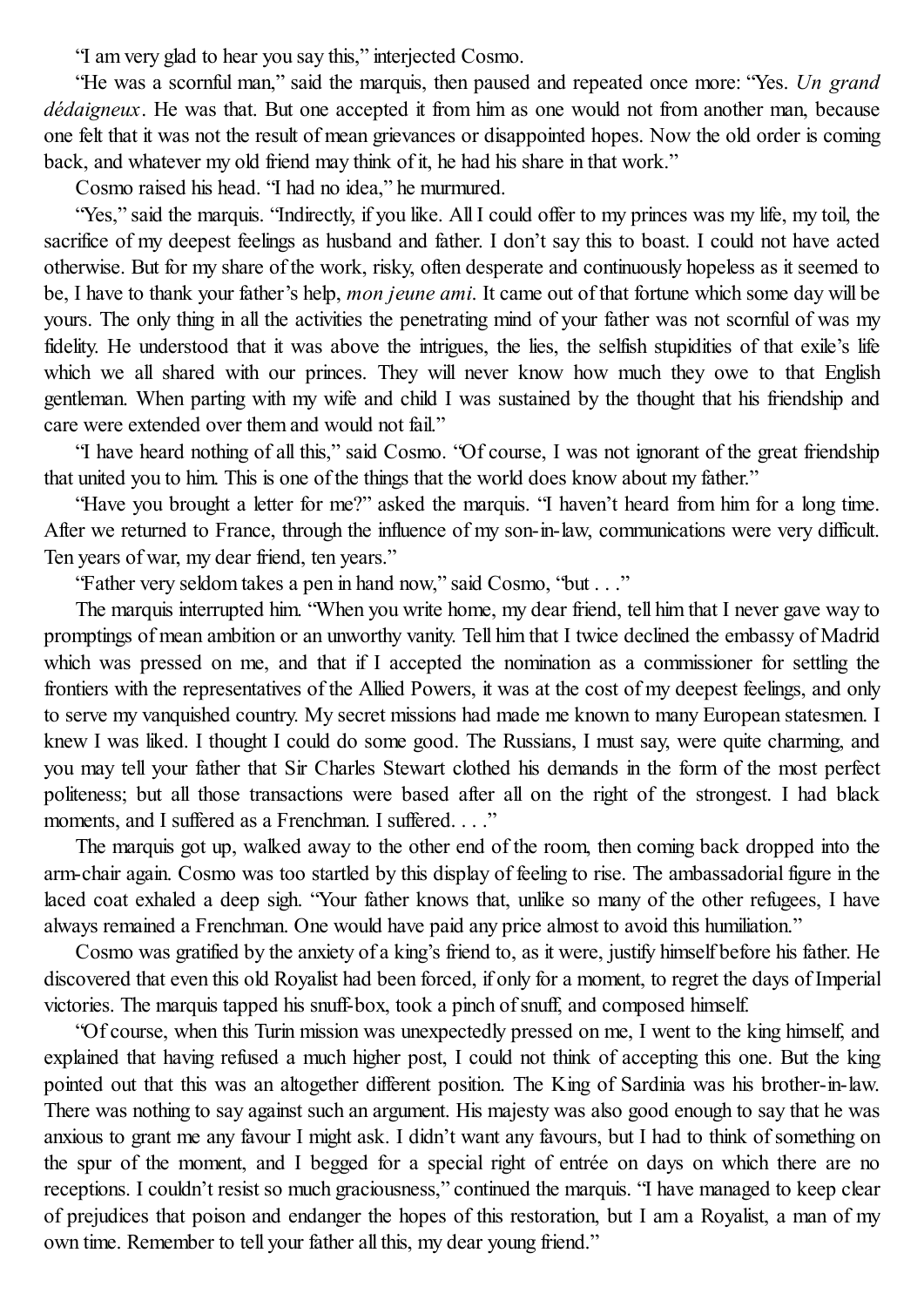"I shall not fail," said Cosmo, wondering within himself at the power of such a strange argument, yet feeling a liking and respect for that old man torn between rejoicing and sorrow at the end of his troubled life.

"I should like him to know too," the marquis said in his bland and friendly voice, "that Monsieur de Talleyrand just before he left for Vienna held out to me the prospect of the London Embassy later. That, certainly, I would not refuse, if only to be nearer a man to whom my obligations are immense and only equalled by the affection I had borne towards him through all those unhappy years."

"My father," began Cosmo—"I ought to have given you his message before—told me to give you his love, and to tell you that when you are tired of your grandeurs there is always a large place for you in his house."

Cosmo was surprised at the sudden movement of the marquis, who leaned over the arm of his chair and put his hand over his eyes. For a time complete silence reigned in the room. Then Cosmo said:

"I think somebody is scratching at the door."

The marquis sat up and listened, then raising his voice: "You may come in."

The man in black clothes entering through the hidden door stopped at some distance in a respectful attitude. The marquis beckoned him to approach, and the man bending to his ear, said in a low tone which was, however, audible to Cosmo, "He is here." The marquis answered in an undertone, "He came rather early. He must wait," at which the man murmured something which Cosmo could not hear. He became aware of the marquis looking at him irresolutely before he said:

"My dear boy, you will have to make your entrance into my daughter's salon together with me. I thought of sending you back the way you came, but as a matter of fact the passage is blocked. . . . Bring him in and let him sit here after we are gone," he directed the man in black, and Cosmo only then recognised Bernard, the servant of proved fidelity in all the misfortunes of the d'Armand family. Bernard withdrew without responding in any way to Cosmo's smile of recognition. "In my position," continued the marquis, "I have to make use of agents more or less shady. Those men often object to being seen. Their occupation is risky. There is a man of that sort waiting in the corridor."

Cosmo said he was at the marquis's orders, but the ambassador remained in the arm-chair tapping the lid of his snuff-box slightly.

"You saw my daughter this morning, I understand." Cosmo made an assenting bow. Madame de Montevesso had done him the honour to receive him in the morning.

"You speak French very well," said the marquis. "I don't really know why the English are supposed to be bad linguists. We French are much worse. Did you two speak French together?"

"No," said Cosmo, "we spoke in English. It was Madame de Montevesso's own choice."

"She hasn't quite forgotten it, has she?"

"It struck me," said Cosmo, "that your daughter has forgotten neither the language nor the people nor the sights of her early life. I was touched by the fidelity of her memory and the warmth of her feelings."

His own tone had warmth enough in it to make the marquis look up at him. There was a short pause. "None of us are likely to forget those days of noble and infinite kindness. We were but vagrants on a hostile earth. My daughter could not have forgotten! As long as there is anybody of our name left . . ."

The marquis checked himself abruptly, but almost at once went on in a slightly changed tone. "But I am alone of my name now. I wish I had had a son so that gratitude could have been perpetuated from generation to generation and become a traditional thing between our two families. But this is not to be. Perhaps you didn't know I had a brother. He was much younger than myself, and I loved him as though he had been my son. Directly I had placed my wife and child in safety, your father insisted on giving me the means to return to France secretly in order to try and save that young head. But all my attempts failed. It fell on the scaffold. He was one of the last victims of the sanguinary madness of that time. . . . But let us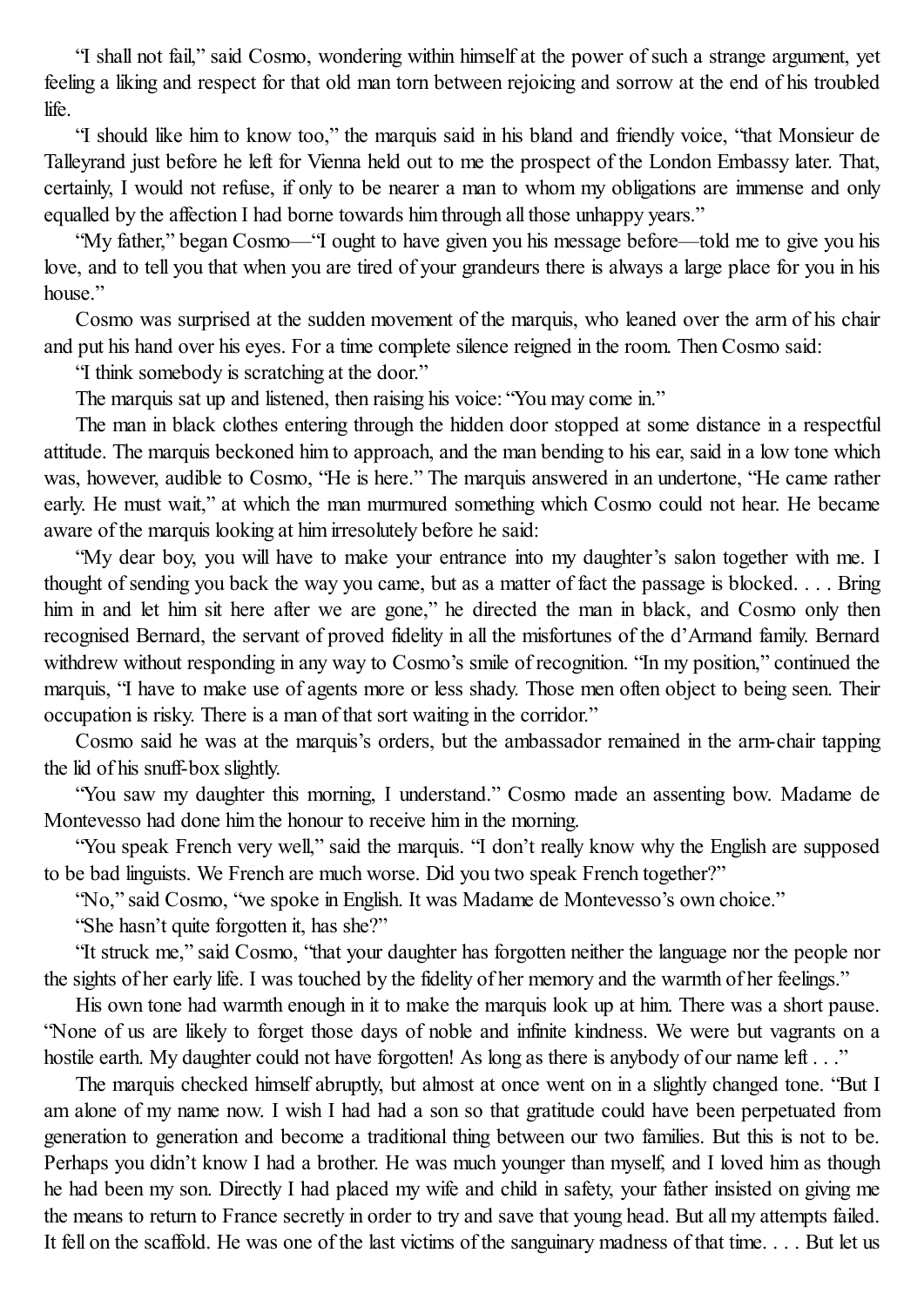talk of something else. What are your plans, my young friend?"

Cosmo confessed that he had no plans. He intended to stay in Genoa for some time. Madame de Montevesso had been good enough to encourage him in that idea, and really there was such a feeling of leisure in the European atmosphere that he didn't see why he should make any plans. The world was enjoying its first breathing-time. Cosmo corrected himself—well, no, perhaps not exactly enjoying. To be strictly truthful he had not noticed much feeling of joy. . . . He hesitated a moment, but the whole attitude of the marquis was so benevolent and encouraging that he continued to take stock of his own sensations, and continued in the same strain. There was activity, lots of activity, agitation perhaps, but no real joy. Or at any rate, no enjoyment. Not even now after the foreign troops had withdrawn from France and all the sovereigns of the world had gone to Vienna.

The marquis listened with profound attention. "Are those your impressions, *mon cher enfant*? Somehow they don't seem very favourable. But you English are very apt to judge us with severity. I hear very little of what is going on in France."

The train of his own thoughts had mastered Cosmo, who added, "What struck me most was the sense of security. . . . " He paused for an instant and the ambassador, bending forward in the chair with the air of a man attempting an experiment, insinuated gently:

"Not such a bad thing, that sentiment."

In the ardour of his honesty Cosmo did not notice either the attitude or the tone, though he caught the sense of the words.

"Was it of the right kind?" he went on, as if communing with himself, "or was it the absence of sound thought, and almost of all feeling? Monsieur le Marquis, I am too young to judge, but one would have thought, listening to the talk one heard on allsides, that such a man as Bonaparte had never existed."

"You have been in the society of returned exiles," said the marquis after a moment of meditation, "You must judge them charitably. A class that has been under the ban for years lives on its passions and on prejudices whose growth stifles not only its sagacity but its vision of the reality." He changed his tone. "Our present Minister for Foreign Affairs never communicates with me personally. The only personal letter I had from him in the last four months was on the subject of procuring some truffles that grow in this country for the king, and there were four pages of most minute directions as to where they were to be found and how they were to be packed and transmitted to Paris. As to my dispatches, I get merely formal acknowledgments. I really don't know what is going on, except through travellers who naturally colour their information with their own desires. Monsieur de Talleyrand writes me short notes now and then, but as he has been himself for months in Vienna he can't possibly know what is going on in France. His acute mind, his extraordinary talents, are fit to cope with the international situation, but I suppose he too is uneasy. In fact, my dear young friend, as far as I can judge, uneasy suspense is the prevailing sentiment all round the basin of the Mediterranean. The fate of nations still hangs in the balance."

Cosmo waited a moment before he whispered: "And the fate ofsome individualsouls perhaps."

The ambassador made no sound till after a whole minute had elapsed, and then it was only to say:

"I suppose that like many of your young and even old countrymen, you have formed a project of visiting Elba."

Cosmo at once adopted a conversational tone. "Half-formed at most," he said. "I was never one of those who like to visit prisons and gaze at their fellow-beings in captivity. A strange taste indeed! I will own to you, Monsieur le Marquis," he went on boyishly, "that the notion of captivity is very odious to me, for men, and for animals too. I would sooner look at a dead lion than a lion in a cage. Yet I remember a young French friend of mine telling me that we English were the most curious nation in the world. But as you said, everybody seems to be doing Elba. I suppose there are no difficulties?"

"Not enough difficulties," said the ambassador blandly. "I mean for the good of all concerned."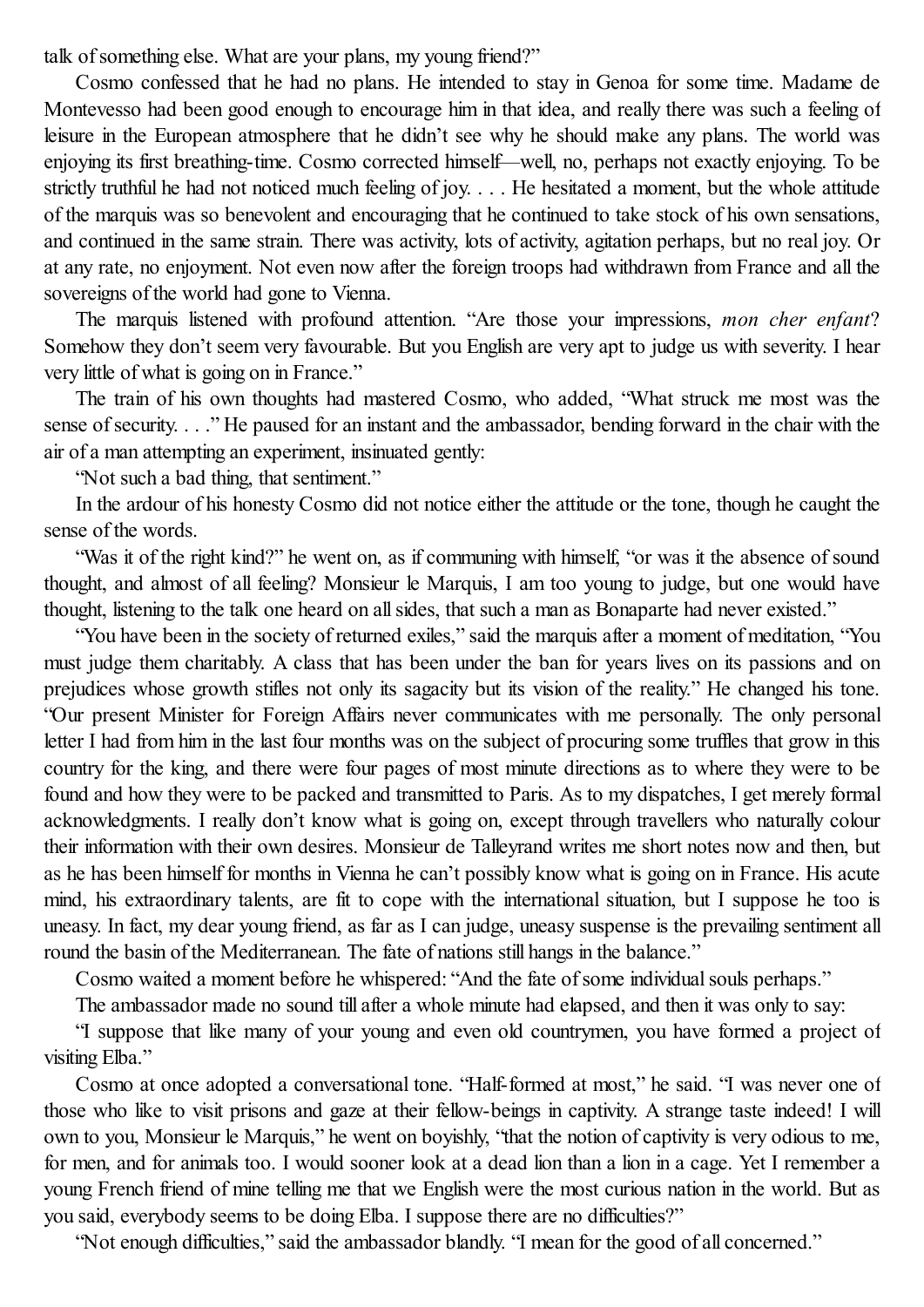"Ah," said Cosmo, and repeated thoughtfully, "All concerned! The other day in Paris I met Mr. Wycherley on his way home. He seemed to have had no difficulty at all, not even in Elba. We had quite a long audience. Mr. Wycherley struck me as a man of blunt feelings. Apparently the emperor—after all the imperial title is not taken away from him yet."

The marquis lowered his head slowly. "No, not yet."

"Well, the Emperor said to him: 'You have come here to look at a wild beast'; and Mr. Wycherley, who doesn't seem to be at a loss for words, answered at once: 'I have come here to look at a great man.' What a crude answer! He is telling this story to everybody. He told me he is going to publish a pamphlet about his visit."

"Mr. Wycherley is a man of good company. His answer was polite. What would have been yours, my young friend?"

"I don't think I will ever be called to make any sort of answer to the great man," said Cosmo.

The marquis got up with the words: "I think that on the whole you will be wise not to waste your time. I have here a letter from the French Consul in Leghorn quoting the latest report he had from Elba. It states that Bonaparte remains shut up for days together in his private apartments. The reason given is that he fears attempts on his life being made by emissaries sent from France and Italy. He is not visible. Another report states that lately he has expressed great uneasiness at the movements of the French and English frigates."

The marquis laid a friendly hand on Cosmo's shoulder. "You cannot complain of me; I have given you the very latest intelligence. And now let us join whatever company my daughter is receiving. I think very few people." He crossed the room followed by Cosmo, and Cosmo noticed a distinct lameness in his gait. At the moment of opening the door the Marquis d'Armand said:

"Your arm, *mon jeune ami*; I am suffering from rheumatism considerably this evening."

Cosmo hastened to offer his arm, and the marquis with his hand on the door said:

"I can hardly walk. I hope I shall be able to go to the audience I have to-morrow with the King of Sardinia. He is an excellent man, but all his ideas and feelings came to a standstill in '98. It makes all conversation with him extremely difficult even for me. His ministers are more reasonable, but that is only because they are afraid."

A low groan escaped the ambassador. He remained leaning with one hand on Cosmo's shoulder, and with the other clinging to the door-handle.

"Afraid of the people?" asked Cosmo.

"The people are being corrupted by secret societies," the marquis said in his bland tone. "All Italy is seething with conspiracies. What, however, they are most afraid of is the Man of Elba."

Cosmo for an instant wondered at those confidences, but a swift reflection that probably those things were known to everybody who was anybody in Europe made him think that this familiar talk was merely the effect of the marquis's kindness to the son of his old friend. "I think I can proceed now," said the marquis, pushing the door open. Cosmo recognised one of the rooms which he had passed in the morning. It was the only one of the suite which was fully lighted by a great central glass chandelier, but even in that only two rows of candles were lighted. It was a small reception. The rest of the suite presented but a dim perspective. A semicircle of heavy arm-chairs was sparsely occupied by less than a dozen ladies. There was only one card-table in use. All the faces were turned to the opening door, and Cosmo was struck by the expression of profound surprise on them all. In one or two it resembled thunder-struck imbecility. It didn't occur to him that the entrance of the French king's personal representative leaning on the shoulder of a completely unknown young man was enough to cause a sensation. A group of elderly personages, conversing in a remote part of the room, became silent. The marquis gave a general greeting by an inclination of his head, and Cosmo felt himself impelled towards a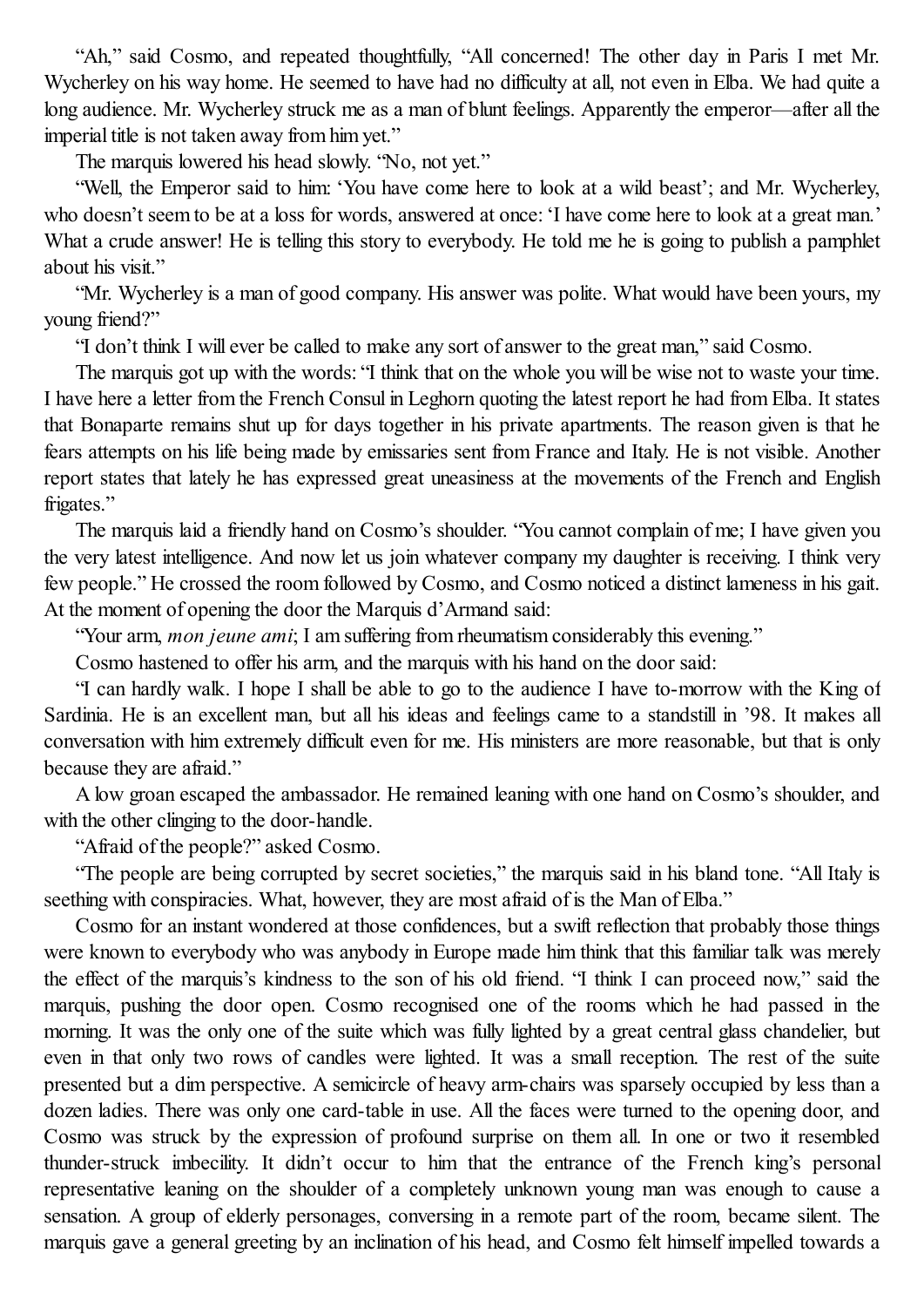console between two windows against which the marquis leaned, whispering to him, "If I were to sit down it would be such an affair to get up." The Countess de Montevesso advanced quickly across the room. Cosmo noticed that her dress had a long train. She smiled at Cosmo and said to the marquis anxiously:

"You are in pain, papa?"

"A little. . . . Take him away, my dear, now. He was good enough to lend me his shoulder as far as this."

"*Venez*, Monsieur Latham," said Adèle, "I must introduce you at once to Lady William Bentinck in order to check wild speculation about the appearance of a mysterious stranger. As it is, all the town will be full of rumours. People will be talking about you this very night."

Cosmo followed Adèle across the room. She moved slowly and talked easily with a flattering air of intimacy. She even stopped for a moment under the great chandelier. "Lady William is talking now with Count Bubna," she explained to Cosmo, who took a rapid survey of a tall, stout man in an Austrian general's uniform, with his hair tied up in a queue, with black moustaches, and something cynical though not ill-natured in his expression. That personage interrupted suddenly his conversation with a lady no longer very young, who was dressed very simply, and made his way to the ambassador, giving in passing a faintly caustic smile and a keen glance to Cosmo.

"Let me introduce to you Mr. Cosmo Latham," said Adèle. "He is the son of my father's very old friend. He and I haven't met since we were children together in Yorkshire. He has just arrived here."

Cosmo bowed, and in response to a slight gesture took a seat close to the lady whose preoccupied air struck him with a sort of wonder. She seemed to have something on her mind. Cosmo could know nothing of the prevalent gossip that it was only the black eyes of Louise Durazzo that were detaining Lord William in Italy. He explained in answer to a careless inquiry as to the latest news from Paris that he had been travelling very leisurely, and that he could not possibly have brought any fresh news. Lady William looked at him as if she had not seen him before.

"Oh, I am not very much interested in the news, except in so far that it may make a longer stay here unnecessary for us."

"I suppose everybody wants to see the shape of the civilised world settled at last," said Cosmo politely.

"All I want is to go home," declared Lady William. She was no longer looking at him, and had the appearance of a person not anxious to listen to anybody's conversation. Cosmo glanced about the room. The card game had been resumed. The Austrian general was talking to the marquis, with Madame de Montevesso standing close to them, while other persons kept at a respectful distance. Lady William seemed to be following her own thoughts with a sort of impassive abstraction. Cosmo felt himself at liberty to go on with his observations, and sweeping his glance round noticed, sitting half-hidden by the back of the arm-chair Adèle had vacated, the dark girl with round black eyes whom he had seen that morning. To his extreme surprise she smiled at him, and not content with that, gave other plain signs of recognition. He thought he could do no less than get up and make her a bow. By the time he sat down again he became aware that he had attracted the notice of all the ladies seated before the fire. One of them put up her eye-glasses to look at him, two others started talking low together, with side-glances in his direction, and there was not one that did not look interested. This disturbed him much less than the fixed stare of the young creature which became fastened on him unwinkingly. Even Lady William gave him a short look of curiosity.

"I understand that you have just arrived in Genoa."

"Yes. Yesterday afternoon late. This is my first appearance."

He meant that it was his first appearance in society, and he continued: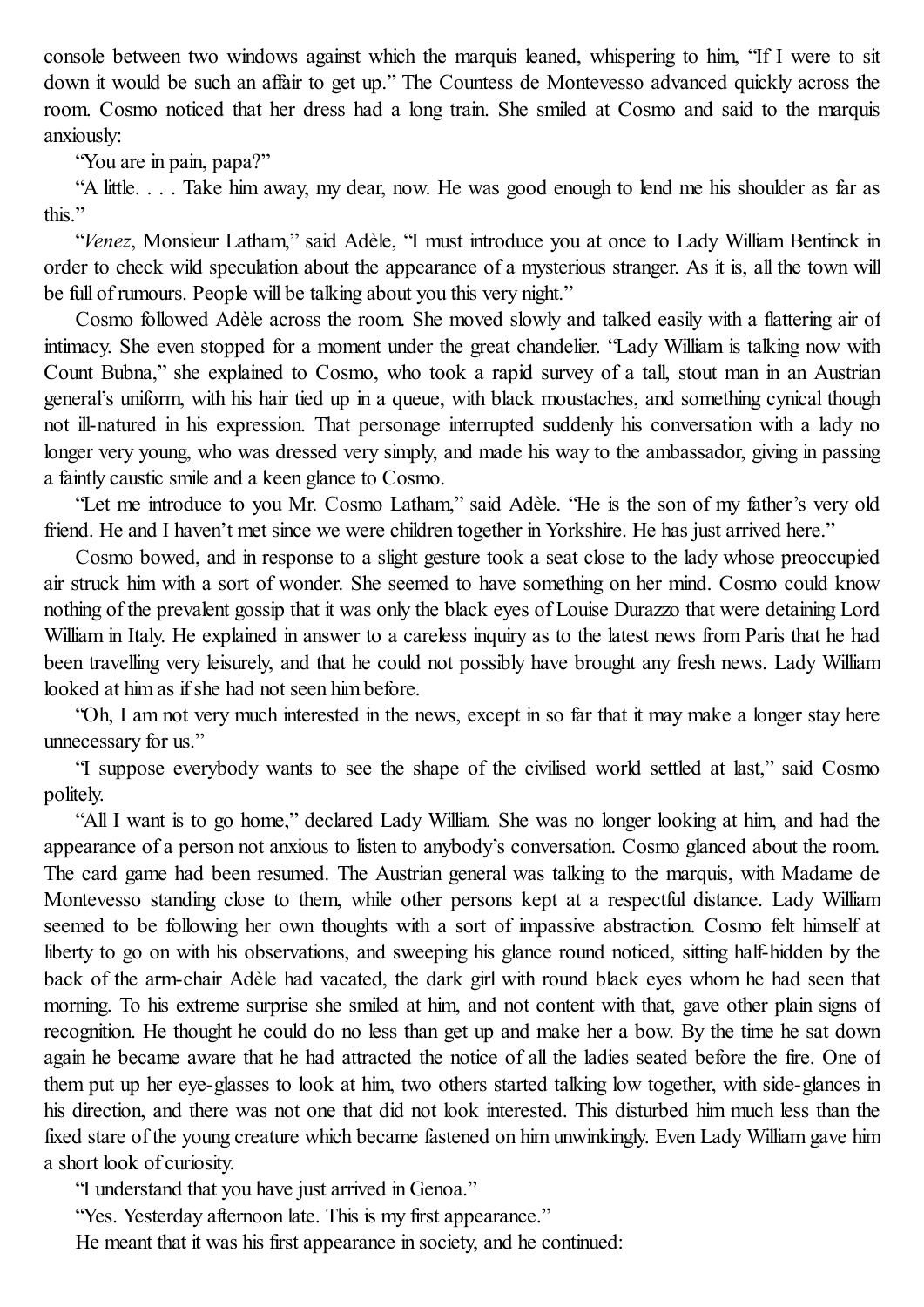"And I don't know a single person in this room even by name. Of course I know that it is Count Bubna who is talking to the marquis, but that is all."

"Ah," said Lady William with a particular intonation, which made Cosmo wonder what he could have said to provoke scepticism. But Lady William was asking herself how it was that this young Englishman seemed to be familiar with the freakish girl who was an object of many surmises in Genoa, and whose company, it was understood, Count Helion de Montevesso had imposed upon his wife. Meantime Cosmo, with the eyes of all the women concentrated upon him with complete frankness, began to feel uncomfortable. Lady William noticed it, and out of pure kindness spoke to him again.

"If I understand rightly you have known Madame de Montevesso from childhood."

"I can't call myself really a childhood's friend. I was so much away from home," explained Cosmo. "But she lived for some years in my parents' house, and everybody loved her there; my mother, my father, my sister, and—it seems to me, looking back now—that I too must have loved her at that time; though we very seldom exchanged more than a few words in the course of the day."

He spoke with feeling, and glanced in the direction of the group near the console, where the head of Adèle appeared radiant under the sparkling crystals of the lustre. Lady William, bending sideways a little, leaned her cheek against her hand in a listening attitude. Cosmo felt that he was expected to go on speaking, but it seemed to him that he had nothing more to say. He fell back upon a general remark.

"I think boys are very stupid creatures. However, I wasn't so stupid as not to feel that Adèle d'Armand was very intelligent and quite different from us all. Her very gentleness set her apart. Moreover, Henrietta and I were younger. To my sister and myself she seemed almost grown up. A couple of years makes a very great difference at that age. Soon after she went away we children heard that she was married. She seemed lost to us then. Presently she went back to France, and once there she was lost indeed. When one looked towards France in those days it seems to me there was nothing to be seen but Napoleon. And then her marriage too. A Countess de Montevesso didn't mean anything to us. I came here expecting to see a stranger."

Cosmo checked himself. It was impossible to say whether Lady William had heard him, or even whether she had been listening at all, but she asked:

"You never met Count Helion?"

"I haven't the slightest idea of the man. He is not in this room, is he? What is he like?"

Lady William looked amused for a moment at the artless curiosity of the Countess de Montevesso's young friend; but it was in an indifferent tone that she said:

"Count Helion is a man of immense wealth, which he amassed in India somewhere. He is much older than his wife. More than twice her age." Cosmo showed his surprise and Lady William continued smoothly: "Of course, all the world knows that Adèle has been a model wife."

Cosmo noted the faintest possible shade of emphasis on those last words and thought to himself: "That means she is not happy, and that the world knows it." But several men having approached the circle, the conversation became general. He vacated his seat by the side of Lady William, and got introduced by Adèle to several people, amongst whom was a delicate young woman, splendidly dressed, and of a slightly Jewish type, who, though she was the wife of General Count Bubna, Commander-in-Chief of the Austrian troops and the representative of Austria at the Court of Turin, behaved with a strange timidity and appeared almost too shy to speak. A simple Madame Ferrati, or so at least Cosmo heard her name, a lady with white tousled hair, had an aggressive manner. Cosmo remarked, in the course of the evening, that she seemed rather to be persecuting Lady William, who, however, remained amiably abstracted, and did not seem to mind anything. The marquis, getting away from the console, had seated himself near the little Madame Bubna. This, Cosmo thought, was an unavoidable sort of thing for him to do. A young man with a grave manner and something malicious in his eye, apparently a First Secretary of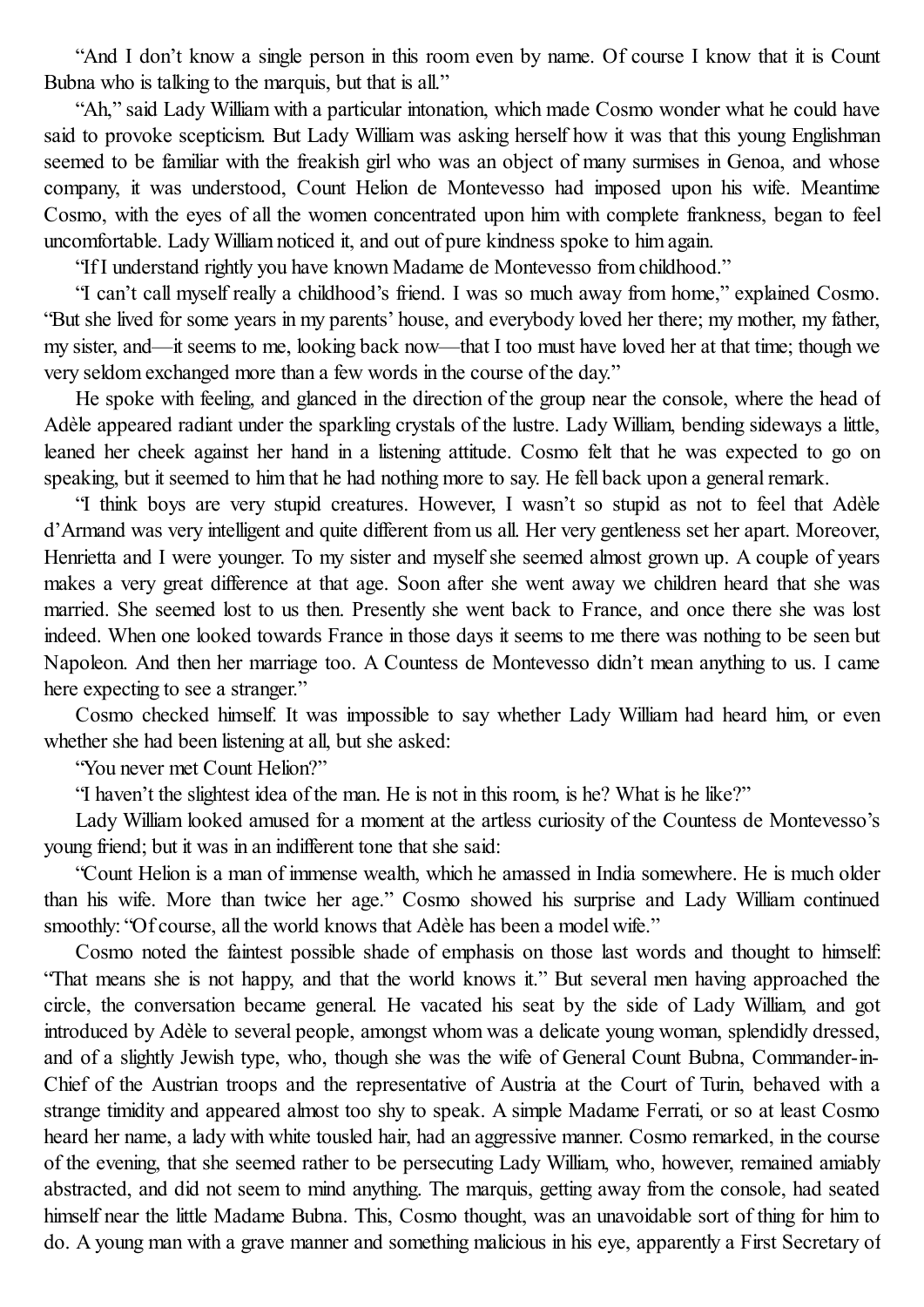the Embassy, informed Cosmo shortly after they had been made known to each other that "the wife of the general would not naturally be received in Vienna society," and that this was the secret of Bubna sticking to his Italian command so long, even now when really all the excitement was over. Of course, he was very much in love with his wife. He used to give her balls twice a week at the expense of the Turin Municipality. Old Bubna understood the art of pillaging to perfection, but apart from that he was a *parfait galant homme* and an able soldier. Bonaparte had a very great liking for him. Bubna was the only friend Bonaparte had in this room. He meant sympathy as man for man. Years ago, when Bubna was in Paris, he got on very well with the emperor. Bonaparte knew how to flatter a man. It was worth while to sit up half the night to hear Bubna talking about Bonaparte. "I am posting you up like this," concluded the secretary, "because I see you are in the intimacy of the marquis and of Madame de Montevesso here."

He went away then to talk to somebody else, and presently Madame de Montevesso, passing close to Cosmo, whispered to him, "Stay to the last," and went on without waiting for his answer. Cosmo amongst all the groups engaged in animated conversation felt rather lonely, totally estranged from the ideas those people were expressing to each other. He could not possibly be in sympathy with the fears and the hopes, strictly personal, and with the Royalist-legitimist enthusiasms of these advocates of an order of things that had been buried for a quarter of a century, and now was paraded like a rouged and powdered corpse putting on a swagger of life and revenge. Then he reflected that in this room, at any rate, it was probably nothing but scandalous gossip and trivial talk of futile intrigues. There was no need for him to be indignant. He was even amused at himself, and looking about him in a kindlier frame of mind he perceived that the person nearest to him was that strange girl with the round eyes. She had kept perfectly still on her uncomfortable stool like a captured savage. Her green flounced skirt was spread on each side of the seat. The bodice of her dress, which was black, was cut low, her bare arms were youthfully red and immature. Her hair was done up smoothly and pulled up from her forehead in the manner of the portraits of the fifteenth century.

"Why do they dress her in this bizarre manner?" thought Cosmo. It couldn't be Adèle's conception. Perhaps of the count himself. Yet that did not seem likely. Perhaps it was her own atrocious taste. But if so it ought to have been repressed. He reflected that there could be nothing improper in him talking to the niece of the house. He would try his conversational Italian. With the feeling of venturing on a doubtful experiment, he approached her from the back, sat down at her elbow, and waited. She could not possibly remain unaware of him being there.

At last she turned her head for a point-blank stare, and once she had her eyes on him she never attempted to take them away. Cosmo uttered carefully a complimentary phrase about her dress, which was received in perfect silence. Her carmine lips remained as still as her round black eyes for quite a long time. Suddenly in a low tone, with an accent which surprised Cosmo, but which he supposed to be Piedmontese, and with a sort of spiteful triumph, she said:

"I knew very well it would suit me. You think it does?"

Her whole personality had such an aggressive mien that Cosmo, startled and amused, hastened to say, "Undoubtedly"—lest she should fly at his eyes.

She showed him her teeth in a grin of savage complacency, and the subject seemed exhausted. Cosmo set himself the task to daunt her by a steady gaze. In less than two seconds he regretted his venture. He felt certain that she would not be the one to look away first. There was not the slightest doubt about that. In order to cover his retreat he let his eyes wander vaguely about the room, smiled agreeably and said:

"Your uncle is not here. Shall I have the pleasure of seeing him this evening?"

"No," she said. "You won't see him this evening. But he knows you have been here this morning."

This was, strictly speaking, news to Cosmo, but he said at once and with great indifference: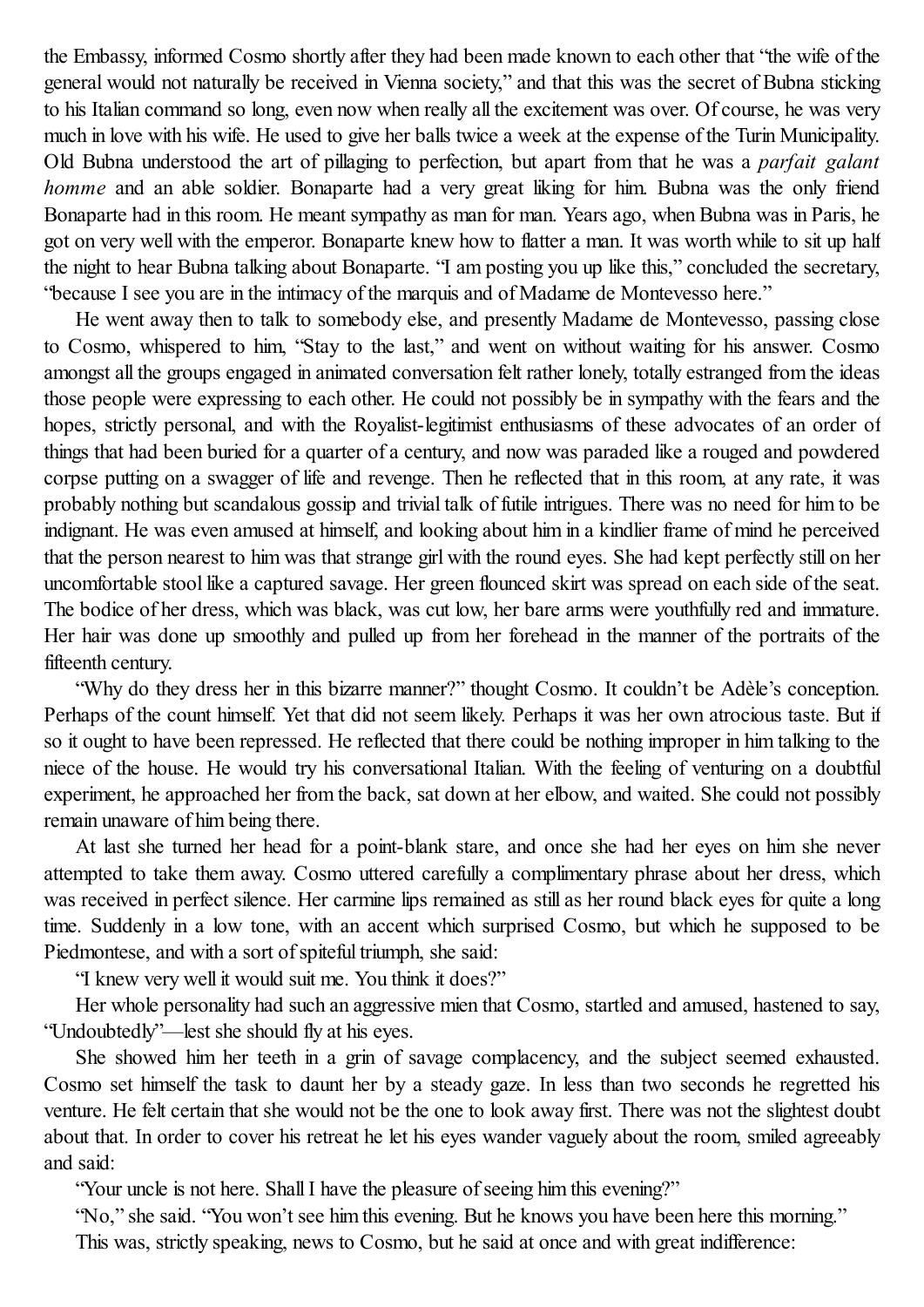"Why shouldn't he? Probably Madame de Montevesso has told him. I used to know your aunt when she was younger than you are, signorina."

"How do you know how old I am?"

Cosmo asked himself if she would ever wink those black eyes of hers.

"I know that you are not a hundred years old."

This struck her as humorous, because there was a sound as of a faint giggle, which generally speaking is a silly kind ofsound, but in her case had a disturbing quality. It was followed by the hoarse declaration:

"Aunt didn't. I told uncle. I looked a lot at you in the morning. Why didn't you look at me?"

"I was afraid of being indiscreet," said Cosmo readily, concealing his astonishment.

"What silliness," she commented scornfully. "And this evening too! I was looking at you all the time, and you did nothing but look at all those witches here, one after another."

"I find all the ladies in the room perfectly charming," said Cosmo.

"You lie. I suppose you do nothing else from morning till night."

"I am sorry you have such a bad opinion of me, but it being what it is, hadn't I better go away?"

"Directly I set eyes on you I knew you were one of that sort."

"And did you impart your opinion of me to your uncle?" asked Cosmo. He could be no more offended with that girl than if she had been an unmannerly animal. Her peculiar stare remained unchanged, but her general expression softened for a moment.

"No. But I took care to tell him that you were a very handsome gentleman. . . . You are a very handsome gentleman."

What surprised Cosmo was not the downright statement, but the thought that flashed through his mind that it was as dreadful as being told that one was good to eat. For a time he stared without any thought of unwinking competition. He was not amused. Distinctly not. He asked:

"Where were you born?"

"How can I tell? In the mountains, I suppose. Somewhere where you will never go. How can it possibly concern you?"

Cosmo offered an apology for his indiscretion, and she received it with a sort of uncomprehending scorn. She said after a pause: "None of those witches, young or old, ever speaks to me. And even you didn't want to speak to me. You only spoke to me . . . Oh, no! I know why you spoke to me."

"Why did I speak to you?" asked Cosmo thoughtfully. "Won't you tell me?"

Upon the firm roundness of that high-coloured face came a subtle change, which suggested something in the nature of cunning, and the rough somewhat veiled voice came from between the red lips which had no more charm or life than the painted lips carved on a piece of wood.

"If I were to tell you, you would be as wise as myself."

"Where would be the harm of me being as wise as yourself?" said Cosmo, trying to be playful, but somehow missing the tone of playfulness so completely that he was struck by his failure himself.

"If you were as wise as myself, you would never come to this house again, and I don't want you to stay away," was the answer delivered in a hostile tone.

Cosmo said: "You don't! Well, at any rate it can't be because of kindness, so I won't thank you for it." He said this with extreme amiability. Becoming aware that people were beginning to leave, he observed, out of the corner of his eye, that nobody went away without glancing in their direction. Then the departure of Lady William caused a generalstir, and gave Cosmo the occasion to get up and move away. Lady William gave him a gracious nod, and the marquis, coming up to him, introduced him at the last moment to General Count Bubna, just as that distinguished person was making ready to take his wife away. Everybody was standing up, and for the first time Cosmo felt himself completely unobserved. Obeying a discreet sign of the Countess de Montevesso he moved unaffectedly in the direction of a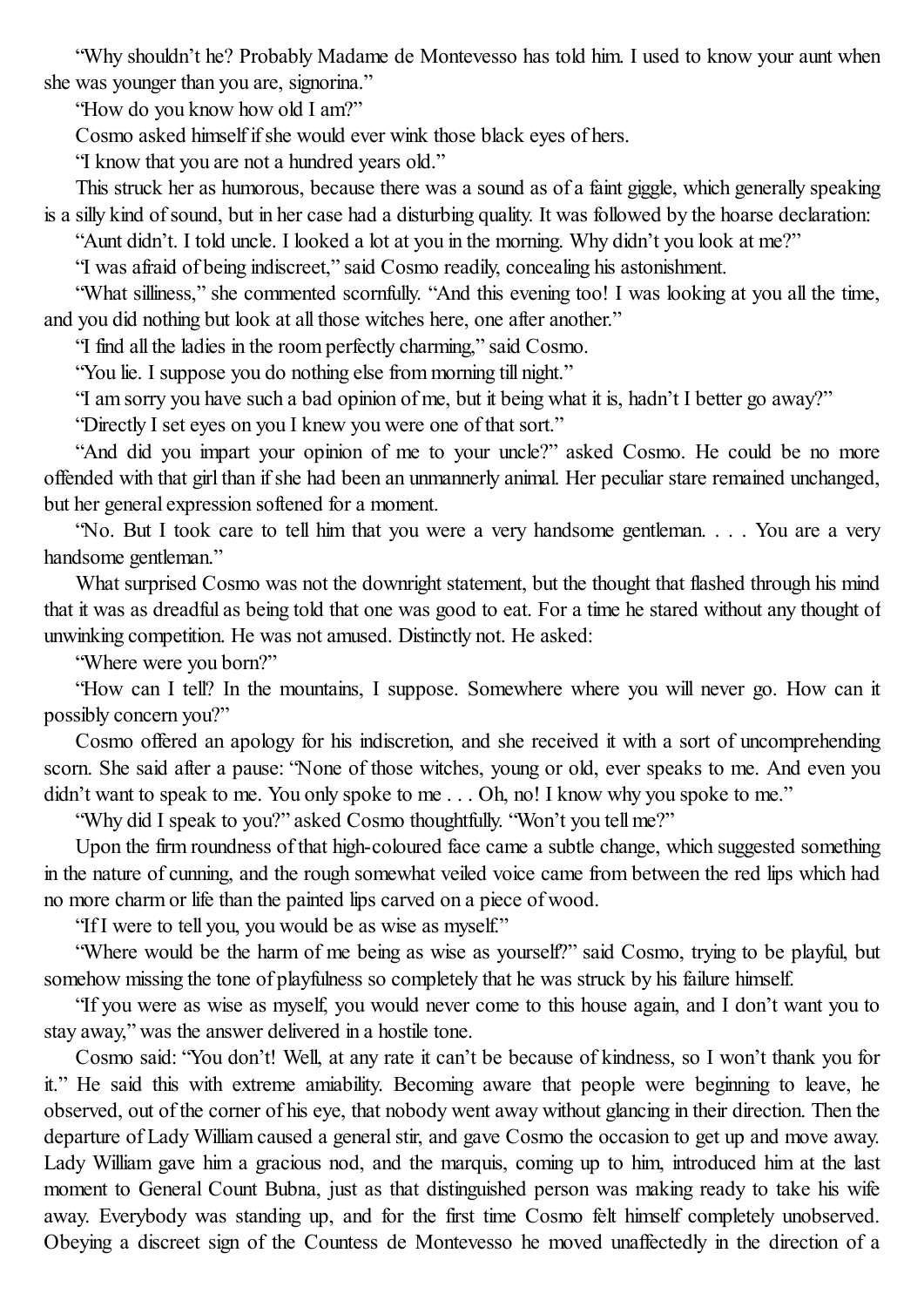closed door, the white and gold door he remembered well from his morning visit. When he had got near to it and within reach of the handle, he turned about. He had the view of the guests' backs as they moved slowly out. Adèle looked over her shoulder for a moment with an affirmative nod. He understood it, hesitated no longer, opened the door and slipped through without, as far as he could judge, being seen by anybody.

It was as he had thought. He found himself in Madame de Montevesso's boudoir, in which he had been received that morning.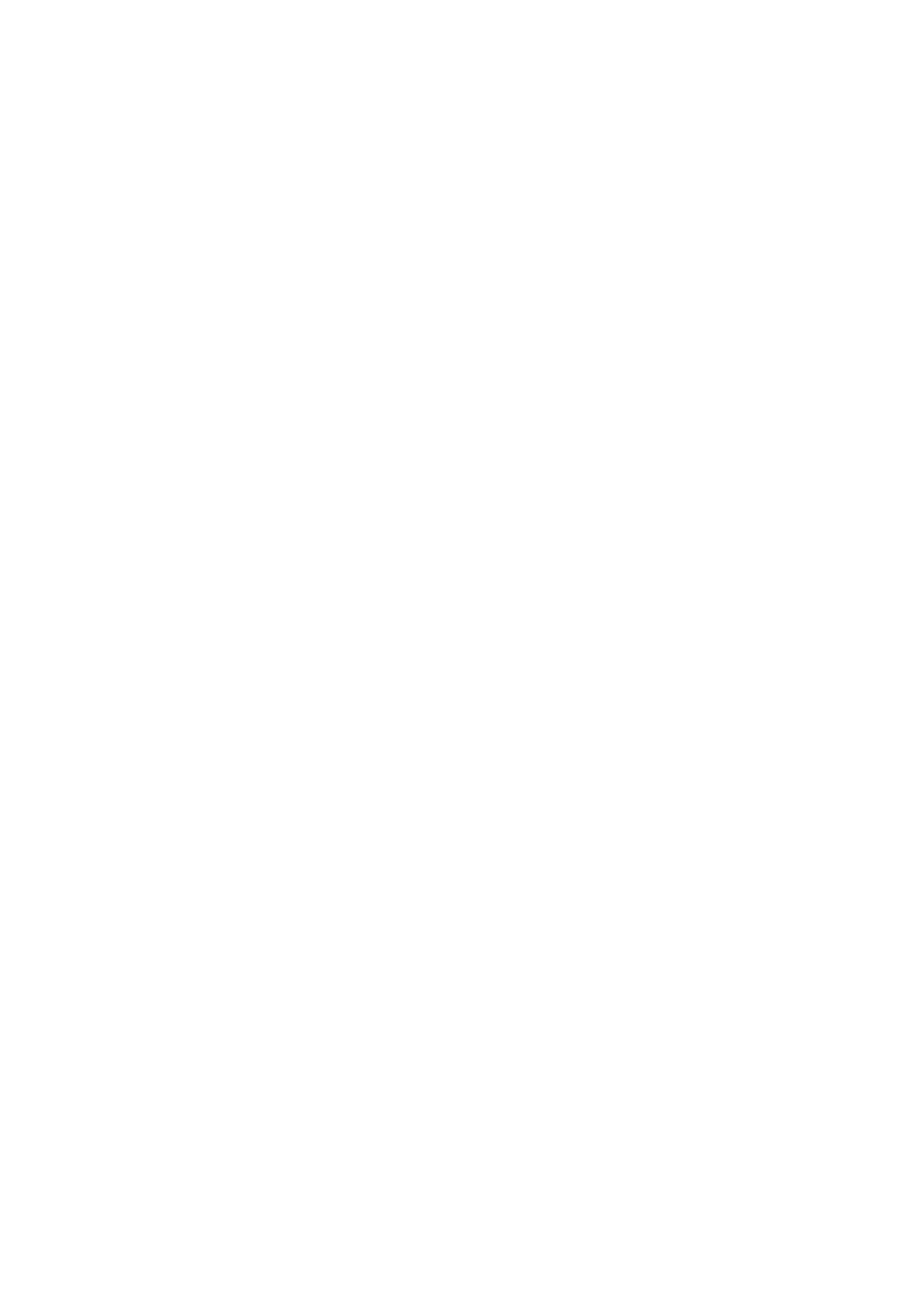He shut the door behind him gently and remained between it and the screen. He had expected to be followed at once by Adèle. What could be detaining her? But he remembered the remarkable proportions of that suite of reception rooms. He had seen some apartments in Paris, but nothing quite so long as that. The old marquis would, no doubt, conduct the little Madame Bubna to the very door of the ante-room. The ambassador of the most Christian king owed that attention to the representative of his apostolic majesty and commander-in-chief of the Austrian troops. This was the exact form which his thought took. The Christian king, the apostolic majesty—all those submerged heads were bobbing up out of the subsiding flood.

He pictured them to himself in their mental simplicity, and with their grand air; the marquis magnificent and ageing, and the dutiful daughter by his side with her radiant head and her divine form. It was impossible to believe that these two had been also submerged at one time.

All those people were mere playthings, reflected Cosmo without a pang. But who or what was playing with them? he thought further, boldly, and remained for a moment as if amused by the marvellousness of it, in the manner of people watching the changes on the stage. But what could have become of them?

She might next moment be opening the door. Could she have made him stay behind because she wanted to speak with him alone? Why, yes, obviously. Cosmo did not ask himself what she wanted to talk to him about. It was not wonder that he felt, it was a subtle emotion resembling impatience, for the arrival of a promised felicity of an indefinite kind. All this was by no means poignant. It was merely delightfully disturbing.

"I shall have a *tête-à-tête*, that's clear," he thought, as he advanced into the room. The air all round him was delightfully warm. Whatever she would have to say would be wonderful, because of her voice. He would look into her face. She did not intimidate him, and it was impossible to have too much of that. After all, he thought, immensely amused, it was only Adèle, Ad . . .

His mental monologue was cut short by the shock of perceiving seated on the painted sofa a man, who was looking at him in perfect silence and immobility. The fact was that Count Helion, having come into the boudoir sooner than his wife had expected him to do, had directed his eyes to the screen ever since he had heard the opening and the shutting of the door. One of his hands was resting on his thigh, the other hung down, holding negligently a number of some gazette which was partly resting on the floor. Though not very big, that piece of paper attracted Cosmo's eyes; and it was in this way that he became aware of the brown fingers covered with rings, of the gaunt legs encased in silk stockings, and of the crossed feet in dress-shoes with gold buckles, almost before he took in the impression of the broad but lean face which seemed to have been stained with walnut juice long enough for the stain to have worn down thin, letting the native pallor come through. The same tint extended to the bald top of the head. But what was really extraordinary was the hair: two patches of black behind each temple, obviously dyed. The man, as to whose identity Cosmo could have no doubt, got up, displaying the full length of his bony frame, in a tense and soldierly stiffness associated with cross-belts and a cowhide knapsack on the back. "A grenadier," thought Cosmo, startled by this unexpected meeting, which also caused him profound annoyance as though he had been induced to walk into a trap. What he could not understand was why the man should make that grimace at him. It convulsed his whole physiognomy, involving his lips, his cheeks and his very eyes in a sort of spasm. The most awful thing was that it stayed there. . . "Why, it's a smile," thought Cosmo with sudden relief. It was so sudden that he broke into a smile without any particular volition of his own. Thereupon the face of Count Helion recovered its normal aspect, and Cosmo heard his voice for the first time. It proceeded from the depths of his chest. It was resonant and blurred and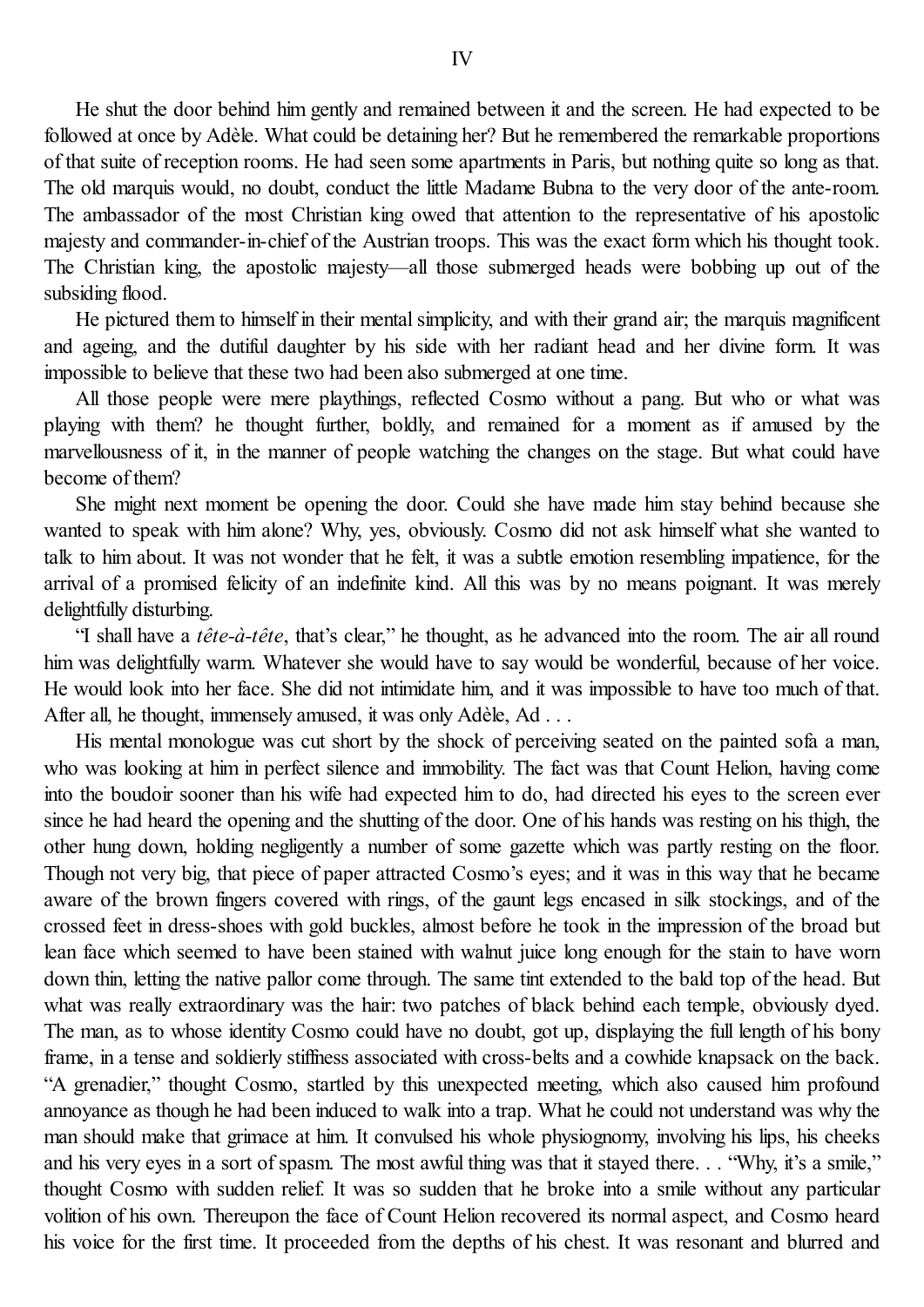portentous, with an effect of stiffness somehow in accord with the man's bearing. It informed Cosmo that Count Helion had been waiting in the countess's boudoir on purpose to make his acquaintance, while in the man's eyes there was a watchfulness as though he had been uttering a momentous disclosure and was anxious as to its effect. A perfectly horizontal, jet-black moustache underlining the nose of Count Helion, which was broad at the base and thin at the end, suggested comic possibilities in that head which had too much individuality to be looked upon by Cosmo simply as the head of Adèle's husband; and Cosmo hardly looked at it in that light. His hold on that fact was slippery. He preserved his equanimity perfectly, and said that he himself had wondered whether he would have the pleasure of making the count's acquaintance that evening. Both men sat down.

"My occupations kept me late to-night," said the count. "The courier came in."

He pointed with his finger to the *Gazette* lying on the floor, and Cosmo asked if there were any news. "In the *Gazette*, no. At least nothing interesting. The world is full of vanities and scandals, rumours of conspiracies. Very poor stuff. I don't know any of those people the papers mention every day. That's more my wife's affair. For years now she has spent about ten months of every year in Paris or near Paris. I am a provincial. My interests are in the orphanage I have founded in my native country. I am also building an asylum for . . ."

He got up suddenly, approached the mantel-piece in three strides, and turned round exactly like a soldier in the ranks of a company changing front. He was wearing a blue coat cut away in front and having a long skirt, something recalling the cut of a uniform, though the material was fine and there was a good deal of gold lace about it, as also on his white satin waistcoat. Cosmo recalled the vague story he had heard about Count de Montevesso having served in more than one army before being given the rank of general by the King of Piedmont. The man had been drilled. Cosmo wondered whether he had ever been caned. He was a military adventurer of the commonest type. Some of them have been known to return with a fortune got by pillage and intrigue, and possibly even by real talents of a sort in the service of oriental courts, full of splendours and crimes, tyrannies and treacheries and dark dramas of ambition or love.

"He is the very thing," Cosmo exclaimed mentally, gazing at the stiff figure leaning against the mantelpiece. Of course he got his fortune in India. What was remarkable about him was that he had managed to get away with his plunder, or at any rate a part of it considerable enough to enable him to make a figure in the world and marry Adèle d'Armand in England. That was only because of the Revolution. In royal France he would not have had the ghost of a chance; and even as it was, only the odious laxity of London society in accepting rich strangers had given him his opportunity. Cosmo, forcing himself to envisage this dubious person as the husband of Adèle, felt very angry with the light-minded tolerance extended to foreigners, characteristic of a certain part of London society. It was perfectly outrageous.

"Where the devil can my wife be?"

Those words made Cosmo start, though they had not been uttered very loudly. Almost mechanically he answered: "I don't know," and noticed that Count Helion was staring at him in a curiously unintelligent manner.

"I was really asking myself," muttered the latter, and stirred uneasily, without however taking his elbow off the mantel-piece. "It's a natural thought since we are, God knows why, kept waiting for her here. I wasn't aware I had spoken. Living for many years amongst people who didn't understand any European language—I had hundreds of them in my palace in Sindh—I got into the habit of talking aloud, strange as it may appear to you."

"Yes," said Cosmo, with an air of innocence, "I suppose one acquires all sorts of strange habits in those distant countries. We in England have a class of men who return from India enriched. They are called Nabobs. Some of them have most objectionable habits. Unluckily their mere wealth . . ."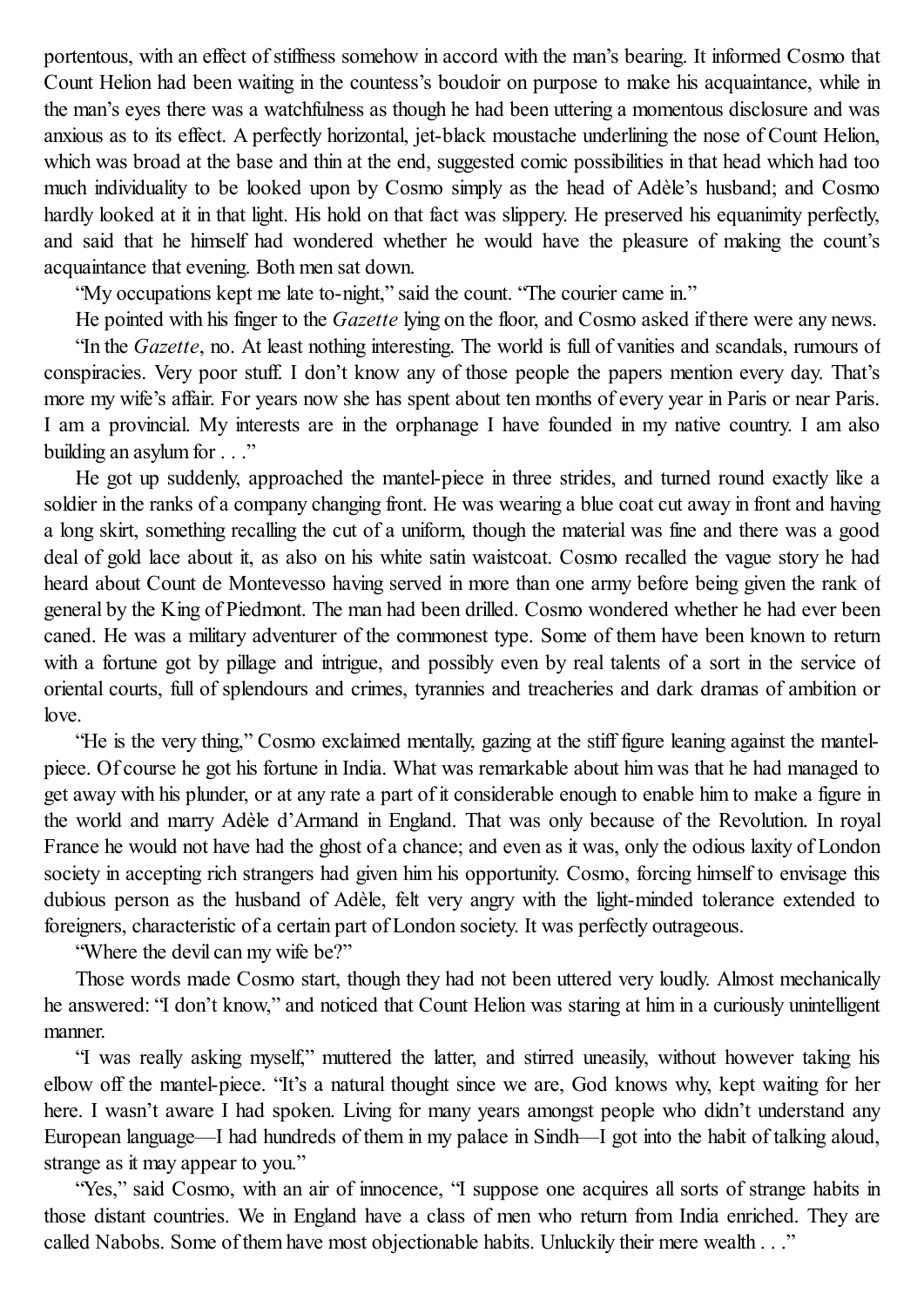"There is nothing to compare with wealth," interrupted the other in a soldierly voice and paused, then continued in the same tone of making a verbal report: "When I was in England I had the privilege to know many people of position. They were very kind to me. They didn't seem to think lightly of wealth."

Each phrase came curt, detached, but it was evident that the man did not mean to be offensive. Those statements originated obviously in sincere conviction; and after the count had uttered them there appeared on his forehead the horizontal wrinkles of unintelligent worry. Cosmo asked himself whether the man before him was not really very stupid. Under the elevated eyebrows his eyes looked worn and empty of all thought.

"Lots of money, I mean," M. de Montevesso began again. "Not your savings and scrapings. Money that one acquires boldly and enough of it to be profuse with."

Is he going to treat me to vulgar boasting? thought Cosmo. He wished that Adèle would come in and interrupt this *tête-à-tête*, which was so very different from the one he had been expecting.

"I daresay money is very useful," he assented, with airy scorn, which he thought might put an end to the subject. But his interlocutor persisted.

"You can't know anything about it," he affirmed, then added, unexpectedly, "Money will give you even ideas. Lots of ideas. The worst of it is that any one of them may turn out damnable. Well, yes. There is, of course, danger in money, but what of that?"

"It can scarcely be if it is used for good works, as you seem to use it," said Cosmo, with polite indifference. He meant it to be final, but Count de Montevesso was not to be suppressed.

"It leads one into worries," he said. "For instance, that orphanage of mine, it is really a very large place. I am trying to be a benefactor to my native province, but I want it to be in my own way. Well, since the Restoration, the priests are trying to get hold of it. They want to turn it to the glory of God and to the service of religion. I have seen enough of all sorts of religions not to know what that means. No sooner had the king entered Paris than the bishop wrote to me pointing out that there was no chapel, and suggesting that I should build one and appoint a chaplain. That bishop is . . ."

He threw up his head suddenly, and Cosmo became aware of the presence of Adèle without having heard even the rustle of her dress. He stood up hastily. There was a short silence.

"I see the acquaintance is made," said Adèle, looking from one to the other. Her eyes lingered on Cosmo and then turned to her husband. "I didn't know you would be already here. I had to help my father to his room. I would have come at once here but he detained me." Again she turned to Cosmo. "You will pardon me."

"I found Count Helion here. I have not been alone for a minute," said Cosmo. "You owe me no apologies. I was delighted to make your husband's acquaintance, even if you were not here to introduce us to each other."

This was said in English, and Count Helion by the mantel-piece waited till Cosmo had finished before he asked, "Where's Clelia?"

"I have sent her to bed," said Countess de Montevesso. "Helion, my father would like to see you this evening."

"I am at the orders of Monsieur le Marquis."

The grenadier-like figure at the mantel-piece did not stir, and those words were followed only by a slight twitch in the muscles of the face which might have had a sardonic intention. "To-night, at once," he repeated. "But with Mr. Latham here?"

"Pray, don't mind me, I am going away directly," said Cosmo. "It is getting late."

"In Italy it is never late. I hope to find you here when I return. As the husband of a daughter of the house of d'Armand, I know what is due to the name of Latham. Am I really expected at once?"

Adèle moved forward a step or two, speaking rapidly: "There has been some news from Elba, or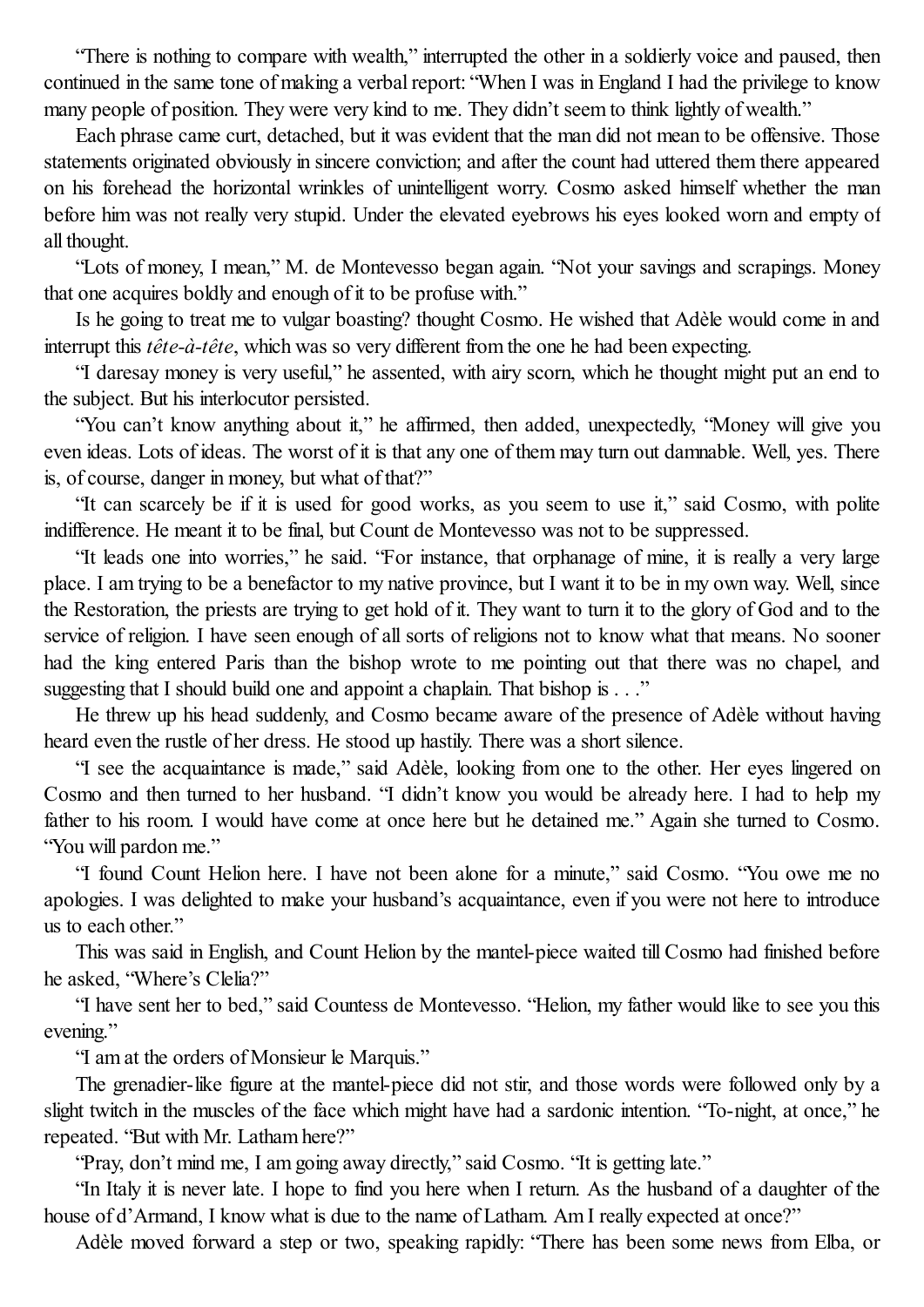about Elba, which gives a certain concern to my father. As you have been, to the public knowledge, in direct touch with people from Elba, my father would like to have your opinion."

Count Helion changed his attitude, and, leaning his shoulders against the mantel-piece, addressed himself to Cosmo.

"It was the most innocent thing in the world. It was something about the project for the exploitation of the island of Pianosa. Napoleon sent his treasurer here to get in touch with a banker. I am a man of affairs. The banker consulted me—as a man who knew the spot. It's true I know the spot, but if you hear it said that it is because of my relations with the Dey of Algiers, pray don't believe it. I am in no way in touch with the Barbary States."

He made a step forward, and then another, and stood still. "You two had better sit down and talk. Yes, sit down and talk. Renew the acquaintance of your early youth. . . . Your early youth," he repeated in a faint voice. "Those youthful friendships. . . ." He made a convulsive grimace which Cosmo had discovered to be the effect of a smile. "There is something so charming in those youthfulfriendships. As to myself, I don't remember ever being youthful." He stepped out towards the door through which Cosmo had seen Clelia enter that morning. "Let me find you when I return, enjoying yourselves most sentimentally. Most delightful."

His long stiff back swayed in the doorway, and the door came to with a crash.

Cosmo and Adèle looked at each other without a smile. Cosmo, hat in hand, asked just audibly, "I suppose I had better stay?" She made an affirmative sign, and moving away from him, put her foot on the marble fender of the fire-place where nothing was left but hot ashes hiding a reddish glow.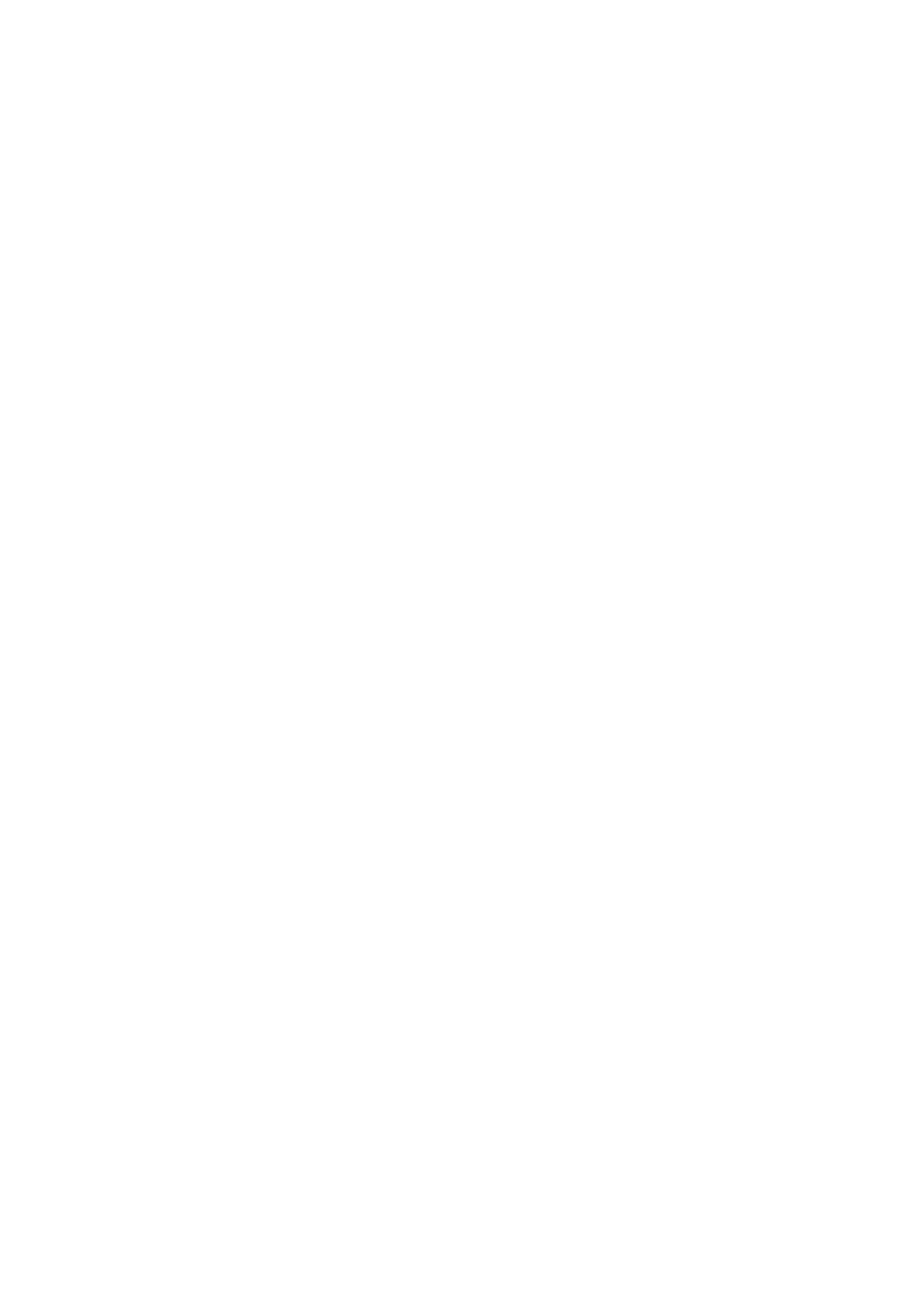Cosmo, ill at ease, remained looking at her. He was in doubt what the sign she had made meant, a nervous and imperious gesture, which might have been a command for him to go or to stay. In his irresolution he gazed at her, thinking that she was lovely to an incredible degree, and that the word radiant applied to her with extraordinary aptness. Light entered into her composition. And it was not the cold light of marble. "She actually glows," he said to himself amazed, "like ripe fruit in the foliage, like a big flower in the shade."

"Don't gaze at my blushes," said Madame de Montevesso in an even tone, tinged with a little mockery and a little bitterness. "Would you believe that when I was a girlI was so shy that I used to blush crimson whenever anybody looked at me or spoke to me? It's a failing which does not meet with much sympathy. And yet my suffering was very real. It would reach such a pitch at times that I was ready to cry."

"Shall I go away?" asked Cosmo in a deadened voice. He waited for a moment while she seemed to debate in her mind the answer to the question. In his fear of being sent away he went on: "God knows I don't want to leave you. And after all the count is coming back and . . ."

"Oh, yes, he is coming back. Sit down. Yes. It would be better. Sit down. . . ." Cosmo sat down where he could see her admirable shoulders, the roundness of her averted head, *coif ée en boucles*, and girt with a gold circlet, the shadowy retreating view of her profile. The long drapery of her train flowed to the ground in a dark blue shimmer. . . . "He is inevitable. He has always been inevitable," came further from her lips which he couldn't see, for the mirror above the mantel-piece reflected nothing but her forehead with the gold mist of her hair above.

Cosmo remained silent. For nothing in the world would he have made a sound. He held his breath with expectation; and in the extreme tension of his whole being the lights grew dim around him, while her white shoulders, the thick clustering curls, the arm on which she leaned, and the other bare arm hanging inert by her side, seemed the only source of light in the room.

"You don't know me at all," began the Countess de Montevesso. "I don't charge you with forgetting; but the little you may remember of me cannot be of any use. It is only natural that I should be a stranger to you. But you cannot be a stranger to me. For one thing, you were a boy; and then you were not a child of outcasts without a country, of refugees with a ruined past and with no future. You were a young Latham, as rooted in your native soil as the old trees of your park. Even then there seemed to me something enviable about you."

She turned her head a little to glance at him. "You had no idea what it was like after we had gone to London. My ignorance of the world was so profound that I felt ill at ease in it. I hoped I had an attractive face, but I only discovered that I was pretty from the remarks of the people in the street I overheard. I spent my life by the side of my mother's couch. I never went out except attended by my father or by Aglae. My only amusement was to play a game of chess now and then with an old doctor, also a refugee, who looked after my mother, or listen to the conversation of the people who came to see us. Amongst them there were all the prominent men and women of the old régime. Refugees. They seldom spoke the truth to each other, and yet they were no more stupid than the rest of the world. Nobody could be more good-natured and better company, more frivolous or more inconsiderate. I have seen women of the highest rank work ten hours a day to get bread for their children, but they also slandered one another, told falsehoods about their conduct and their work, and quarrelled among themselves in the style of washerwomen. Morals were even looser than in the times before the Revolution. Manners were forgotten. Every transgression was excused in those who were regarded as good Royalists. I don't mean this to apply to the great body of the refugees. Some of them led irreproachable lives. Round our princes there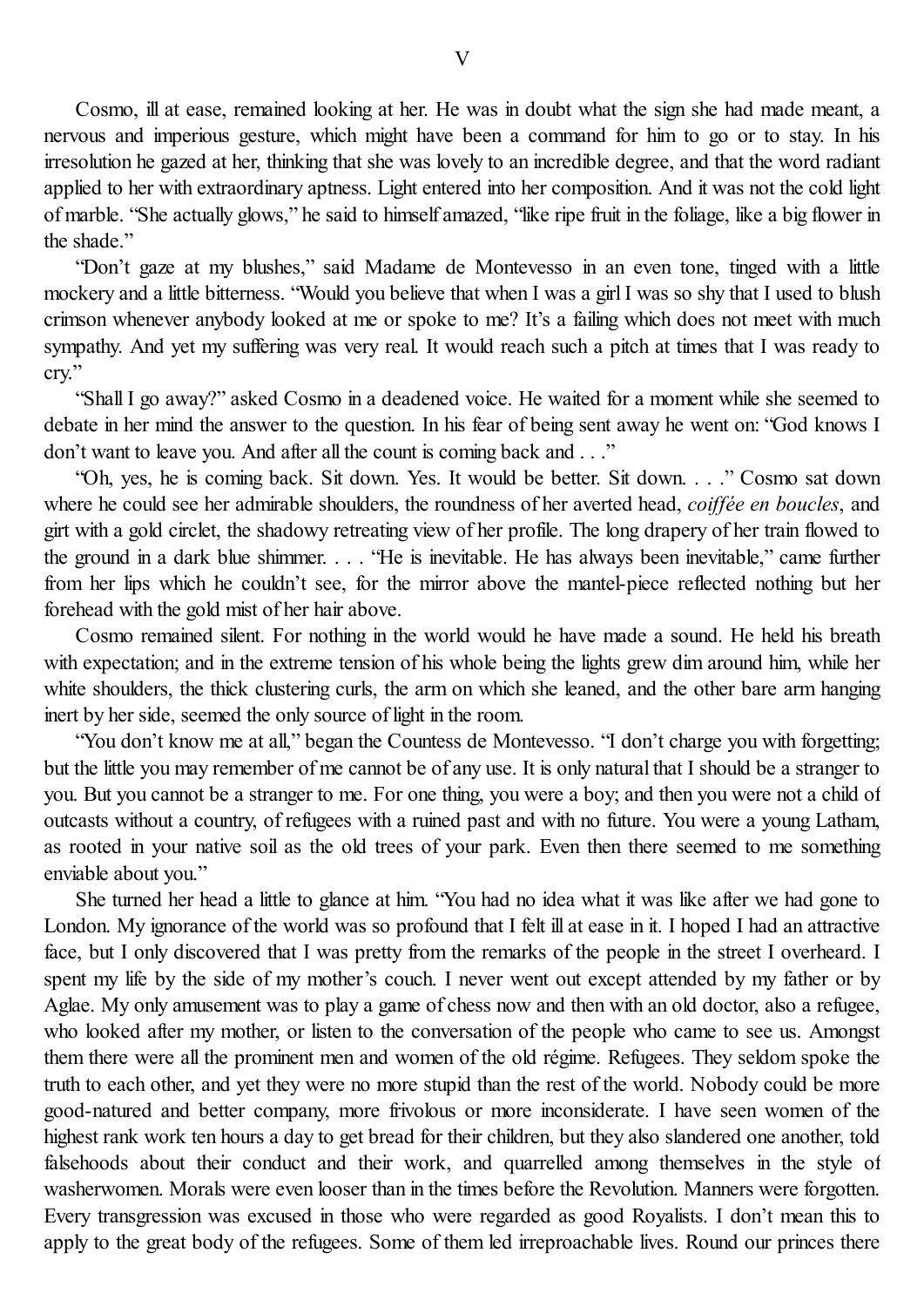were some most absurd intrigues. I didn't know much of all this, but I remember my poor father's helpless indignations and my own appalled disgust at the things I could not help hearing and seeing."

She turned her head to look at Cosmo. "I am telling you all this to give you some idea of the air I had to breathe," she said in a changed tone. "I don't think it contaminated me. I felt its odiousness; but all this seemed without remedy. I didn't even suffer much from it. What I suffered most from was our domestic anxieties; my mother's fears lest the small resources we had to live on should fail us altogether. Our daily crust of bread seemed to depend on political events in Europe, and they were going against us. Battles, negotiations, everything. A blight seemed to have fallen on the Royalist cause. My mother didn't conceal her distress. What touched me more still was the care-worn, silent anxiety of my poor father."

She paused, looking at Cosmo intently, meeting his eyes fixed on her face. "I was getting on for sixteen," she continued. "No one ever paid the slightest attention to me. The only genuine passion in my heart was filial love. . . . But is it any good in going on? And then I can't tell what you may have heard already."

"All I have heard," said Cosmo, in a tone of profound respect, "was that Adèle de Montevesso's life has been irreproachable."

"I remember the time when all the world was doing its best to make it impossible. Would it shock you very much if I told you that I don't care at all about its good opinion now? There was a time when it would put the worst construction possible on my distress, on my bewilderment, on my very innocence."

"Why should the world do that to you?" asked Cosmo.

"Why? But I see that you know nothing. I met my husband first at a select concert that was being given by the music-master of the late Queen of France. My mother was feeling a little better, and insisted on my going out a little. Those were small fashionable affairs. I had a good voice myself, and that evening I sang with Madame Seppio. An English gentleman—his name doesn't matter—presented Monsieur de Montevesso to me as a friend of his just returned from India, and anxious to be introduced to the best society. What with my usual shyness and the unattractive appearance of the man, I don't think I received his attentions very well. There was really no reason I should notice him particularly. It wasn't difficult to see that he had not the manners of a man of the world. Where could he have acquired them? He had left his village at seventeen, he enlisted in the Irish regiment which served in France, then he deserted perhaps. I only know that some years afterwards he was a captain in the service of Russia. From there he made his way to India. I believe the governor-general used him as a sort of unofficial agent amongst the native princes, but he got into some scrape with the company. By what steps he managed to get on to the back of an elephant and command the army of a native prince I really don't know. And even if I had known then it would not have made him more interesting in my eyes. I was relieved when he made me a deep bow with his hand on his heart and went away. He left a most fugitive impression, but the very next morning he sent his English friend to ask my parents for my hand. That friend was a nobleman, a man of honour, and the offers he was empowered to make were so generous that my parents thought they must tell me of them. I was so astonished that at first I couldn't speak. I simply went away and shut myself up in my room. They were not people to press me for an answer. The poor worried dears thought that I wouldn't even consent to contemplate this marriage; while I, shut up in my room, I was afraid, remembering the way they had spoken to me of that offer, that they would reject it without consulting me any further. I sent word by Aglae that I would give my answer next day, and that I begged to be left to myself. Then I escaped from the house, followed by Aglae, who was never so much frightened in her life, and went to see the wife of that friend of my present husband. I begged her to send at once for General de Montevesso—at that time he called himself general. The King of Sardinia had given him this rank in acknowledgment of some service that his great wealth had enabled him to render to the court of Turin. That lady, of course, had many scruples about doing something so highly unconventional, but at last,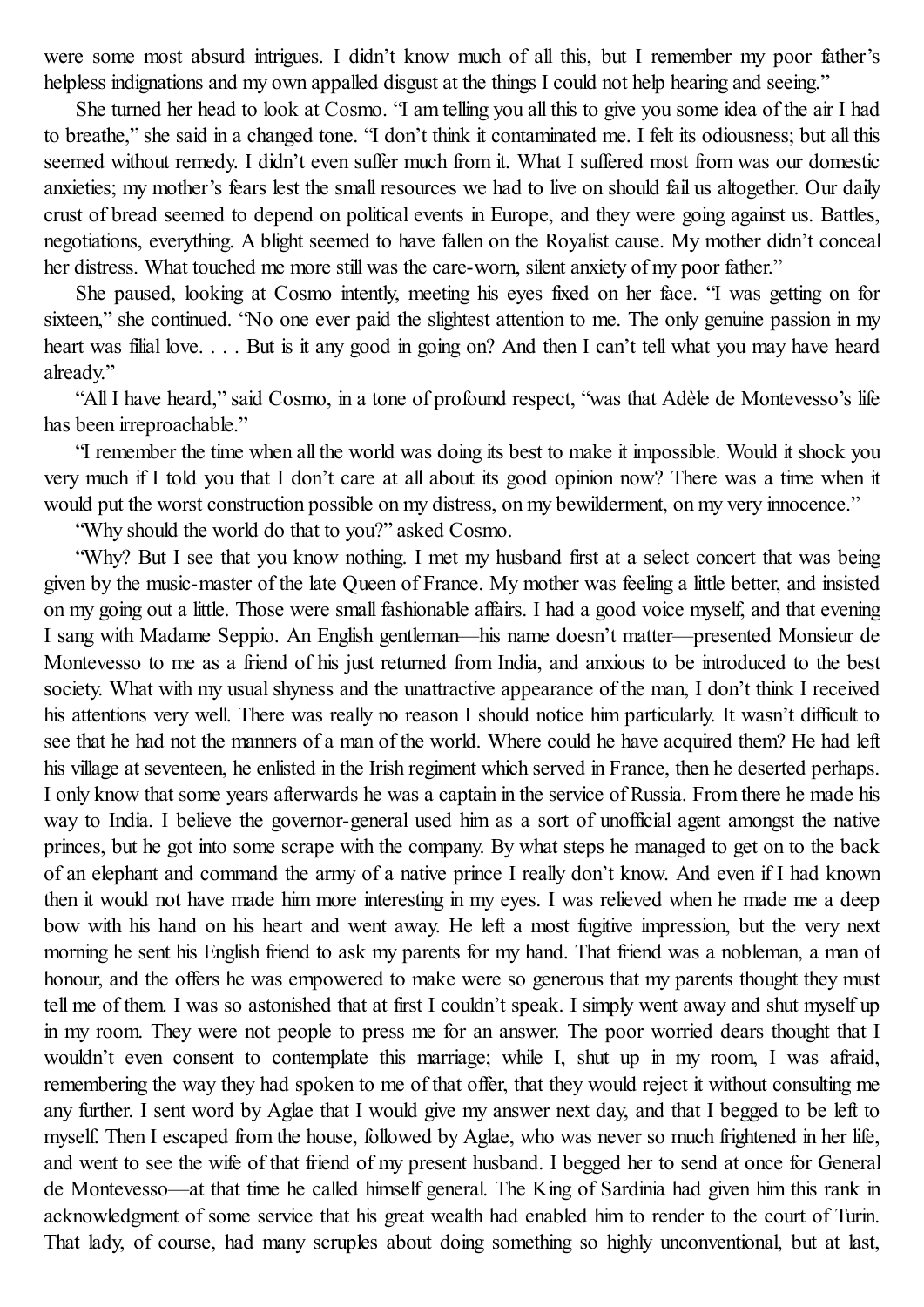overcome by the exaltation of my feelings, she consented."

"She did that," murmured Cosmo. "What an extraordinary thing!"

"Yes. She did that, instead of taking me home. People will do extraordinary things to please a man of fabulous wealth. She sent out two or three messengers to look for him all over the town. They were some time in finding him. I waited. I was perfectly calm. I was calmer than I am now, telling you my story. I was possessed by the spirit ofself-sacrifice. I had no misgivings. I remember even how cold I was in that small drawing-room with a big coalfire. He arrived out of breath. He was splendidly dressed and behaved very ceremoniously. I felt his emotion without sharing it. I, who used to blush violently at the smallest provocation, didn't feel the slightest embarrassment in addressing that big stiff man so much older than myself. I could not appreciate what a fatal mistake I was committing by telling him that I didn't care for him in the least, and probably never should; but that if he would secure my parents' future comfort my gratitude would be so great that I could marry him without reluctance and be his loyal friend and wife for life. He stood there stiff and ominous, and told me that he didn't flatter himself with the possibility of inspiring any deeper feeling.

"We stood there facing each other for a bit. I felt nothing but an inward glow ofsatisfaction at having, as I thought, acted honourably. As to him, I think he was simply made dumb with rage. At last he bowed with his hand on his heart and said that he would not even ask now for the favour of kissing my hand. I appreciated his delicacy at that moment. It would have been an immense trial to my shyness. I think now that he was simply afraid of putting my hand to his lips lest he should lose his self-control and bite it. He told me later in one of those moments when people don't care what they say, that at that moment he positively hated me; not the sight of me, you understand, but my aristocratic insolence."

She paused, and in the youthful sincerity of his sympathy, Cosmo uttered a subdued exclamation of distress. Madame de Montevesso looked at him again and then averted her face.

"I heard afterwards some gossip to the effect that he had been jilted by a girl to whom he was engaged, the daughter of some captain on half-pay, and that he proposed to me simply to show her that he could find a girl prettier, of higher rank, and in every way more distinguished that would consent to be his wife. I believe that it was this that prevented him from drawing back before my frankness. As to me, I went home seeing nothing, hearing nothing, caring for nothing, as though I had done with the world, as though I had taken the veil. I can find no other comparison for the peace that was in me. I faced my mother's reproaches calmly. She was, of course, very much hurt at my not confiding in her at this crisis of my life. My father too. But how could I have confided in them in this matter on which their security and welfare depended? How could I have confided in any of the men and women around, who seemed to me as if mad, whose conduct and opinions I despised with youthful severity as foolish and immoral? There was one human being in the world in whom I might perhaps have confided, that perhaps would have understood me. That was your father, Cosmo. But he was three hundred miles away. There was no time. Tell me, did he understand? Has he cast me out of his thoughts for ever?"

"My father," said Cosmo, "has lived like a hermit for years. There was nothing to make him forget you. Yes, he was a man in whom you could have confided. He would have understood you. That doesn't mean to say that he would have approved. I wish he had been by your side. He would have brought pressure on your parents with the authority of an old and tried friend."

"And benefactor," struck in the Countess de Montevesso. "My father, I believe, had an inkling of the truth. He begged me again and again to think well of what I was doing. I told him that I was perfectly satisfied with what I had done. It was perfectly true then. I had satisfied my conscience by telling my suitor that I could never love him. I felt strangely confident that I could fulfil the duties of my new position, and I was absorbed by the happiness of having saved my parents from all anxiety for the future. I was not aware of having made any sacrifice. Probably if I had been twenty or more I would have been less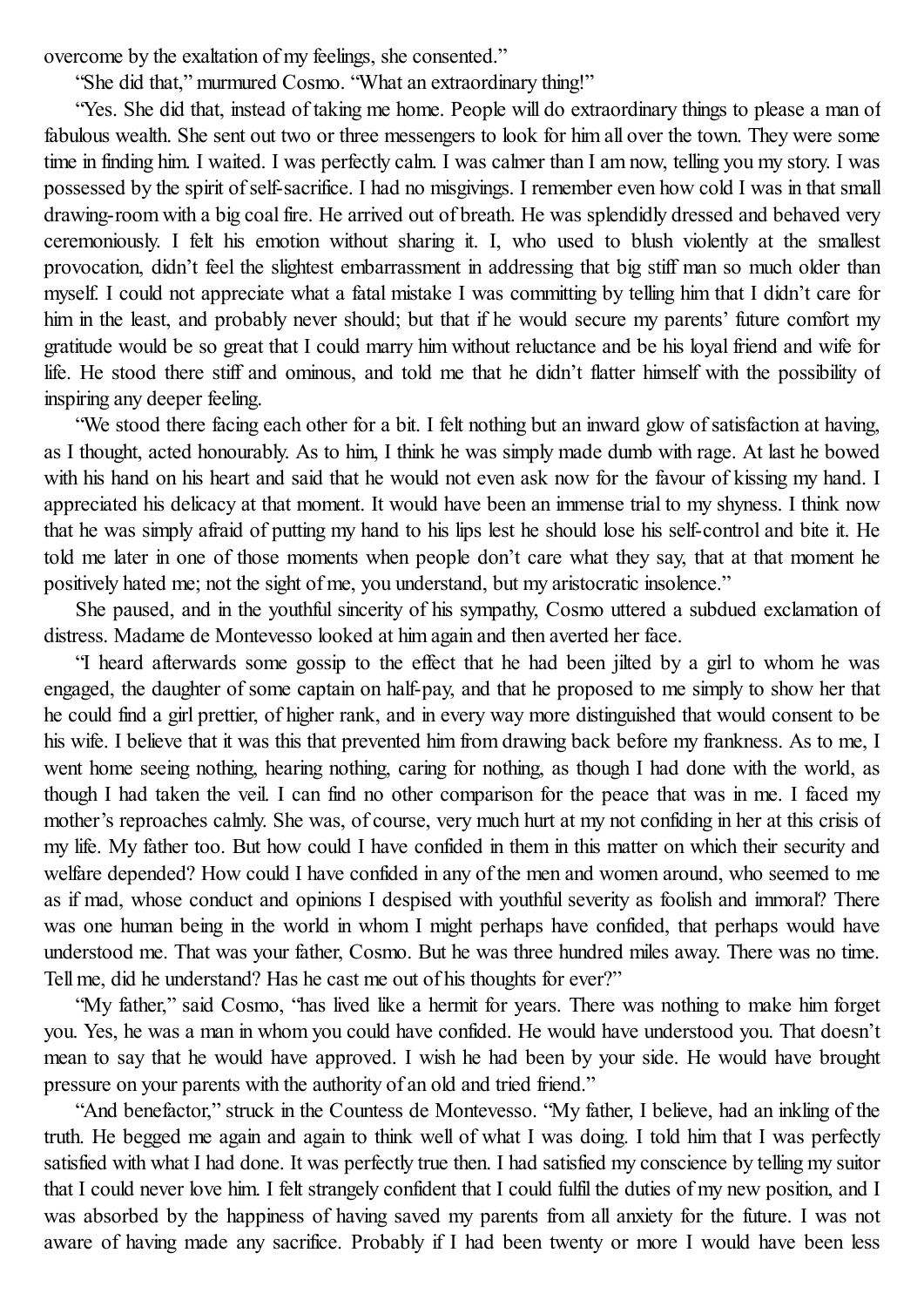confident; perhaps I wouldn't have had the courage! But at that age I didn't know that my whole life was at stake. Three weeks afterwards I was married.

"As you see, there was no time lost. During that period our intercourse was of the most formal kind only. I never even attempted to observe him with any attention. He was very stiff and ceremonious, but he was in a hurry, because I believe he was afraid from his previous experience that I would change my mind. His usual answer to the expression of all my wishes and to most of my speeches was a profound bow—and, sometimes, I was amused. In the lightness of my heart a thought would come to me that a lifetime on such terms would be a funny affair. I don't say he deceived me in anything. He had brought an immense fortune out of India, and the world took him at its face value. With no more falsehood than holding his tongue and watching his behaviour he kept me in the dark about his character, his family, his antecedents, his very name. When we first were married he was ostentatious and rather mean at the same time. His long life in India added the force of oriental jealousy to that which would be in a sense natural to a man of his age. Moreover his character was naturally disagreeable. The only way he could make the power of his great fortune felt was by hurting the feelings of other people, of his servants, of his dependents, of his friends. His wife came in for her share. An older and cleverer woman with a certain power of deception and caring for the material pleasures of life could have done better for herself and for him in the situation in which I was placed, but I, almost a child, with an honest and proud character, and caring nothing for what wealth could give, I was perfectly helpless. I was being constantly surprised and shocked by the displays of evil passions and his fits of ridiculous jealousy, which were expressed in such a coarse manner that they could only arouse my resentment and contempt.

"Meantime we lived in great style—dinner-parties, concerts. I had a very good voice. I daresay he was anxious enough to show off his latest acquisition, but at the same time he could not bear me being looked at or even spoken to. A fit of oriental jealousy would come over him, especially when I had been much applauded. He would express his feelings to me in barrack-room language. At last, one evening, he made a most scandalous scene with me before about two hundred guests, and then went out of the house, leaving me to make the best of it before all those people. It caused the greatest possible scandal. The party, of course, broke up. I spent the rest of the night sitting in my bedroom, too overcome to take off my splendid dress and those jewels with which he always insisted I should bedeck myself. With the first signs of dawn he returned, and coming up into my room, found me sitting there. He told me then that living with me was too much of a torture for him, and proposed I should go back to my parents for a time.

"We had been married for a little under a year then. For the first time since the wedding I felt really happy. They, poor dears, were delighted. We were all so innocent together that we thought this would be the end of all our troubles, that the man was chivalrous enough to have seen his mistake in the proper light, and bear the consequences nobly. Hadn't I told him I could never love him, exactly in so many words?

"I ought to have known that he was incapable of any generosity. As a matter of fact, I didn't think much about it. I, who had overcome my shyness enough to become, young as I was, a perfect hostess in a world which I knew so little, because, after all, that sort of thing was in my tradition, I was really too stupid, too unsophisticated, for those ten months to have been a lesson to me. I had learned nothing, any more than one learns from a nightmare or from a period of painful illness. I simply breathed freely. I became again the old Adèle. I dismissed Monsieur de Montevesso from my thoughts as though he had never lived. Can you believe this, Cosmo? It is astonishing how facts can fail to impress one; brutalities, abuse, scenes of passion, mad exhibitions of jealousy, as long as they do not attack your conception of your moral personality. All this fell off me like a poisoned robe, leaving hardly a smart behind. I raised my head like a flower after a thunderstorm. Don't think my character is shallow, Cosmo. There were depths in me that could be reached, but till then I had been only tormented, shocked, surprised, but hardly even frightened. It was he who had suffered. But my turn was to come."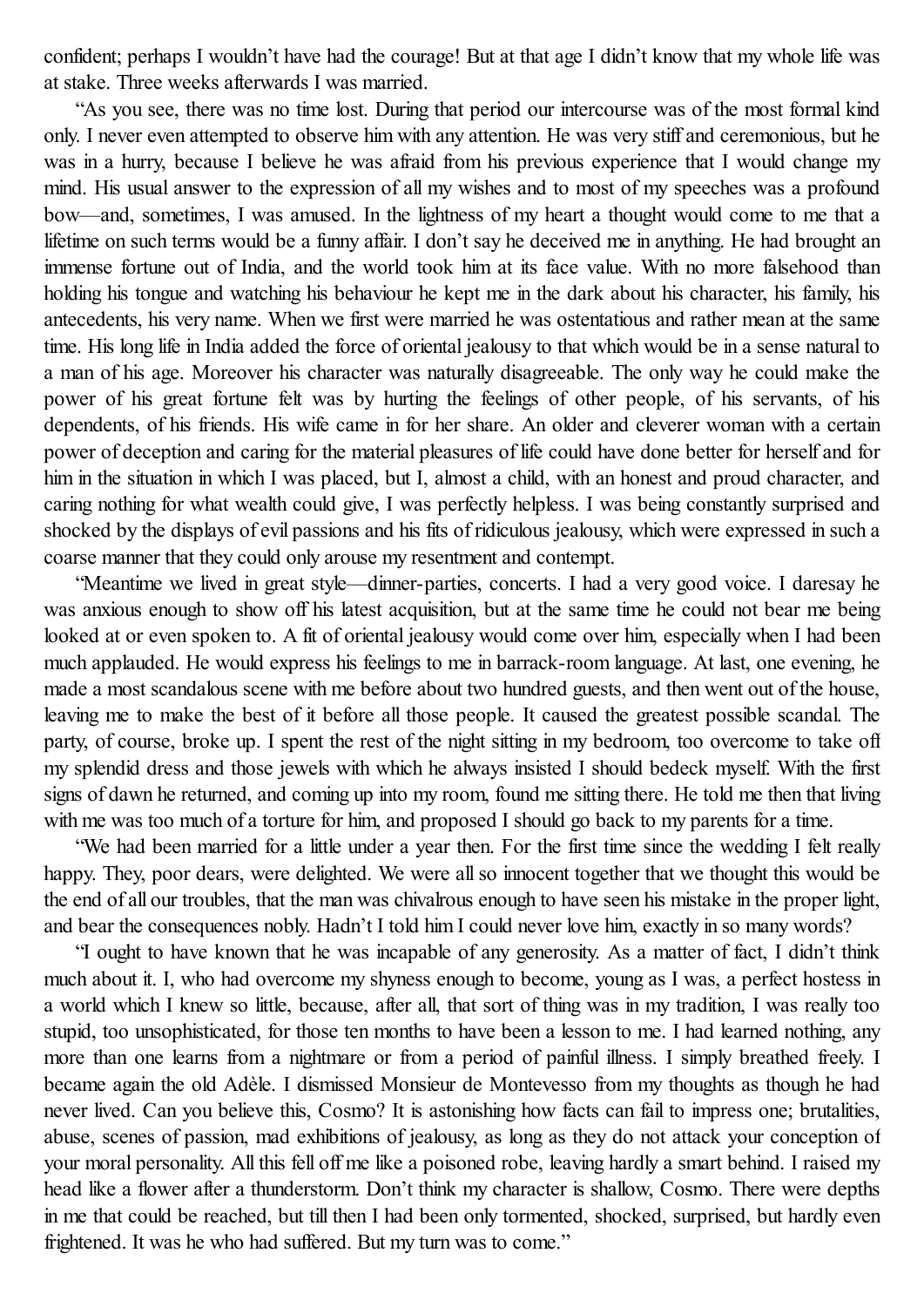"I don't think you were ever a person of shallow feelings."

"One's feelings must mature like everything else, and I assure you I had not yet stopped growing. The next six months were to finish my education. For by that time I had lost all my illusions. While I was breathing freely between my father and mother, forgetting the world around us, Montevesso was going about the town with his complaints and his suspicions; regretting he had let me go, and enraged that I should have gone from him so easily. And you may be sure he found sympathisers. A rich man, you understand! Who could refuse sympathy to so much wealth? He was obviously a much ill-used man, all the faults, of course, were on my side; in less than a month I found myself the centre of underhand intrigues and the victim of a hateful persecution. Friends, relatives, mere acquaintances in the world of emigration entered Monsieur de Montevesso's service. They spied on my conduct and tampered with the servants. There were assemblies in his house where my character was torn to shreds. Some of those good friends offered him their influence in Rome for the annulment of the marriage, for a consideration, of course. Others discovered flaws in the marriage contract. They invented atrocious tales. There were even horrid verses made about that scandal; till at last he himself became disgusted with the wretches and closed his house and his purse to them. Years later he showed me a note of their names and the amounts paid for all those manifestations of sympathy. He must have been impressed and disgusted by the retrospect, because it was a big lot of money. As to the names, they were aristocratic enough to flatter his plebeian pride. He showed the list to me, just to hurt my feelings.

"Some sinners have been stoned, but I, an innocent girl of seventeen, had been pelted with mud beyond endurance. It was impossible to induce him to come to any sort of arrangement that would leave me in peace. All the world, influenced by his paid friends, was against me. What could I do? Calumnies are hard to bear. Harder than truth. Even my parents weakened. He promised to make amends. Of course I went back to him, as one would crawl out of the mud amongst clean thorns that can but tear one's flesh. He received me back with apologies that were as nearly public as such things can be. It was a vindication of my character. But directly he had me with him again, he gave way to his fits of hatred as before, such hatred as only black jealousy can inspire. It was terrible. For even jealousy has its gradations, coloured by doubts and hopes, and his was the worst, the hopeless kind, since he could never forget my honest declaration."

The Countess de Montevesso's voice died out, and then Cosmo looked up. She was a little pale, which made her eyes appear darker than ever he had seen them before. Cosmo was too young yet to understand the full meaning of this confession, but his very youth invested the facts with a sort of romantic grandeur, while the woman before him felt crushed by the feeling of their squalid littleness. Without looking at him she said:

"We went travelling for a year and a half, stayed for a time in Paris, where he began to make scenes again, and then we went on to Italy. The pretext was to make me known to some of his relations. I don't believe he could remember his mother, and his father, an old dealer in rabbit-skins, I believe, had died some time before. As to the rest, I think that his heart failed him, notwithstanding the brutal pride he used at times to display to me. He took me to see some decayed people living in old ruined houses, whom I verily believe he bribed to pass for his more distant connections. It was a strange pilgrimage amongst the most squalid shams, something that you cannot conceive, yet I didn't rebel against the horrible humiliation of it. It was part of the bargain. Sometimes I thought that he would kill me in one of those wild places in some lost valley where the people, only a degree removed from peasants in their dress and speech, fawned upon him as the wealthy cousin and benefactor. I am certain that during those wanderings he was half-distracted. It was I who went through all this unmoved. But I don't suppose my life was ever in any danger. At that time none of his moods lasted long enough to let him carry out any definite purpose. And then he is not a man of criminal instincts. After all he is, perhaps, a great adventurer. He has commanded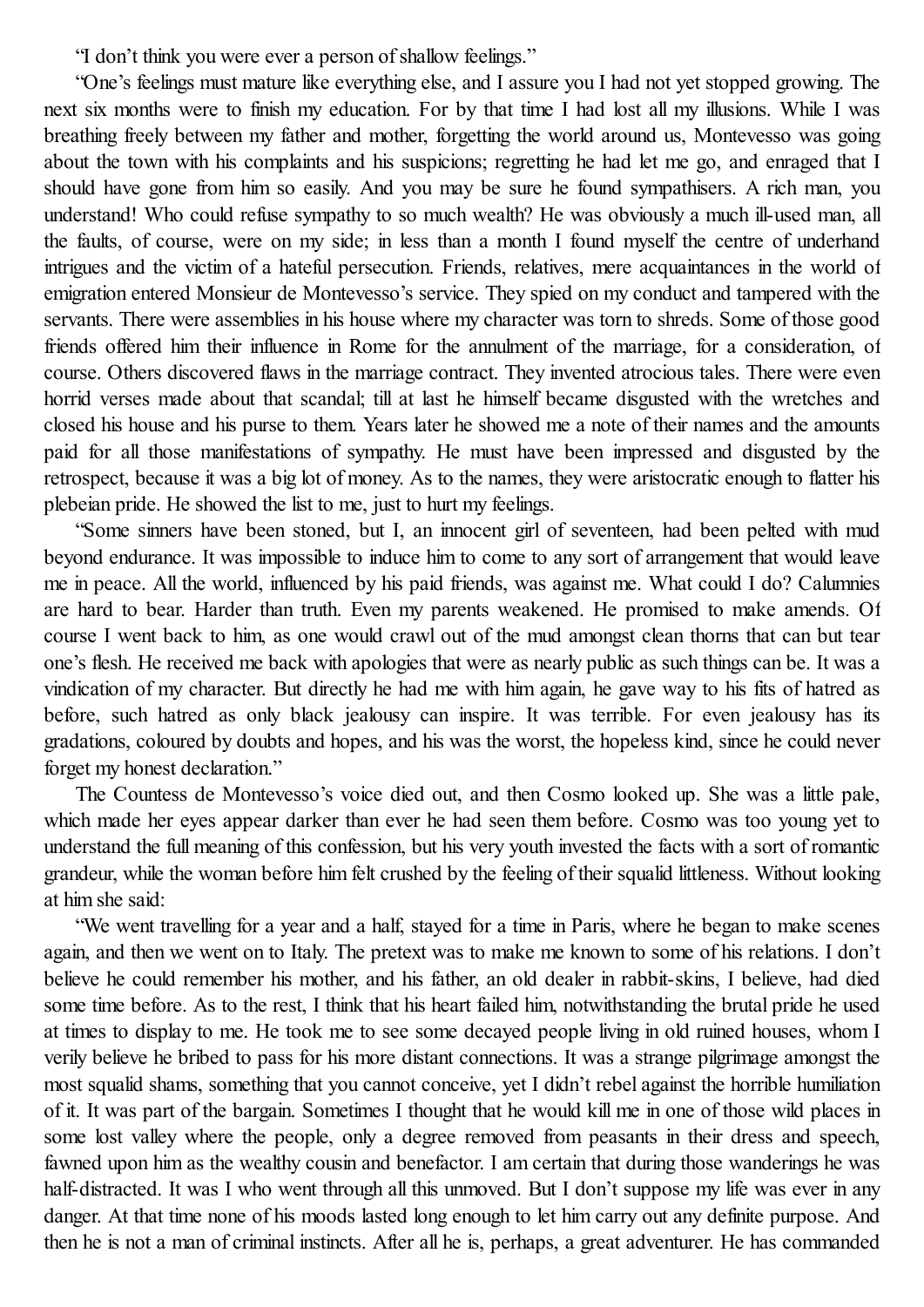armies of a hundred thousand men. He has in a sense faced the power of England in India. The very fact that he had managed to get out of it with so much wealth and with quite a genuine reputation shows that there is something in him. I don't know whether it's that that obtained for him a very gracious reception from Bonaparte when he dragged me back to Paris."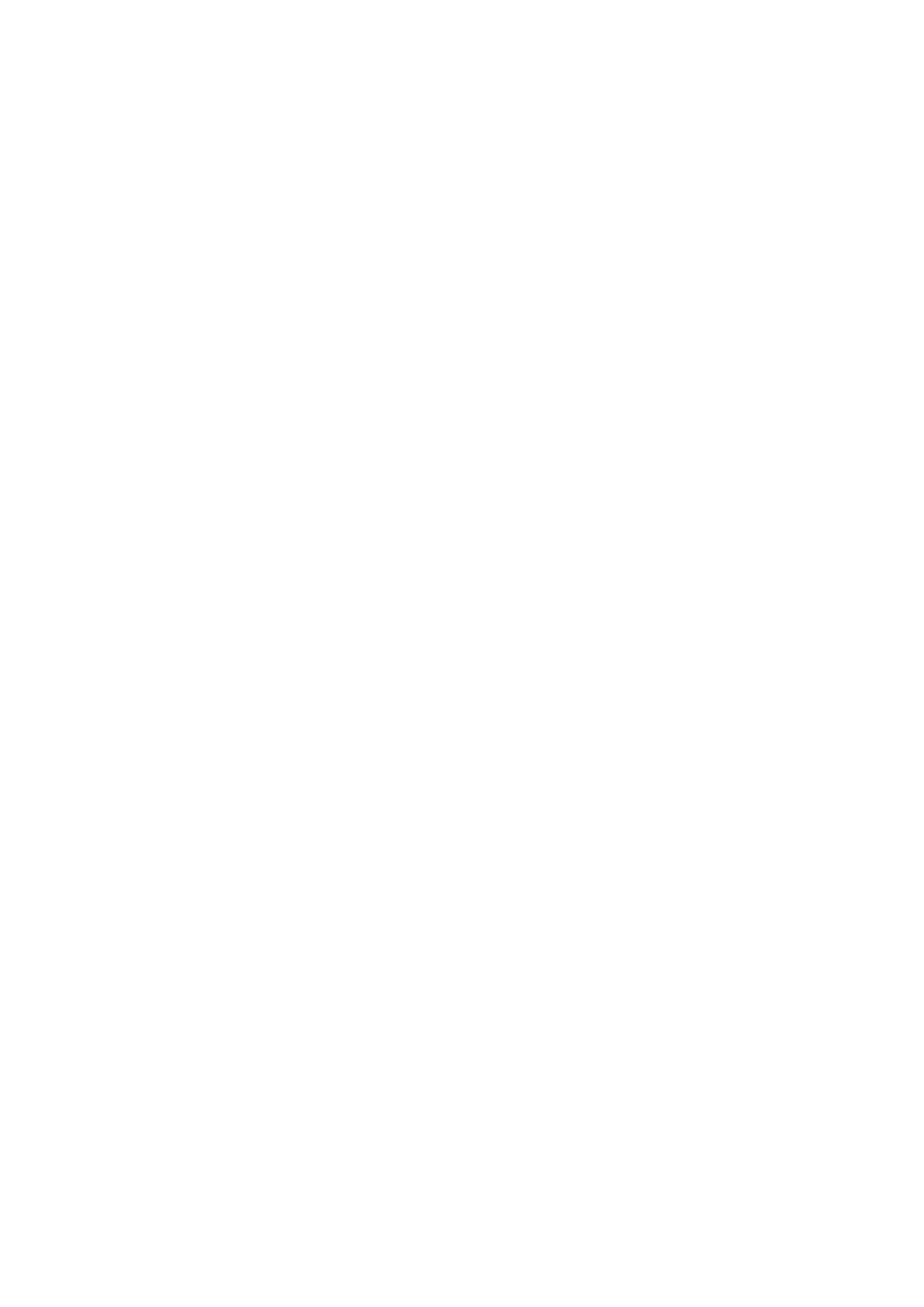Madame de Montevesso paused, looking at the white ashes in which the sparks had not died out yet. "Yes," she went on, "I lived near Paris through the whole time of the empire. I had a charming house in the country. Monsieur de Montevesso had established me in a style which he considered worthy of himself, if not of me. He could never forgive me for being what I am. He was tolerated by the returned emigrants for my sake, but he grew weary of his own unhappiness and resolved to live by himself in his own province, where he could be a great personage. Perhaps he is not altogether a bad man. He consented eagerly to my parents, who had obtained permission to return to France, joining me in the country. I tasted again some happiness in the peace of our semi-retired life and in their affection. Our world was that of the old society, the world of returned nobles. They hated and despised the imperial power, but most of them were ready to cringe before it. Yes, even the best were overawed by the real might under the tinsel of that greatness. Our circle was very small and composed of convinced Royalists, but I could not share their hatreds and their contempts. I felt myself a Frenchwoman. I had liberal ideas. . . ."

She noticed Cosmo's eyes fixed on her with eager and friendly curiosity, and paused with a faint smile.

"You understand me, Cosmo?" she asked. The latter gave a little nod without detaching his eyes from the face which seemed to him to glow with the light of generous feelings, but already Madame de Montevesso was going on.

"I did not want to be patronised by all those returned duchesses who wanted to teach me how to feel and how to behave. Their own behaviour was a mixture of insolence and self-seeking before that government which they feared and despised. I didn't fear it, but neither could I despise it. My heart was heavy during all those years, but it was not downcast. All Europe was aflame, and the blaze scorched and dazzled and filled one with awe and with forebodings; but then one always heard that fire purifies all which it cannot destroy. The world would perhaps come out better from it."

"Well, it's all over," said Cosmo, "and what has it done? The smoke hangs about yet, and I cannot see, but how do you feel?"

Madame de Montevesso, leaning on her elbow on the mantel-piece, with one foot on the fender, looked down at the ashes in which a spark gleamed here and there.

"I feel a little cold," she said, "and dazed perhaps. One doesn't know where to look."

Cosmo got up and made a step forward. His voice, however, was subdued. "Formerly there was a man."

"A man, yes. One couldn't help looking towards him. There was something unnatural in that uniqueness, but do you know, Cosmo, the man was nothing. You smile, you think you hear a Royalist speaking, a woman full of silly aristocratic prejudice; a woman who sees only a small Corsican squire who hadn't even the sense to catch the opportunity by the hair as it flew by and be the restorer of the Bourbon dynasty. You imagine all that of me! . . . Of me!"

She kept her pose, desolate, as if looking down at the ashes of a burnt-up world.

"I don't think you could be stupid if you tried," he said. "But if the man was nothing, then what has done it?"

Madame de Montevesso remained silent for a while before murmuring the word "Destiny," and only then turned her head slightly towards Cosmo. "What are you staring at in that corner?" she asked, after another period ofsilence.

"Was I staring?" he said with a little start. "I didn't know. Your words evoked a draped figure with an averted head."

"Then it wasn't that," she said, looking at him with friendly eyes. "Whatever your fancy might have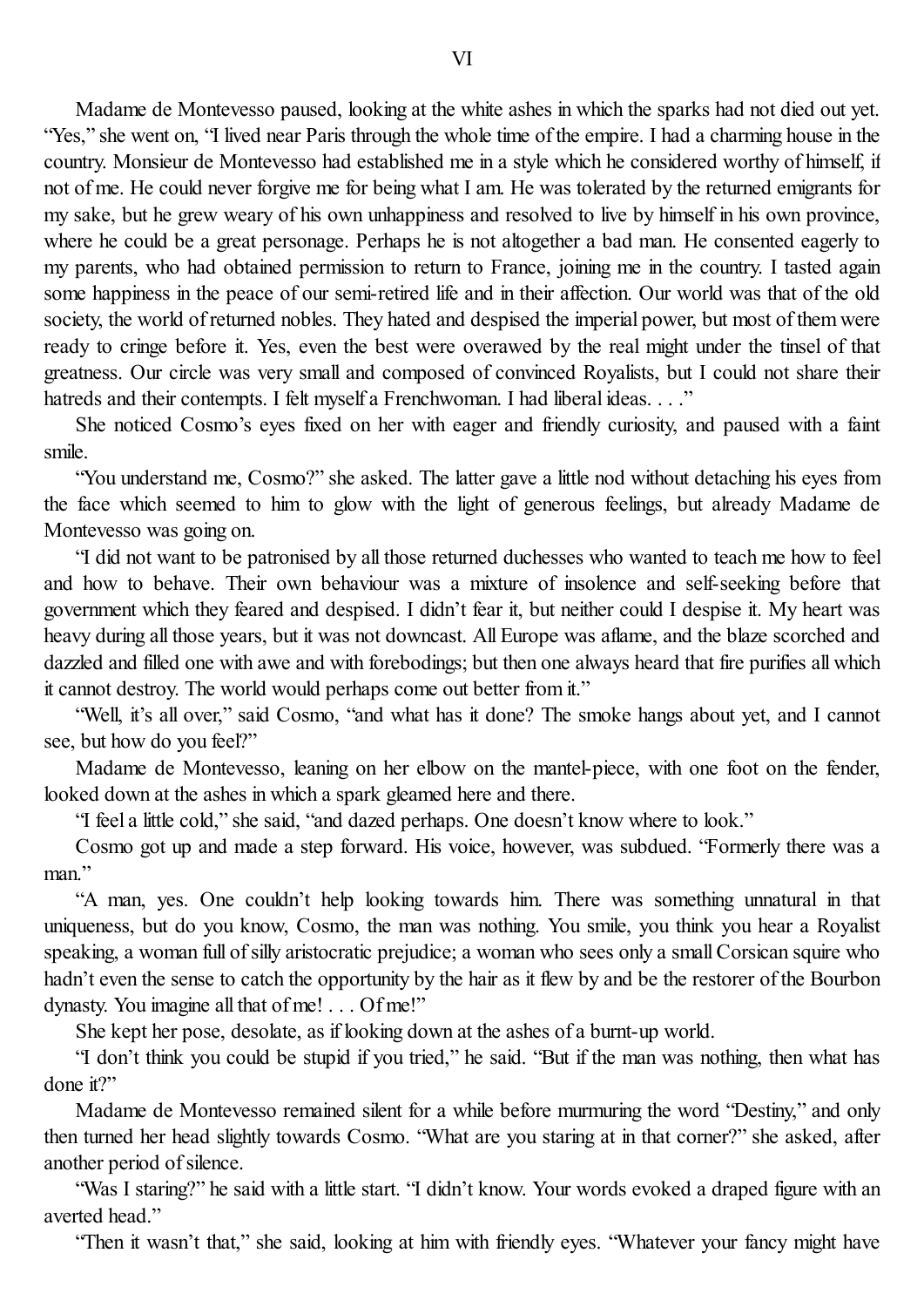seen, it was not Destiny. One must live a very long time to see even the hem of her robe. Live a very, very long time," she repeated in a tone of such weariness, tinged by fear, that Cosmo felt impelled to step forward, take up the hand that hung by her side, and press it to his lips. When released it fellslowly to its previous position. But Madame de Montevesso did not move.

"That's very nice," she said "It was a movement of sympathy. I have had very little of that in my life. There is something in me that does not appeal to the people with whom I live. My father, of course, loves me; but that is not quite the same thing. Your father, I believe, sympathised with the child, and I am touched to see that the son seems to understand something of the woman; of an almost old woman."

Cosmo would have been amused at the tone of unaffected conviction in which she called herself an old woman, had it not been for the profound trouble on that young face bent downwards, and at the melancholy grace of the whole attitude of that woman who had once been the child Adèle; a foreign, homeless child, sheltered for a moment by the old walls of his ancestral home, and the sharer of its life's stately intimacies.

"No," he said, marvelling that so much bitter experience should have been the lot of such a resplendent figure. "No. Destiny works quick enough. We are both still young, and yet think of what we have already seen."

He fancied she had shuddered a little. He felt abashed at the thought of what she had lived through, how she had been affected in her daily life by what to him had been only a spectacle after all, though his country had played its part, the impressive part of a rock upraising its head above the flood. But he continued: "Why, the Man of Destiny himself is young yet. You must have seen him many times."

"No. Once or twice a year I went to the Tuileries in the company of some reconciled Royalist ladies, and very much against my wish. It was expected from Madame de Montevesso, and I always came away thankful to think that it was over for a time. You could hardly imagine how dull that empire time was. All hopes were crushed. It was like a dreadful overdressed masquerade with the everlasting sound of the guns in the distance. Every year I spent a month with my husband to save appearances. That was in the bond. He used then to invite all the provincial grandees for a series of dinners. But even in the provinces one felt the sinister moral constraint of that imperial glory. No doubt all my movements were noticed and recorded by the proper people. Naturally I saw the emperor several times. I saw him also in theatres, in his carriage driving about, but he spoke to me only once."

"Only once," exclaimed Cosmo under his breath.

"You may imagine I tried to make myself as inconspicuous as possible, and I did not belong to the Court. It was on the occasion of a ball given to the Princess of Baden. There was an enormous crowd. Early in the evening I found myself standing in the front row in the Galerie de Diane, between two women who were perfect strangers to me. By and by the Court came in, the empress, the princess, the chamberlains, in full dress, and took their places on a platform at the end. In the intervals of dancing the emperor came down alone, speaking only to the women. He wore his imperial dress of red velvet, laced in all the seams, with white satin breeches, with diamonds on the hilt of his sword and the buckles of his shoes, and on his cap with white plumes. It was a well-designed costume, but with his short thick figure and the clumsiness of his movements, he looked to me frightful and like a mock king. When he came opposite me he stopped. I am certain he knew who I was, but he asked me my name. I told him.

" 'Your husband lives in his province?'

" 'Yes, sire.'

" 'Your husband employs much labour, I hear. I am grateful to him for giving work to the people. This is the proper use of wealth. Hasn't he served in the English army in India?'

"His tone was friendly. I said I didn't know that, but I did know that he had fought against them there. "He smiled in a fascinating manner and said: 'That's very possible. A soldier of fortune. He is a native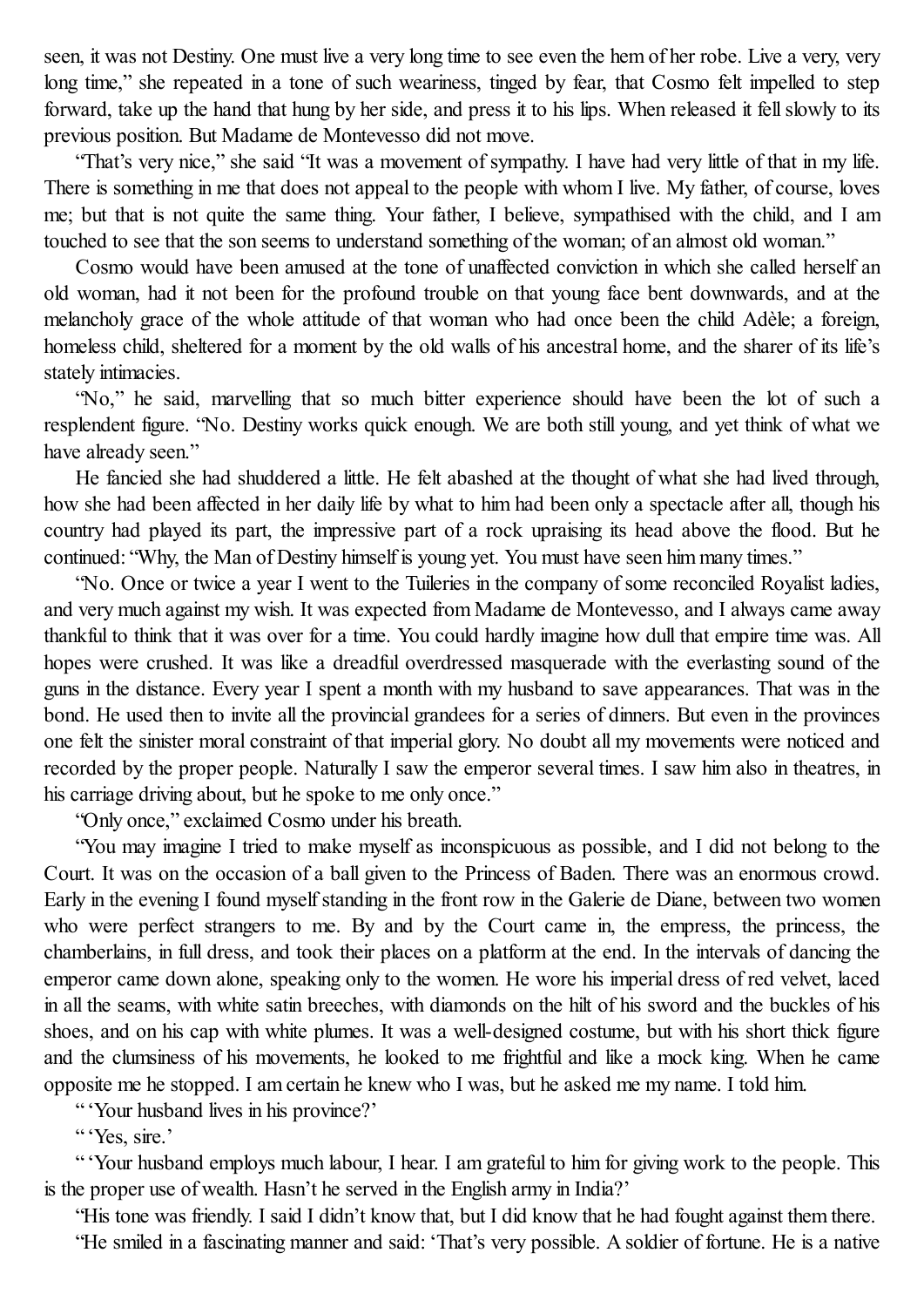of Piedmont, is he not?'

" 'Yes, sire.'

" 'But you are French, entirely French. We have a claim on you. How old are you?'

"I told him. He said: 'You look younger.' Then he came nearer to me and speaking in a confidential tone said: 'You have no children. I know, I know. It isn't your fault, but you should try to make some other arrangement. Believe me, I am giving you good advice.'

"I was dumb with astonishment. He gave me again a very gracious smile and went on. That is the only conversation I ever had with the emperor."

She fell silent with downcast eyes, then she added: "It was very characteristic of him." Cosmo was mainly struck by the fact that he knew so little of her, that this was the first intimation he had of the Montevessos being childless. He had never asked himself the question before, but this positive, if indirect, statement was agreeable to him.

"I did not make any other arrangements," began Madame de Montevesso with a slightly ironic intonation. "I was only too thankful to be left alone. At the time the Russian campaign began, I paid my annual visit to Monsieur de Montevesso. Except for the usual entertainments to local people, I was alone with Count Helion, and as usual, when we were quite alone, he behaved in a tolerable way. There was nobody and nothing that could arouse his jealousy and the dormant hatred he nurses for me deep down in his heart. We had only one slight discussion, at the end of which he admitted, gnashing his teeth, that he had nothing to reproach me with except that I was what I was. I told him I could not help it, and that as things were, he ought rather to congratulate himself on that fact. He gave me only a black look. He can restrain himself wonderfully when he likes. Upon the whole I had a quiet time. I played and sang to myself, I read a little, I took long walks, I rode almost every day attended by Bernard. That wasn't so agreeable. You remember Bernard?"

Cosmo nodded.

"For years he had been a very devoted and faithfulservant to us, but I suppose he, too, like so many of his betters, fell under the spell of Monsieur de Montevesso's wealth. When my parents rejoined me in France, he had his wish at last and married Aglae, my mulatto maid. He was quite infatuated with her, and now he makes her terribly wretched. She is really devoted to me, and there cannot be any doubt that Bernard had been bribed by my husband to play the part of a spy. It seems incredible, but I have had it from the count in so many words. Bernard let himself be corrupted years ago, when Monsieur de Montevesso first sent me back to my parents in a rage, and next day was nearly out of his mind with agony at having done so. Yes, it dates as far back as that. That man so faithful to us in our misfortunes allowed himself to be bought with the greatest ease. Everybody, from the highest to the lowest, was in a conspiracy against a poor girl whose only sin was her perfect frankness. When Bernard came over to France with my parents, I was already aware of this, but Aglae wanted to marry him, and so I said nothing. She probably would not have believed me then."

"And could you bear that wretch near you all those years?" exclaimed Cosmo, full of indignation. She smiled sadly. She had borne the disclosure, and had kept the secret of greater infamies. She had all her illusions about rectitude destroyed so early that it did not matter to her now what she knew of the people about her.

"Oh, Cosmo," she exclaimed suddenly, "I am a hardened woman now, but I assure you that sometimes when I remember the girl of sixteen I was, without an evil thought in her head, and in her ignorance surrounded by the basest slanderers and intrigues, tears come into my eyes. And since the baseness of selfish passions I have seen seething round the detestable glory of that man in Elba, it seems to me that there is nowhere any honesty on earth—nowhere!" The energy of that outburst contrasted with the immobility of the pose gave to Cosmo the sensation of a chill.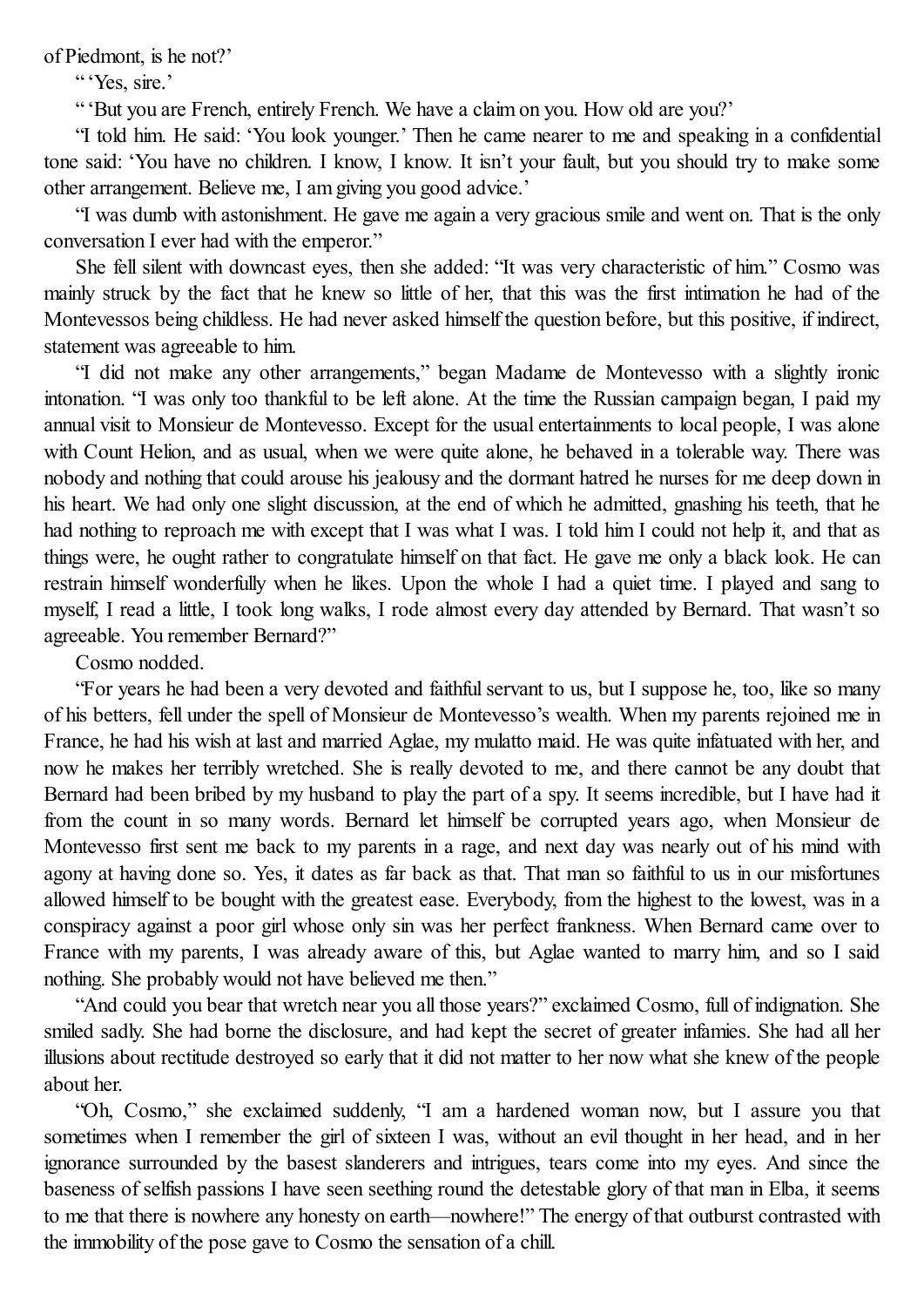"I will not mention us two," said Cosmo, "here in this room. But I know of at least two honest men on earth. They are your father and mine. Why didn't you write to father. Adèle?"

"I tell you I was a child. What could I write to him? Hasn't he retired out of the world for so many years only not to see and not to hear? That's one of your honest men. And as to my poor father who is the soul of honour, such is the effect of long misfortune on the best characters and of temptations associated with his restored rank that there have been moments when I watched his conduct with dread. Caste prejudices are an awful thing, but, thank God, he had never a thought of vengeance in his mind. He is not a courtier."

"I have heard about it," interrupted Cosmo, "from the marquis himself. He is a dear old man."

The two by the mantel-piece exchanged dim smiles.

"I had to come here with him," said Adèle. "He cannot do without me. I too was glad to get away from the evil passions and the hopeless stupidities of all the people that had come back without a single patriotic feeling, without a single new idea in their heads, like merciless spectres out of a grave, hating the world to which they had returned. They have forgotten nothing and learned nothing."

"I have seen something of that myself," murmured Cosmo. "But the world can't be put back where it was before you and I were born."

"No! But to see them trying to do it was intolerable. Then my husband appeared on the scene, hired this palazzo, and insisted on us all living here. It was impossible to raise a rational objection to that. Father was never aware of half I went through in my life. I learned early to suppress every expression of feeling. But in the main we understand each other without talking. When he received Count Helion's letter offering us this house, he just looked at me and said: 'I suppose we must.' For my part I go through life without raising any objections to anything. One has to preserve one's dignity in some way; and is there another way open to me? Yes, I have made up my mind; but I must tell you, Cosmo, that notwithstanding the amazing tour we made ten years ago amongst Monsieur de Montevesso's problematic relations, those two sisters and that niece have been a perfect novelty to me. I only hope I never betrayed my surprise or any feeling at all about it." The countess raised her eyes to Cosmo's face. "I have spoken of it to you as I have never spoken to anybody in my life, because of old memories which are so much to me, and because I could not mistrust anybody of your name. Have you been wearied by this long tale?"

"No," said Cosmo. "But have you thought how it is going to end?"

"To end!" she said in a startled tone which affected Cosmo profoundly. "To end! What do you mean? Everything is ended already."

"I was thinking of your endurance," said Cosmo.

"Do I look worn out?" she asked.

Cosmo raised his head and looked at her steadily. The impression of her grace and her strength filled his breast with an admiring and almost oppressive emotion. He could find nothing to say, not knowing what was uppermost in his mind, pity or admiration, mingled with a vague anger.

"Well, what do you see in my face?"

"I never have seen such serenity on any face," said Cosmo. "How sure of itself your soul must be."

Her colour became heightened for a moment, her eyes darkened as she said in a grateful tone: "You are right, Cosmo. My face is not a mask."

But he hardly heard her. He was lost in wonder at the sudden disorder of his thoughts. When he regained his mental composure he noticed that Madame de Montevesso seemed to be listening.

"I wonder whether the count is still with my father," she said. "Ring that bell on the table at your hand, Cosmo."

Cosmo did so, and they waited looking at each other. Presently the door swung open, and, at the same time, the cartel above it began to strike the hour. Cosmo counted eleven, and then Madame de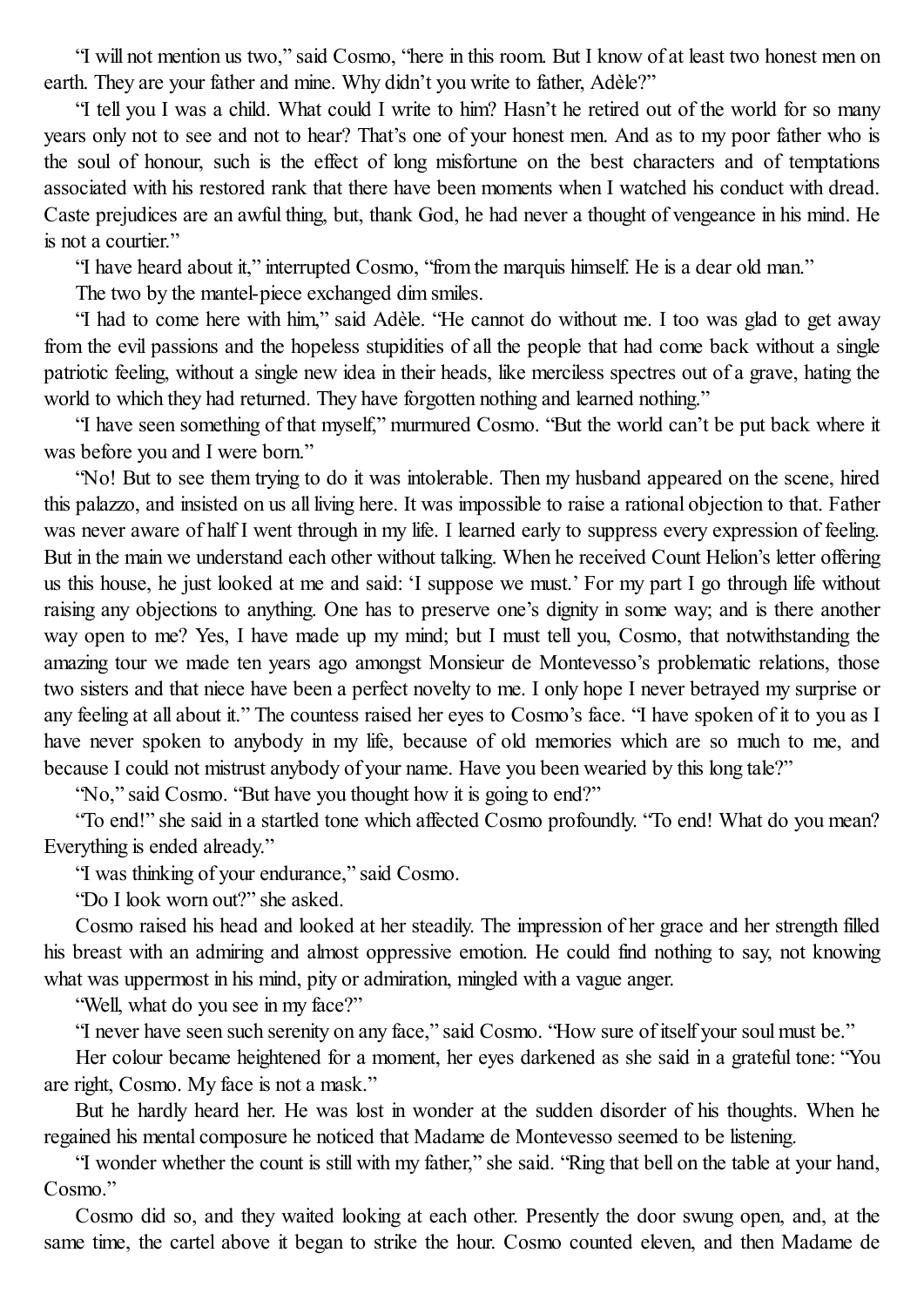Montevesso spoke to Bernard who waited in silence.

"Is Monsieur le Comte still with my father?"

"I haven't seen him come out yet, Madame la Comtesse."

"Tell your wife not to wait for me, Bernard."

"Yes, Madame la Comtesse." Bernard backed out respectfully through the door.

"How fat he is, and what sleek hair," marvelled Cosmo. "And what a solemn manner. No wonder I did not recognise him at once. He showed me into your father's room, you know. He looks a special envoy's confidential man all over. And to think that he is your household spy! I wonder at your patience."

"Perhaps if I had anything to conceal I would have had less patience with the spy," she said, equably. "I believe that when we lived in Paris, he wrote every week to Monsieur de Montevesso, because, you know, he can write quite well. I wonder what he found to write about. Lists of names, I suppose. Or perhaps his own views of the people who called, with bits of overheard conversations."

"It's incredible," murmured Cosmo. "It's fantastic. What contempt he must have for your husband."

"The most remarkable thing," said Madame de Montevesso, "is that I am convinced that he doesn't write any lies."

"Yes," said Cosmo, "I assume that. And do you mean that the count is paying him every week for that sort of thing? It's an ugly farce."

"Don't you think," said the countess, "that something serious may come of it some day?" Cosmo made a hopeless gesture.

"The man you married is mad," he said with intense conviction.

"There have been times when I felt as if I were mad myself," murmured Madame de Montevesso. "Take up your hat," she added quickly.

She had heard footsteps outside the door. A moment after Count Helion came in and fixed his black glance on his wife and Cosmo. He did not open his lips, and remained ominously by the door for a time. The strain of the silence was made sinister by the stiff bearing of the man, the immobility of the carven brown face, crossed by the inky-black moustache in harsh contrast with the powdered head. He might have been a sergeant come at the stroke of the hour to tell those two people that the firing-squad was waiting for them outside the door. Madame de Montevesso broke the dumb spell.

"I did my best to entertain Mr. Latham, but we had given you up. He was just going."

She glanced serenely at Cosmo, whom the sweetness of her tone, her easy self-possession before that barrack-room figure, stung to the heart. At that moment no words could have expressed the intensity of his hatred for the Count de Montevesso, at whom he was looking with a smile of the utmost banality. The latter moved forward stiffly.

"Your father hopes you willsee him for a moment presently," he said to his wife. "He has not gone to bed yet."

"Then I will go to him at once."

Madame de Montevesso extended her hand to Cosmo, who raised the tips of her fingers to his lips ceremoniously.

"I will see Mr. Latham out," said the count, bowing to his wife, who went out of the room without looking at him. Cosmo, following her with his eyes, forgot Count Helion's existence. He forgot it so thoroughly that it was with a perceptible start that he perceived the count's eyes fixed on him in an odd way. "He will never look at ease anywhere," thought Cosmo scornfully. A great part of his hatred had evaporated. "I suppose he means to be polite. I wonder how he looked on the back of an elephant."

"It was very good of you to wait so long for my return," said Count Helion. "I have been detained by an absurd discussion arising out of probably false reports."

"The time passed quickly," said truthful Cosmo; but before the black weary glance of the other,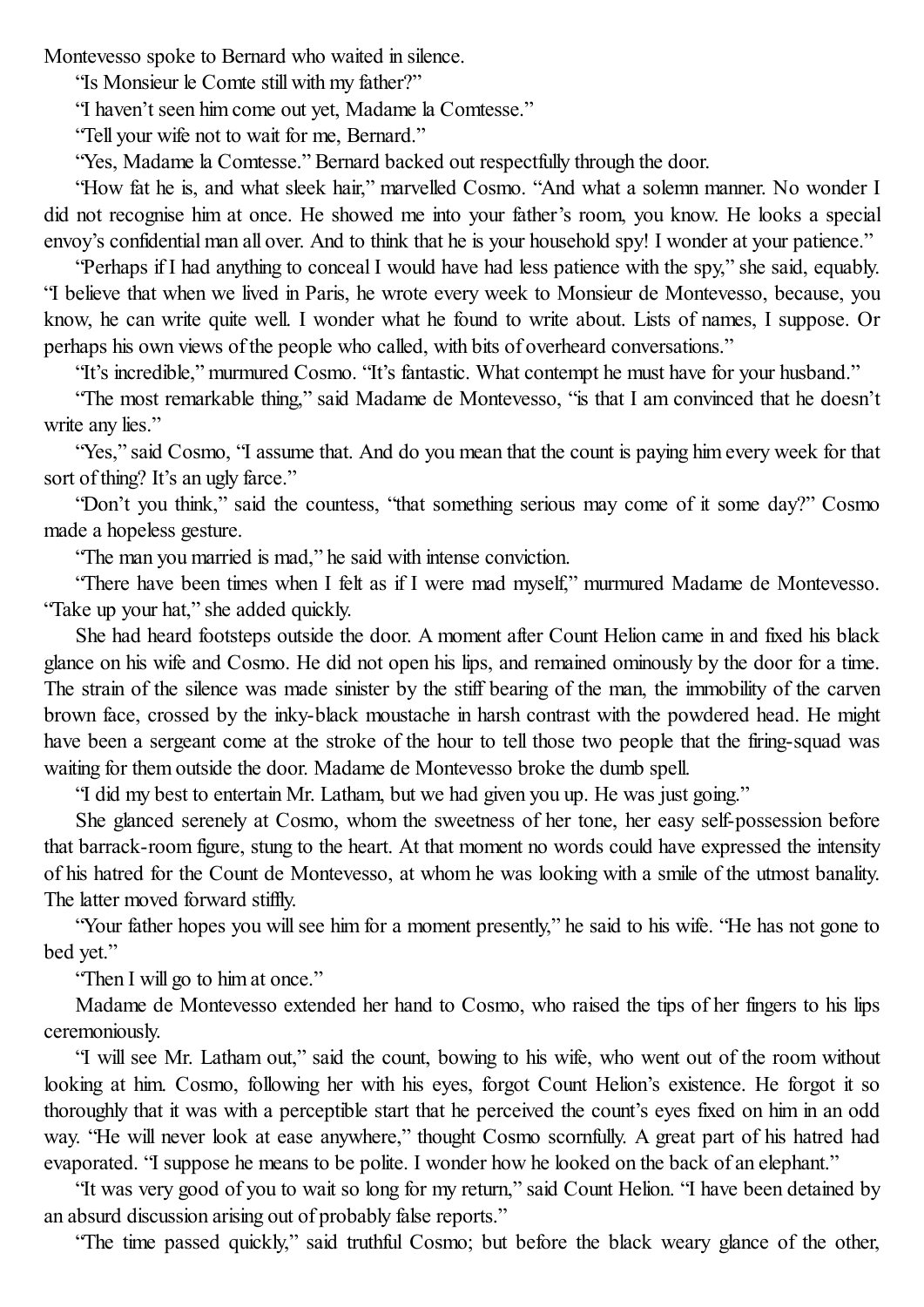hastened to add with assumed care, "We talked of old times."

"Old times," repeated Count Helion, without any particular accent. "My wife is very young yet, though she must be older than you are. Isn't she older?" Cosmo said curtly that he really did not know. When they were running about as children together she was the tallest of the three.

"And now," took up the inexpressive voice of Count de Montevesso, "without her high heels she would be a little shorter than you. As you stood together you looked to me exactly the same height. And so you renewed the memories of your youth. They must have been delightful."

"They were, no doubt, more delightful for me than they could have been for Madame la Comtesse," said Cosmo, making a motion towards taking leave.

"A moment. Let me have the honour to see you out." Count Helion walked round the room, blowing out the candles in three candelabras in succession, and taking up the fourth in his hand.

"Why take this trouble?" protested Cosmo; "I know my way."

"Every light has been extinguished in the reception-rooms; or at least ought to have been. I detest waste of all kinds. It is, perhaps, because I have made my own fortune and, by God's favour, it is so considerable in its power for good that it requires the most careful management. It is, perhaps, a peculiar point of view, but I have explained it to Madame de Montevesso."

"She must have been interested," muttered Cosmo between his teeth, following across the room and round the screen the possessor of these immensely important riches, who, candelabra in hand, preceded him by a pace or two, and threw open the door behind the screen. Cosmo crossing in the wake of Count Helion the room of the evening reception saw dimly the disarranged furniture about the mantel-piece, the arm-chair in which Lady William had sat, the great sofa in which little Countess Bubna had been shyly ensconced, the card-table with the chairs pushed back, and all the cards in a heap in the middle. The swaying flames of the candles leaping from one long strip of mirror to another preceded him into the next salon where all the furniture stood ranged expectantly against the walls. The next two salons were exactly alike, except for the colour of the hangings and the size of the pictures on the walls. As to their subjects, Cosmo could not make them out.

Not a single lackey was to be seen in the ante-room of white walls and red benches; but Cosmo was surprised at the presence of a peasant-like woman, who must have been sitting there in the dark for some time. The light of the candelabra fell on the gnarled hands lying in her lap. The edge of a dark shawl shaded her features, with the exception of her ancient chin. She never stirred. Count Helion disregarding her, as though she had been invisible, put down the candelabra on a little table, and wished Cosmo goodnight with a formal bow. At the same time he expressed harshly the hope ofseeing Cosmo often during his stay in Genoa. Then with an unexpected attempt to soften his tone, he muttered something about his wife —"the friend of your childhood."

The allusion exasperated Cosmo. The more he saw of the grown woman, the less connection she seemed to have with the early Adèle. The contrast was too strong. He felt tempted to tell M. de Montevesso that he by no means cherished that old memory. The nearest he came to it was the statement that he had the privilege to hear much of Madame de Montevesso in Paris. M. de Montevesso, contemplating now the dark peasant-like figure huddled up on the crimson seat against a white wall, hastened to turn towards Cosmo the black weariness of his eyes.

"Madame de Montevesso has led a very retired life during the empire. Her conduct was marked by the greatest circumspection. But she is a person of rank. God knows what gossip you may have heard. The world is censorious."

Brusquely Cosmo stepped out into the outer gallery. Listening to M. de Montevesso was no pleasure. The count accompanied him as far as the head of the great staircase, and stayed to watch his descent with a face that expressed no more than the face of a soldier on parade, till all at once his eyes started to roll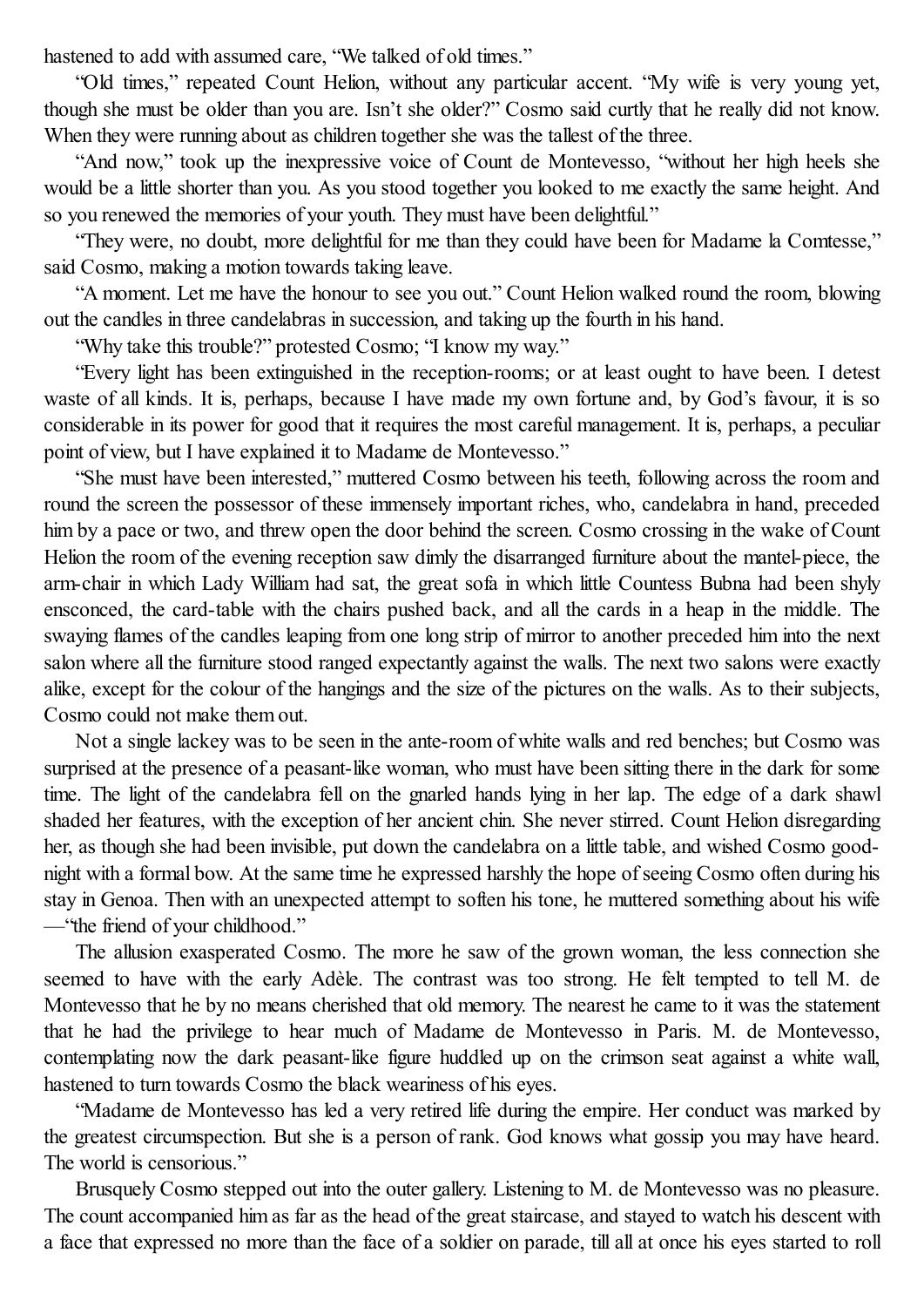about wildly as if looking for some object he could snatch up and throw down the stairs at Cosmo's head. But this lasted only for a moment. He re-entered the ante-room quietly, and busied himself in closing and locking the door with care. After doing this he approached the figure on the bench and stood over it silently.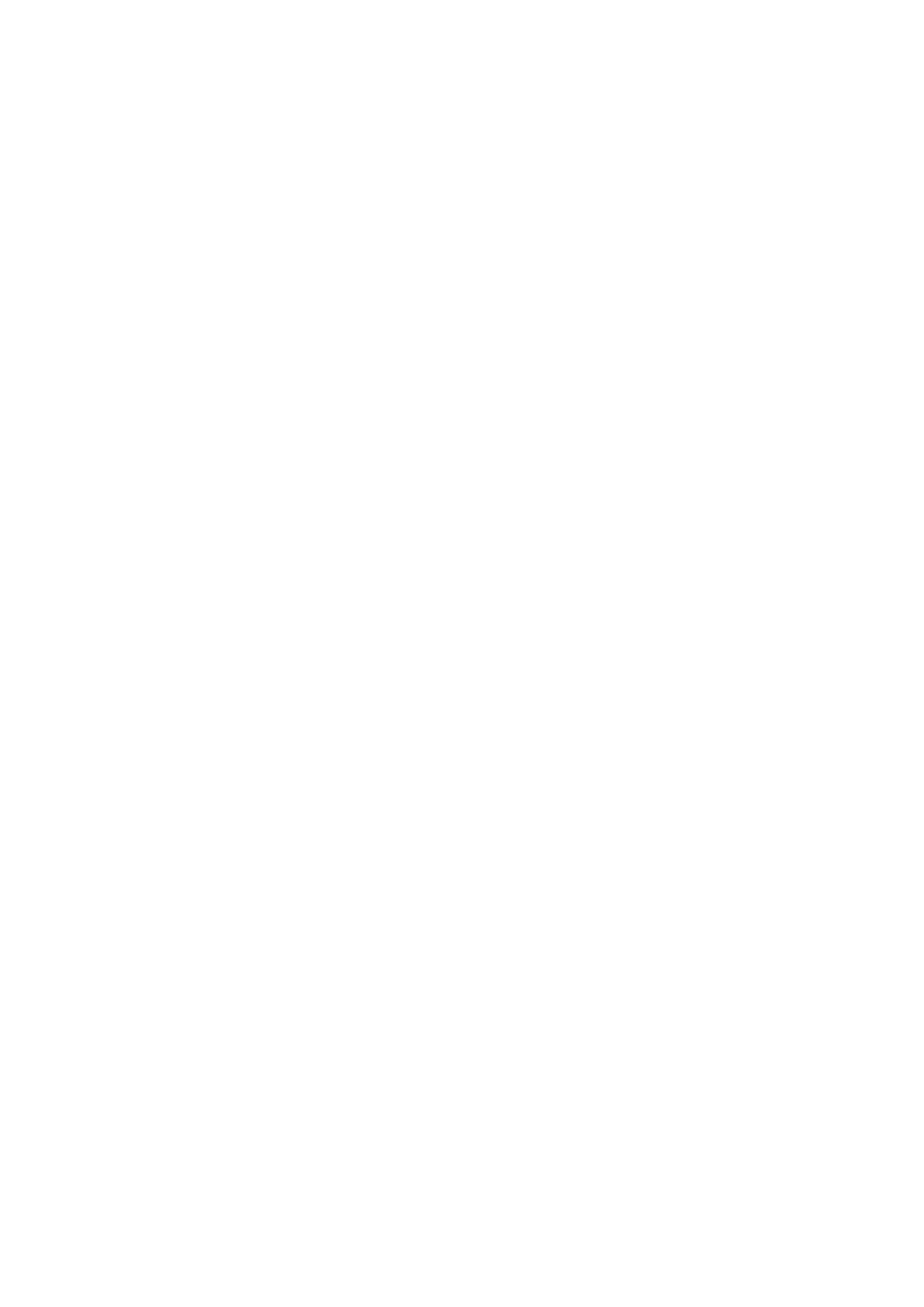The old woman pushed back her shawl, and raised her wrinkled soft face, without much expression, to say:

"The child has been calling for you for the last hour or more."

Helion de Montevesso walked all the length of the ante-room and back again; then stood over the old woman as before.

"You know what she is," she began directly the count had stopped. "She won't give us any rest. When she was little, one could always give her a beating, but now there is no doing anything with her. You had better come and see for yourself."

"Very unruly?" asked Count de Montevesso.

"She is sixteen," said the old woman crisply, getting up and moving towards the stairs leading to the upper floor. A stick that had been lying concealed in the folds of her dress was now in her hand. She ascended the stairs more nimbly than her appearance would have led one to expect, and the Count de Montevesso followed her down a long corridor where at last the shuffle of her slippers and the tapping of her stick ceased in front of a closed door. A profound silence reigned in this remote part of the old palace, which the enormous vanity of the upstart had hired for the entertainment of his wife and his father-in-law in the face of the restored monarchies of Europe. The old peasant woman turned to the stiff figure which, holding the candelabra and in its laced coat, recalled a gorgeous lackey.

"We have put her to bed," she said, "but as to holding her down in it that was another matter. Maria is strong, but she got weary of it at last. We had to send for Father Paul. Shameless as she is, she would not attempt to get out of her bed in her nightdress before a priest. The Father promised to stay till we could fetch you to her, so I came down, but I dared not go further than the ante-room. A valet told me you had still a guest with you, so I sent him away and sat down to wait. The wretch to revenge himself on me put out the lights before he went."

"He shall be flung out to-morrow," said M. de Montevesso in a low tone.

"I hope I have done nothing wrong, Helion."

"No," said M. de Montevesso in the same subdued tone. He lent his ear to catch some slight sound on the other side of the door. But the stillness behind it was like the stillness of a sick-room to which people listen with apprehension. The old woman laid her hand lightly on the sleeve of the gorgeous coat. "You are a great man. . . ."

"I am," said Count Helion, without exultation.

The old woman, dragged out at the age of seventy from the depths of her native valley by the irresistible will of the great man, tried to find utterance for a few simple thoughts. Old age with its blunted feelings had alone preserved her from utter bewilderment at the sudden change; but she was overpowered by its greatness. She lived inside that palace as if enchanted into a state of resignation. Ever since she had arrived in Genoa, which was just five weeks ago, she had kept to the upper floor. Only the extreme necessity of the case had induced her to come so far downstairs as the white ante-room. She was conscious of not having neglected her duty.

"I did beat her faithfully," she declared with the calmness of old age and conscious rectitude. The lips of M. de Montevesso twitched slightly. "I did really, though often feeling too weary to raise my arm. Then I would throw a shawl over my head and go out in the rain to speak to Father Paul. He had taught her to read and write. He is full of charity. He would shrug his shoulders and tell me to put my trust in God. It was all very well for him to talk like that. True, that on your account I was the greatest person for miles around. I had the first place everywhere. But now that you made us come out here just because of your fancy to turn the child into a contessa, all my poor senses leave my old body. For, you know, if I did beat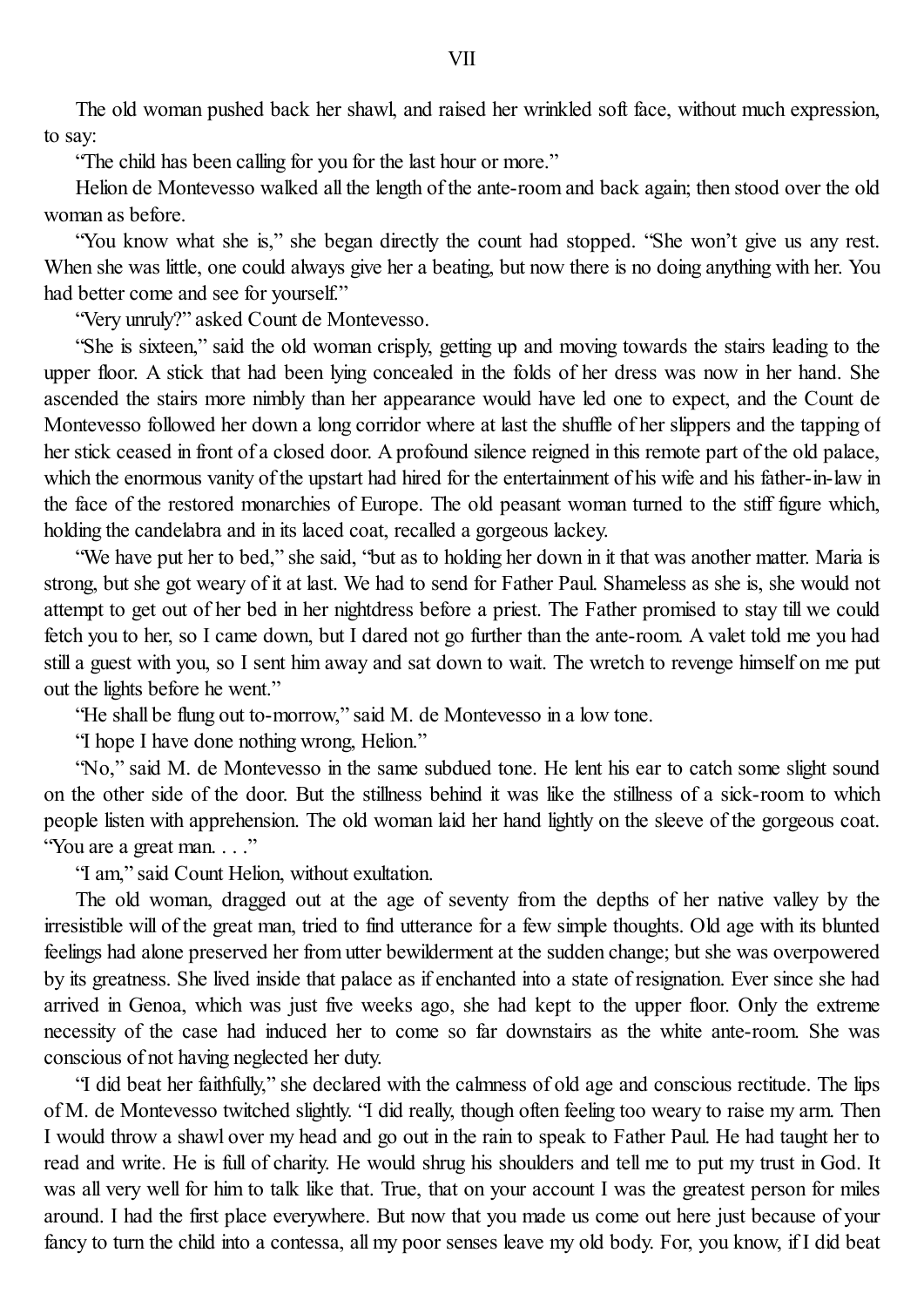her, being entrusted with your authority, everybody else in the village waited on a turn of her finger. She was full of pride and wilfulness then. Now, since you have introduced her amongst all those grandissimi signori, of whom she had only heard as one hears of angels in heaven, she seems to have lost her head with the excess of pride and obstinacy. What is one to do? The other day, on account of something I said, she fastened her ten fingers into my grey hair. . . ." She threw her shawl off and raised her creased eyelids. . . . "This grey hair, on the oldest head of your family. Helion. If it hadn't been for Maria she would have left me a corpse on the floor." The mild bearing of the old woman had a dignity of its own, but at this point it broke down and she became agitated.

"Many a time I have sat up in my bed thinking half the night. I am an old woman. I can read the signs. This is a matter for priests. When I was a big girl in our village they had to exorcise a comely youth, a herdsman. I am not fit to talk of such matters. But you, Helion, could say a word or two to Father Paul. He would know what to do . . . or get the bishop . . ."

"Amazing superstition," Count Helion exclaimed in a rasping growl. "The days of priests and devils are gone," he went on angrily, but paused as ifstruck with a sudden doubt, or a new idea. The old woman shook her head slightly. In the depths of her native valley all the days were alike in their hopes and fears, as far back as she could remember. She did not know how she had offended her brother, and emitted a sigh of resignation.

"What's the trouble now?" Count Helion asked brusquely.

The old woman shrugged her shoulders expressively. Count Helion insisted. "There must be some cause."

"The cause, as I am a sinner, can be no other but that young signore that came out with you, and to whom you bowed so low. I didn't know you had to bow to anybody, unless perhaps to the king, who has come back lately. But then a king is anointed with holy oils! I couldn't believe my eyes. What kind of prince was that?" She waited, screwing her eyes up at Count Helion, who looked down at her inscrutably, and at last condescended to say:

"That was an Englishman."

She moaned with astonishment and alarm. A heretic! She thought no heretic could be good-looking. Didn't they have their wickedness written on their faces?

"No," said Count Helion. "No man has that and no woman either."

Again he paused to think. "Let us go in now," he added.

The big room (all the rooms in that palazzo were big unless they happened to be mere dark and airless cupboards) which they entered as quietly as if a sick person had been lying in there at the point of death, contained amongst its gilt furniture also a few wooden stools and a dark walnut table brought down from the farmhouse for the convenience of its rustic occupants. A priest sitting in a gorgeous arm-chair held to the light of a common brass oil lamp an open book, the shadow of which darkened a whole corner of the vast space between the high walls decorated with rare marbles, long mirrors and heavy hangings. A few small pieces of washing were hung out to dry on a string stretched from a window-latch to the back of a chair. A common brazero stood in the fire-place and, near it, a gaunt, bony woman dressed in black, with a white handkerchief on her head, was stirring something in a little earthen pot. Ranged at the foot of a dais bearing a magnificent but dismantled couch of state, were two small wooden bedsteads, on one of which lay the girl whom Cosmo knew only as "Clelia, my husband's niece," with a hand under her cheek. The other cheek was much flushed; a tangle of loose black hair covered the pillow. Whether from respect for the priest or from mere exhaustion, she was keeping perfectly still under her bed-clothes, pulled up to her very neck so that only her head remained uncovered.

At the entrance of the count the priest closed his book and stood up, but the woman by the mantelpiece went on stirring her pot. Count Helion returned a "*Bon soir*, l'Abbé," to the priest's silent bow, put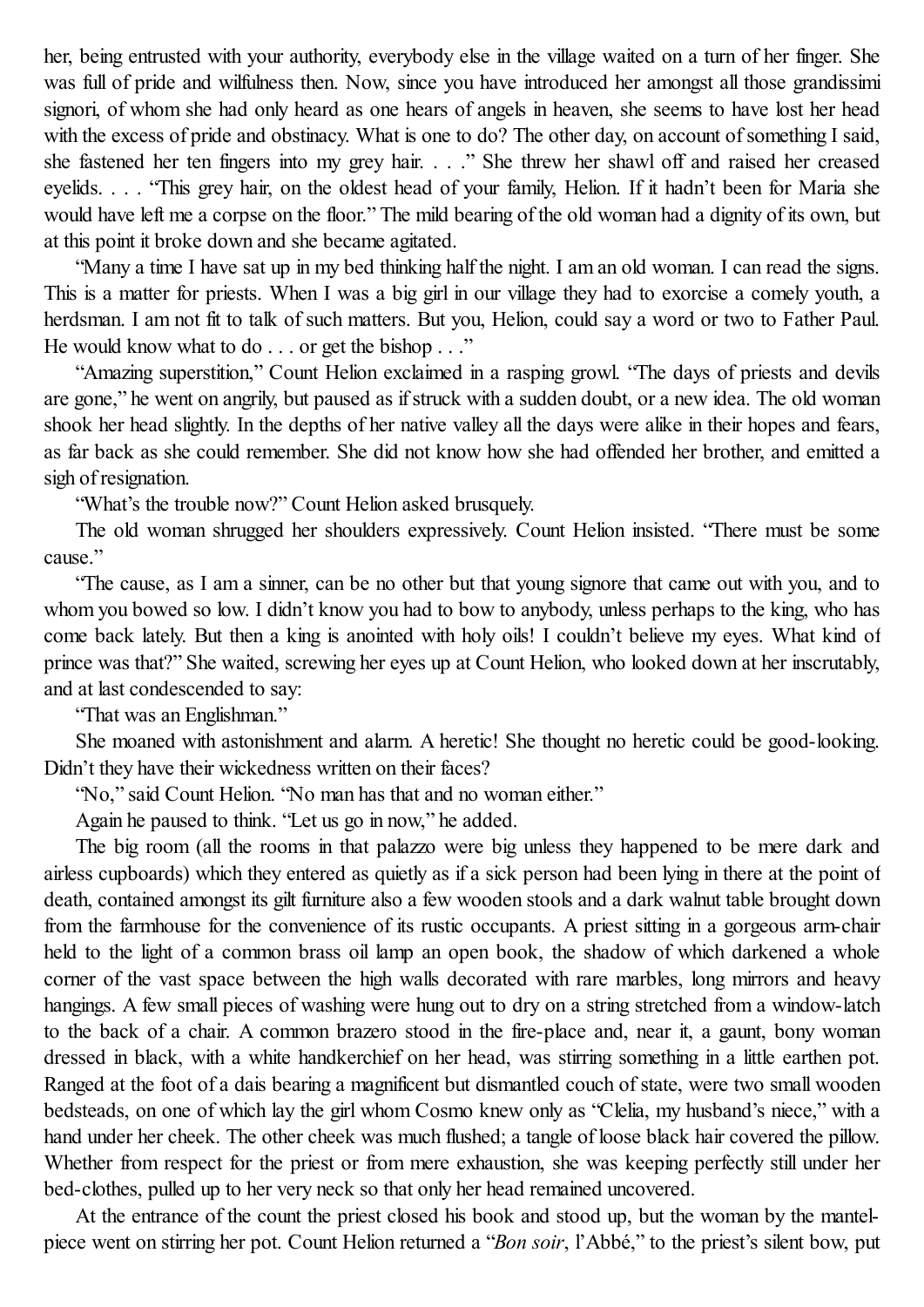down the candelabra on a console, and walked straight to the bedstead. The other three people, the gaunt woman still with her pot in her hand, approached it too, but kept their distance.

The girl Clelia remained perfectly still under the downward thoughtful gaze of Count Helion. In that face, half-buried in the pillow, one eye glittered full of tears. She refused to make the slightest sound in reply to Count Helion's questions, orders and remonstrances. Even his coaxings, addressed to her in the same low, harsh tone, were received in obstinate silence. Whenever he paused, he could hear at his back the old woman whispering to the priest. At last even that stopped. Count Helion resisted the temptation to grab all that hair on the pillow and pull the child out of bed by it. He waited a little longer, and then said in his harsh tone:

"I thought you loved me."

For the first time there was a movement under the blanket. But that was all. Count Helion turned his back on the bed and met three pairs of eyes fixed on him with different expressions. He avoided meeting any of them. "Perhaps if you were to leave us alone," he said.

They obeyed in silence, but at the last moment he called the priest back and took him aside to a distant part of the room where the brass oil lamp stood on the walnut-wood table. The full physiognomy of Father Paul Carpi with its thin eyebrows and pouting mouth was overspread by a self-conscious professional placidity that seemed ready to see or hear anything without surprise. Count de Montevesso was always impressed by it. "Abbé," he said brusquely, "you know that my sister thinks that the child is possessed. I suppose she means by a devil."

He looked with impatience at the priest, who remained silent, and burst out in a subdued voice:

"I believe you people are hoping now to bring him back into the world again, that old friend of yours." He waited for a moment. "Sit down, Abbé."

Father Carpi sank into the arm-chair with some dignity, while Count Helion snatched a three-legged stool and planted himself on it on the other side of the table. "Now, wouldn't you?"

Something not bitter, not mocking, but as if disillusioned, seemed to touch the lips of Father Carpi at the very moment he opened them to say quietly:

"Only as a witness to the reign of God."

"Which of course would be your reign. Never mind, a man like me can be master under any reign." He jerked his head slightly towards the bed. "Now what sort of devil would it be in that child?"

The deprecatory gesture of Father Carpi did not detract from his dignity. "I should call it dumb myself," continued Count Helion. "We will leave it alone for a time. What hurts me often is the difficulty of getting at your thoughts, Abbé. Haven't I been a good enough friend to you?" To this, too, Father Carpi answered by a deferential gesture and deprecatory murmur. Count Helion had restored the church, rebuilt the presbytery, and had behaved generally with great munificence. Father Carpi, sprung from shopkeeping stock in the town of Novi, had lived through times difficult for the clergy. He had been contented to exist. Now at the age of forty or more, the downfall of the empire, which seemed to carry with it the ruin of the impious forces of the Revolution, had awakened in him the first stirrings of ambition. Its immediate object was the chaplaincy to the Count de Montevesso's various charitable foundations.

There was a man, one of the great of this world, whom, without understanding him in any deeper sense or ever trying to judge his nature, he could see plainly enough to be unhappy. And that was a great point. For the unhappy are more amenable to obscure influences, religious and others. But Father Carpi was too intelligent to intrude upon the griefs of that man with the mysterious past, either religious consolation or secular advice. For a long time now he had watched and waited, keeping his thoughts so secret that they seemed even hidden from himself. To the outbreaks of that rough, arrogant, contemptuous and oppressive temper he could oppose only the gravity of his sacerdotal character as Adèle did her lofty serenity, that detachment, both scornful and inaccessible, which seemed to place her on another plane.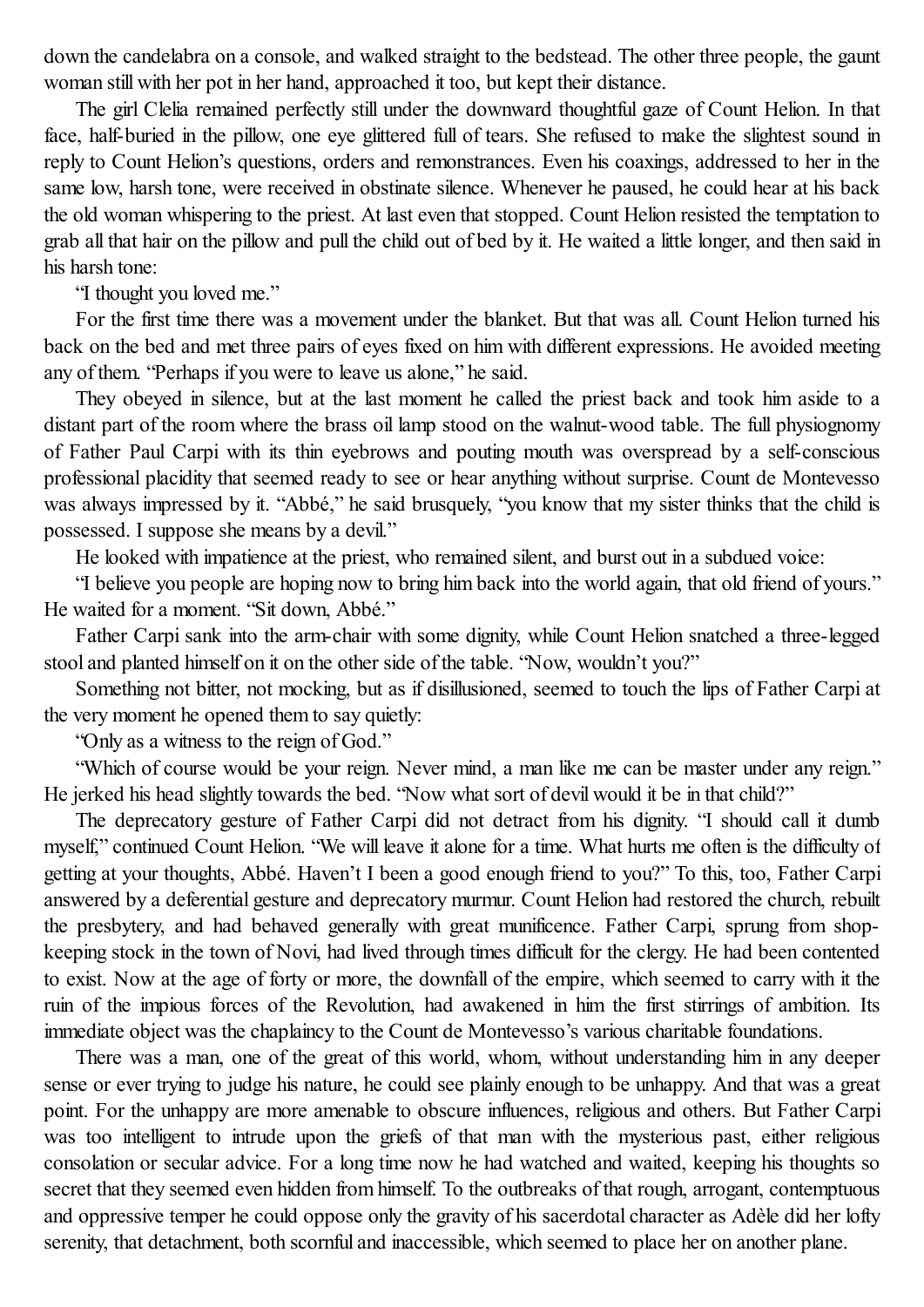Father Carpi had never been before confronted so directly by the difficulties of his position as at that very moment, and on the occasion of that intolerable and hopeless girl. To gain time he smiled, a slight, non-committalsmile.

"We priests, Monsieur le Comte, are recommended not to enter into discussion of theological matters with people who, whatever their accomplishments and wisdom, are not properly instructed in them. As to anything else, I am always at monseigneur's service."

He gave this qualification to Count Helion because it was not beyond the bounds of respect due from a poor parish priest to a titled great man of his province.

"Have you been much about amongst the town people?" asked Count Helion.

"I go out every morning about seven to say Mass in that church you may have noticed near by. I have visited also once or twice an old friend from my seminary days, a priest of a poor parish here. We rejoice together at the return of the Holy Father to Rome. For the rest I had an idea, monseigneur, that you did not wish me to make myself prominent in any way in this town."

"Perhaps I didn't. It may be convenient, though, to know what are the rumours current amongst the populace. That class has its own thoughts. I suppose your friend would know something of that?"

"No doubt. But I can tell you, monseigneur, what the people think. They think that if they can't be Genoese as before, they would rather be French than Piedmontese. That, monseigneur, is a general feeling even amongst the better class of citizens."

"Much would they gain by it," mumbled Count de Montevesso. "Unless the other were to come back. L'Abbé," he added sharply, "is there any talk of him coming back?"

"That indeed would be a misfortune." Father Carpi's tone betrayed a certain emotion, which Count Helion noticed, faint as it was.

"Whatever happens, you will have always a friend in me," he said, and Father Carpi acknowledged the assurance by a slight inclination of his body.

"Surely God would not allow it," he murmured uneasily. But the stare of his interlocutor augmented his alarm. He was still more startled when he heard Count de Montevesso make the remark that the only thing which seemed to put a limit to the power of God was the folly of men. He had too poor an opinion of Count de Montevesso to be shocked by the blasphemy. To him it was only proof that the count had been very much upset by something, some fact or some news.

"And people are very foolish just now, both in Paris and in Vienna," added Count de Montevesso after a long pause.

It was news then. Father Carpi betrayed nothing of his anxious curiosity. The inward unrest which pervaded the whole basin of the western Mediterranean was strongest in Italy perhaps, and was very strong in the heart of Father Carpi, who was both an Italian and a priest. Perhaps he would be told something! He almost held his breath, but Count de Montevesso took his head between his hands and said only:

"One is pestered by folly of allsorts. L'Abbé, see whether you can bring that child to reason."

However low in the scale of humanity Father Carpi placed the Count de Montevesso, he never questioned his social position. Father Carpi was made furious by the request, but he obeyed. He approached the rustic bedstead, and looked at the occupant with sombre disgust. Nothing was obscure to him in the situation. If he could not tell exactly what devil possessed that creature, he remembered perfectly her mother, a rash sort of girl, who was found drowned years ago in a remarkably shallow pond amongst some rocks not quite a mile away from the presbytery. It might have been an accident. He had consented to bury her in consecrated ground, not from any compassion, but because of the revolutionary spirit which had penetrated even the thick skulls of his parishioners, and probably would have caused a riot and shaken the precarious power of the Church in his obscure valley. He stood erect by the head of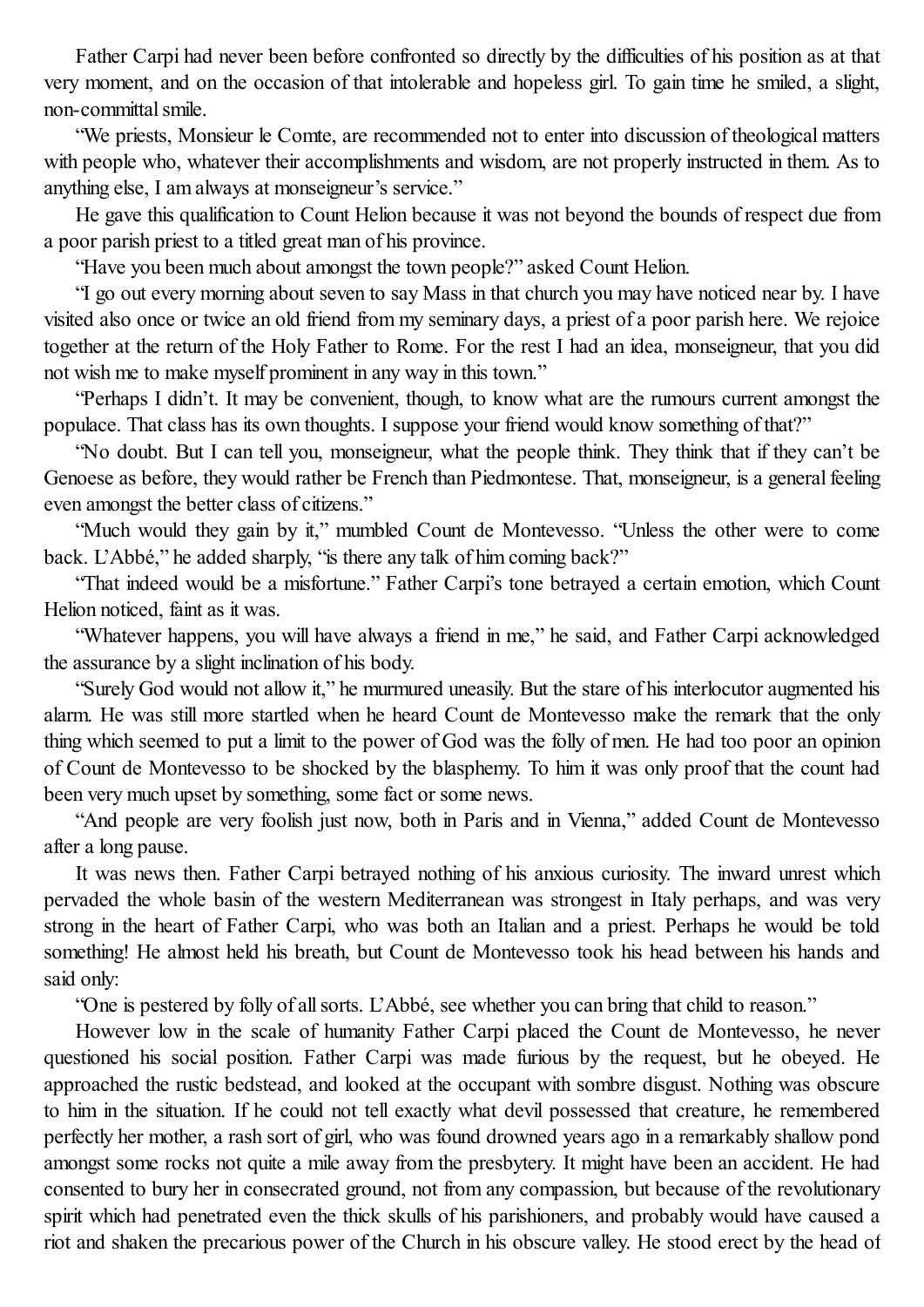the couch looking down at the girl's uncovered eye, whose sombre iris swam on the glistening white. He could have laughed with contempt and fury. He regulated his deep voice so that it reached Count de Montevesso at the other side of the room only as a solemn admonishing murmur.

"You miserable little wretch," he said, "can't you behave yourself? You have been a torment to me for years."

The sense of his own powerlessness overcame him so completely that he felt tempted for a moment to throw everything up, walk out of the room, seek refuge amongst sinners that would believe either in God or in the devil.

"You are a scourge to us all," he continued in the same equable murmur. "If you don't speak out, you little beast, and put an end to this scene soon, I will exorcise you."

The only effect of that threat was the sudden immobility of the rolling eye. Father Carpi turned towards the count.

"It is probably some sort of malady," he said coldly. "Perhaps a doctor could prescribe some remedy."

Count Helion came out of his listless attitude. A moment ago a doctor was in the house in conference with M. le Marquis. Perhaps he was still there. Count Helion got up impetuously and asked the abbé to go along to the other side and find out.

"Take a light with you. All the lights are out down there. Knock at the marquis's door and inquire from Bernard, and if the doctor is still there bring him along."

Father Carpi went out hastily, and Count de Montevesso, keeping the women outside, paced the whole length of the room. The fellow called himself a doctor, whatever else he might have been. Whether he did any good to the child or not—Count de Montevesso stopped and looked fixedly at the bed—this was an extremely favourable opportunity to get in touch with him personally. Who could tell what use could be made of him in his other capacities, apart from the fact that he probably could really prescribe some remedy? Count de Montevesso's heart was softened paternally. His progress from European barrack-rooms to an Eastern palace left on his mind a sort of bewilderment. He even thought the girl attractive. There she was, a prey ofsome sort of illness. He bent over her face and instantly a pair of thin bare arms darted from under the blankets and clasped him round the neck with a force that really surprised him. "That one loves me," he thought. He did not know that she would have hung round anybody's neck in the passion of obtaining what she wanted. He thought with a sort of dull insight that everybody was a little bit against her. He abandoned his neck to the passionate clasp for a little time, then disengaged himself gently.

"What makes you behave like this?" he asked. "Do you feel a pain anywhere?"

No emotion could change the harshness of his voice, but it was very low and there was an accent in it which the girl could not mistake. She sat up suddenly with her long wild hair covering her shoulders. With her round eyes, the predatory character of her face, the ruffled fury of her aspect, she looked like an angry bird; and there was something bird-like in the screech of her voice.

"Pain. No. But if I didn't hate them so I would like to die. I would . . ."

Count de Montevesso put one hand at the back of her head and clapped the other broad palm over her mouth. This action surprised her so much that she didn't even struggle. When the count took his hands away she remained silent without looking at him.

"Don't scream like this," he murmured harshly, but with obvious indulgence. "Your aunts are outside and they will tell the priest all about it."

Clelia drew up her knees, clasped her hands round them outside the blanket and stared.

"It is just your temper?" suggested Count Helion reproachfully.

"All those dressed-up witches despise me. I am not frightened. And the worst of them is that yellow-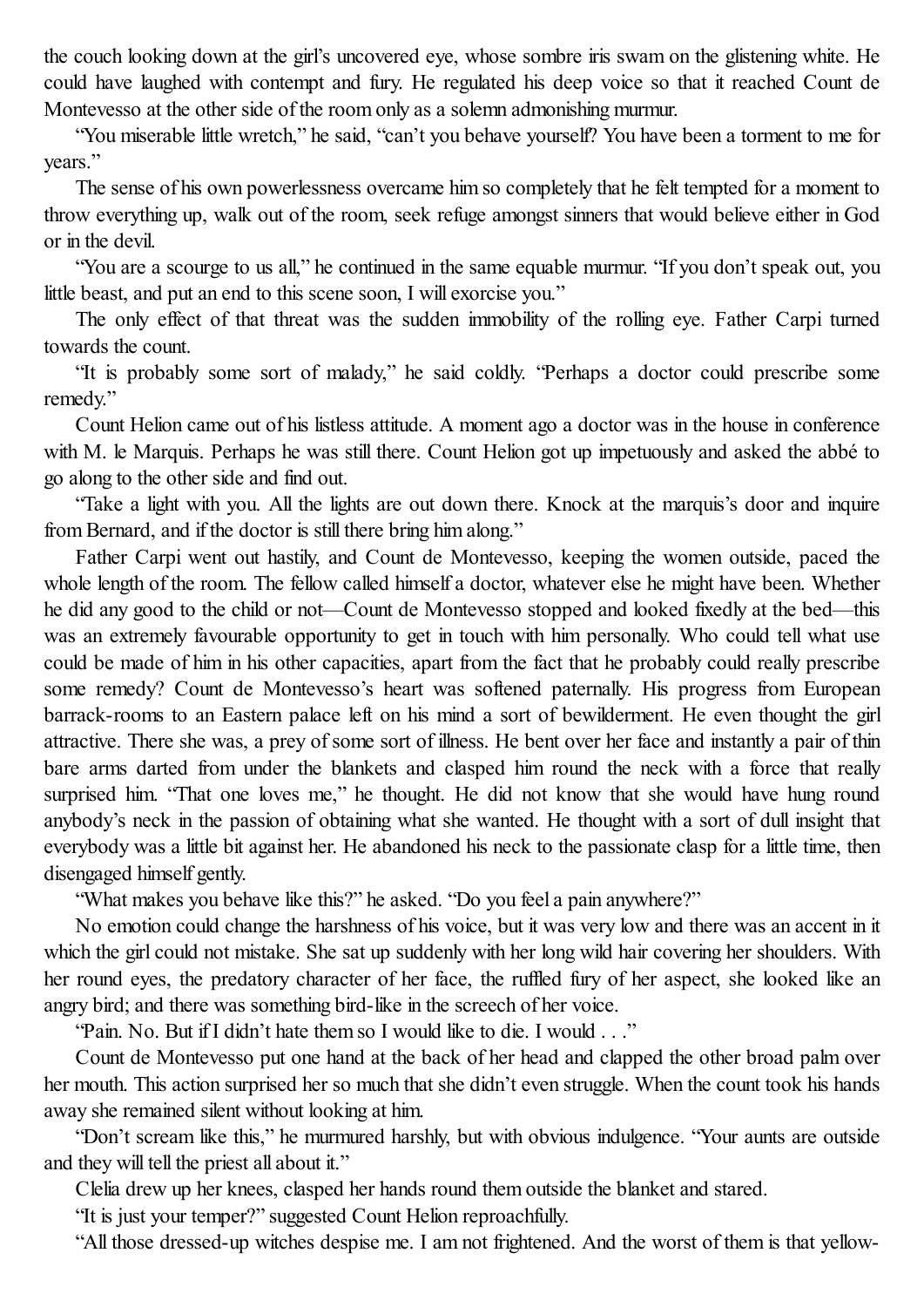haired witch, your wife. If I had gone in there in my bare feet they could not have stared more down on me. . . . I shall fly at their faces. I can read their thoughts as they put their glasses to their eyes. What animal is this? they seem to ask themselves. I am a brute beast to them."

A shadow seemed to fall on Count de Montevesso's face for the moment. Clelia unclasped her fingers, shook her fists at the empty space, then clasped her legs again. These movements full of sombre energy were observed silently by the Count de Montevesso. He uttered the word "Patienza," which, in its humility, is the word of the ambitious, of the unforgiving, who keep a strict account with the world; a word of indomitable hope. "You wait till you are a little older. You will have plenty of people at your feet; and then you will be able to spurn anybody you like."

"You mean when I am married," said Clelia, in a far-away voice, and staring straight over her knees.

"Yes," said the Count de Montevesso, "but you will first have to learn to be gentle."

This recommendation apparently missed the ear for which it was destined. For a whole minute Clelia seemed to contemplate some sort of vision with her predatory and pathetic stare. One side of her nightgown had slipped off her shoulder. Suddenly she pushed her scattered hair back, and extending her arm towards Count Helion, patted him caressingly on the cheek.

When she had done patting him he asked unmoved: "Now, what is it you want?"

She was careful not to turn her face his way while she whispered: "I want that young signore that came to-day to make eyes at my aunt."

"Impossible."

"Why impossible? I was with them in the morning; they did nothing but look at each other. But I want him for myself."

"That Englishman! You can't have an Englishman like this. I am thinking of something better for you, a marquis or a count."

This was the exact truth, not a sudden idea to meet a hopeless case.

"You have hardly had time to have a good look at him," added Count Helion.

"I looked at him this evening with all my eyes, with all my soul. I would have sat up all night to look at him. But he got up and turned his back on me. He has no eyes for anybody but my aunt."

"Did you speak together, you two?"

"Yes," she said, "he sat down by me and all those witches stared as if he had been making up to a monster. Am I a monster? He too looked at me as if I had been one."

"Was he rude to you?" asked the Count de Montevesso.

"He was as insolent as all the people I have seen since we came to this town. His heart was black as the heart of all the rest of them. He was gentle to me as one is gentle to an old beggar for the sake of charity. Oh, how I hated him."

"Well, then," said Count de Montevesso in a harsh unsympathetic tone, "you may safely despise him."

Clelia threw herself half out of bed on the neck of Count Helion, who preserved an unsympathetic rigidity, though he did not actually repulse her wild and vehement caress.

"O, dearest uncle of mine," she whispered ardently into his ear, "he is so handsome! I must have him for myself."

There was a knocking at the door. Count Helion tore the bare arms from his neck and pushed the girl back into bed.

"Cover yourself up," he commanded hurriedly. He arranged the blanket at her back. "Lie still and say nothing of all this, and then you need have no fear. But if you breathe a word of this to anybody, then . . . Come in," he shouted to the renewed knocking, and had just time to shake his finger at Clelia menacingly before the abbé and the doctor entered the room.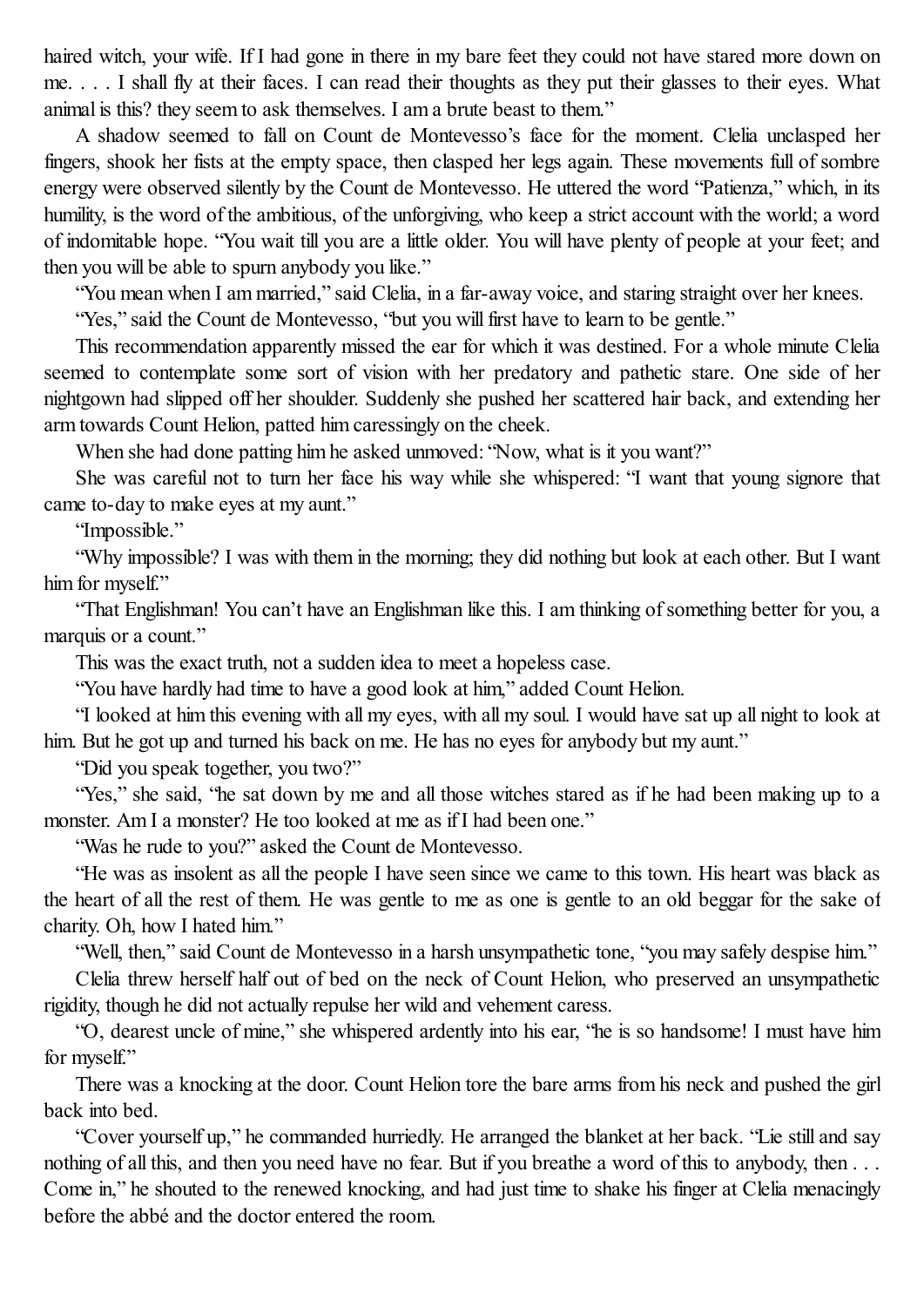## PART III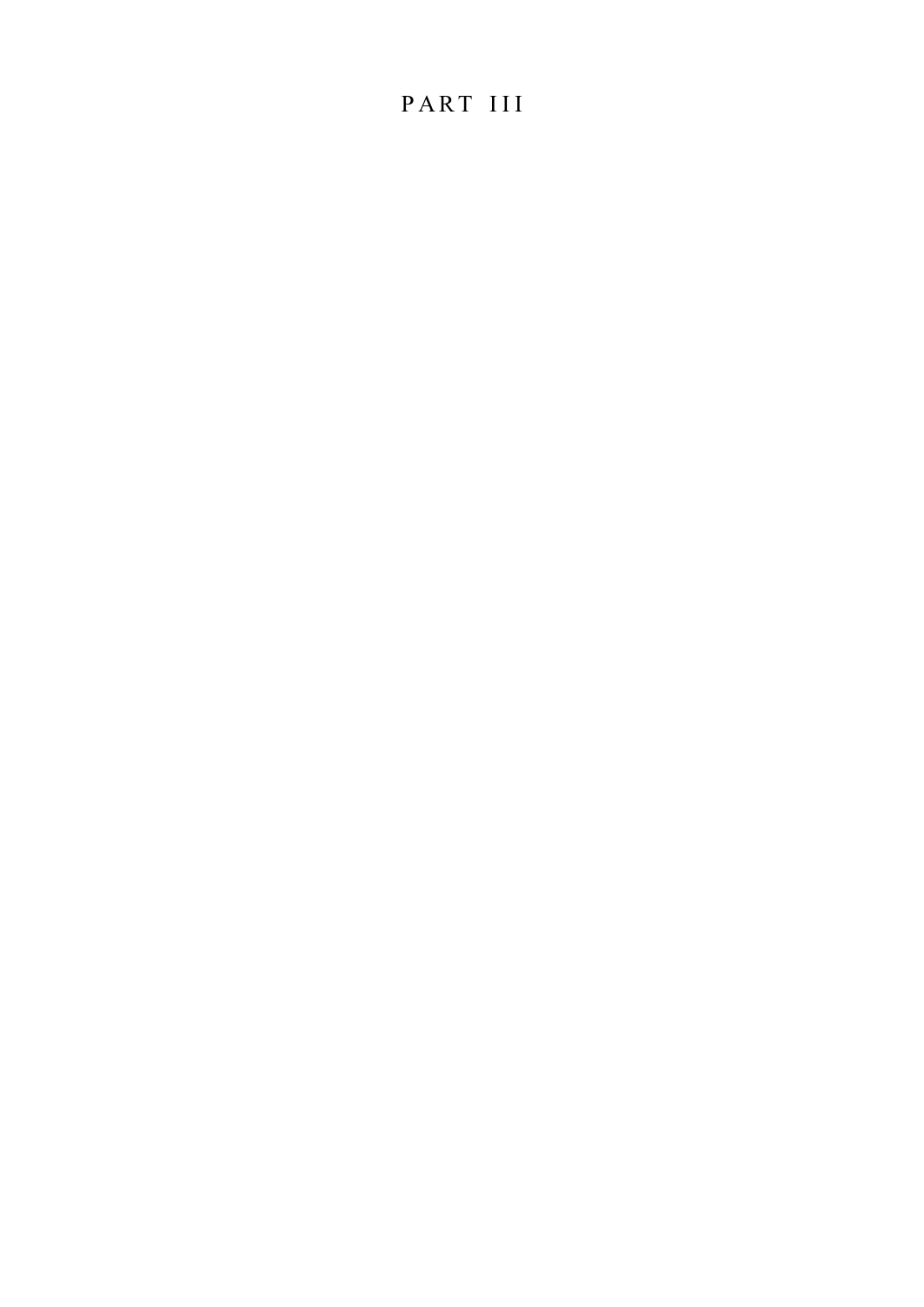Cosmo walked away with no more than one look back, just before turning the corner, at the tensely alert griffins guarding the portals of the palazzo. At the entrance of his inn a small knot of men on the pavement paused in their low conversation to look at him. After he had passed he heard a voice say: "This is the English milor." He found the dimly lit hall empty, and he went up the empty staircase into the upper regions of silence. His face, which to the men on the pavement had appeared passionless and pale as marble, looked at him suddenly out of the mirror over the fire-place, and he was startled as though he had seen a ghost.

Spire had been told not to wait for his return. His empty room had welcomed him with a bright flame on the hearth and with lighted candles. He turned away from his own image, and stood with his back to the fire, looking downwards and vaguely oppressed by the profound as if expectant silence around him. The strength and novelty of the impressions received during that day, the intimacy of their appeal, had affected his fortitude. He felt mortally weary and began to undress; but after he got into bed he remained for a time in a sitting posture. For the first time of his life he tasted of loneliness. His father was at least thirty-five years his senior. An age! His sister was just a young girl. Clever, of course. He was very fond of her, but the mere fact of her being a girl raised a wall between them. He had never made any real friends. He had nothing to do; and he did not seem to know what to think of anything in the world. Now, for instance, there was that vanquished fat figure in a little cocked hat. . . . Still an emperor.

Cosmo came with a start out of a deep sleep that seemed to have lasted only a moment. But he knew at once where he was, though at first he had to argue himself out of the conviction of having parted from Count Helion at the top of a staircase less than five minutes ago. Meantime he watched Spire flooding the room with brilliant sunshine, for the three windows of the room faced east.

"Very fine morning, sir," said Spire over his shoulder. "Quite a spring day."

A delicious freshness flowed over Cosmo. It did not bring joy to him, but dismay. Daylight already! It had come too soon. He had had no time yet to decide what to do. He had gone to sleep. A most extraordinary thing! His distress was appeased by the simple thought that there was no need for him to do anything. After drinking his chocolate, which Spire received on a tray from some woman on the other side of the door, he informed him that he intended to devote the whole day to his correspondence. A table having been arranged to that end close to an open window, he started writing at once. On retiring without a sound, Spire left the goose-quill flying over the paper. It was past noon before Cosmo, hearing him come in again on some pretence or other, raised his head for the first time and dropped the pen to say: "Give me my coat, I will go down to the dining-room."

By that time the murmur of voices on the piazza had died out. The good Genoese had gone indoors to eat. Coming out of his light-filled room Cosmo found the corridors cold and dark like subterranean passages cut in rock, and the hall downstairs gloomy like a burial vault. In contrast with it the long diningroom had a festive air, a brilliancy that was almost crude. In a corner where the man who called himself Dr. Martel had his table this glare was toned down by half-closed shutters, and Cosmo made his way there. Cantelucci's benefactor, seated sideways with one arm thrown over the chair's back, took Cosmo's arrival as a matter of course, greeted him with an amiable growl, and declared himself very sharp-set. Presently, laying down his knife and fork, he inquired what Cosmo had been doing that morning. Writing? Really! Thought that perhaps Cosmo had been doing the churches. One could see very pretty girls in the morning, waiting for their turn at the confessional.

Cosmo, raising suddenly his eyes from his plate, caught his companion examining him keenly. The doctor burst into a loud laugh, till Cosmo's grave face recalled him to himself.

"I beg your pardon. I remembered suddenly a very funny thing that happened to me last night. I am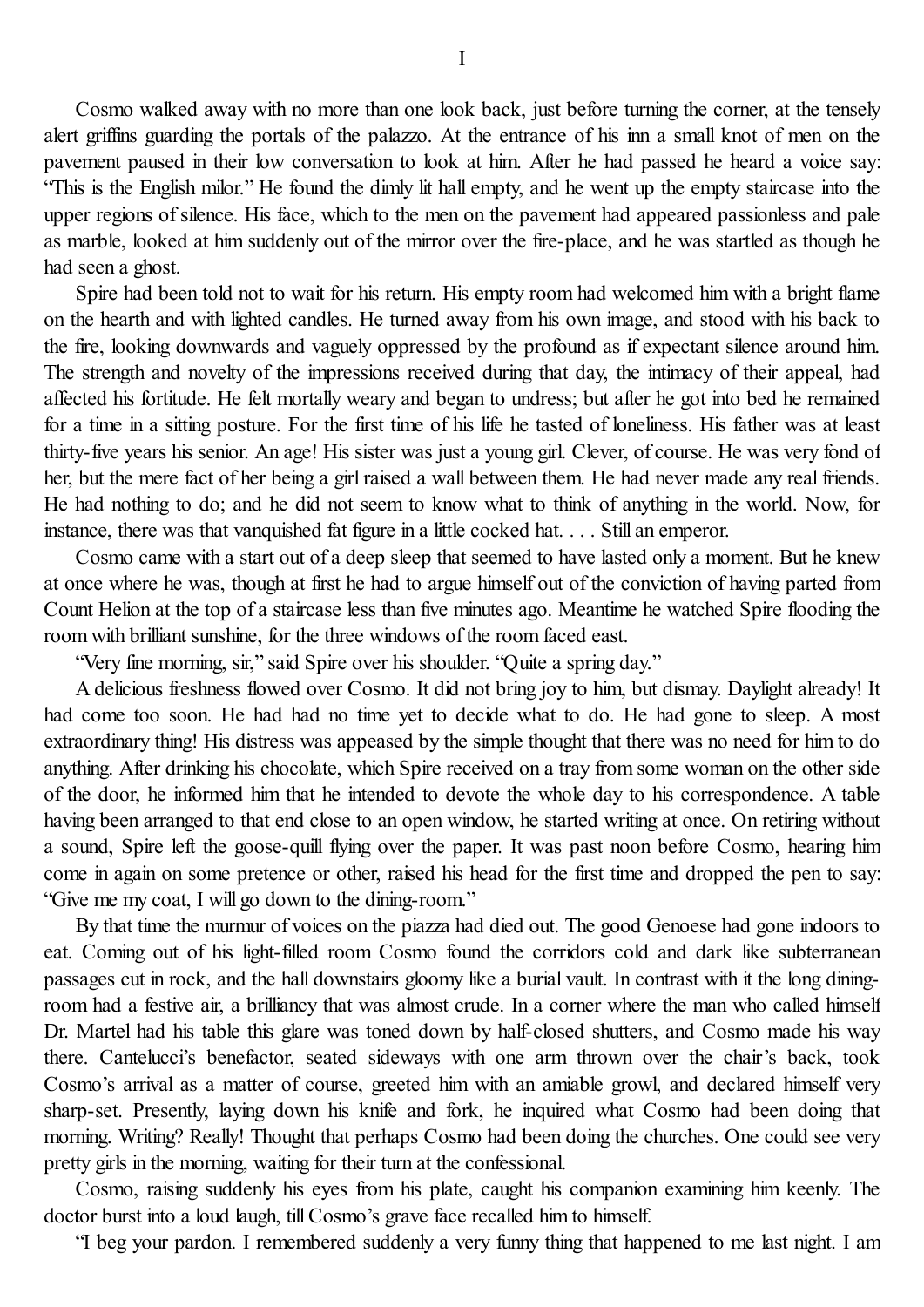afraid you think me very impolite. It was extremely funny."

"Won't you tell me of it?" asked Cosmo coldly.

"No, my dear sir. You are not in the mood. I prefer to apologise. There is a secret in it which is not mine. But as to the girls I was perfectly serious. If you seek female beauty, you must look to the people for it, and in Genoa you will not look in vain. The women of the upper classes are alike everywhere. You must have remarked that."

"I have hardly had time to look about me as yet," said Cosmo. He was no longer annoyed with the doctor, not even after he heard him say:

"Surely yesterday evening you must have had an opportunity. You came home late."

"I wonder who takes the trouble to watch my movements?" remarked Cosmo carelessly.

"Town-police spies, of course," said the doctor grimly; "and perhaps one or two of the most enterprising thieves. You must make up your mind to that. After all, why should you care?"

"Yes, why should I?" repeated Cosmo nonchalantly. "Do they report to you?"

The doctor laughed again. "I see you haven't forgiven me my untimely merriment; but I will answer your question. No doubt I could hear a lot, if I wanted to, both from the police and the thieves. But as a matter of fact it was my courier who told me. He was talking with some friends outside this inn when you came home. You know you are a noticeable figure."

"Oh, your courier. I suppose he hasn't got much else to do!"

"I see you are bent on quarrelling, Mr. Latham," said the other, while two unexpected dimples appeared on his round cheeks. "All right. Only hadn't we better wait for some other opportunity? Don't you allow your man to talk while he is assisting you to dress? I must confess I let my fellow run on while he is shaving me in the morning. But then I am an easy-going sort of tramp. For I am just a tramp. I have no Latham Hall to go back to."

He pushed his chair away from the table, stretched his legs, plunged his hands in his pockets complacently. How long was it he had been a tramp? he mused aloud. Twenty years? Or a little more. From one end of Europe to the other. From Madrid to Moscow, as one might say. Exactly like that Corsican fellow. Only he hadn't dragged a tail of two hundred thousand men behind him, and had done no more blood-letting than his lancet was equal to.

He looked up at Cosmo suddenly.

"The lancet's my weapon, you know. Not bayonet or sabre. Cold steel, anyhow. Of course I found occasion to fire off my pistols more than once, in the course of my travels, and I must say for myself that whenever I fired them it settled the business. One evening, I remember, in Transylvania, stepping out of a wretched inn to take a look round, I ran against a coalition of three powerful heyducks in tarry breeches, with moustaches a foot long. The moonlight was bright as day. I took in the situation at a glance and I assure you two of them never made a sound as they fell, while the third just grunted once. I fancy they had designs on my poor horse. He was inside the inn, you know. A custom of the country. Men and animals under the same roof; I used to be sorry for the animals. When I came in again the Jew had just finished frying the eggs. He had been very surly before, but when he served me I noticed that he was shaking like a leaf. He tried to propitiate me by the offer of a sausage. I was simply ravenous. It made me ill for two days. That's why I haven't forgotten the occurrence. He nearly managed to avenge those bandits. Luckily I had the right kind of drugs in my valise, and my iron constitution helped to pull me through. But I should like to have seen Bonaparte in that predicament. He wouldn't have known what to do. And, anyhow, the sausage would have finished him. His constitution is not like mine. He's unhealthy, sir, unhealthy."

"You had occasion to observe him often?" asked Cosmo, simply because he was reluctant to go back to his writing.

"Our paths seldom crossed," stated the other simply. "But some time after the abdication I was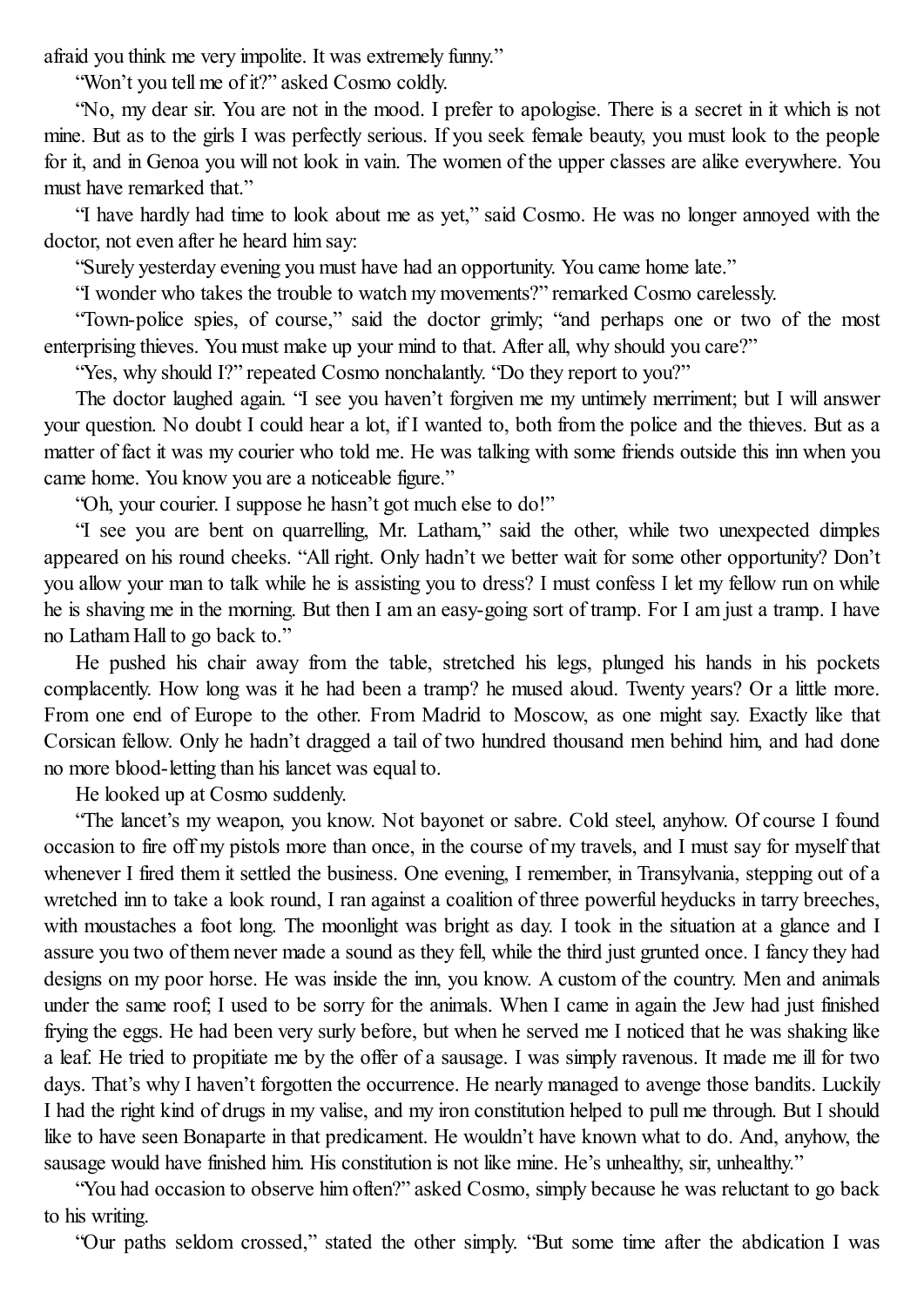passing through Valence—it's a tramp's business, you know, to keep moving—and I just had a good look at him outside the post-house. You may take it from me, he won't reach the term of the psalmist. Well, Mr. Latham, when I take a survey of the past, here we are, the Corsican and I, within, say, a hundred miles of each other, at the end of twenty years of tramping, and, frankly, which of us is the better off when all's said and done?"

"That's a point of view," murmured Cosmo wearily. He added, however, that there were various ways of appreciating the careers of the world's great men.

"There are," assented the other. "For instance, you would say that nothing short of the whole of Europe was needed to crush that fellow. But Pozzo di Borgo thinks that he has done it all by himself."

At the name of the emperor's Corsican enemy, Cosmo raised his head. He had caught sight in Paris of that personage at one or other of those great receptions from which he used to come away disgusted with the world and dissatisfied with himself. The doctor seemed inwardly amused by his recollection of Pozzo di Borgo.

"He said to me," he continued, " 'Ah! If Bonaparte had had the sense not to quarrel with me he wouldn't be in Elba now.' What do you think of that, Mr. Latham? Is that a point of view?"

"I should call it mad egotism."

"Yes. But the most amusing thing is that there is some truth in it. The private enmity of one man may be more dangerous and more effective than the hatred of millions on public grounds. Pozzo has the ear of the Russian emperor. The fate of the Bourbons hung on a hair. Alexander's word was law—and who knows!"

Cosmo plunged in abstraction was repeating to himself mechanically: "The fate of the Bourbons hung on a hair—the fate of the Bourbons." . . . Those words seemed meaningless. He tried to rouse himself. "Yes, Alexander," he murmured vaguely. The doctor raised his voice suddenly in a peevish tone.

"I am not talking of Alexander of Macedon, Mr. Latham." His vanity had been hurt by Cosmo's attitude. The young man's faint smile placated him, and the incongruous dimples reappeared on the doctor's cheeks while he continued: "Here you are. For Pozzo, Napoleon has always been a starveling squireen. For the prince, he has been principally the born enemy of good taste. . . ."

"The prince?" repeated Cosmo, struggling to keep his head above the black waters of melancholia which seemed to lap about his very lips. "You have said the prince, haven't you? What prince?"

"Why, Talleyrand, of course. He did once tell him so too. Pretty audacious! What? . . . Well, I don't know. Suppose you were master of the world, and somebody were to tell you something of the sort to your face—what could you do? Nothing. You would have to gulp it, feeling pretty small. A private gentleman of good position could resent such a remark from an equal, but a master of the world couldn't. A master of the world, Mr. Latham, is very small potatoes; and I will tell you why; it's because he is alone of his kind, stuck up like a thief in the pillory, for dead cats and cabbage stalks to be thrown at him. A devil of a position to be in unless for a moment. But no man born of woman is a monster. There never was such a thing. A man who would really be a monster would arouse nothing but loathing and hatred. But this man has been loved by an army, by a people. For years his soldiers died for him with joy. Now, didn't they?"

Cosmo perceived that he had managed to forget himself. "Yes," he said, "that cannot be denied."

"No," continued the doctor. "And now, within twenty yards of us, on the other side of the wall, there are millions of people who still love him. Hey! Cantelucci!" he called across the now empty length of the room. "Come here."

The inn-keeper, who had been noiselessly busy about a distant sideboard, approached with deference, in his shirt-sleeves, girt with a long apron of which one corner was turned up, and with a white cap on his head. Being asked whether it was true that Italians loved Napoleon, he answered by a bow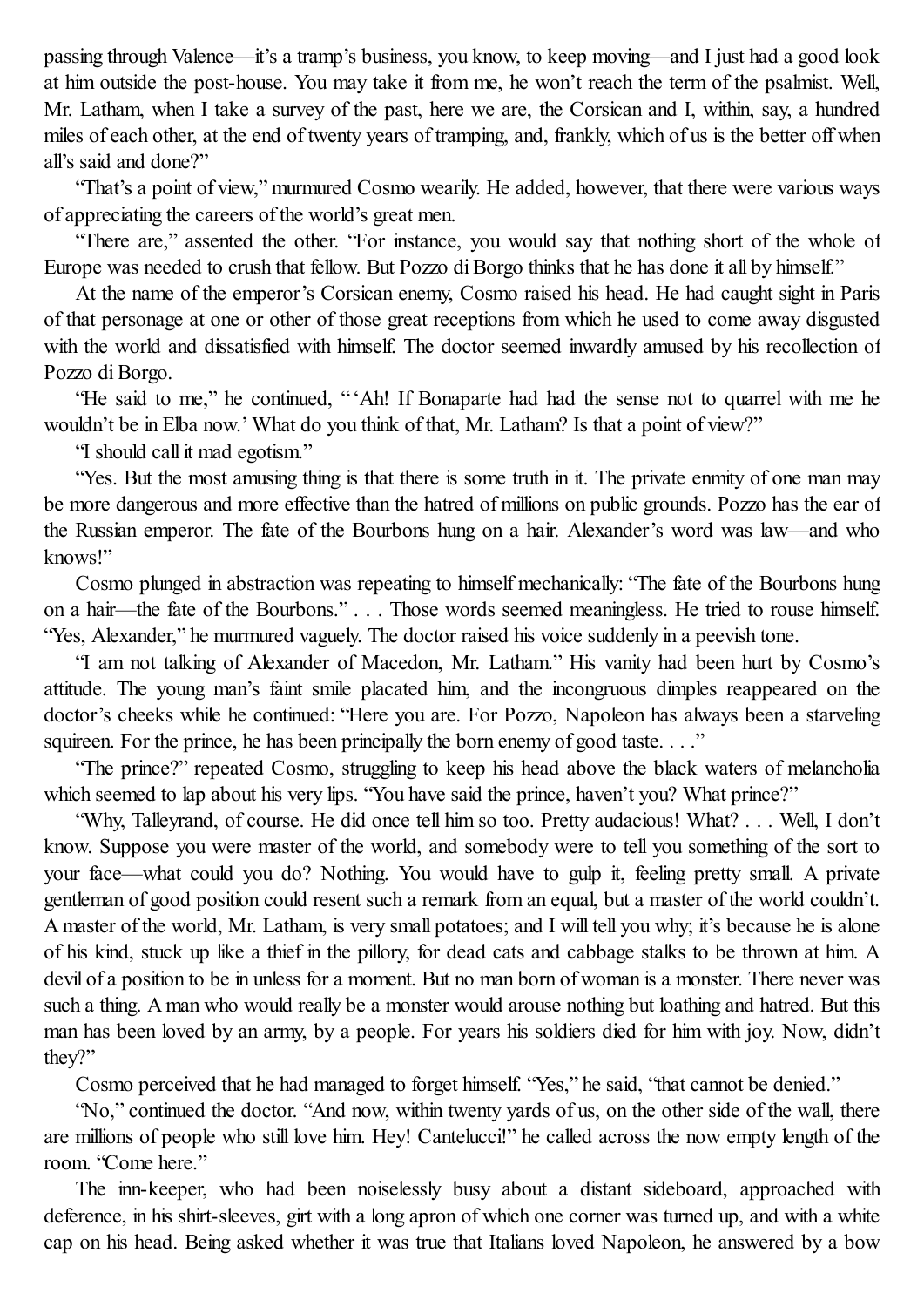and "Excellency."

"You think yourself that he is a great man, don't you?" pursued the doctor, and obtained another bow and another murmured "Excellency."

The doctor turned to Cosmo triumphantly. "You see! And Bonaparte has been stealing from them all he could lay his hands on for years. All their works of art. I am surprised he didn't take away the wall on which the Last Supper is painted. It makes my blood boil. I love Italy, you know." He addressed again the motionless Cantelucci.

"But what is it that makes you people love this man?"

This time Cantelucci did not bow. He seemed to make an effort: "Signore—it is the idea."

The doctor directed his eyes again to Cosmo in silence. At last the inn-keeper stepped back three paces before turning away from his English clients. The dimples had vanished from the doctor's full cheeks. There was something contemptuous in the peevishness of his thin lips and the extreme hardness of his eyes. They softened somewhat before he addressed Cosmo.

"Here is another point of view for you. Devil only knows what that idea is, but I suspect it's vague enough to include every illusion that ever fooled mankind. There must be some charm in that grey coat and that old three-cornered hat of his, for the man himself has betrayed every hatred and every hope that have helped him on his way."

"What I am wondering at," Cosmo said at last, "is whether you have ever talked like this to anybody before."

The doctor seemed taken aback a little.

"Oh! You mean about Bonaparte," he said. "If you had gone to that other inn, Pollegrini's, more suitable to your nationality and social position, you would have heard nothing of that kind. I am not very communicative really, but to sit at meals like two mutes would have been impossible. What could we have conversed about? One must have some subject other than the weather and, frankly, what other subject could we have had here in Genoa, or for that matter, in any other spot of the civilised world? I know there are amongst us in England a good many young men who call themselves revolutionists, and even republicans. Charming young men, generous and all that. Friends of Boney. You might be one of them."

As he paused markedly, Cosmo murmured that he was hardly prepared to state what he was. That other inn, the Pollegrini, was full when he arrived.

"Well, there have been three departures this morning," the doctor informed him. "You can have your things packed up this afternoon and carried across the place. You know, by staying here you make yourself conspicuous to the spies, not to speak of the thieves; they ask themselves: 'What sort of inferior Englishman is that?' With me it is different. I am known for a man who has his own work to do. People are curious. And as my work is confidential I prefer to keep out of the way rather than have to be rude. But for you it would be more amusing to live over there. New faces all the time; endless gossip about all sorts of people."

"I do not think it is worth while to change now," said Cosmo coldly.

"Of course not, if you are not going to prolong your stay. If you project a visit to Elba, Livorno is the port for that. And if you are anxious to hear about Napoleon, you will hear plenty of gossip about him there. Here you have nothing but my talk."

"I have found it very interesting," said Cosmo, rising to go away. The doctor smiled without amiability. He was determined never to let Cosmo guess that he knew of his acquaintance with the people occupying the palace guarded by the symbolic griffins. Of that fact he had been made aware by the Count de Montevesso, who, once he had got the doctor into Clelia's room, decided to take him into his confidence —on the ground that one must be frank with a medical man. The real reason was, however, that knowing Dr. Martel to be employed on secret political work by the statesmen of the Alliance, and having a very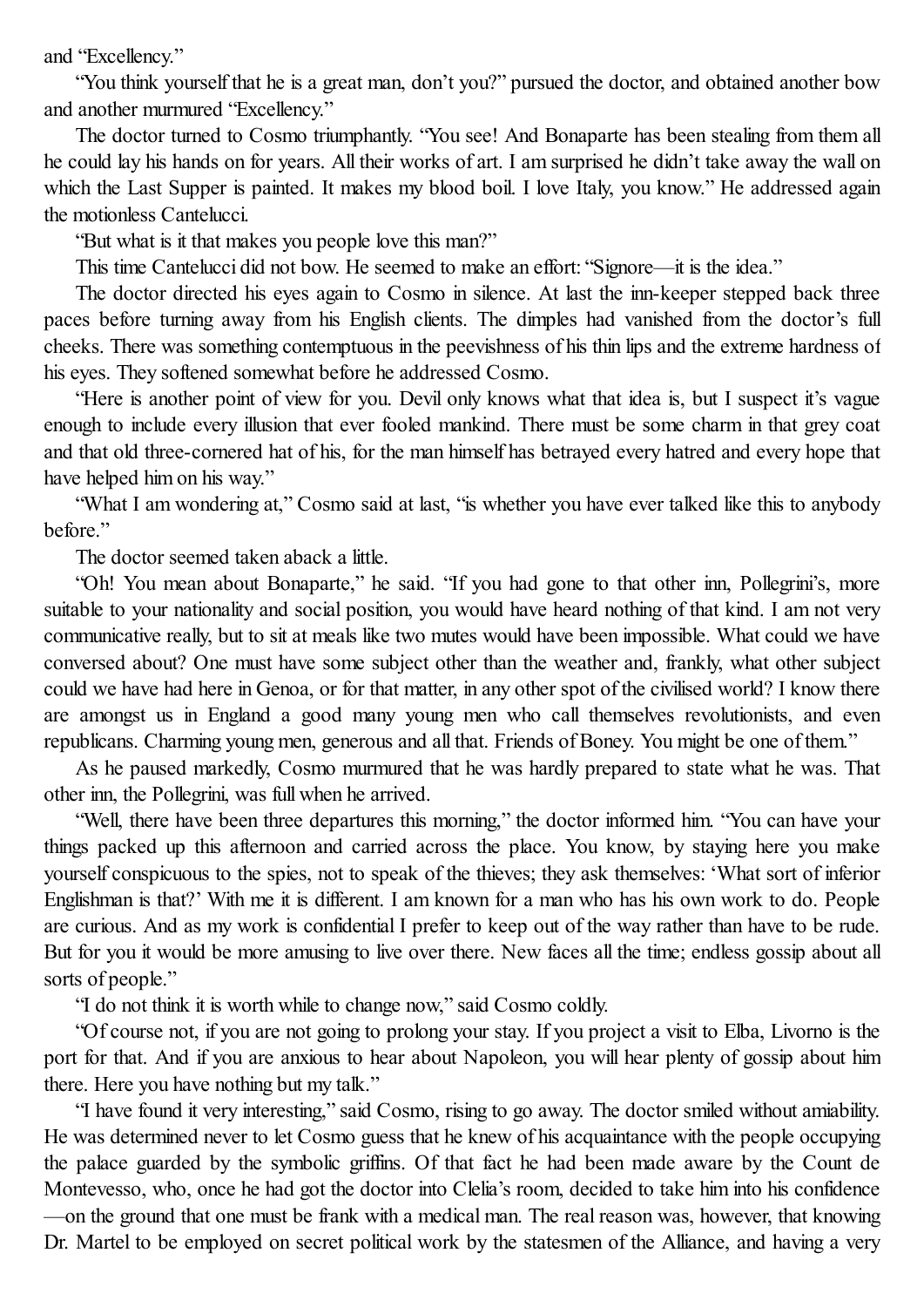great idea of his occult influences in all sorts of spheres, he hoped to get from him another sort of assistance. His last words were: "You see yourself the state the child is in. I want that popinjay moved out of Genoa<sup>"</sup>

The only answer of the doctor to this, and the last sound during that professional visit that Count de Montevesso heard from him, was a short wooden laugh. That man of political intrigues, confidential missions (often he had more than one at a time on his hands), inordinately vain of his backstairs importance, was not mercenary. He had always preserved a most independent attitude towards his employers. To him the Count de Montevesso was but a common stupid soldier of fortune of no importance, and of no position except as the son-in-law of the Marquis d'Armand. He had never seen him before, but his marital life was known to him as it was known to the rest of the world. To be waylaid by a strange priest just as he was leaving the marquis's room was annoying enough, but he could not very well refuse the request since it seemed to be a case of sudden illness. He was soon enlightened as to its nature by Clelia, who had treated him and the count to another of her indescribable performances. Characteristically enough the doctor had never been for a moment irritated with the girl. He behaved by her tempestuous bedside like a man of science, calm, attentive, impenetrable. But it was afterwards, when he had been drawn aside by the count for a confidential talk, that he had asked himself whether he were dreaming or awake. His scorn for the man helped him to preserve his self-command, and to the end the count was not intelligent enough to perceive its character.

The doctor left the Palazzo about an hour after Cosmo (but not by the same staircase), and on his way to his inn gave rein to his indignation. Did the stupid brute imagine that he had any sort of claim on his services? Ah, he wanted that popinjay removed from Genoa! Indeed! And what the devil did he care for it? Was he expected to arrange a neat little assassination to please that solemn wooden imbecile? The doctor's sense of self-importance was grievously hurt. Even in the morning, after a good night's rest, he had not shaken off the impression. However, he was reasonable enough not to make Cosmo in any way responsible for what he defined to himself as the most incredibly offensive experience of his life. He only looked at him when he came to lunch with a sort of acid amusement, as the being who had had the power to arouse a passion of love in the primitive soul of that curious little savage. As the meal proceeded, the doctor seemed to notice that his young countryman was somehow changed. He watched him covertly. What had happened to him since last evening? Surely he had not been smitten himself by the little savage who under no circumstances could have been made fit to be a housemaid in an English family.

After he had been left by Cosmo alone in the dining-room, the doctor's body continued to loll in the chair, while his thoughts continued to circle around that funny affair, which you could not say whether it was love at first sight or a manifestation of some inherited lunacy. Quite a good-looking young man. Out of the common, too, in a distinguished way. Altogether a specimen of one's countrymen one could well be proud of, mused further the doctor, whose tastes had been formed by much intercourse with all kinds of people. Characteristically enough, too, he felt for a moment sorry in his grumpy contemptuous way for the little dishevelled savage with a hooked nose and burning cheeks, and her thin sticks of bare arms. The doctor was humane. The origin of his reputation sprang from his humanity. But his thought, as soon as it left Clelia, stopped short as it were before another image that replaced it in his mind. He had remembered the Countess de Montevesso. He knew her of old, by sight and reputation. He had seen her no further back than last night by the side of the old marquis's chair. Now he had seen the Count de Montevesso himself, he could well believe all the stories of a lifelong jealousy. The doctor's hard, active eyes stared fixedly at the truth. It was not because of that little savage that gloomy self-tormenting ass of a drillsergeant to an Indian prince wanted young Latham removed from Genoa. Oh dear, no. That wasn't it at all. It was much more serious.

Before he walked out of the empty dining-room, Dr. Martel concluded that it would be perhaps just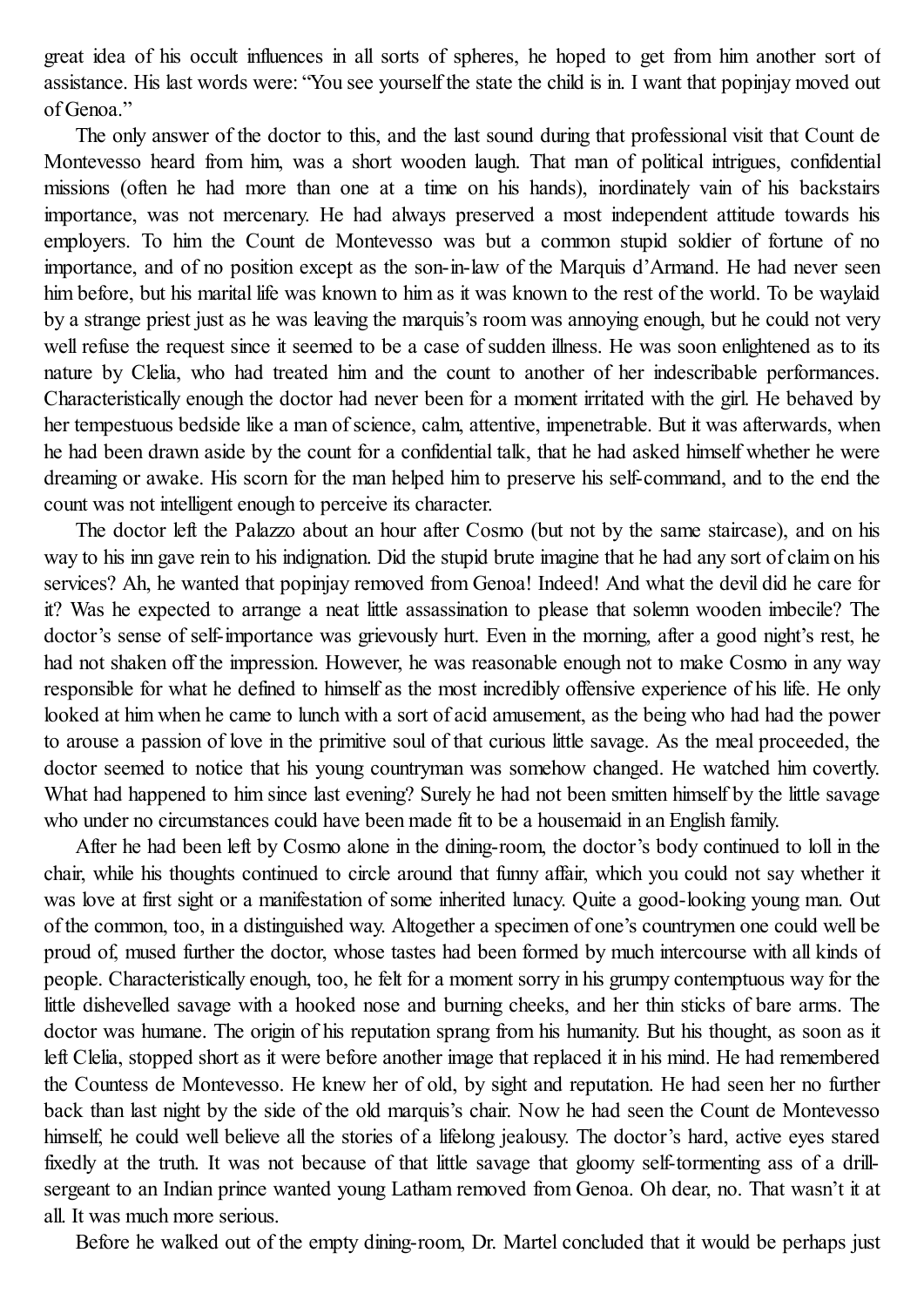as well for young Latham not to linger too long in Genoa.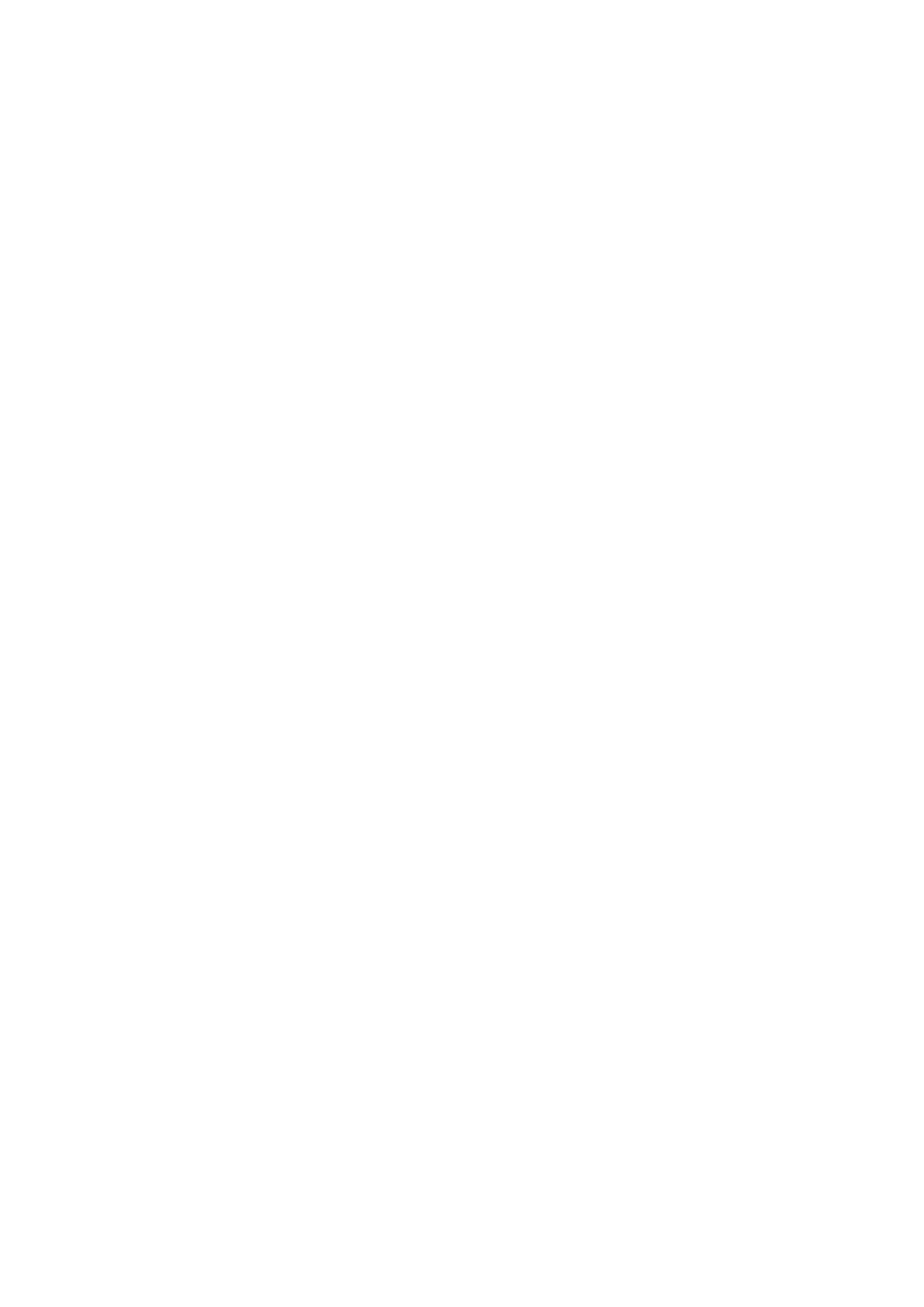Cosmo having returned to his room sat down again at the writing-table: for was not this day to be devoted to correspondence? Long after the shade had invaded the greater part of the square below he went on, while the faint shuffle of footsteps and the faint murmur of voices reached him from the pavement below like the composite sound of agitated insect life that can be heard in the depths of a forest. It required all his courage to keep on, piling up words which dealt exclusively with towns—roads—rivers mountains—the colours of the sky. It was like labouring the description of the scenery of a stage after a great play had come to an end. A vain thing. And still he travelled on. Having at last descended into the Italian plain (for the benefit of Henrietta), he dropped his pen and thought: "At this rate I will never arrive in Genoa." He fell back in his chair like a weary traveller. He was suddenly overcome by that weary distaste a frank nature feels after an effort at concealing an overpowering sentiment.

But had he really anything to conceal? he asked himself.

Suddenly the door flew open and Spire marched in with four lighted candles on a tray. It was only then that Cosmo became aware how late it was. "Had I not better tear all this up?" he thought, looking down at the sheets before him.

Spire put two candlesticks on the table, disposed the two others, one each side of the mantel-piece, and was going out.

"Wait!" cried Cosmo.

It was like a cry of distress. Spire shut the door quietly and turned about, betraying no emotion. Cosmo seized the pen again and concluded hastily: "I have been in Genoa for the last two days. I have seen Adèle and the marquis. They send their love. You shall have lots about them in my next. I have no time now to tell you what a wonderful person she has become. But perhaps you would not think so."

After he had signed it, the thought struck him that there was nothing about Napoleon in his letter. He must put in something about Napoleon. He added a P.S.: "You can form no idea of the state of suspense in which all classes live here, from the highest to the lowest, as to what may happen next. All their thoughts are concentrated on Bonaparte. Rumours are flying about of some sort of violence that may be offered to him, assassination, kidnapping. It's difficult to credit it all, though I do believe that the congress in Vienna is capable of any atrocity. A person I met here suggested that I should go to Livorno. Perhaps I will. But I have lost, I don't know why, all desire to travel. Should I find a ship ready to sail for England in Livorno, I may take passage in her and come home at once by sea."

Cosmo collected the pages, and while closing the packet asked himself whether he ought to tell her that? Was it the fact that he had lost all wish to travel? However, he let Spire take the packet to the post, and during the man's absence took a turn or two in the room. He had got through the day. Now there was the evening to get through somehow. But when it occurred to him that the evening would be followed by the hours of an endless night, filled by the conflict of shadowy thoughts that haunt the birth of a passion, the desolation of the prospect was so overpowering that he could only meet it with a bitter laugh. Spire, returning, stood thunder-struck at the door.

"What's the matter with you? Have you seen a ghost?" asked Cosmo, who ceased laughing suddenly and fixed the valet with distracted eyes.

"No, sir, certainly not. I was wondering whether you hadn't better dine in your room."

"What do you mean? Am I not fit to be seen?" asked Cosmo captiously, glancing at himself in the mirror as though the crisis through which he had passed in the last three or four minutes could have distorted his face. Spire made no answer. The sound of that laugh had made him lose his conventional bearing; while Cosmo wondered what had happened to that imbecile, and glared at him suspiciously.

"Give me my coat," he said at last. "I am going downstairs."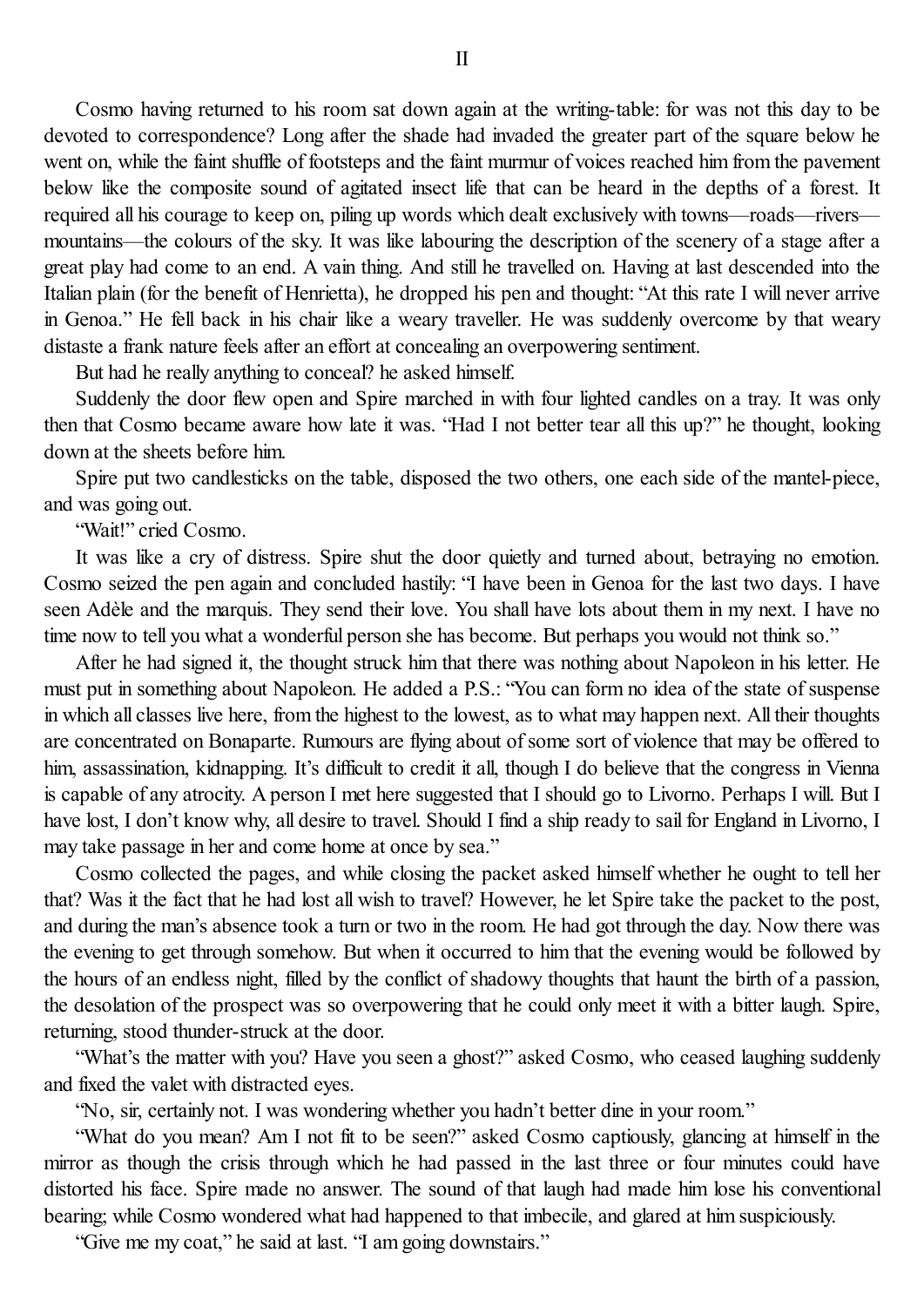This broke the spell, and Spire, getting into motion, regained his composure.

"Noisy company down there, sir. I thought you might not like it."

Cosmo felt a sudden longing to hear noise, lots of it, senseless, loud, common, absurd noise; noise loud enough to prevent one from thinking, the sort of noise that would cause one to become, as it were, insensible.

"What do you want?" he asked savagely of Spire, who was hovering at his back.

"I am ready to help you with your coat, sir," said Spire, in an apathetic voice. He had been profoundly shocked. After his master had gone out, slamming the door behind him, he busied himself with a stony face in putting the room to rights before he blew out the candles, and left it to get his supper.

"Didn't you advise me this morning to go to Livorno?" asked Cosmo, falling heavily into the chair. Dr. Martel was already at the table, and, except that he had changed his boots for silk stockings and shoes, he might not have moved from there all the afternoon.

"Livorno," repeated that strange man. "Did I? Yes. The road along the Riviera di Levante is delightful for any person sensible to the beauties of Italian landscape." He paused with a sour expression at the noise of voices filling the room, and muttered that, no doubt, Cantelucci found that sort of thing pay, but that the place was becoming impossible.

Cosmo was just thinking that there was not half enough uproar there. The naval officers seemed strangely subdued that evening. The same old lieutenant with sunken cheeks and a sharp nose, in the same shabby uniform, was at the head of the table. Cantelucci, wearing a long-skirted maroon coat, now glided about the room, unobtrusive and vigilant. His benefactor beckoned to him.

"You would know where to find a man with four good horses for the signore's carriage?" he asked; and accepting Cantelucci's low bow as an affirmative, addressed himself to Cosmo. "The road's perfectly safe. The country's full of Austrian troops."

"I think I would prefer to go by sea," said Cosmo, who had not thought of making any arrangements for the journey. Instantly Cantelucci glided away, while the doctor emitted a grunt and applied himself to his dinner. Cosmo thought desperately. "Oh, yes, the sea, why not by sea, away from everybody." He had been rolling and bumping on the roads, good, bad and indifferent, in dust or mud, meeting in inns ladies and gentlemen for days and days between Paris and Genoa, and for a moment he was fascinated by the notion of a steady gliding progress in company of three or four bronzed sailors over a blue sea in sight of a picturesque coast of rocks and hills crowded with pines, with opening valleys, with white villages, and purple promontories of lovely shape. It was like a dream which lasted till the doctor was heard suddenly saying: "I think I could find somebody that would take your travelling carriage off your hands"—and the awakening came with an inward recoil of all his being, as if before a vision of irrevocable consequences. The doctor lowered his eyelids. "He is changed," he said to himself. "Oh, yes, he is changed." This, however, did not prevent him from feeling irritated by Cosmo's lack of response to the offer to dispose of his travelling carriage.

"There are many people that would consider themselves lucky to have such an offer made to them," he remarked, after a period of silence. "It is not so easy at this time to get rid of a travelling carriage; nor yet to have an opportunity to hire a dependable man with four good horses, if you want to go by land. I mean at a time like this, when anything may happen any day."

"I am sure I am very much obliged to you," said Cosmo, "but I am really in no hurry."

The doctor took notice of Cosmo's languid attitude and the untouched plate before him.

"The trouble is that you don't seem to have any aim at all. Isn't that it?"

"Yes. I confess," said Cosmo carelessly. "I think I want a rest."

"Well, Mr. Latham, you had better see that you get it, then. This place isn't restful, it is merely dull. And then suppose you were suddenly to perceive an aim, such, for instance, as a visit to Elba—you may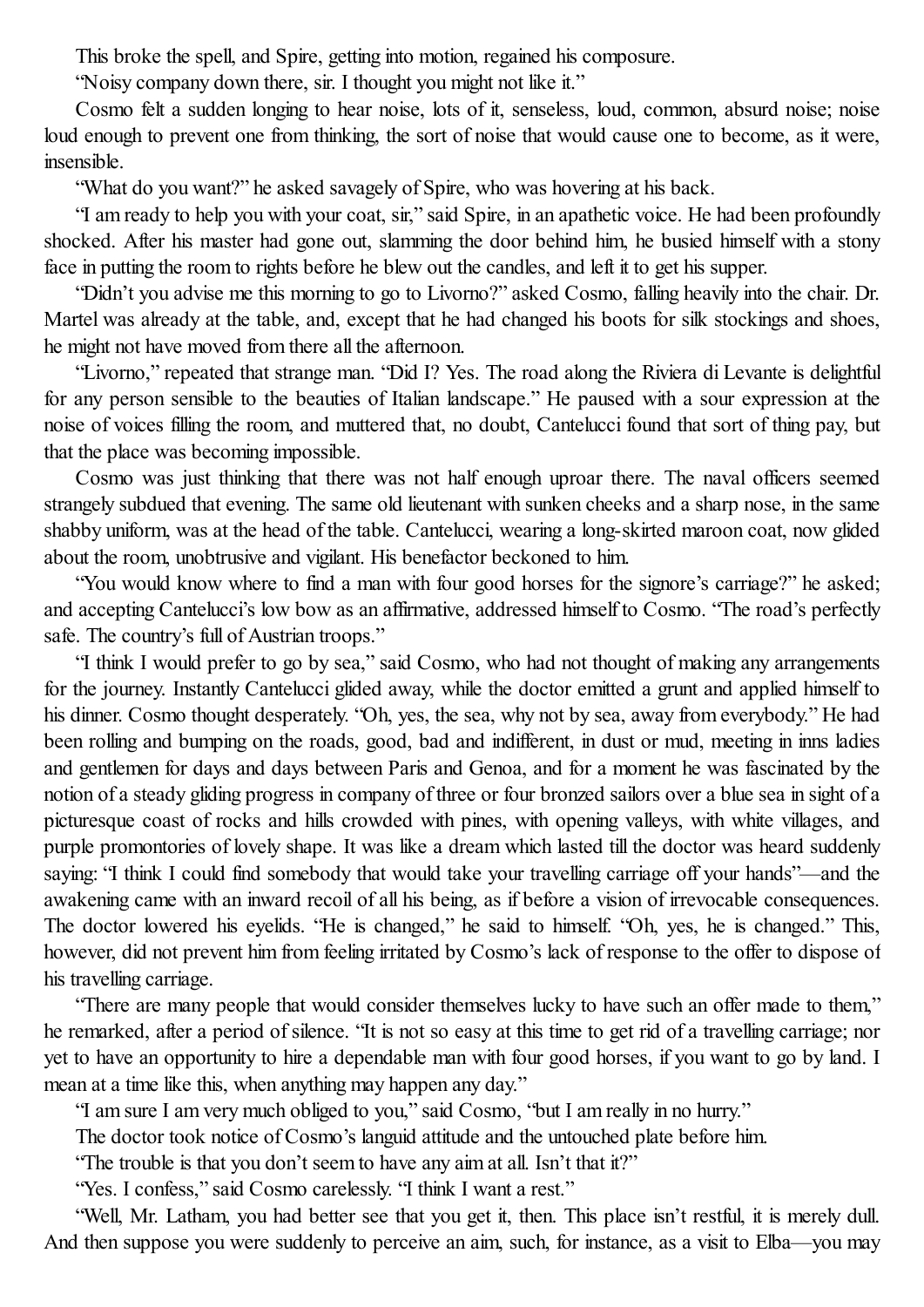be too late if you linger unduly. You know you are not likely to see a specimen like that one over there again in your lifetime. And even he may not be with us very long."

"You seem very positive about that," said Cosmo, looking at his interlocutor searchingly. "This is the third or fourth time that I hear that sort of allusion from you. Have you any special information?"

"Yes, of a sort. It has been my lot to hear much of what is said in high places, and the nature of my occupation has given me much practice in appreciating what is said."

"In high places!" interjected Cosmo.

"And in low too," retorted the doctor a little impatiently, "if that is the distinction you have in your mind, Mr. Latham. However, I told you I have been in Vienna quite recently, and I have heard something there."

"From Prince Talleyrand?" was Cosmo's stolid suggestion.

The doctor smiled acidly. "Not a bad guess. I did hear something at Prince Talleyrand's. I heard it from Montrond. You know who I mean?"

"Never heard of him. Who is he?"

"Never heard of Montrond? Oh, I forgot, you have been shut up in that tight island of ours. Monsieur Montrond has the advantage to live near the rose. You understand me? He is the intimate companion to the prince. Has been for many years. The prince told somebody once that he liked Montrond because he was not 'excessively'scrupulous. That just paints the man for you. I was talking with Monsieur Montrond about Bonaparte's future—and I was not trying to be unkind either. I pointed out that one could hardly expect him to settle down if the French Government were not made to pay him the money guaranteed under the Treaty. He could see the moment when he would find himself without a penny. That's enough to make any human being restive. He was bound to try and do something. A man must live, I said. And Montrond looks at me sideways, and says deliberately: 'Oh, here we don't see the necessity.' You understand that after a hint like this I dropped the subject. It's a point of view like another, eh, Mr. Latham?"

Cosmo was impressed. "I heard last night," he said, "that he is taking precautions for his personal safety."

"He remembered, perhaps, what happened to a certain Duc d'Enghien, a young man who obviously didn't take precautions. So you heard that story? Well, in Livorno you will hear many sorts of stories. Livorno is an exciting place, and an excellent point to start from for a visit to Elba, which would be a great memory for your old age. And if you happen to observe anything remarkable there, I would thank you to drop me a line, care of Cantelucci. You see, I have put some money into a deal in oil, and I don't know how it is, everything in the world, even a little twopenny affair like that, is affected by this feeling of suspense that man's presence gives rise to: hopes, plans, affections, love affairs. If I were you, Mr. Latham, I would certainly go to Livorno." He waited a little before he got up, muttering something about having a lot of pen-work to do, and went out, Cantelucci hastening to open the door for him.

Cosmo remained passive in his chair. The room emptied itself gradually, and there was not even a servant left in it when Cosmo rose in his turn. He went back to his room, threw a few pieces of wood on the fire and sat down. He felt as if lost in a strange world.

He doubted whether he ought not to have called that day at the palace, if only to say good-bye. And suddenly all the occurrences and even words of the day before assailed his memory. The morning call, the mulatto girl, the sunshine in Madame de Montevesso's boudoir, the seduction of her voice, the emotional appeal of her story, had stirred him to the depths of his soul. Where was the man who could have imagined the existence of a being of such splendid humanity, with such a voice, with such amazing harmony of aspect, expression, gesture—with such a face in this gross world of mortals in which Lady Jane and Mrs. R.'s daughters counted for the most exquisite products offered to the love of men? And yet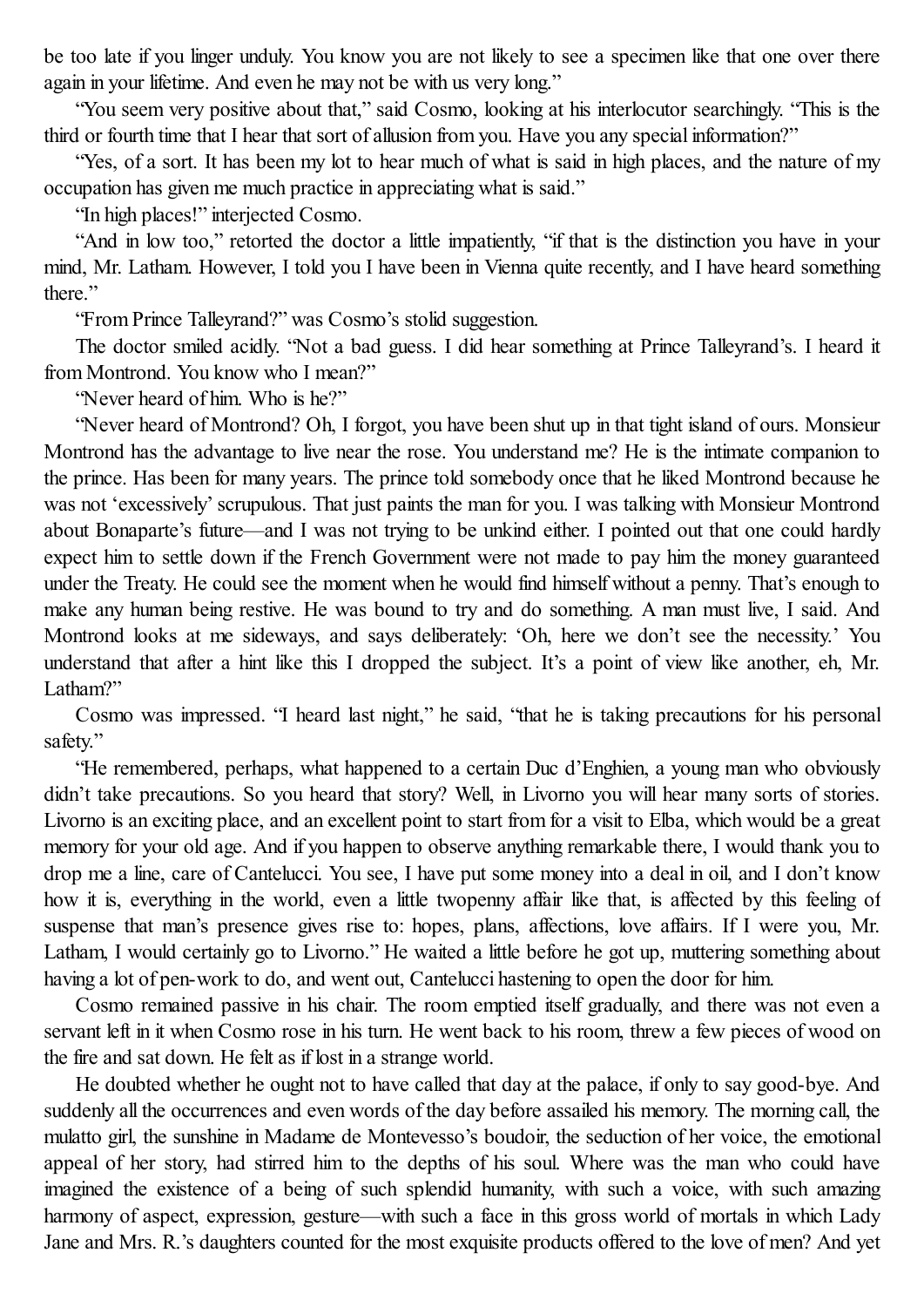Cosmo remembered now, that even while all his senses had been thrown into confusion by the first sight of Madame de Montevesso, he had felt dimly that she was no stranger, that he had seen her glory before: the presence, the glance, the lips. He did not connect that dim recognition with the child Adèle. No child could have promised a woman like this. It was rather like the awed recollection of a prophetic vision. And it had been in Latham Hall—but not in a dream: he was certain no man ever found the premonition ofsuch a marvel in the obscure promptings ofslumbering flesh. And it was not in a vision of his own; such visions were for artists, for inspired seers. She must have been foretold to him in some picture he had seen in Latham Hall, where one came on pictures (mostly of the Italian school) in unexpected places, on landings, at the end of dark corridors, in spare bedrooms. A luminous oval face on the dark background—the noble full-length woman, stepping out of the narrow frame with long draperies held by jewelled clasps and girdle, with pearls on head and bosom, carrying a book and pen (or was it a palm?), and—yes! he saw it plainly with terror—with her left breast pierced by a dagger. He saw it there plainly as if the blow had been struck before his eyes. The released hilt seemed to vibrate yet, while the eyes looked straight at him, profound, unconscious, in miraculous tranquillity.

Terror-struck, as if at the discovery of a crime, he jumped up trembling in every limb. He had a horror of the room, of being alone within its four bare walls, on which there were no pictures, except that awful one which seemed to hang in the air before his eyes. Cosmo felt that he must get away from it. He snatched up his cloak and hat and fled into the corridor. The hour was late and everything was very still. He did not see as much as a flitting shadow on the bare rough walls of the unfinished palace awaiting the decoration of marbles and bronzes that would never cover its nakedness now. The dwelling of the Grazianis stood as dumb and cold in all its lofty depths as at that desolate hour of the dreadfulsiege when its owner lay dead of hunger at the foot of the great flight of stairs. It was only in the hall below that Cosmo caught from behind one of the closed doors faint, almost ghostly, murmurs of disputing voices. The two hanging lanterns could not light up that grandly planned cavern in all its extent, but Cosmo made out the dim shape of the elderly lieutenant sitting all alone and perfectly still against the wall, with a bottle of wine before him. By the time he had reached the pavement Cosmo had mastered his trembling and had steadied his thoughts. He wanted to keep away from that house for hours, for hours. He glanced right and left, hesitating. In the whole town he knew only the way to the Palazzo and the way to the port. He took the latter direction. He walked by the faint starlight falling into the narrow streets resembling lofty unroofed corridors, as if the whole town had been one palace, recognising on his way the massive shape of one or two jutting balconies he remembered seeing before, and also a remarkable doorway, the arch of which was held up by bowed giants with flowing beards, like two captive sons of the god of the sea.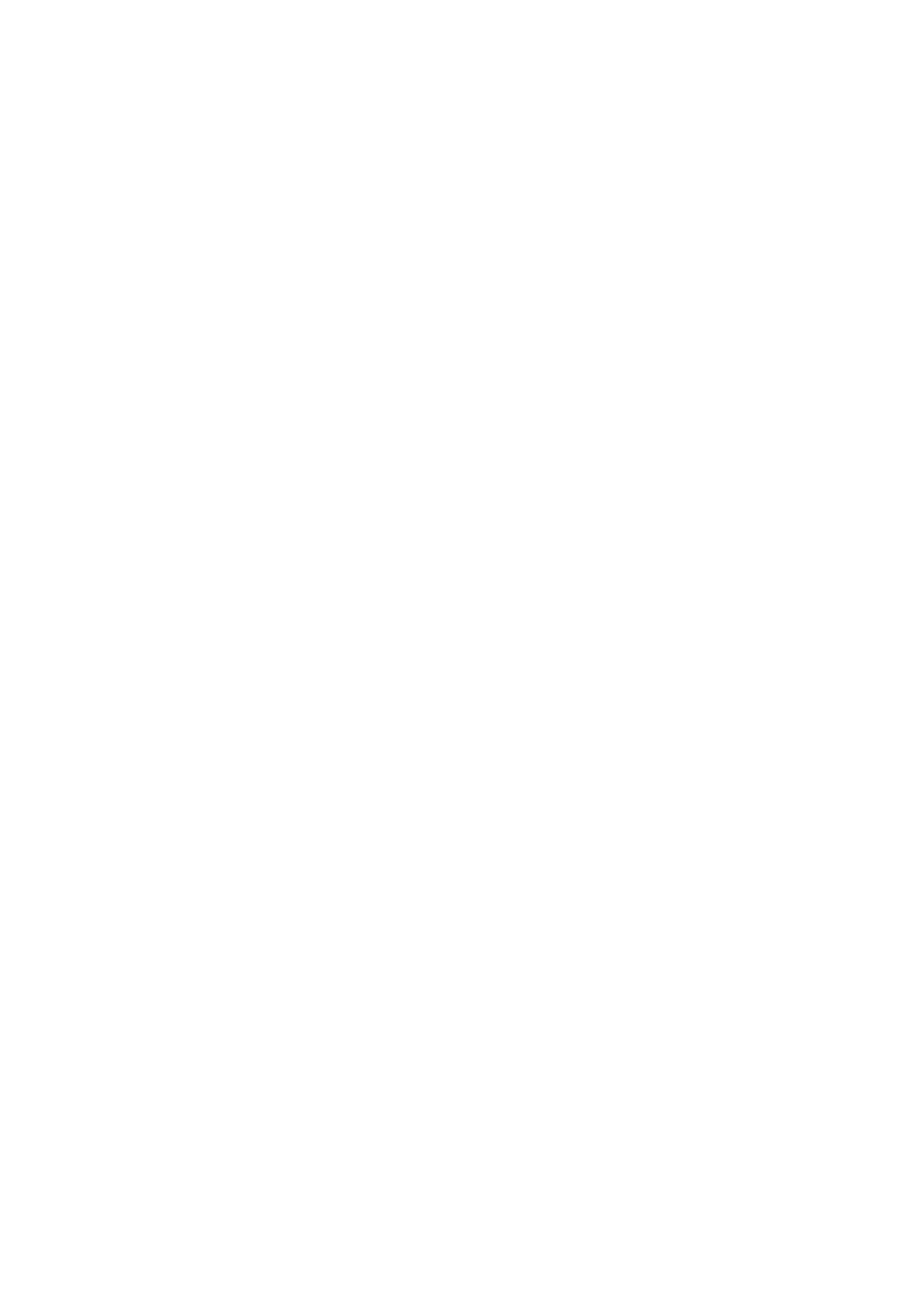At the moment when Cosmo was leaving his room to escape the haunting vision of an old picture, representing a beautiful martyr with a dagger in her breast, Dr. Martel was at work finishing what he called a confidential memorandum, which he proposed to hand over to the Marquis d'Armand. The doctor applied very high standards of honour and fidelity to his appreciation of men's character. He had a very great respect for the old marquis. He was anxious to make him the recipient of that crop of valuable outof-the-way information, interesting to the French Bourbons, which he had gathered lately.

Having sat up half the night, he slept late, and was just finishing shaving when a little before eleven o'clock there was a knock at his door, and Cantelucci entered. The innkeeper offered no apology for this intrusion, but announced without preliminaries that the young English gentleman had vanished during the night from the inn. The woman who took the chocolate in the morning upstairs found no servant ready to receive it as usual. The bedroom door was ajar. After much hesitation she had ventured to put her head through. The shutters being open, she had seen that the bed had not been slept in. . . . The doctor left off dabbing his cheeks with eau de cologne, and turned to stare at the innkeeper. At last he shrugged his shoulders slightly.

Cantelucci took the point immediately. Yes. But in this case it was impossible to dismiss the affair lightly. The young English signore had not been much more than forty-eight hours in Genoa. He had no time to make many acquaintances. And in any case, Cantelucci thought, he ought to have been back by this time.

The doctor picked up his wig and adjusted it on his head thoughtfully, like a considering cap. That simple action altered his physiognomy so completely that Cantelucci was secretly affected. He made one of his austerely deferential bows, which seemed to put the whole matter into the doctor's hands at once.

"You seem very much upset," said the doctor. "Have you seen his servant? He must know something."

"I doubt it, Excellency. He has been upstairs to open the shutters, of course. He is now at the front door, looking out. I did speak to him. He had too much wine last evening and fell asleep with his head on the table. I saw him myself before I retired."

The doctor preserving a sort of watchful silence, Cantelucci added that he, himself, had retired early on account of one of those periodical headaches he suffered from since the days of his youth, when he had been chained up in the dungeons of St. Elmo for months.

The doctor thought the fellow did look as though he had had a bad night. "Why didn't you come to see me? You know I can cure worse ailments."

The innkeeper raised his hands in horror at the mere idea. He would never have dared to disturb his Excellency for such a trifle as a headache.

But the real cause of his trouble was quite other. A partisan of the revolutionary French from his early youth, Cantelucci had been an active conspirator against the old order of things. Now that kings and priests were raising their heads out of the dust, he had again become very busy. The latest matter in hand had been the sending of some important documents to the conspirators in the south. He had found the messenger, had taken steps for getting him away secretly, had given him full instructions the last thing before going to bed. The young fellow was brave, intelligent and resourceful beyond the common. But somehow the very perfection of his arrangements kept the old conspirator awake. He reviewed them again and again. He could not have done better. At last he fell asleep, but almost immediately, it seemed to him, he was roused by the old crone whose task it was to light the fires in the morning. Sordid and witchlike she conveyed to him in a toothless mumble the intelligence that Checca was in the kitchen, all in tears, and demanding to see him at once.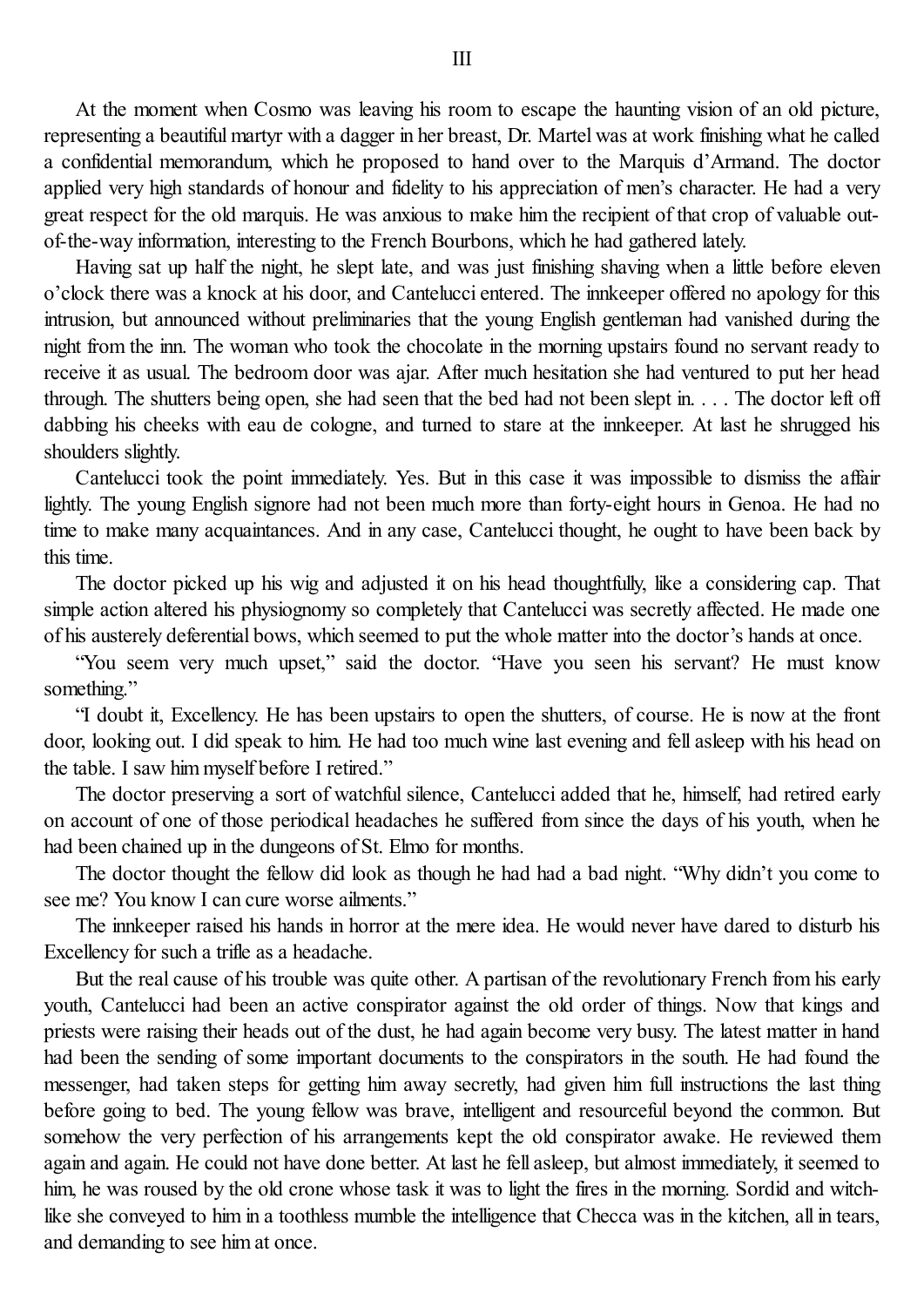This Checca was primarily and principally a pretty girl, an orphan left to his care by his late sister. She was not consulted when her uncle, of whom she stood in awe, married her to the middle-aged owner of a wine-shop in the low quarter of the town, extending along the shore near the harbour. He was goodnatured, slow-witted, and heavy-handed at times. But Checca was much less afraid of him than of her austere uncle. It amused her to be the *padrona* of an *osteria* which in the days of empire was a notable resort for the officers of French privateers. But at the peace that clientele had disappeared and Checca's husband, leaving the wine-casks to her management, employed his leisure in petty smuggling operations, which kept him away from home.

Cantelucci connected his niece's irruption with some trouble that man might have got into. He was vexed. He had other matters to think of. He was astonished by the violence of her grief. When she could speak at last, her tale turned out to be more in the nature of a confession. The old conspirator could hardly believe his ears when he heard that the man whom he had trusted had committed the crime of betraying the secrecy of his mission by going to the *osteria* late at night to say good-bye to Checca. She assured him that he had been there only a very few moments.

"What, in a wine-shop! Before all the people! With spies swarming everywhere!"

"No," she said. "It was much later. Everybody was gone. He scratched at the barred door."

"And you were on the other side waiting to let him in—miserable girl," Cantelucci hissed ferociously.

She stared at her terrible uncle with streaming eyes. "Yes, I was." She had not the heart to refuse him. He stayed only a little moment . . . (Cantelucci ground his teeth with rage. It was the first he had heard of this affair. Here was a most promising plot endangered by this *bestialita*). . . Only one little hug, and then she pushed him out herself. Before she had finished putting up the bar she heard a tumult in the street. Shots too. Perhaps she would have rushed out, but her husband was home for a few days. He came down to the wine-shop very cross and boxed her ears; she did not know why. Perhaps for being in the shop at that late hour. That did not matter; but he drove her before him up the stairs, and she had to sham sleep for hours, till he began to snore regularly. She had grown so desperate that she took the risk of running out and telling her uncle all about it. She thought he ought to know. What brought her to the inn really was a faint hope that Attilio, having eluded the assassins (she was sure they were assassins), had taken refuge there unscathed—or wounded perhaps. She said nothing of this, however. Before Cantelucci's stony bearing she broke down. "He is dead—*poverino*. My own hands pushed him to his death," she moaned to herself crazily, standing in front of her silent uncle before the blazing kitchen fire in the yet slumbering house.

Rage kept Cantelucci dumb. He was as shocked by what he had heard as the most rigid moralist could desire. But he was a conspirator, and all he could see in this was the criminal conduct of those young people who ought to have thought of nothing but the liberation of Italy. For Attilio had taken the oath of the Carbonari; and Checca belonged to the women's organisation of that secret society. She was an *ortolana*, as they called themselves. He had initiated her and was responsible for her conduct. The baseness—the stupidity—the frivolity—the selfishness!

By severe exercise ofself-restraint he refrained from throwing her out into the street all in tears as she was. He only muttered awfully at her: "Get out of my sight, you little fool," with a menacing gesture; but she stood her ground; she never flinched before his raised hand. And as it fell harmless by his side she seized it in both her own, pressing it to her lips and breast in turn, whispering the while all sorts of endearing names at the infuriated Cantelucci. He heard the sounds of his staff beginning the work of the day, their voices, their footsteps. They would wonder—but his niece did not care. She clung to his hand, and he did not get rid of her till he had actually promised to send her news directly he had heard something himself. And she even thought of the means. There was that fine sailor with black whiskers in attendance on the English officers frequenting the hotel. He was a good-natured man. He knew the way to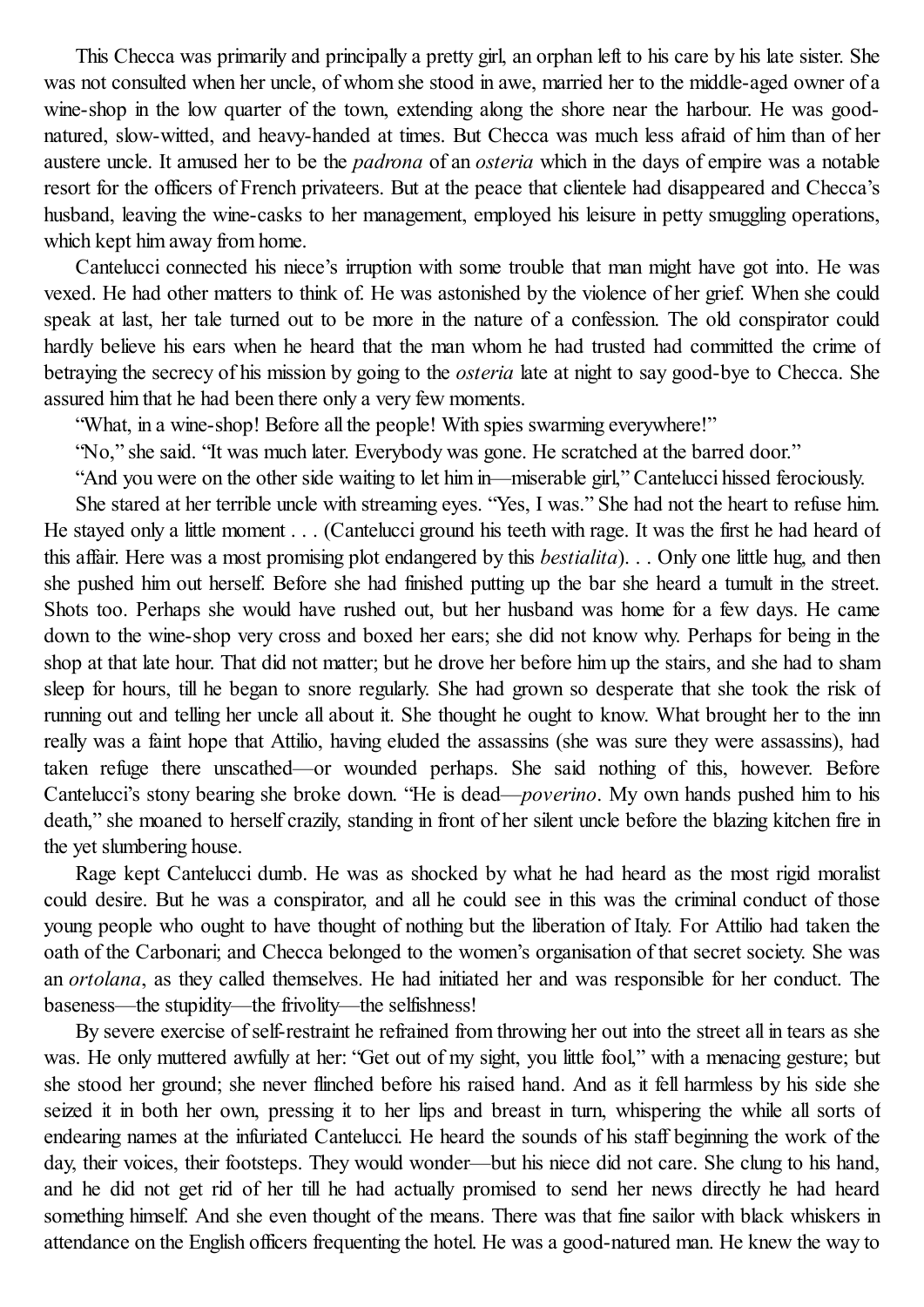the wine-shop.

This reminded her of her husband. What if he should wake in her absence! and still distracted she ran off at last, leaving Cantelucci to face the situation.

He was dismayed. He did not really know what had happened—not to his messenger, but to the documents. The old conspirator, battling with his thoughts, moved so silent and stern amongst his people that nobody dared approach him for a couple of hours. And when they did at last come to him with the news of the young "milor's" disappearance, he simply swore at them. But as the morning advanced he came to the conclusion that for various reasons it would be best for him to seek his old benefactor. He did so with a harassed face, which caused the doctor to believe in the story of a sleepless night. Of course, he spoke only of Cosmo's absence.

The doctor leaning back against the edge of his dressing-table gazed silently at the innkeeper. He was profoundly disturbed by the intelligence. "Got your snuff-box on you?" he asked.

The alacrity of Cantelucci in producing his snuff-box was equalled by the deferential flourish with which he held it out to his benefactor.

"The young English signore," he remarked, "visited the Palazzo of the Griffins the evening before."

The doctor helped himself to a pinch. "He didn't spend the night there though," he observed. "You know who lives in the Palazzo, don't you, Cantelucci?"

"Some Piedmontese general, I understand, your Excellency," said Cantelucci, who had been in touch with Count Helion ever since the Austrian occupation, and had even forwarded secretly one or two letters for the count to Elba. But these were addressed to a grain merchant in Porto Ferraio. "I will open all my mind to your Excellency," continued Cantelucci. "An English milor is a person of consequence. If I were to report his disappearance, the police would be coming here to make investigation. I don't want any police in my house."

The doctor lost his meditative air. "I daresay you don't," he said grimly.

"I recommend myself to your Excellency's protective influence," murmured Cantelucci insinuatingly.

The doctor let drop the pinch of snuff between his thumb and finger. "And he may have come back while we are talking here," he said hopefully. "Go down, Cantelucci, and send me my courier."

But the doctor's man was already at the door, bringing the brushed clothes over his arm. While dressing the doctor speculated on the mystery. It baffled all his conjectures. A man may go out in the evening for a breath of fresh air and get knocked on the head. But how unlikely! He spoke casually to his man, who was ministering to him in gloomy silence.

"You will have to step over to the police presently and find out whether anything has happened last night. Do it quietly."

"I understand," said the courier surlily. The thought that the fellow had been drunk recently crossed the doctor's mind.

"Who were you drinking with last night?" he asked sharply.

"The English servant," confessed the courier-valet grumpily. "His master let him off his service last night."

"Yes. And you made him pay the shot." With these words the doctor left the room. While crossing the great hall downstairs he had the view of Spire's back framed in the entrance doorway. The valet had not apparently budged from there since seven. So Mr. Latham had not returned. In the dining-room there were only two naval officers at the table reserved for them: the elderly gentleman in his usual place at the head, and a round-faced florid person in a bobbed wig, who might have been the ship's surgeon. During their meal the doctor did not hear them exchange a single remark. They went away together, and after the last of the town customers had left the room too, the doctor sat alone before his table toying with a halfempty glass thoughtfully. His grave face was startlingly at variance with the short abrupt laugh which he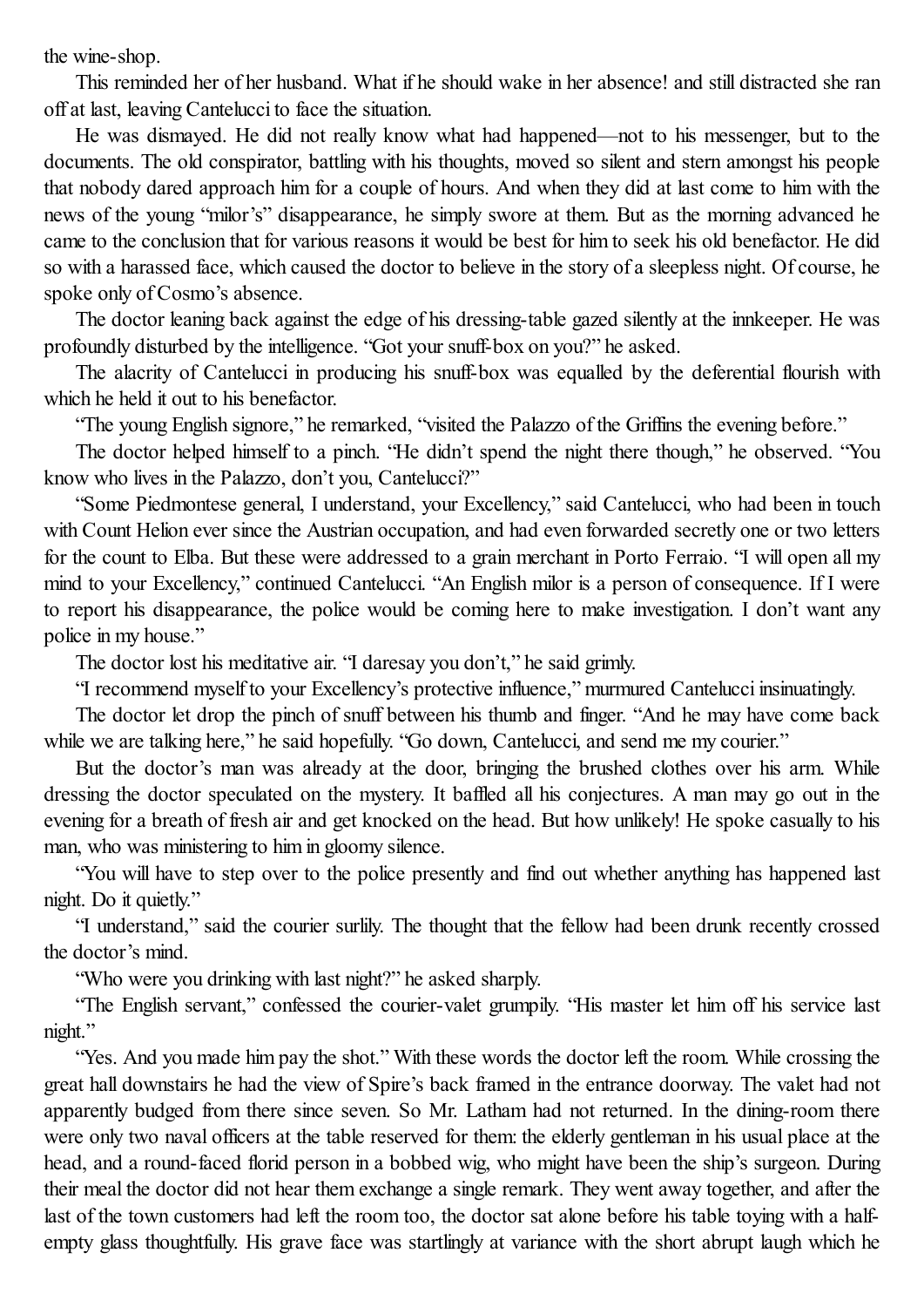emitted as he rose, pushing his chair back. It was provoked by the thought that only last evening he had been urging half-jestingly his young countryman to leave Genoa in one of the conventional ways, by road or sea, and now he was gone with a vengeance—spirited away, by Jove! The doctor was startled at the profound change of his own feelings. Count Helion's venomous "I don't want that popinjay here" did not sound so funny in his recollection now. Very extraordinary things could and did happen under the run of everyday life. Was it possible that the word of the riddle could be found there? he asked himself.

This investigator of the secret discontents and aspirations of his time had never shut his ears to the mere social gossip that came in his way. He had lived long, he remembered much. For instance, he could remember things that were said about Sir Charles Latham long before Cosmo was born. As to the story of the Montevesso marriage, that had made noise enough in its time in society, and also amongst the French *émigrés*. Its celebration, the subsequent differences, reconciliations, recriminations, and final arrangement, had kept idle tongues wagging for years. Of course it was that match which had given that dubious Montevesso his social standing; and what followed had invested that absurd individual with the celebrity of a character out of a Molière comedy: Le Jaloux. The elderly jealous husband. Comic enough. But that was the sort of comedy that soon takes a tragic turn. A special provocation, a sudden opportunity, are enough. What puzzled the doctor was the suddenness of the problem. Yet one could not tell what an orientalised brute, no stranger probably to palace murders, had not the means of doing. He might have been harbouring in that barn of a palace some retainers of a deadly kind. A Corsican desperado, or a couple of rascals from his own native mountains. Had he not two unattractive old peasant women concealed there?

The doctor believed that unlikely things happened every day. This view was not the result of inborn credulity, but of much acquired knowledge of a secret sort. A serious, fastidious, and obviously earnestminded young man, like Latham, was particularly liable to get into trouble of a grave kind. A manifestation of perfectly innocent sympathy could do it, and even less. An unguarded glance. An unconscious warmth of tone. Confound it! Yet he could not let a young countryman of his, a nice, likeable young gentleman, vanish from under his nose without taking some steps.

The doctor stepped out into the hall, attractively dim and cool in the middle of the day. Spire had disappeared, but the doctor had given up the hope of Cosmo's sudden return. In a dark corner he perceived the shadowy shape of a cocked hat, and made out the old lieutenant leaning back against the wall with his arms crossed and his chin on his breast. He had a bottle of wine and a glass standing in front of him.

"I suppose," thought the doctor, "this is what he comes ashore for."

The product of twenty years of war. The reeking loom that converted such as he into food for guns had stopped suddenly. There would be no demand for heroes for a long long time, and somehow the fact that the fellow had all his limbs about him made him even more pathetic. The doctor had almost forgotten Cosmo. He did not notice Spire coming down the stairs, and he started at the sound of the words: "I beg your pardon, sir," uttered almost in his ears. The elderly valet was very much shaken. He said in a low murmur: "I am nearly out of my mind, sir. My master . . ."

"I know," interrupted the doctor. He pounced upon Spire like a bird of prey. "Come, what do you know about it?"

This reception roused Spire's dislike of that sour and off-hand person, like no medical man he had ever seen, and certainly no gentleman. On the principle "like master like man," Spire was more sensitive to manner than to any trait of personality. He pulled himself together and steadied his voice. "I know nothing, sir, except that you were the last person seen speaking to Mr. Latham."

"You don't think I have got him in my pocket, do you?" asked Dr. Martel, noting the hostile stare. "Don't you attend your master when he retires for the night?"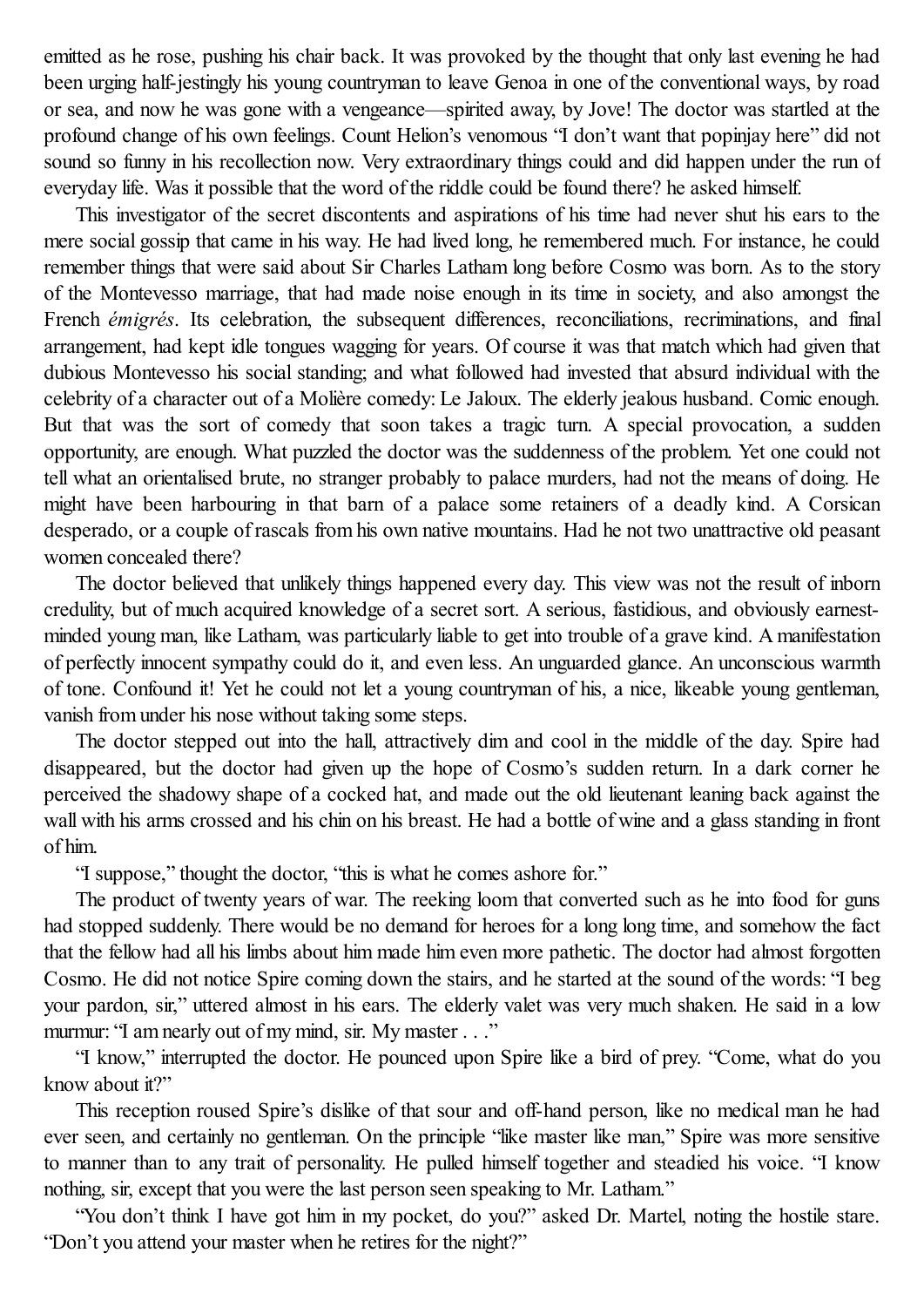"I got dismissed early last night. I am sorry to say I sat downstairs after supper very late, listening to tales about one thing and another. I . . . I went to sleep there," added Spire with a sort of desperation.

"Listening to tales," repeated the doctor jeeringly. "Pretty tales they must have been, too. Zillers is no company for a respectable English servant. You ought to be ashamed of yourself. Well, and then?"

"I went up, sir, and . . ."

"In the middle of the night," suggested the doctor.

"It was pretty late. I . . ."

He faltered at the remembrance. The waking up in the cold dark kitchen, the cold dark staircase, the light shining through the key-hole of Mr. Cosmo's bedroom, the first vague feeling that there was something wrong, the empty room. And most awful of all, the bed not slept in, and the candles in the candelabras burning low. He remembered his horror, incredulity, his collapse into an arm-chair where he sat till broad daylight in a pitiable state of mental agitation.

A slight tremor passed through his portly frame before he forced himself to speak.

"Mr. Latham had emptied his pockets, sir, as if he were making ready to go to bed. All the change and his keys were lying on the mantel-piece. One would think he had been kidnapped. Of course, it can't be," he added in a low, intense tone.

"Do you mean to say he disappeared without his hat?" asked the doctor.

"No, sir, hat and cloak aren't there." And to the doctor's further questions Spire confessed that he had spoken to no one in the house that morning. He would only have been told lies. He did not think much of the people in the inn.

"So I took the liberty of speaking to you, sir. Mr. Latham may turn up any moment, and I don't know that he would like to find that I have been to the police already."

"No, perhaps he wouldn't," assented the doctor reflectively.

"That's just it, sir," murmured Spire. "Mr. Cosmo is a very peculiar young gentleman. He doesn't like notice to be taken."

"Doesn't he? Well, then, you had better wait before you go to the police. We had better give him till four o'clock."

"Very well, sir," said Spire, fighting down his feeling that nothing in the world would be worse than this waiting. The doctor nodded dismissal, then at the last moment:

"By-the-by, hadn't you better look up all the papers that may be lying about?"

Spire was favourably impressed by the suggestion.

"Yes, sir, we have a small strong-box with us. I will go and do it at once."

During that colloquy, conducted in low tones at the foot of the grand staircase, nobody had appeared in the hall. Not even the vigilant Cantelucci. But the elderly lieutenant had raised his head and his dull uninterested eyes followed the doctor across the hall and out through the door into the sunshine of the square. In all its vast and paved extent only very few figures were moving. The doctor's tastes and even his destiny had made of him a nocturnal visitor to the abodes of the great. At this time of the day, however, there was almost as little risk of being seen entering the Palace of the Griffins as in the middle of the night. The populace, the shopkeepers, the Austrian garrison, the gendarmes, the *sbirri*, the spies, and even the conspirators were indulging in mid-day repose. The very team of dapple-grey horses harnessed to an enormous two-wheeled cart drawn up in the shade, dozed over their empty nose-bags. Dogs slumbered in the doorways in utter abandonment; and only the bronze griffins seated on their narrow pedestals of granite before the doorway of the palace preserved their alert, wide-awake pose of everlasting watchfulness. They were really very fine. And the doctor gave them an appreciative glance before crossing the empty quadrangle. He felt the only wide-awake person in a slumbering world. He wondered if he would succeed in getting admitted to the palace. If not, he confessed to himself, he would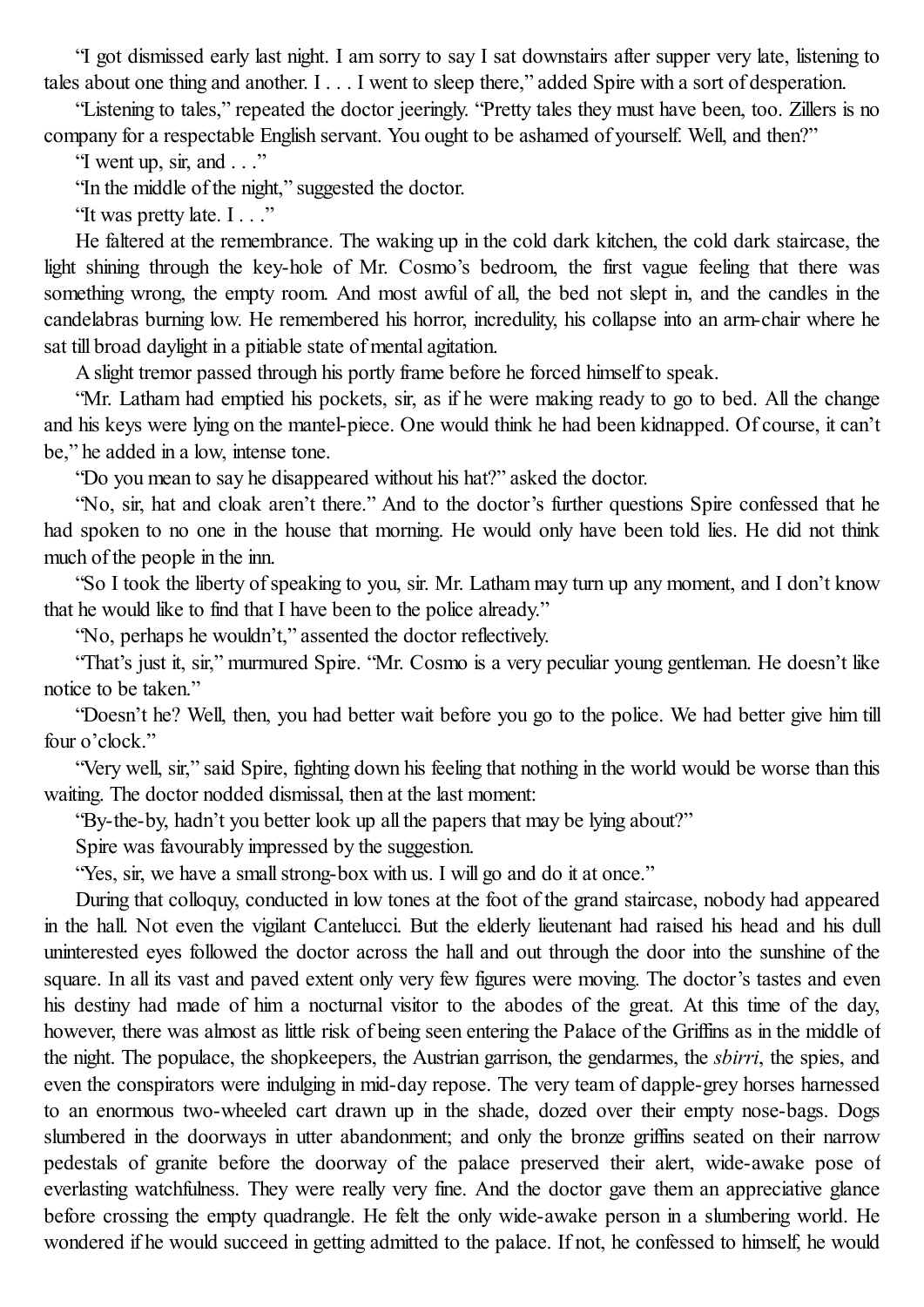be at a loss what to do next. Very disagreeable. He had, however, the memorandum for the marquis in his pocket, as a pretext of his visit.

All was still without and within; but in the noble ante-room at the foot of the marble staircase he was met by a sight characteristic of the easy Italian ways. Extended face downward on one of the red and gold benches, one of the footmen in shirt-sleeves and with his breeches untied at the knees was sleeping profoundly. His dishevelled head rested on his forearm. At an unceremonious poke in the ribs he jumped to his feet, looking scared and wild. But Dr. Martel was ready for him.

"What's the matter, my friend?" he asked softly. "Is there a price set on your head?"

The man remained open-mouthed, as if paralysed by the caustic inquiry.

"Fetch the major-domo here," commanded the doctor, thinking that he had seldom seen a more bandit-like figure. While waiting, the doctor reflected that a livery coat was a good disguise. It occurred to him also that in the house of a man having such retainers all sorts of things might happen. This was Italy. The silence as of a tomb, which pervaded the whole house, though nothing extraordinary in the hour of siesta, produced the effect of sinister mystery. The arrival of the sleek Bernard did not destroy that bad impression. The doctor, who had never seen him before by daylight, said to himself that this was no doubt only another kind of villain. On learning that the marquis had been very ill during the night, and that Bernard could not think of taking in his name, the doctor inquired whether Madame de Montevesso would see him on most important business. To his great relief (because he had been asking himself all along how he could contrive to get private speech with the Countess) Bernard raised no objections. He simply went away. And again the dumbness around him grew oppressive to Dr. Martel. He fell into a brown study. This palace, famed for the treasures of art, for the splendours of its marbles and paintings and gildings, was no better than a gorgeous tomb. Men's vanity erected these magnificent abodes, only to receive in them the unavoidable guest, Death, with all the ceremonies of superstitious fear. The sense of human mortality evoked by this dumb palazzo was very disagreeable. He was relieved by the return of the noiseless Bernard, all in black, and grave, like a sleek caretaker of that particular tomb, who stood before him saying in a low voice: "Follow me, please."

Bernard introduced the doctor into a comparatively small, well-lighted boudoir. At the same moment Madame de Montevesso entered it from her bedroom by another door. The doctor had an impression of a gown with a train, trimmed with ribbons and lace, surmounted by a radiant fair head. The face was pale. Madame de Montevesso had been up most of the night with her father. The marquis was too ill to see anybody.

The doctor expressed his regret in a formal tone. Meantime he took out of his pocket the memoir and begged Madame la Comtesse to keep it under lock and key till she could hand it over to her father. He was also in possession of information which, he said, would be of the greatest interest to the French Court; but he could disclose it only to the French king or to Monsieur de Jaucourt. He was ready to proceed to Paris should the marquis be impressed sufficiently by the memoir to procure for him a private audience from the king or the minister.

This curt, business-like declaration called out a smile on that charming face—just a flicker—a suspicion of it. He could not be offended with that glorious being. He only felt that he must assert himself.

"I cannot deal with lesser people," he said simply. "This must be understood in Paris. I make my own conditions. I am not a hireling. Your father has known me for years. Monsieur le Marquis and I met in other, dangerous times in various parts of Europe. Each of us was risking his life."

The marquis had often talked with his daughter of his past. She had heard from him of a certain agent Martel, a singular personage. Her curiosity was aroused. She said:

"I know. I believe he was indebted to you for his safety on one occasion. I can understand my father's motives. But you will forgive me for saying that as to yours . . ."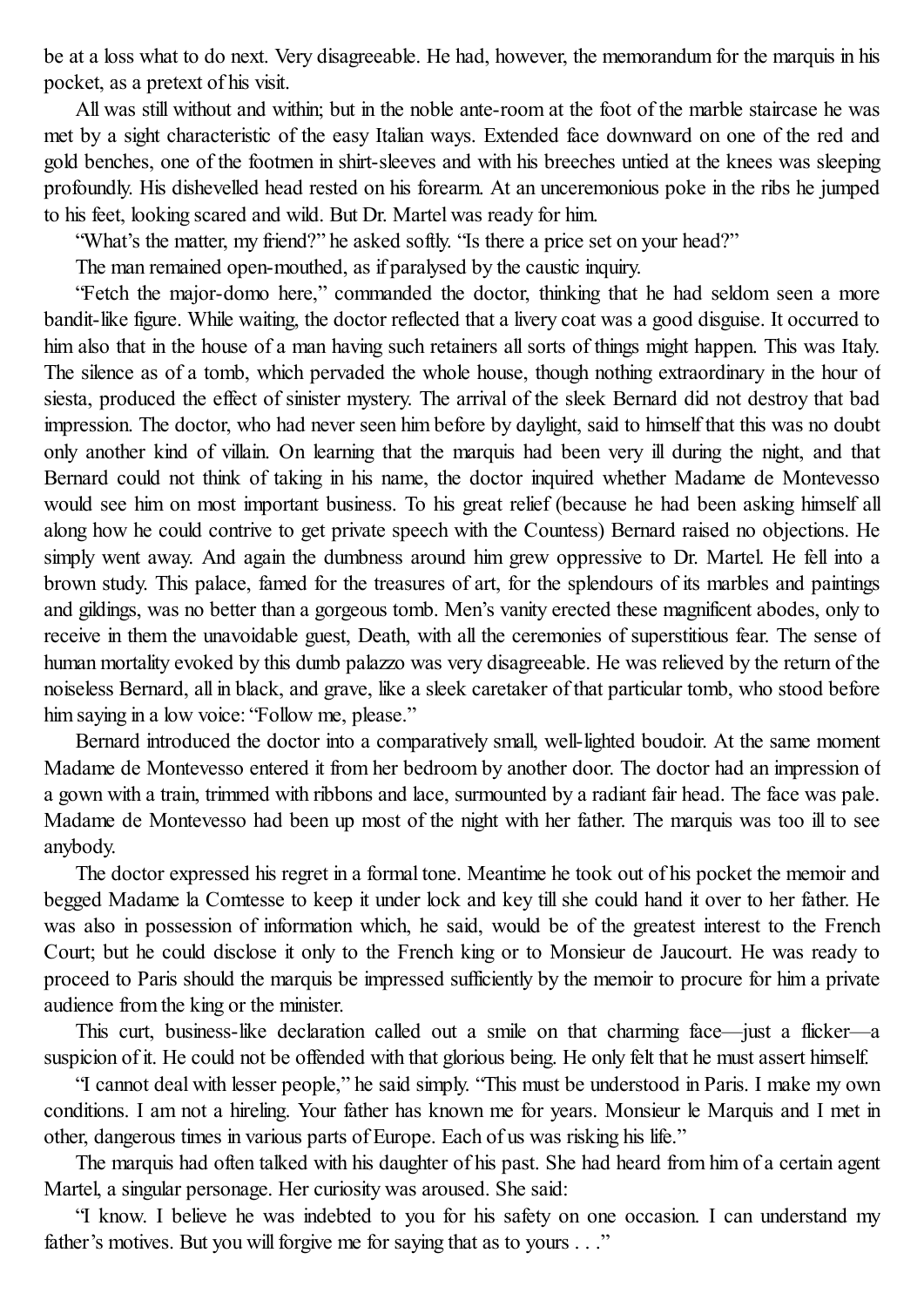"Oh! It was not the love of absolutism. The fact is, I discovered early in life that I was not made for a country practice. I started on my travels with no definite purpose, except to do a little good—here and there. I arrived in Italy while it was being revolutionised by Jacobins. I was not in love with them either. Humane impulses, circumstances, and so on, did the rest."

He looked straight at her. This *tête-à-tête* was an unique experience. She was a marvellous being, somehow, and a very great lady. And yet she was as simple as a village maid—a glorified village maid. The trials of a life of exile and poverty had stripped her of the faintest trace of affectation or artificiality of any kind. The doctor was lost in wonder. What humanising force there was in the beauty of that face to make him talk like that the first time he saw her! And suddenly the thought: "Her face has been her fortune," came to him with great force, evoking by the side of her noble unconscious grace the stiff wooden figure of Count de Montevesso. The effect was horrible, but the doctor's hard grey eyes betrayed neither his horror nor his indignation. He only asked Madame de Montevesso, who was locking up his memoir in the drawer of a little writing-table, if it would be safe there, and was told that nobody ever came into the room but a confidential mulatto maid who had been with the Countess for years.

"Yes, as far as you know," the doctor ventured significantly. With this beginning he found no difficulty in discovering that Madame de Montevesso knew nothing of the composition of the household. She did not know how many servants there were. She had not been interested enough to look over the palazzo. Apart from the private apartments and the suite of rooms for small receptions, she had seen nothing of it, she confessed, looking a little surprised. It was clear that she knew nothing, suspected nothing, had lived in that enormous and magnificent building like a lost child in a forest. The doctor felt himself at the end of his resources, till it occurred to him to say that he hoped that she was not specially anxious about her father. No, Madame de Montevesso was not specially anxious. He seemed better this morning. Dr. Martel was very much gratified; and then by a sudden inspiration added that it would be a pleasure to give the good news to Mr. Latham, whom he hoped to see this evening.

Madame de Montevesso turned rigid with surprise for a moment at the sound of that name. "You have met Mr. Latham . . ." she faltered out.

"Oh! By the merest chance. We are staying at the same inn. He shares my table. He is very attractive."

Madame de Montevesso looked no longer as though she expected her visitor to go away. The doctor had just time to note the change before he was asked point-blank:

"Did Mr. Latham tell you that he was a friend of ours?"

He answered evasively that he knew very little about Mr. Latham, except what he could see for himself—that Mr. Latham was very superior to the young men of fashion coming over in such numbers from England since the end of the war. That generation struck him as very crude and utterly uninteresting. It was different as far as Mr. Latham was concerned. A situation had arisen which would make a little information as to his affairs very desirable.

"Desirable?" repeated Madame de Montevesso in a whisper.

"Yes, helpful . . ."

The deliberate stress which he put on that word augmented Madame de Montevesso's bewilderment.

"I don't quite understand. In what way? Helpful for you—or helpful for Mr. Latham?"

"You see," said the doctor slowly, "though our acquaintance was short, my interest was aroused. I am a useful person to know for those who travel in Italy."

Madame de Montevesso sank into a *bergère*, pointing at the same time to a chair which faced it. But the doctor, after a slight bow, only rested his hand on its high back. At the end of five minutes Adèle was in possession of all the doctor knew about Cosmo's disappearance. She sat silent, her head drooped, her eyes cast down. The doctor was beginning to feelrestive when she spoke without looking up: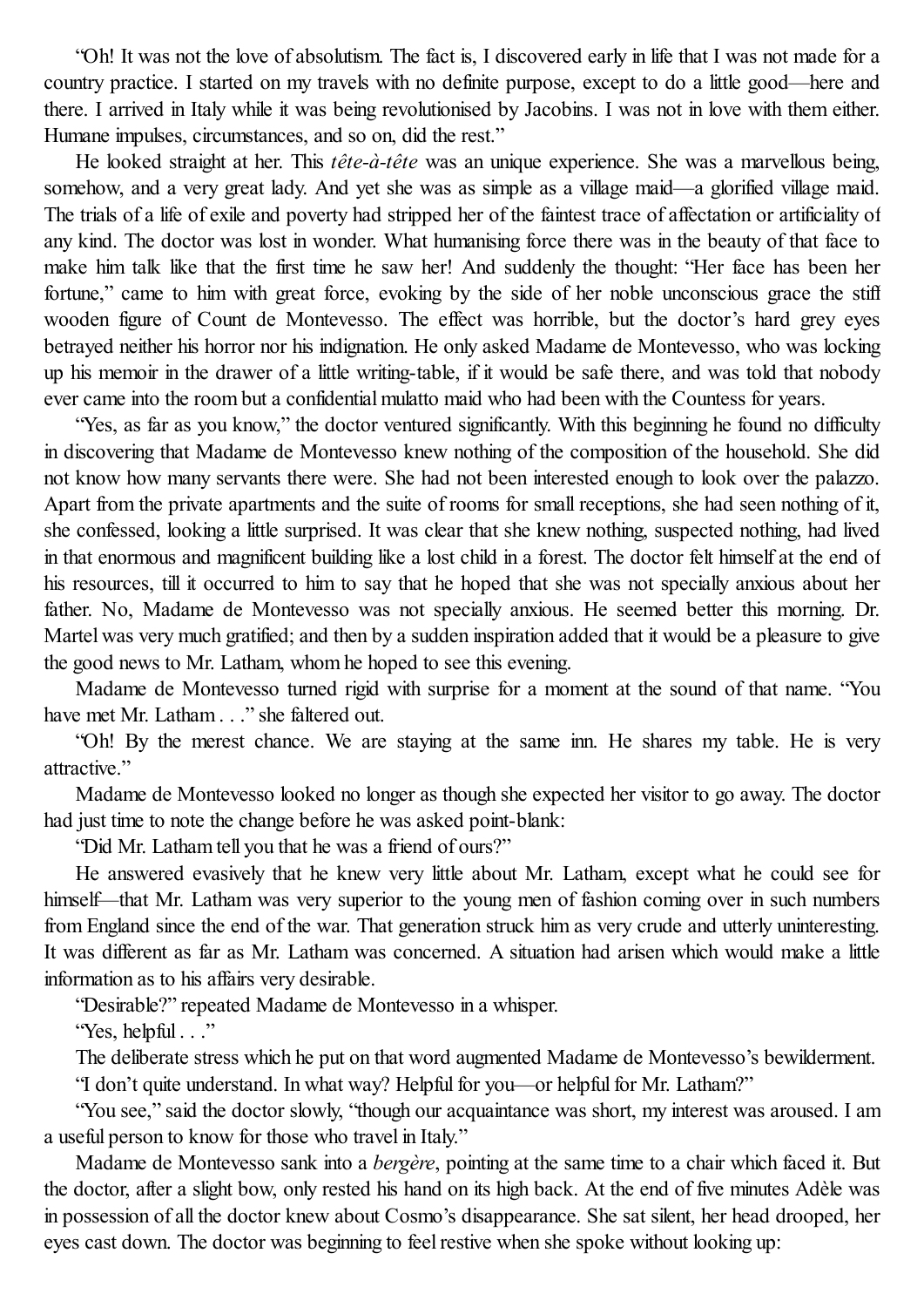"And this is the real motive of your visit here."

The doctor was moved by the hopeless tone. It might have been an attempt to appear indifferent, but, only in a moment, she seemed to have become lifeless.

"Well," he said, "on the spur of the moment it seemed the only thing to do.... There is somebody in the next room. May I shut the door?"

"It's only my maid," said Madame de Montevesso. "She couldn't hear us from there."

"Well, then, perhaps we had better leave the door as it is. It's best to avoid all appearance of secrecy." The doctor was thinking of Count Helion, but Madame de Montevesso made no sign. The doctor lowered his voice still more.

"I wanted to ask you if you had seen him yesterday—last night. No? But he may have called without your knowledge."

She admitted that it was possible. People had been sent away from the door on account of her father's illness. There had been no reception in the evening. But Mr. Latham would have asked for her. She thought she would have been told. The doctor suggested that Mr. Latham might have asked for the count. Madame de Montevesso had only seen her husband for a moment in her father's bedroom the day before, and not at all yet this day. For all she knew he may have been away for the day on a visit in the country. "But I know nothing of his interests, really," she said in a little less deadened voice.

She could not explain to the doctor that she was a stranger in that house; an unwilling visitor with an unsympathetic host, whose motives one could not help suspecting. Beyond the time she spent by arrangement every year at Count de Montevesso's country-house she knew nothing of his life. What could have been the motives which brought him to Genoa she had, and could have, not the slightest idea. She only felt that she ought not to have accepted his pressing invitation to this hired palazzo. But then she could not have come with her father to Genoa. And yet he could not have done without her. And, indeed, it seemed but a small thing. The alarming thought crossed her mind that, all unwittingly, she had taken a fatal step.

The doctor, who had quite an accurate notion of the state of affairs, hastened to say:

"After all, I don't know that this is of any importance. I have heard that Mr. Latham was busy writing all yesterday. If he had come to Italy with some sort of purpose," he continued, as if arguing with himself, "one could . . ." Then sharply: "You couldn't tell me anything, could you?" he asked Adèle.

"This is the first time I have seen him for ten years." Madame de Montevesso raised her eyes full of trouble to the doctor's face. "Since we were children together in Yorkshire. We talked of old times. Only of old times," she repeated.

"Of course—very natural," mumbled the doctor. He made the mental remark that one did not disappear like this after talking of old times. And aloud he said: "I suppose Mr. Latham made the acquaintance of Count de Montevesso?"

"Certainly."

"I presume that they had an opportunity to have a conversation together?"

"I don't think that Cosmo—that Mr. Latham made any confidences to Count de Montevesso." While saying those words Adèle looked the doctor straight in the face.

He was asking himself whether she could read his thoughts, when she got up suddenly and walked away to the window, without haste and with a grace of movement which aroused the doctor's admiration. He could not tell her what he had in his mind. He looked irresolutely at the figure in the window. It was growing enigmatic in its immobility. He began to feel some little awe, when he heard unexpectedly the words:

"You suspect a crime?"

The doctor could not guess the effort which went to the uttering of those few words. It was the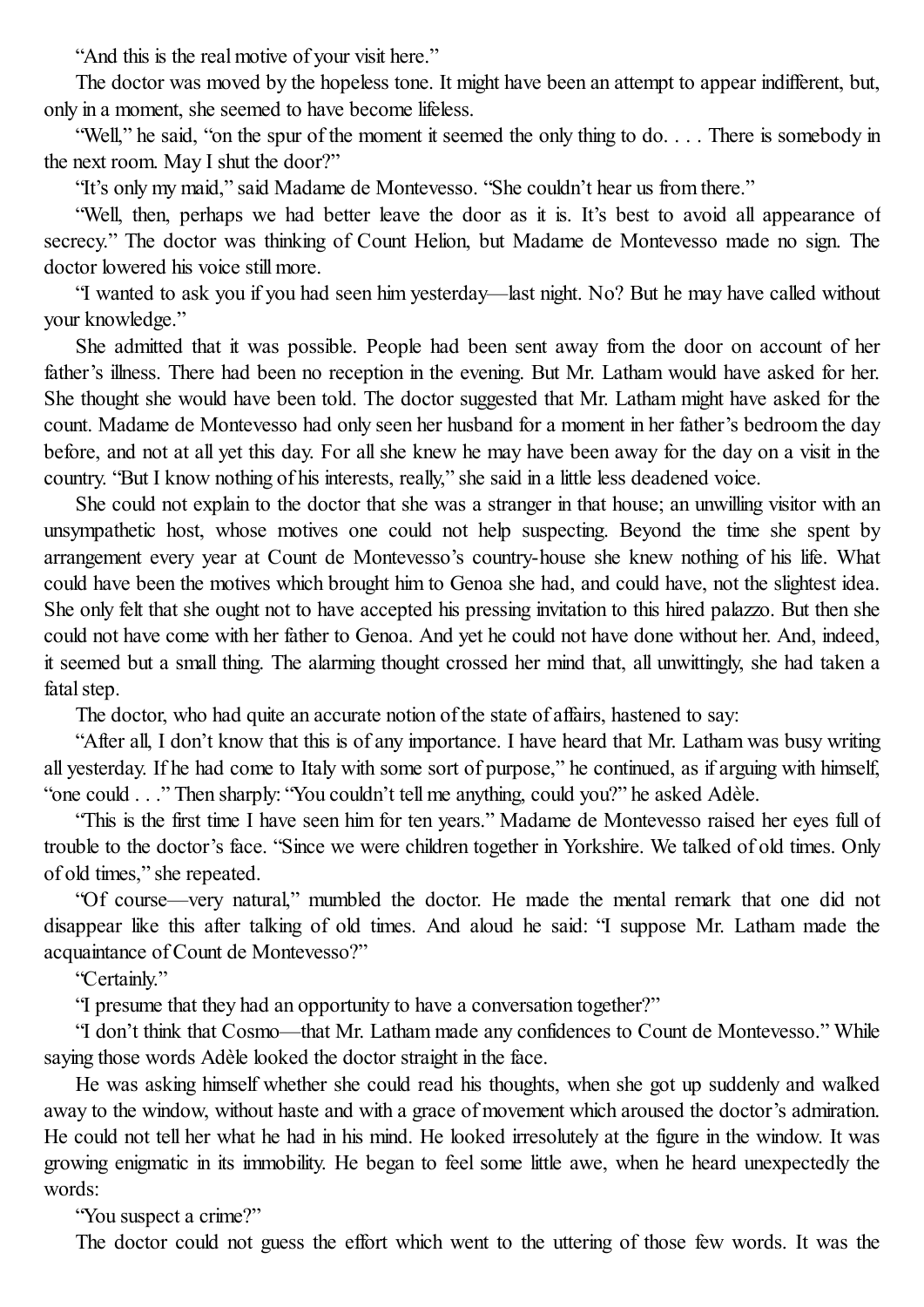stunning force of the shock which enabled Adèle de Montevesso to appear so calm. It was the general humanity of Dr. Martel's disposition which dictated his answer.

"I suspect some imprudence," he admitted in an easy tone. At that moment he drew the gloomiest view of Cosmo's disappearance, from the sinister conviction that twenty-four hours was enough to arrange an assassination. "The difficulty is to imagine a cause for it. To find the motive. . . ."

Madame de Montevesso continued to face the window as if lost in the contemplation of a vast landscape. "And you came to look for it here?" she said.

"I don't think I need to apologise," he said, with a movement of annoyance like a man who has received a home-thrust. "Of course I might have simply gone about my own affairs, which are of some importance to a good many people. My advice to Mr. Latham was to leave Genoa, since he did not seem to have any object in remaining and seemed to have a half-formed wish to visit Elba. I suggested Leghorn as the best port for crossing over."

It was impossible to say whether the woman at the window was listening to him at all. She did not stir, she seemed to have forgotten his existence. But that immobility might have been also the effect of concentrated attention. He made up his mind to go on speaking.

"His mind, his imagination seemed very busy with Napoleon. It seemed to me the only reason for his travels." He paused.

"I believe the only reason of Mr. Latham coming to Genoa was to see us." Madame de Montevesso turned round and moved back towards the *bergère*. She was extremely pale. "I mean my father and myself," she explained. "He came to see me the day before yesterday in the morning. I invited him to our usual evening reception. He stayed after everybody else was gone. I asked him to. But my father needed me, and I had to leave Mr. Latham with Monsieur de Montevesso."

The doctor interrupted her gently. "I know, madame. I was in the palazzo with the marquis, in the very room, when he sent for your husband."

"I forgot," confessed Madame de Montevesso simply. "But Mr. Latham got back to his inn safely?"

"Yes. He was writing letters next day till late in the evening, and seems to have been spirited away in the middle of that occupation. But people like Mr. Latham are not spirited out of their bedrooms by main force. I advised the servant to wait till four o'clock, then I came straight here."

"Till four o'clock," repeated Madame de Montevesso under her breath.

The doctor, a man of special capacity in confronting enigmatical situations, showed himself as perplexed before this one as the most innocent of mortals.

"I don't know. It seems to me that a man who puts on his hat and cloak before vanishing like this must turn up again. He ought to be given a chance to do so, at any rate. He left all his money behind too. I mean even to the small change."

The glimpse of helpless concern in that man affected Adèle with a feeling of actual bodily anguish. She got brusquely out of the *bergère* and moved into the middle of the room. The doctor, letting go the back of the chair, turned to face her.

"I am appalled," she murmured.

This came out as if extracted from her by torture. It moved the doctor more than anything he had heard for years. His voice sank into a soothing murmur.

"I do believe, madame, that if there had been a murder committed last night anywhere in this town I would have heard something about it this morning. My inn is just the place for such news. I will go back there now. I shall question his servant again. He may give us a gleam of light."

Her intent, distressed gaze was unbearable, yet held him bound to the spot. It was difficult to abandon a woman in that state! He became aware of the sound of voices outside the door. Some sort of dispute. He hastened to make his bow, and Madame de Montevesso, moving after him, whispered eagerly: "Yes!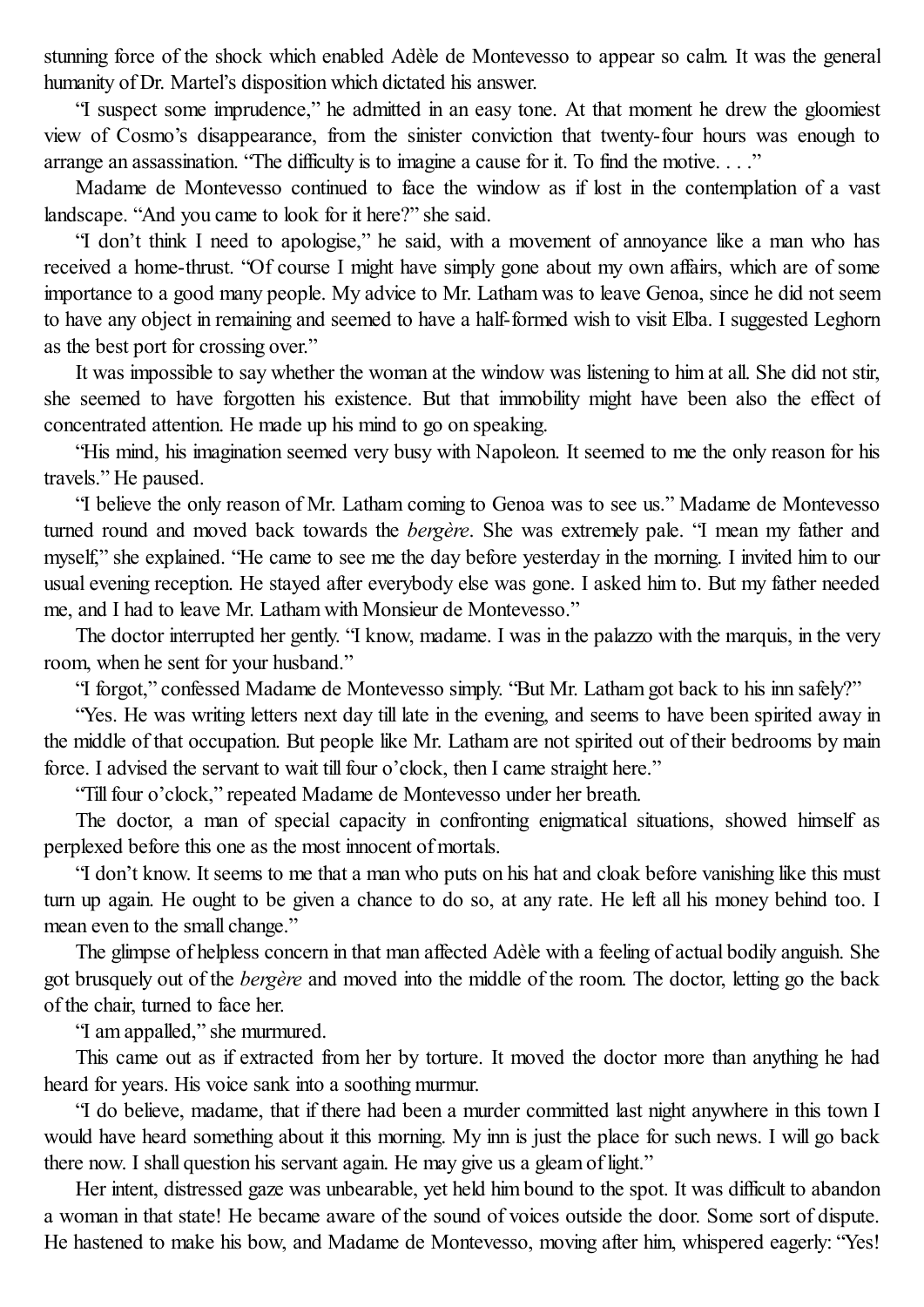A gleam of light! Do let me know. I won't draw a free breath till I hear something."

Her extended arms dropped by her side a moment before the door flew open, and Bernard was heard announcing with calm formality:

"Signorina Clelia."

The doctor, turning away from Madame de Montevesso, saw "that little wretch" standing just within the room, evidently very much taken aback by the unexpected meeting. He guessed that she had snatched at some opportunity to escape from the old women. It had given her no time to pull on her stockings, a fact made evident by the shortness of the dark petticoat which, with a white jacket, comprised all her costume. She had managed to thrust her bare feet into a pair of old slippers, and her loose hair, tied with a blue ribbon at the back of her head, produced a most incongruous effect of neatness. Her invasion was alarming and inexplicable. The doctor, as he passed out, compressed his lips and stared fiercely with some idea of scaring her into good behaviour. She met this demonstration with a round stupid stare of astonishment. The next moment he found himself outside in the corridor alone with Bernard, who had shut the door quietly, and remained with his back to it. The exasperated doctor looked him up and down coolly.

"How long have you been in the habit of hanging about your lady's door, my friend?" he asked with ominous familiarity.

The simple-minded factotum of the London days, the love-lorn naïve swain of the mulatto maid, was a figure of the past now. The doctor was confronted by a calm unmoved servant of much experience, somewhat inclining to stoutness, made respectable by the black well-fitting clothes. He did not flinch at the question, but he took his time. At last he said, with the utmost placidity:

"Many years now. Pretty near all my life."

The tone was well calculated to surprise the doctor. Taking advantage of the latter's silence, Bernard paused before he continued reasonably: "Was I to let her rush in unannounced on Madame la Comtesse while you were there? I tried to send her away, but she would think nothing of filling the air with her screams. I kept her back as long as it was prudent. . . ." He raised his open hand, palm outwards, warning the doctor to remain silent, while with conscientious gravity he applied his big ear to the door. When he came away he did not apparently intend to take any further notice of the doctor, but stood there with an air of perfect rectitude.

"Is that your constant practice?" asked the astonished doctor, with curiosity rather than indignation. "Suppose I told on you," he added, with a glance at the door. "Suppose somebody else gave you away  $\cdot$  .

"You would not be thanked," was the unexpected answer.

"I wouldn't be believed—is that it? Well, I confess that I can hardly believe my own eyes."

"Oh, you would be believed," was the ready but dispassionate admission. Bernard's trust in his interlocutor's acuteness was not deceived.

"Do you mean that you have been found out already?" said the doctor in a changed tone. "Whew! You don't say! Well, stranger things have happened. Whose old retainer are you?"

"I have always belonged to Madame la Comtesse," said the old retainer without looking at the doctor, who, after some meditation, accepted the statement at its face-value.

"I am staying at Cantelucci's inn," he said in an ordinary conversational tone. "And I would be glad to see you there any time you like to call. Especially if you had anything to tell me of Mr. Latham." Bernard not responding in any way to that invitation, the doctor added: "You know what I mean?"

"Oh yes, I know what you mean." That answer came coldly from the lips of the respectable servant, who said nothing more while conscientiously escorting the doctor to the ante-room at the foot of the grand staircase. A little bowed old woman in black clothes clung to the balustrade half-way down the marble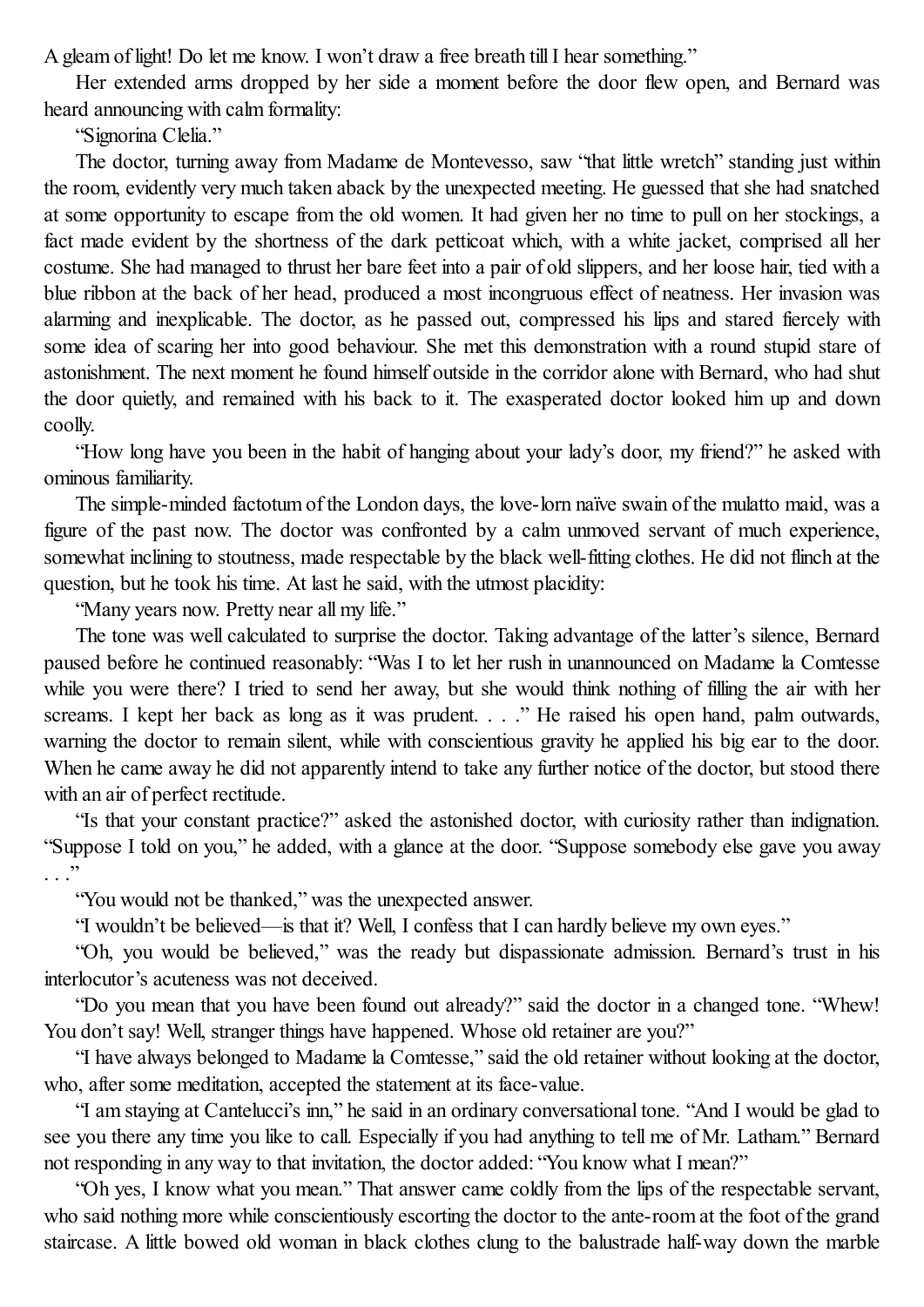steps, in the act of descending, while another, taller and upright, hovered anxiously on the landing above. Bernard's scandalised "Go away! Go back!" sounded irresistibly authoritative. The doctor had no doubt that it would send the two crones back to their lair, but he did not stop to see.

Bernard went up the staircase slowly to the first landing, where he watched the retreat of the two weird apparitions down a long and dim corridor. They were very much intimidated by this man in black and with a priestly aspect. One of them, however, made a stand, and screamed in an angry cracked voice: "Where's the child? The child! We are looking for her."

"Why don't you take her back to your village and keep her there?" he cried out sternly. "I have seen her. She won't get lost."

A distant door slammed. They had vanished as if blown away by his voice; and Bernard with a muttered after-thought: "More's the pity," continued up one flight of stairs after another till he reached the wilderness of the garrets that once upon a time had been inhabited by a multitude of servants and retainers. The room he entered was low and sombre, with rough walls and a vast bare floor. His wife Aglae sat on the edge of the bed, with her hands in her lap, and downcast eyes, which she did not raise at his entrance. He looked at her with a serious and friendly expression before he sat down by her side. And even then she did not move. He took her tragic immobility in silence as a matter of course. His face, which had never been very mobile, had acquired with years a sort of blank dignity. It had been the work of years, of those married years which had crushed the last vestiges of pertness out of the more emotional Aglae. When she whispered to him: "Bernard, this thing kill me a little every day," he felt moved to put his arm round his wife's waist, and made a mental remark, which always occurred to him poignantly on such occasions, that she had grown very thin. In the trials of a life which had not kept its promise of contented bliss, he had been most impressed by the loss of that plumpness which years ago was so much appreciated by him. It seemed to give to that plaint which he had heard before more than once an awful sort of reality, a dreadful precision. . . . A little. . . . Every day.

He took his arm away brusquely and got up.

"I thought I would find you here," he remarked in an indifferent marital tone. "That man has gone now," he added.

With a deep sigh the maid of Madame de Montevesso struggled out of the depths of despondency, only to fall a prey to anxiety.

"Oh, Bernard, what did that man want with Miss Adèle?"

Bernard knew enough to have formed a conjecture that that English fellow must have either left some papers or a message for the marquis with Madame de Montevesso.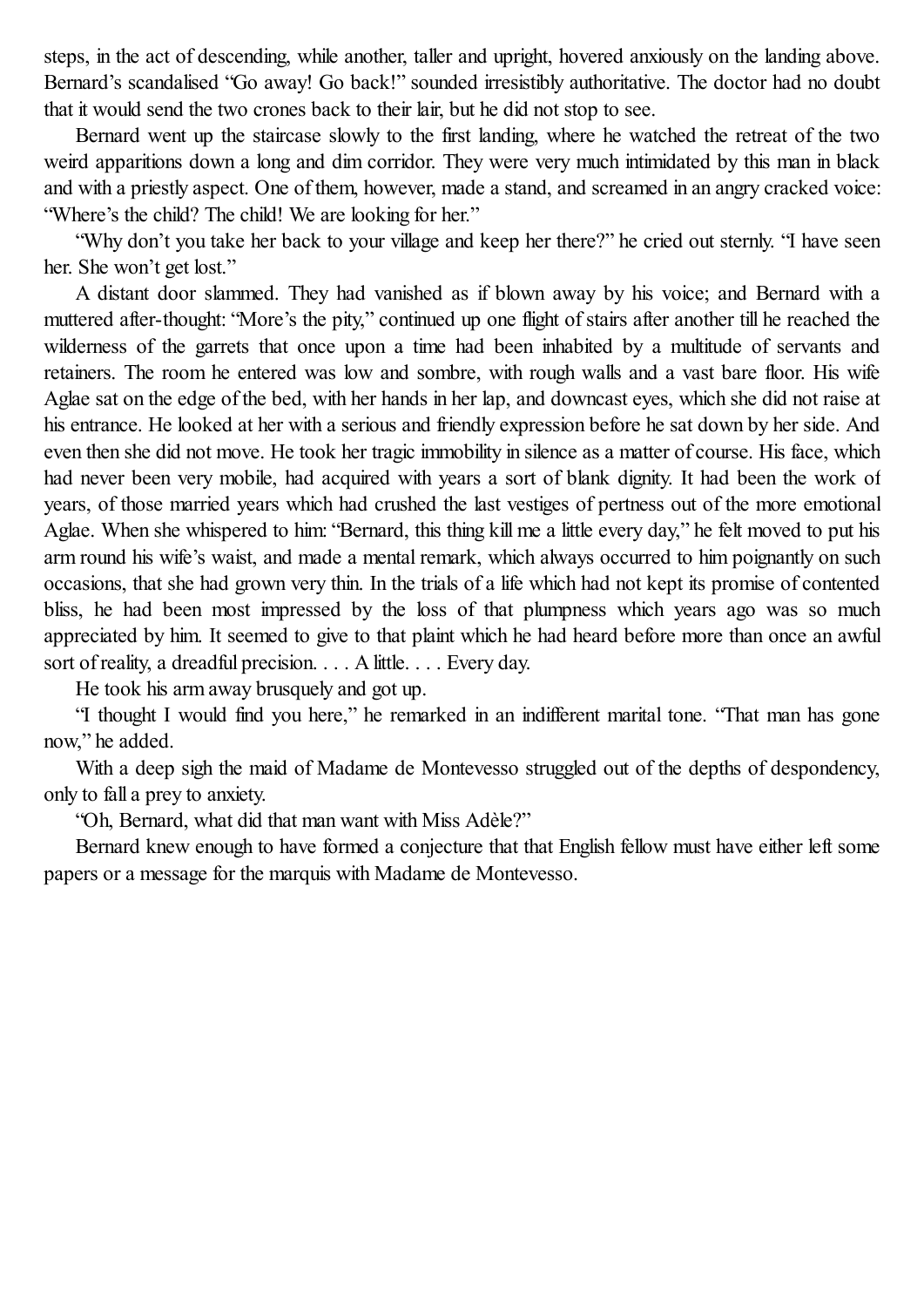## P ART I V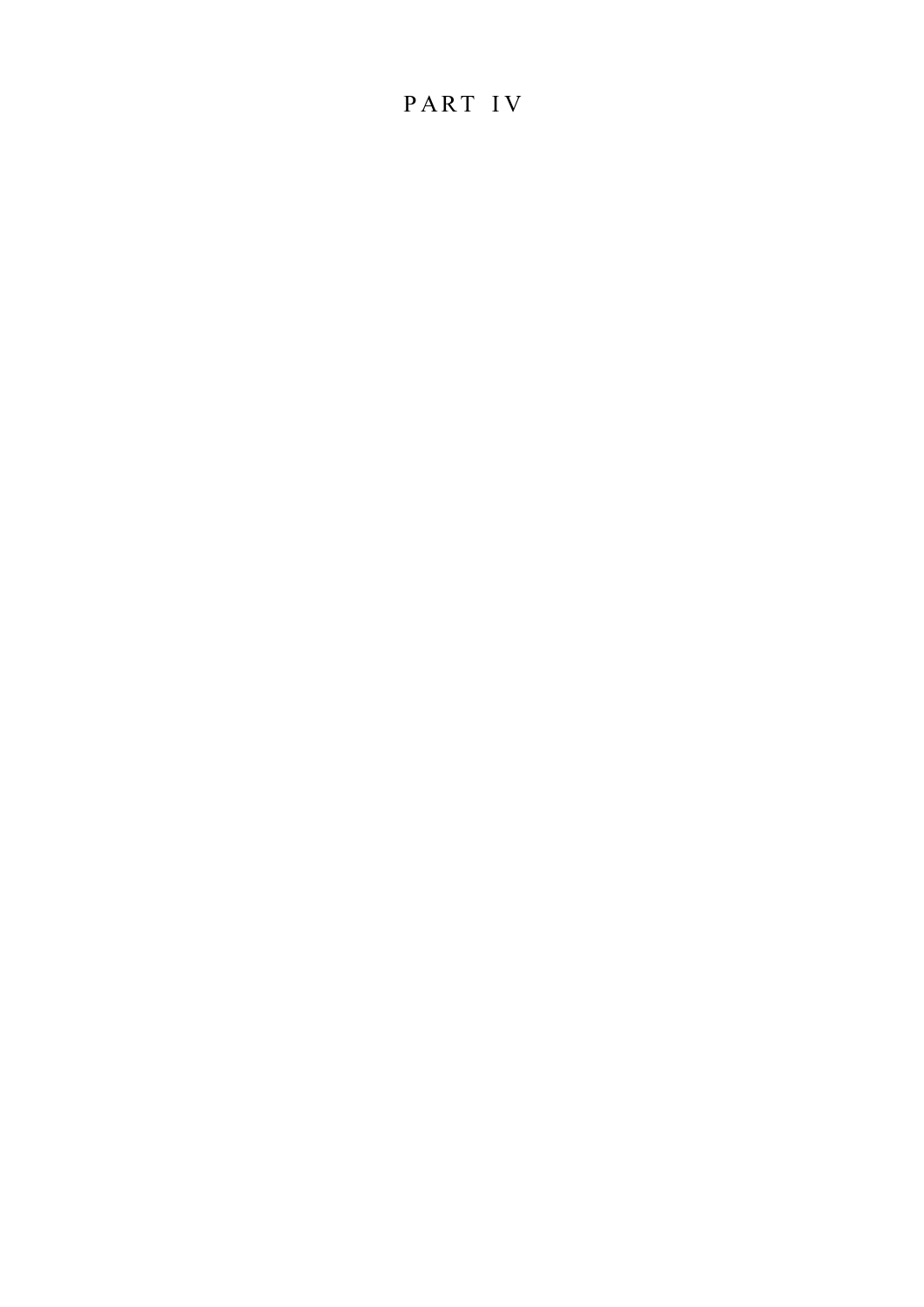In what seemed to him a very short time, Cosmo found himself under the colonnade separating the town piled upon the hills from the flat ground of the waterside. A profound quietness reigned on the darkly polished surface of the harbour and the long incurved range of the quays. This quietness that surrounded him on all sides, through which, beyond the spars of clustered coasters, he could look at the night-horizon of the open sea, relieved that fantastic feeling of confinement within his own body with its intolerable tremors and shrinkings and imperious suggestions. Mere weaknesses all. His desire, however, to climb to the top of the tower, as if only there complete relief could be found for his captive spirit, was as strong as ever.

The only light on shore he could see issued in a dim streak from the door of the guard-house, which he had passed on his return from the tower on his first evening in Genoa. As he did not wish to pass near the Austrian sentry at the head of the landing-steps, Cosmo, instead of following the quay, kept under the portico at the back of the guard-house. When he came to its end he had a view of the squat bulk of the tower across a considerable space of flat waste ground extending to the low rocks of the seashore. He made for it with the directness of a man possessed by a fixed idea. When he reached the iron-studded low door within the deep dark archway at the foot of the tower he found it immovable. Locked! How stupid! As if those heavy ship guns up there could be stolen! Disappointed he leaned his shoulders against the side of the deep arch, lingering as people will before the finality of a closed door, or of a situation without issue.

His superstitious mood had left him. An old picture was an old picture; and probably the face of that noble saint copied from an old triptych and of Madame de Montevesso were not at all alike. At most a suggestion which may have been the doing of the copyist, and so without meaning. A copyist is not an inspired person; not a seer of visions. He felt critical, almost ironic, towards the Cosmo of the morning, the Cosmo of the day, the Cosmo rushing away like a scared child from a fanciful resemblance, that probably did not even exist. What was he doing there? He might have asked the way to the public gardens. Lurking within that dark archway muffled up in his blue cloak, he was a suspect figure, like an ambushed assassin waiting for his victim, or a conspirator hiding from the minions of a tyrant. "I am perfectly ridiculous," he thought. "I had better go back as soon as I can." This was his sudden conclusion, but he did not move. It struck him that he was not anxious to face his empty room. Was he ready to get into another panic? he asked himself scornfully. . . . At that moment he heard distinctly the sound of whispering as if through the wall, or from above or from the ground. He held his breath. The whispering went on, loquacious. When it stopped, another voice, as low but deeper and more distinct, muttered the words: "The hour is past."

Ha! Whispers in the air, sounds wandering without bodies, as mysterious as though they had come across a hundred miles, for he had heard no footsteps, no rustle, no sound of any sort. Nothing but the two voices. They were so weirdly disembodied and unbelievable that he had to clothe them in attributes: the excitable—the morose. They were quite near. But he did not know on which side of the arch within which he was hiding. For he was frankly hiding now—no doubt about it. He had remembered that he had left his pistols by his bedside. And he was certain he would hear the voices again. The wait seemed long before the fluent, loquacious voice came back through space and was punctually followed by the deep voice, which this time emitted only an unintelligible grunt.

The disagreeable sense of having no means of defence in case of necessity prevented Cosmo from leaving the shelter of the deep arch. Two men, the excitable and the morose, were within a foot of him. Remembering that the tower was accessible on its seaward face, Cosmo surmised that they had just landed from a boat and had crept round barefooted, secret and, no doubt, ready to use their knives.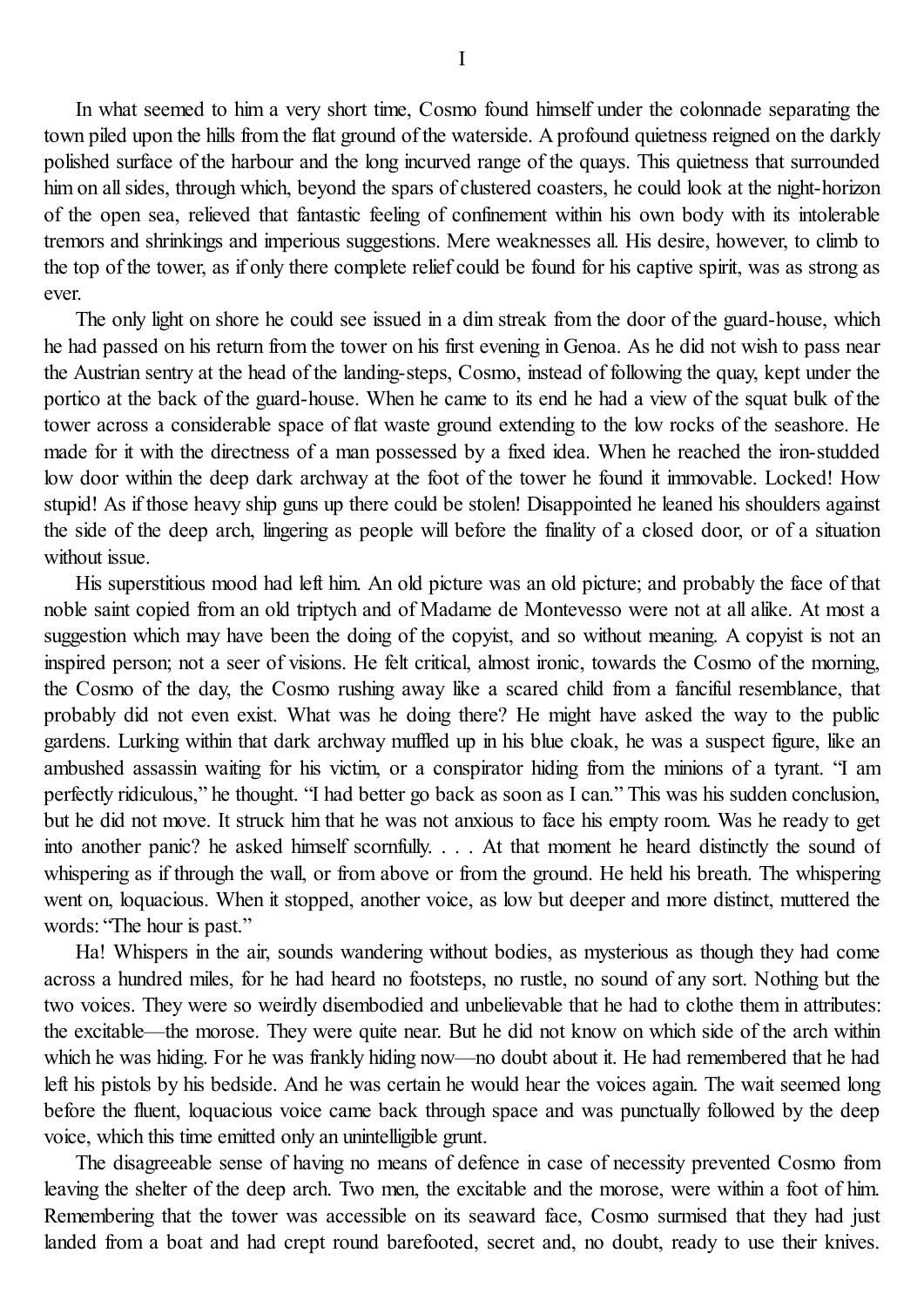Smugglers probably. That they should ply their trade within three hundred yards of the guard-room with a sentry outside did not surprise him very much. These were Austrian soldiers, ignorant of local conditions, and certainly not concerned with the prevention of smuggling. Why didn't these men go about their business then? The road was clear. But perhaps they had gone? It seemed to him he had been there glued to that door for an hour. As a matter of fact it was not ten minutes. Cosmo, who had no mind to be stabbed through a mere mistake as to his character, was just thinking of making a dash in the direction of the guard-house, when the morose but cautiously lowered voice began close to the arch abruptly: "Where did the beast get to? I thought a moment ago he was coming. Didn't you think too that there were footsteps—just as we landed?"

Cosmo's uplifted foot came down to the ground. Of the excitable whisperer's long rigmarole not a word could be made out. Cosmo imagined him short and thick. The other, whom Cosmo pictured to himself as lean and tall, uttered the word "Why?" The excitable man hissed fiercely: "To say goodbye."—"Devil take all these women," commented the morose voice dispassionately. The whisper now raised to the pitch of a strangled wheeze remarked with some feeling: "He may never see her again."

It was clear they had never even dreamt of any human being besides themselves having anything to do on this part of the shore at this hour of the night. "Won't they be frightened when I rush out!" thought Cosmo, taking off his cloak and throwing it over his left forearm. If it came to an encounter, he could always drop it. But he did not seriously think that he would be reduced to using his fists.

He judged it prudent to leave the archway with a bound which would get him well clear of the tower, and on alighting faced about quickly. He heard an exclamation but he saw no one. They had bolted! He would have laughed had he not been startled himself by a shot fired somewhere in the distance behind his back—the most brutally impressive sound that can break the silence of the night. Instantly, as if it had been a signal, a lot of shouting broke on his ear, yells of warning and encouragement, a savage clamour, which made him think of a lot of people pursuing a mad dog. He advanced however in the direction of the portico, wishing himself out of the way of this odious commotion, when the flash of a musket-shot showed him for a moment the tilted head in a shako and the white cross-belts of an Austrian soldier standing erect in the middle of the open ground. Cosmo stopped short, then inclined to the left, moving cautiously and staring into the darkness. The yelling had died out gradually away from the seashore, where he remembered a cluster of the poorer sort of houses nestled under the cliffs. He could not believe that the shot could have been fired at him, till another flash and report of a musket, followed by the whizz of the bullet very near his head, persuaded him to the contrary. Thinking of nothing but getting out of the line of fire, he stooped low and ran on blindly till his shoulder came in contact with some obstacle extremely hard and perfectly immovable.

He put his hand on it, felt it rough and cold, and discovered it was a stone, an enormous square block, such as are used in building breakwaters. Several others were lying about in a cluster, like a miniature village on a miniature plain. He crept amongst them, spread his cloak on the ground, and sat down with his back against one of the blocks. He wondered at the marvellous eyesight of that confounded soldier. He was not aware that his dark figure had the starry sky for a background. "He nearly had me," he thought. His whole being recoiled with disgust from the risk of getting a musket-ball through his body. He resolved to remain where he was till all that incomprehensible excitement had quietened down, and that brute with wonderful powers of vision had gone away. Then his road would be clear. He would give him plenty of time.

The stillness all around continued, becoming more convincing as the time passed, in its suggestion of everything being over, convincing enough to shame timidity itself. Why this reluctance to go back to his room? What was a room in an inn, in any house? A small portion of space fenced off with bricks or stones, in which innumerable individuals had been alone with their good and evil thoughts, temptations,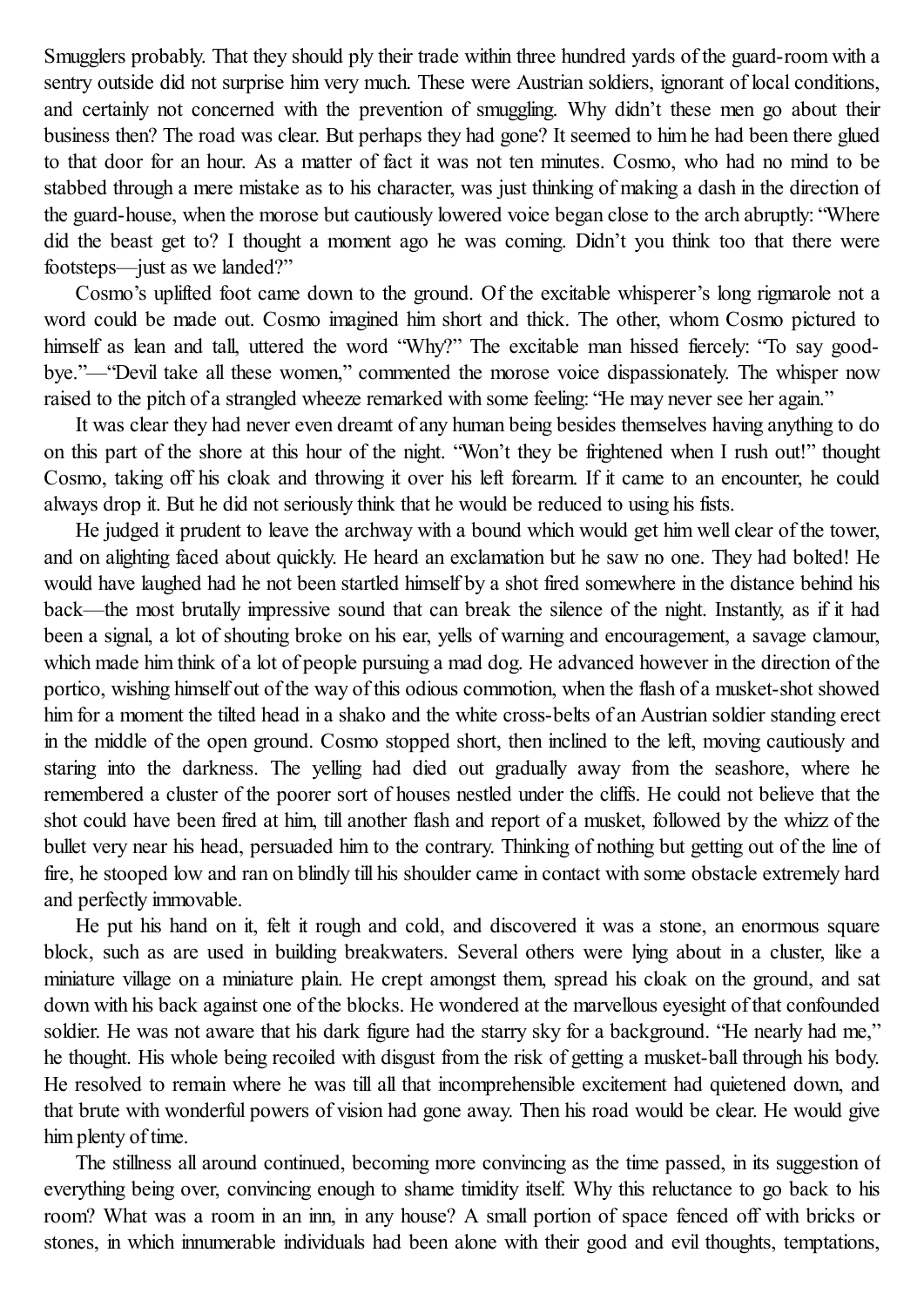fears, troubles of all sorts, and had gone out without leaving a trace. This train of thought led him to the reflection that no man could leave his troubles behind . . . never . . . never. . . . "It's no use trying," he thought with despair, "why should I go to Livorno? What would be the good of going home? Lengthening the distance would be like lengthening a chain. What use would it be to get out of sight? . . . If I were to be struck blind to-morrow it wouldn't help me." He forgot where he was till the convincing silence round him crumbled to pieces before a faint and distant shout, which recalled him to the sense of his position. Presently he heard more shouting, still distant, but much nearer. This took his mind from himself, and started his imagination on another track. The man-hunt was not over, then! The fellow had broken cover again and had been headed towards the tower. He depicted the hunted man to himself as long-legged, spare, agile, for no other reason than because he wished him to escape. He wondered whether the soldier with the sharp eyes would give him a shot. But no shot broke the silence which had succeeded the distant shouts. Got away perhaps? At least for a time. Very possibly he had stabbed somebody and . . . by heavens! here he was!

Cosmo had caught the faint sound of running feet on the hard ground. And even before he had decided that it was no illusion, it stopped short and a bulky object fell hurtling from the sky so near to him that Cosmo instinctively drew in his legs with a general start of his body, which caused him to knock his hat off against the stone. He became aware of a man's back almost within reach of his arm. There could be no doubt he had taken a leap over the stone, and had landed squatting on his heels. Cosmo expected him to rebound and vanish, but he only extended his arm to seize the hat as it rolled past him, and at the same moment pivoted on his toes, preserving his squatting posture.

"If he happens to have a knife in his hand he will plunge it into me," thought Cosmo. So without moving a limb he hastened to say in a loud whisper: "Run to the tower. Your friends are waiting for you." It was a sudden inspiration. The man without rising flung himself forward full length and propped on his arms, and brought his face close to Cosmo. His white eyeballs seemed to be starting out of his head. In this position the silence between them lasted for several seconds.

"My friends, but who are you?" muttered the man. And then the recognition came, instantaneous and mutual. Cosmo simply said "Hallo!" while the man, letting himself fall to the ground, uttered in a voice faint with emotion, "My Englishman!"

"There were two of them," said Cosmo.

"Two? Did they see you?"

Cosmo assured him that they had not. The other, still agitated by the unexpectedness of that meeting, asked, incredulous and even a little suspicious: "What am I to think, then? How could you know that they were my friends?"

Cosmo disregarded the question. "You will be caught if you linger here," he whispered.

The other, as though he had not heard the warning, insisted: "How could they have mentioned my name to you?"

"They mentioned no names. . . . Run."

"I don't think they are there now," said the fugitive.

"Yes. There was noise enough to scare anybody away," commented Cosmo. "What have you done?"

The other made no answer, and in the pause both men listened intently. The night remained dark. Cosmo thought: "Some smuggling affair," and the other muttered to himself: "I have misled them." He sat up by the side of Cosmo, and put Cosmo's hat, which he had been apparently holding all the time, on the ground between them.

"You are a cool hand," said Cosmo. "The soldiers . . ."

"Who cares for the soldiers? They can't run."

"They have muskets though."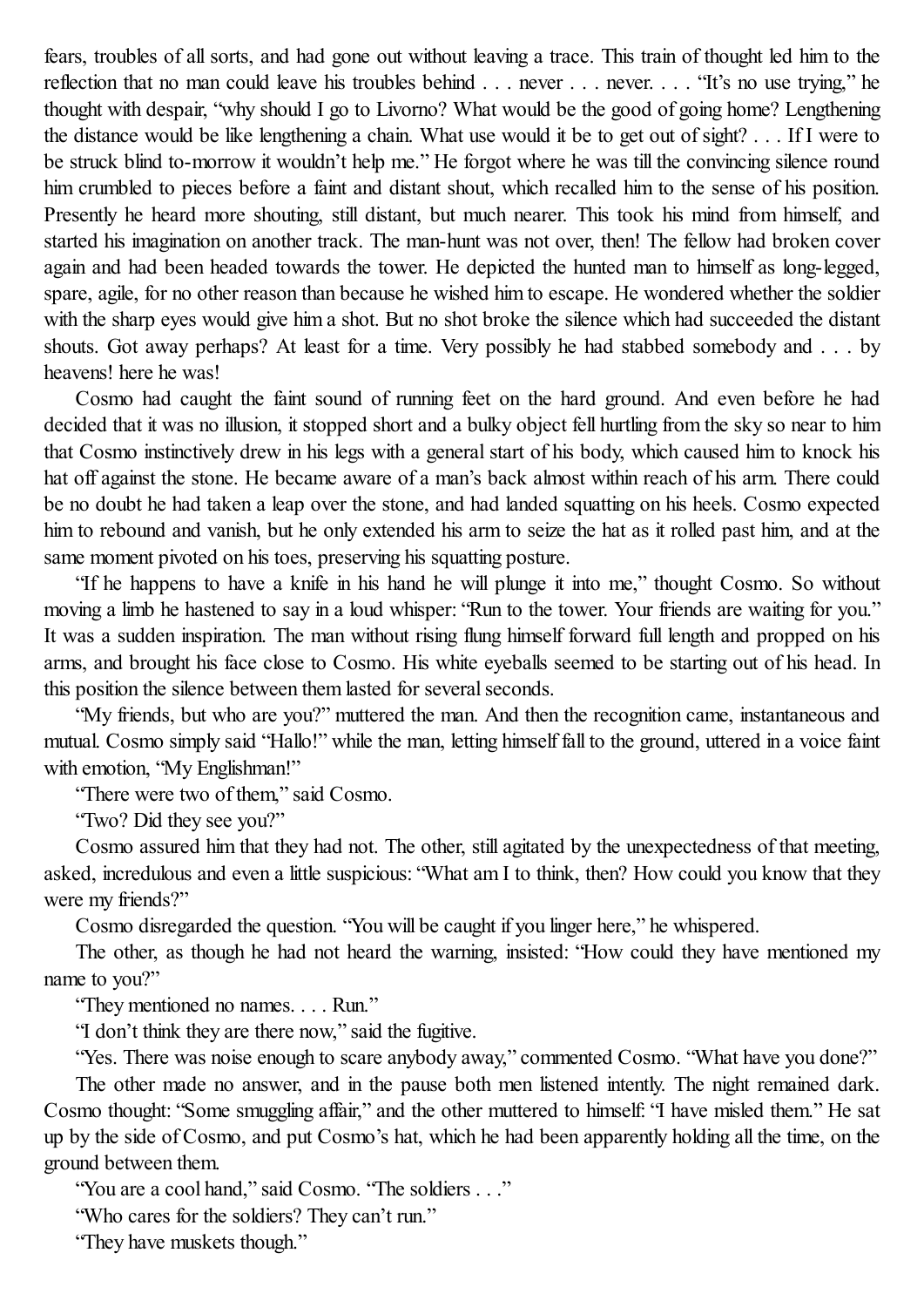"Oh, yes. I heard the shots and wondered at whom they were fired."

"At me. That's why I have got in here. There is one of them who can see in the dark," explained Cosmo, who had been very much impressed. His friend of the tower emitted a little chuckle.

"And so you have hidden yourself in here. Soldiers, water and fire soon make room for themselves. But they did not know what they were after. They got the alarm from that beast."

He paused suddenly, and Cosmo asked: "Who was after you?"

"One traitor and God knows how many *sbirri*. If they had been only ten minutes later they would have never set eyes on me."

"I wonder they didn't manage to cut you off, if they were so many," said Cosmo.

"They didn't know. Look! Even now I have deceived them by doubling back. You see I was in a house." He seemed to hesitate.

"Oh, yes," said Cosmo. "Saying good-bye."

The man by his side made a slight movement and preserved a profound silence for a time.

"As I have no demon," he began slowly, "to keep me informed about other people's affairs, I must ask you what you were doing here?"

"Why, taking the air like that other evening. But why don't you try to get away while there is time?" "Yes, but where?"

"You were going to leave Genoa," said Cosmo. "Either on a very long or a very deadly journey."

Again the man by his side made a movement of surprise and remained silent for a while. This was very extraordinary, as though some devil having his own means to obtain knowledge had taken on himself for a disguise the body of an Englishman of the kind that travels and stays in inns. The acquaintance of Cosmo's almost first hour in Genoa was very much puzzled and a little suspicious, not as before something dangerous but as before something inexplicable, obscure to his mind like the instruments that fate makes use of sometimes in the affairs of men.

"So you did see two men a little while ago waiting for me?"

"I did not see them. They seemed to think you were late," was the surprising answer.

"And how do you know they were waiting for me?"

"I didn't," said Cosmo naturally. And the other muttered a remark that he was glad to hear of something that Cosmo did not know. But Cosmo continued: "Of course I didn't, not till you jumped in here."

The other made a gesture requesting silence, and lent his ear to the unbroken stillness of the surroundings.

"Signore," he said suddenly, in a very quiet and distinct whisper, "it may be true that I was about to leave this town, but I never thought of leaving it by swimming. No doubt the noise was enough to frighten anybody away, but it has been quiet enough now for a long time, and I think that I will crawl on as far as the tower to see whether perchance they didn't think it worth while to bring their boat back to the foot of the tower. I have put my enemies off the track, and I fancy they are looking for me in very distant places from here. The treachery, signore, was not in the telling them where I was. Anybody with eyes could have seen me walking about Genoa. No, it was in the telling them who I was."

He paused again to listen, and suddenly changed his position, drawing in his legs.

"Well," said Cosmo, "I myself wonder who you are." He noticed the other's eyes rolling, and the whisper came out of his lips much faster, and as it were, more confidential.

"Attilio, at your service," the mocking whisper fell into Cosmo's ear. "I see the signore is not so much of a wizard as I thought." Then with great rapidity: "Should the signore find something, one never knows. Cantelucci would be the man to give it to."

And suddenly with a half-turn he ran off on all-fours, looking for an instant monstrous, and vanishing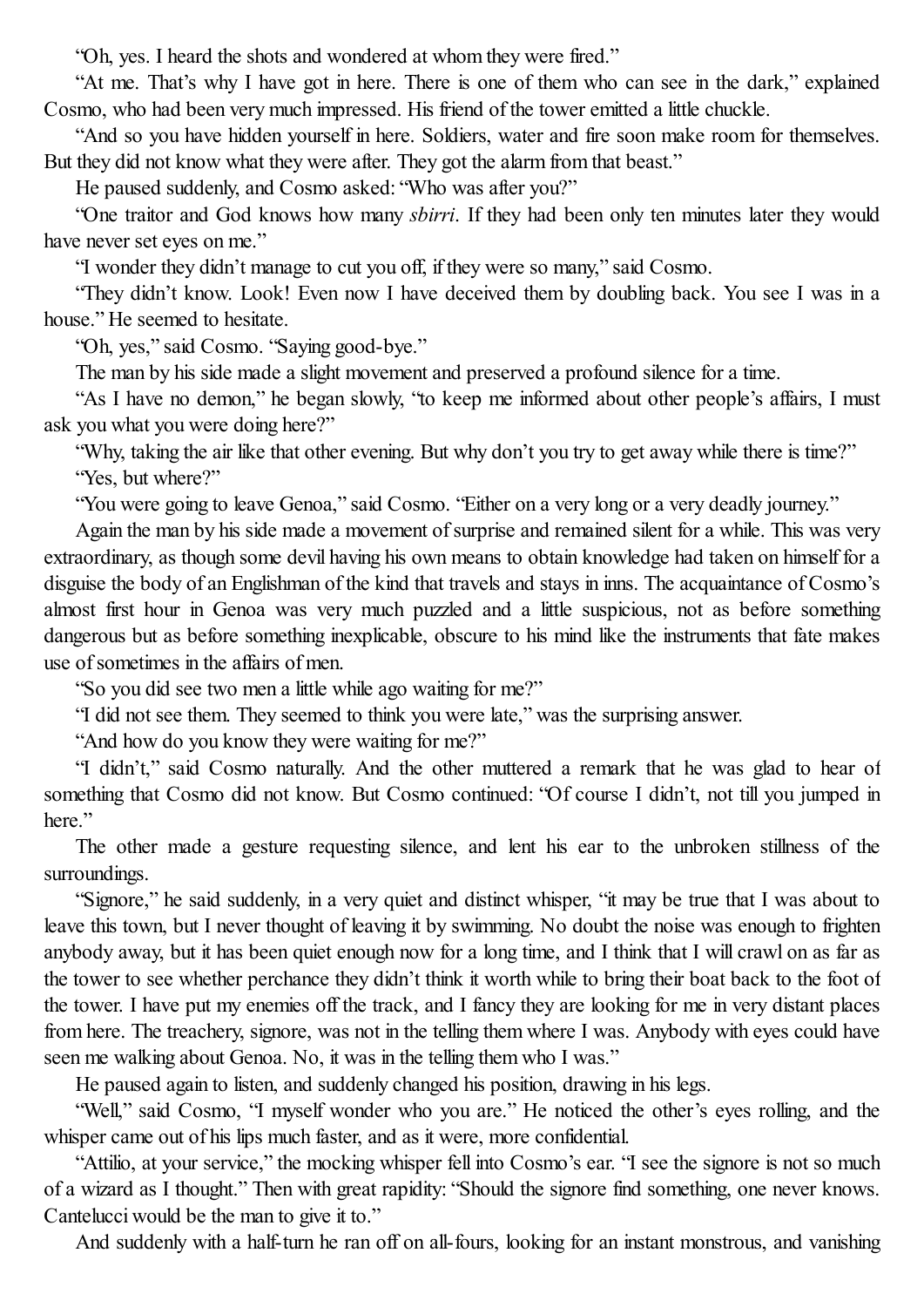so suddenly that Cosmo remained confounded. He was trying to think what all this might mean, when his ears were invaded by the sound of many footsteps, and before he could make a move to get up he found himself surrounded by quite a number of men. As a matter of fact there were only four; but they stood close over him as he sat on the ground, their dark figures blotting all view, with an overpowering effect. Very prudently Cosmo did not attempt to rise; he only picked up his hat, and as he did so it seemed to him that there was something strange about the feel of it. When he put it on his head, some object neither very hard nor very heavy fell on the top of his head. He repressed the impulse to have a look at once. "What on earth can it be?" he thought. It felt like a parcel of papers. It was certainly flat. An awestruck voice said: "That's a foreigner." Another muttered: "What's this deviltry?" As Cosmo made an attempt to rise with what dignity he might, the nearest of the band stooped with alacrity and caught hold of his arm above the elbow as if to help him up, with a muttered "*Permesso*, signore." And as soon as he regained his feet his other arm was seized from behind by someone else without any ceremony. A slight attempt to shake himself free convinced Cosmo that they meant to stick on.

"Would it be an accomplice?" wondered a voice.

"No. Look at his hat. That's an Englishman."

"So much the worse. They are very troublesome. Authority is nothing to them."

All this time one or another would take a turn to peer closely into Cosmo's face, in a way which struck him as offensive. Cosmo had not the slightest doubt that he was in the hands of the municipal *sbirri*. That strange Attilio had detected their approach from afar. "He might have given me a warning," he thought. His annoyance with the fugitive did not last long, but he began to be angry with his captors, of whom everyone, he noticed, carried a cudgel.

"What authority have you to interfere with me?" he asked haughtily. The wretch who was holding his right arm murmured judicially: "An Inglese, without a doubt." A stout man in a wide-brimmed hat, who was standing in front of him, grunted: "The authority of four against one," then addressed his companions to the general effect that "he didn't know what the world was coming to if foreigners were allowed to mix themselves up with conspirators." It looked as if they had been at a loss what to do with their captive. One of them insinuated: "I don't know. Those foreigners have plenty of money and are impatient of restraint. A poor man may get a chance."

Cosmo thought that probably each of them was provided with a stiletto. Nothing prevented them from stabbing him in several places, weighting his body with some stones from the seashore and throwing it into the water. What an unlucky reputation to have. He remembered that he had no money on him. The few coins he used to carry in his pocket were lying on his mantel-piece in the bedroom at the inn. This would have made no difference if those men had been bandits, since they would not be aware of the emptiness of his pockets. "I could have probably bribed them to let me go," he thought, after he had heard the same man add with a little laugh: "I mean obliging poor men. Those English signori are rich and harmless."

Cosmo regretted more than ever not being able to make them an offer. It would have been probably successful, as they seemed to be in doubt what to do next. He mentioned he was living at the Casa Graziani. "If one of you will go with me there you shall be recompensed for your trouble." No answer was made to that proposal, except that one of the men coughed slightly. Their chief in a hat with an enormous brim seemed lost in deep thought, and his immobility in front of Cosmo appeared to the latter amusingly mysterious and sinister. A sort of nervous impatience came over Cosmo, an absurd longing to tear himself away and make a dash for liberty, and then an absurd discouragement, as though he was a criminal with no hiding-place to make for. The man in the big hat jerked up his head suddenly, and disclosed the irritable state of his feelings at the failure of getting hold of that *furfante*. "As to that Englishman," he continued in his rasping voice, not corresponding to his physical bulk, "let him be taken to the guardroom. He will have to show his papers."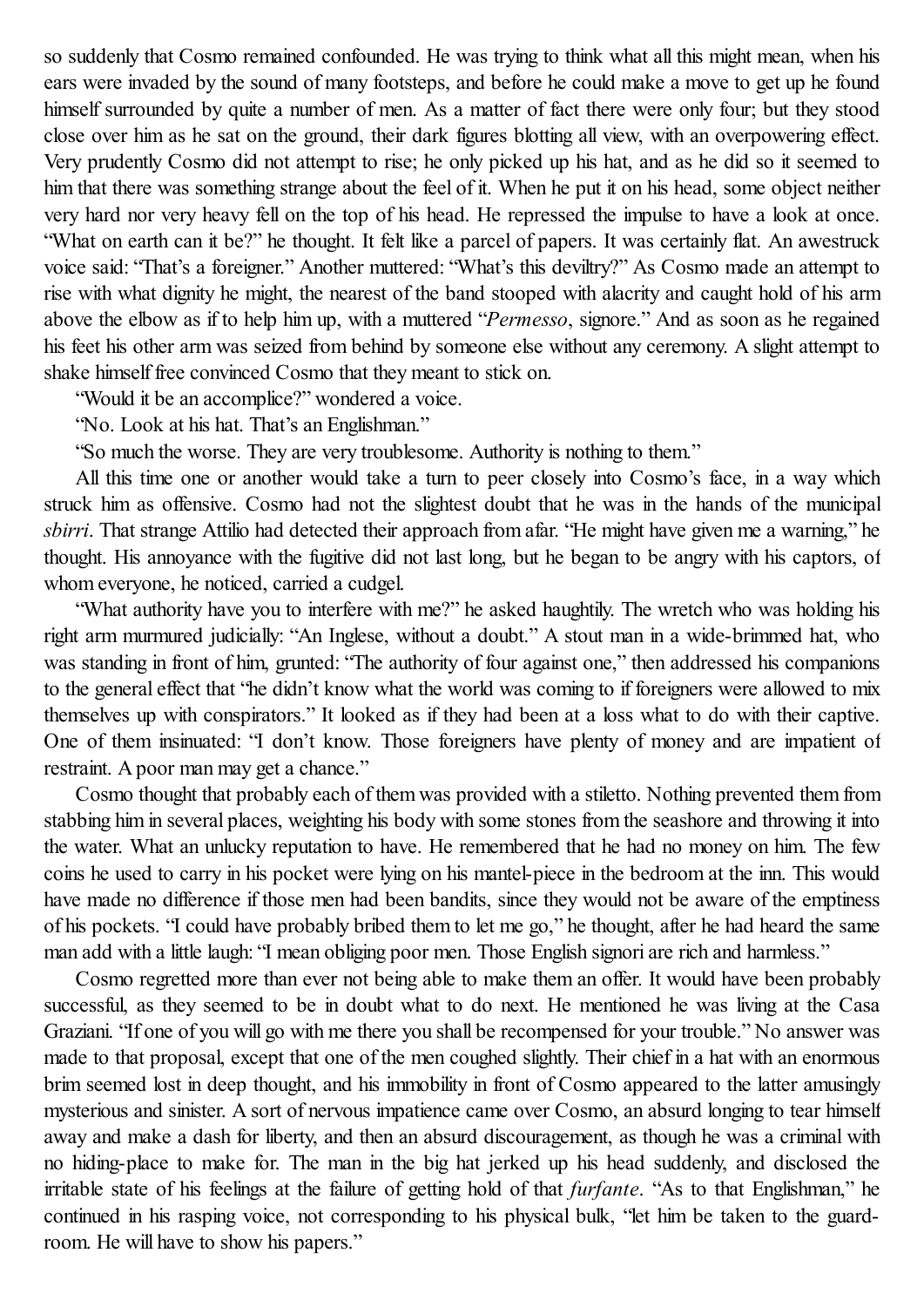Cosmo was provoked to say: "Do you expect a gentleman to carry his papers with him when he goes out for a walk?"

He was disconcerted by an outburst of laughter on three sides of him. The leader in the hat did not laugh; he only said bitterly: "We expect papers from a man we find hiding."

"Well, I have no papers on me," said Cosmo, and immediately in a sort of mental illumination thought, "Except in my hat." Of course that object reposing on the top of his head was a bundle of papers, dangerous documents. Attilio was a conspirator. Obviously! The mysterious allusion to something he was to find and hand over to Cantelucci became clear to Cosmo. He felt very indignant with his mysterious acquaintance. "Of course he couldn't foresee I was going to get into this predicament." he thought, as if trying to find an excuse for him already.

"*Avanti*," commanded the man in front of him.

The grip on his arm of the two others tightened, resistance was no use, though he felt sorely tempted again to engage in a struggle. If only he could free himself for a moment, dash off into the darkness and throw that absurd packet away somewhere before they caught him again! It was a sort ofsolution; but he discovered in himself an unsuspected and unreasoning loyalty. "No! Somebody would find it, and take it to the police," he thought. "If we come near the quay I may manage to fling it into the water."

He said with lofty negligence: "You needn't hold my arms."

This suggestion was met by a profound silence. Neither of the men holding him relaxed his grasp. Another was treading close on his heels, while the police-hound in the big hat marched a couple of paces in front of him, importantly.

Before long they approached the guard-house close enough for Cosmo to see the sentry at the foot of the steps, who challenged them militarily. The *sbirro* in the hat advanced alone, and made himself known in the light streaming through the door. It was too late to attempt anything. As he was impelled by his two captors inside the guard-room, which was lighted by a smoky lamp and also full of tobacco smoke, Cosmo thought: "I am in for it. What a horrible nuisance. I wonder whether they will search me?"

At Cosmo's entrance with his escort severalsoldiers reclining on the floor raised their heads. It was a small place which may have been used as a store for sails or cordage. The furniture consisted of one long bench, a rack of muskets, a table and one chair. A sergeant sitting on that chair rose and talked with the head *sbirro* for a time in a familiar and interested manner about the incidents of the chase, before he even looked at Cosmo. Cosmo could not hear the words. The sergeant was a fine man, with long black moustaches and a great scar on his cheek. He nodded from time to time in an understanding manner to the man in the hat, whom the light of the guard-room disclosed as the possessor of very small eyes, a short thick beard and a pear-shaped yellow physiognomy, which had a pained expression. At the suggestion of the *sbirri* (they had let him go) Cosmo sat down on a bench running along the wall. Part of it was occupied by a soldier stretched at full length, with his head on his knapsack, and with his shako hung above him on the wall. He was profoundly asleep. "Perhaps that's the fellow who took those shots at me," thought Cosmo. Another of the *sbirri* approached Cosmo and with a propitiatory smile handed him his cloak. Cosmo had forgotten all about it.

"I carried it behind the signore all the way," he murmured with an air of secrecy; and Cosmo was moved to say: "You ought to have brought it to me at Cantelucci's inn," in a significant tone. The man made a deprecatory gesture, and said in a low voice: "The signore may want it to-night."

He was young. His eyes met Cosmo's without flinching.

"I see," whispered Cosmo. "What is going to be done with me?" The man looked away indifferently and said: "I am new at this work; but there is a post of royal gendarmerie on the other side of the harhour."

He threw himself on the bench by Cosmo's side, stretched his legs out, folded his arms across his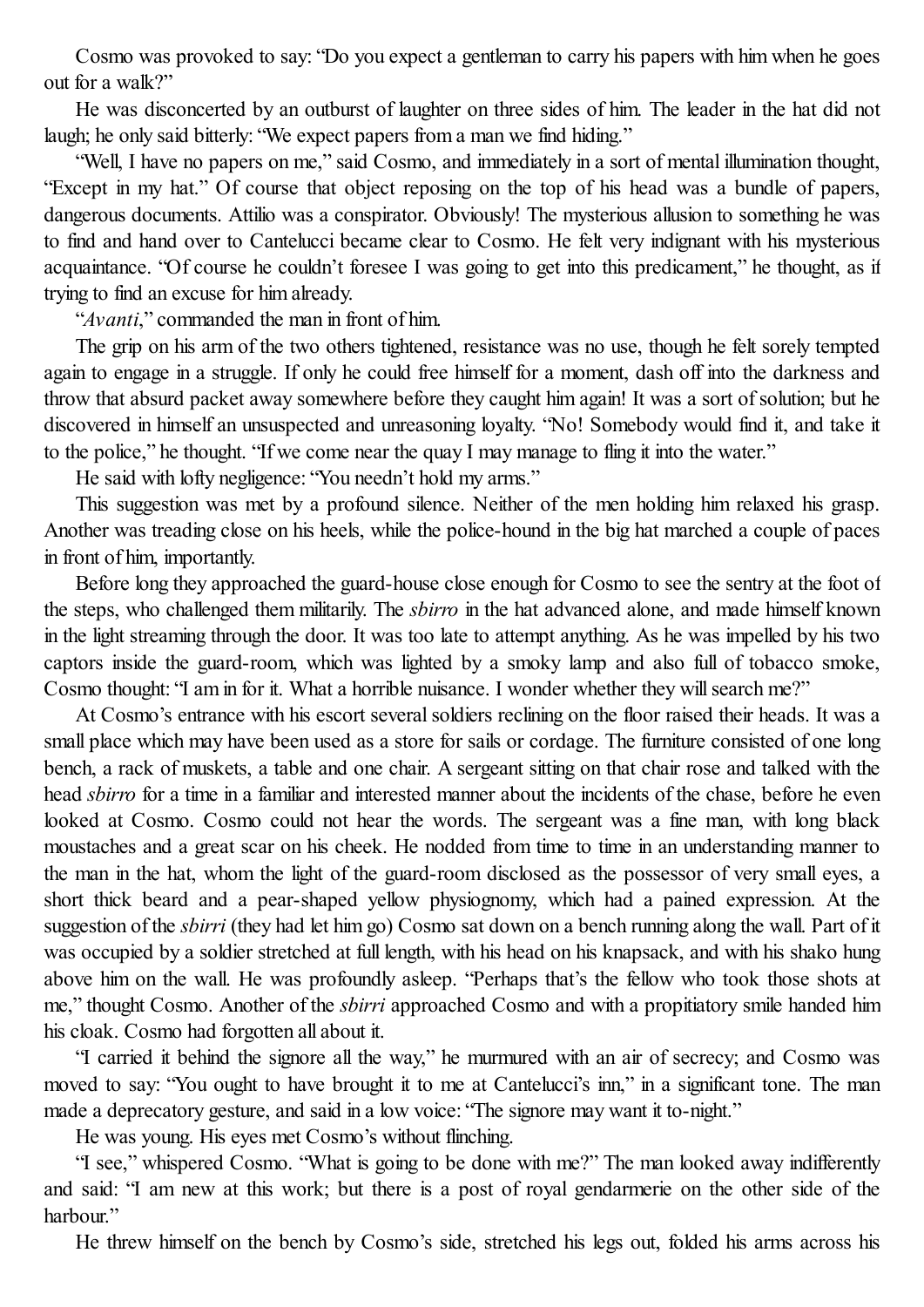breast, and yawned unconcernedly.

"Can I trust him?" Cosmo asked himself. Nobody seemed to pay any attention to him. The *sbirro* in the hat bustled out of the guard-room in great haste; the other two remained on guard; the sergeant, sitting astride on the chair, folded his arms on the back of it and stared at the night through the open door. The *sbirro* by Cosmo's side muttered, looking up at the ceiling: "I think Barbone is gone to find a boatman." From this Cosmo understood that he was going to be taken across the harbour and given up to the gendarmes. He thought: "If they insist upon searching me, I would have to submit, and in any case a hat is not a hiding-place. I may just as well hand the packet over without a struggle." A bright idea struck him. "If those fellows take me over there in a boat to save themselves the trouble of walking round the harbour, I will simply contrive to drop my hat overboard—even if they do hold my arms during the passage." He was now convinced that Attilio belonged to some secret society. He certainly was no common fellow. He wondered what had happened to him. Was he slinking and dodging about the low parts of the town on his way to some refuge; or had he really found the excitable man and the grumpy man still waiting under the tower with a boat? Most unlikely after such an alarming commotion of yells and shots. He feared that Attilio, unable to get away, could hardly avoid being caught to-morrow, or at the furthest, next day. He himself obviously did not expect anything better; or else he would not have been so anxious to get rid of those papers. Cosmo concluded that conspirators were perfectly absurd with their passion for documents which were invariably found at a critical time, and sent them all to the gallows.

He noticed the eyes of the sergeant, a Croat, with pendent black moustaches, fixed on his hat, and at once felt uneasy, as if he had belonged to a secret society himself. His hat was the latest thing in men's round hats which he had bought in Paris. But, almost directly, the sergeant's eyes wandered off to the doorway, and resumed their stare. Cosmo was relieved. He decided, however, to attempt no communication with the young police fellow, whose lounging attitude, abandoned and drowsy, and almost touching elbows with him, seemed to Cosmo too suggestive to be trustworthy. And indeed, he reflected, what could he do for him?

His excitement about this adventure was combined in a strange way with a state of inward peace which he had not known for hours. He wondered at his loyalty to the astute Attilio. He would have been justified in regarding the transaction as a scurvy trick; whereas he found that he could not help contemplating it as a matter of trust. He went on exercising his wits upon the problem of those documents (he was sure those were papers of some kind) which he had been asked to give to Cantelucci (how surprised he would be), since apparently the innkeeper was a conspirator too. Yet, he thought, it would be better to destroy them than to let them fall into the hands of the Piedmontese justice, or the Austrian military command. "I must contrive," he thought, "to get rid of them in the boat. I can always shake my hat overboard accidentally." But the packet would float and some boatman would be sure to find it during the day. On the other hand, by the time daylight came the handwriting would probably have become illegible. Or perhaps not? Fire, not water, was what he needed. If there had been a fire in that inexpressibly dirty guard-room he would have made use of it at once under the very noses of those wild-looking Croats. But would that have been the proper thing to do in such a hurry?

He had not come to any conclusion before Barbone returned, accompanied by a silver-haired, meek old fellow, with a nut-brown face, barefooted and barearmed, and carrying a pair of sculls over his shoulder, whom he pushed in front of the sergeant. The latter took his short pipe out of his mouth, spat on one side, looked at the old man with a fixed savage stare and finally nodded. At Cosmo he did not look at all, but to Barbone he handed a key with the words: "Bring it back." The *sbirri* closed round Cosmo, and Barbone uttered a growl, with a gesture towards the door. Why Barbone should require a key to take him out of doors Cosmo could not understand. Unless it were the key of liberty. But it was not likely that the fierce Croat and the gloomy Barbone should have indulged in symbolic actions. The mariner, with the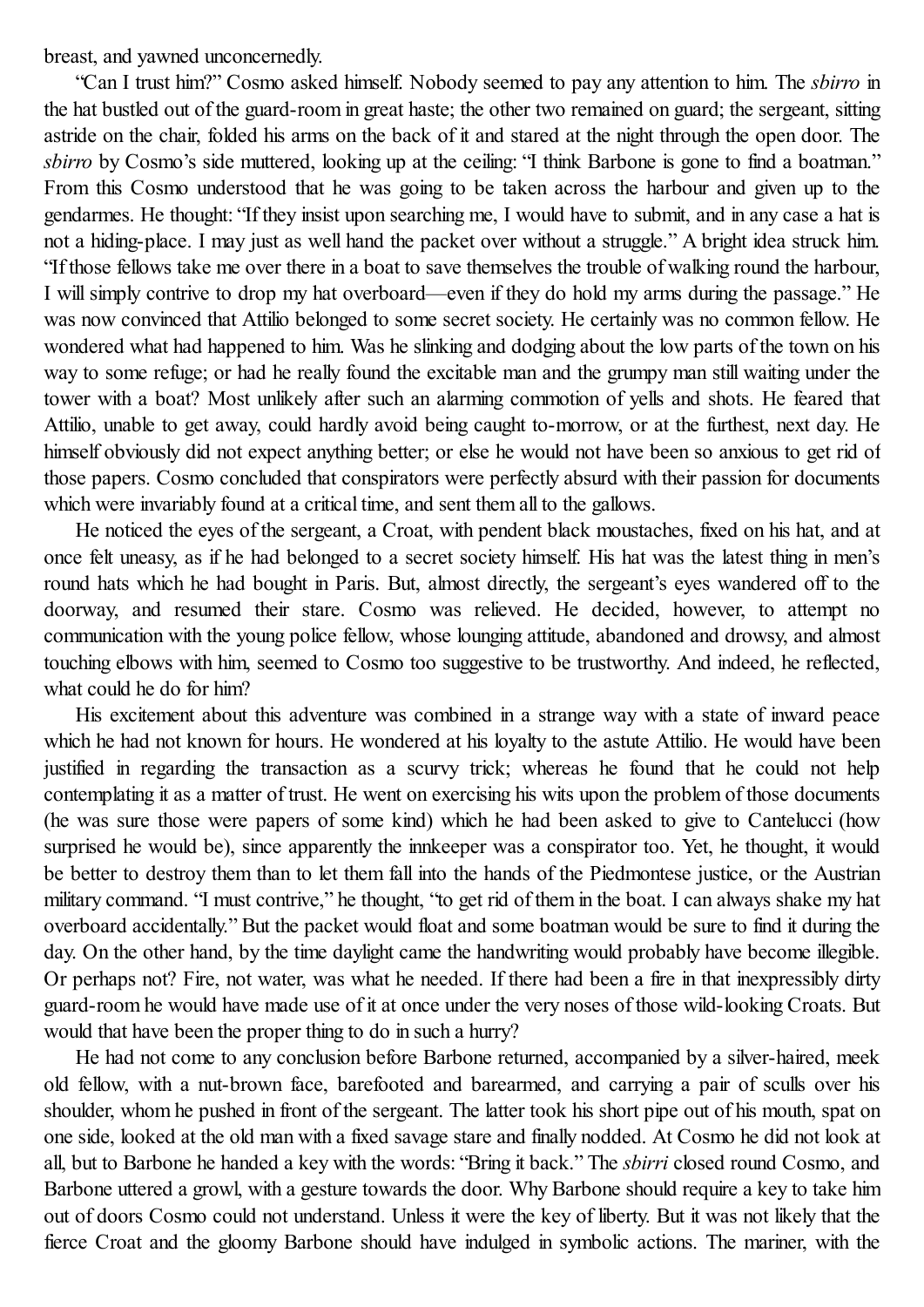sculls on his shoulder, followed the group patiently, to where, on the very edge of the quay, the Austrian soldier with his musket shouldered paced to and fro across the streak of reddish light from the garrison door. He swung round and stood, very martial, in front of the group, but at the sight of the key exhibited to him by Barbone, moved out of the way. The air was calm but chilly. Below the level of the quay there was the clinking of metal and the rattling of small chains, and Cosmo then discovered that the key belonged to a padlock securing the chain to which quite a lot of small rowing-boats were moored. The young policeman said from behind into Cosmo's ear: "The signore is always forgetting his cloak," and threw it lightly on Cosmo's shoulders. He explained also that every night all the small boats in the port were collected and secured like this on both sides of the port, and the Austrians furnished the sentry to look after them on this side. The object was that there should be no boats moving after ten o'clock, except the galley of the *dogana*, and, of course, the boat of the English man-of-war.

"Come and see me at noon at Cantelucci's inn," whispered Cosmo, to which the other breathed out a "Certainly, Excellency," feelingly, before going up the steps.

Cosmo found himself presently sitting in a boat between two *sbirri*. The ancient fellow shoved off and shipped his oars. From the quay, high above, Barbone's voice shouted to him: "The gendarmes will take charge of your boat for the rest of the night." The old boatman's only answer was a deep sigh, and in a very few strokes the quay with the sentry receded into the darkness. One of the *sbirri* remarked in a tone ofsatisfaction: "Our service will be over after we have given up the signore there." The other said: "I hope the signore will consider we have been kept late on his account." Cosmo, who was contemplating with immense distaste the prospect of being delivered up to the gendarmes, emitted a mirthless laugh; and after a while said in a cold tone: "Why waste your time in pulling to the other side of the harbour? Put me on board the nearest vessel. I'll soon find my way to the quay from one *tartane* to another, and your service would be over at once."

The fellow on his left assumed an astonishing seriousness: "Most of those *tartanes* have a dog on board. We could not expose an illustrious stranger to get bitten by one of these ugly brutes."

But the other had no mind for grave mockery. In a harsh and overbearing tone he ordered the boatman to pull well into the middle of the harbour, away from the moored craft.

It was like crossing a lake over-shadowed by the hills, with the breakwaters prolonging the shore to seaward. The old man raised and dipped his oars slowly, without a sound, and the long trails of starlight trembled on the ripples on each side of the boat. When they had progressed far enough to open the harbour entrance, Cosmo detected between the end of the jetties far away—he was glancing casually about—a dark speck about the size of a man's head, which ought not to have been there. The air was perfectly clear and the stars thick on the horizon. It struck him at once that it could be nothing than either the English man-of-war's boat, or the boat of the *dogana*, since no others were allowed to move at night. His thoughts were, however, so busy with speculating as to what he had better do, that he paid no more attention to that remarkable speck. He looked absently at the silver-haired boatman pulling an easy stroke, and asked himself: Was it or was it not time to lose his hat overboard? How could he contrive to make it look plausible in this absurd calm? Then he reproached himself for reasoning, as if those two low fellows (whose proximity had grown extremely irksome to him) had wits of preternatural sharpness. If he were to snatch it and fling it away, they would probably conclude that he was trying to make himself troublesome, or simply mad, or anything in the world rather than guess that he had in his hat something which he wanted to destroy. He undid quietly the clasp of his cloak, and rested his hands on his knees. His guardians did not think it necessary now to hold his arms. In fact, they did not seem to pay much attention to him. Cosmo asked himself for a moment whether he would stand up suddenly and jump into the water. Of course he knew that fully clothed and in his boots they would very soon get hold of him, but the object would have been attained. However, the prospect of being towed behind a boat to the custom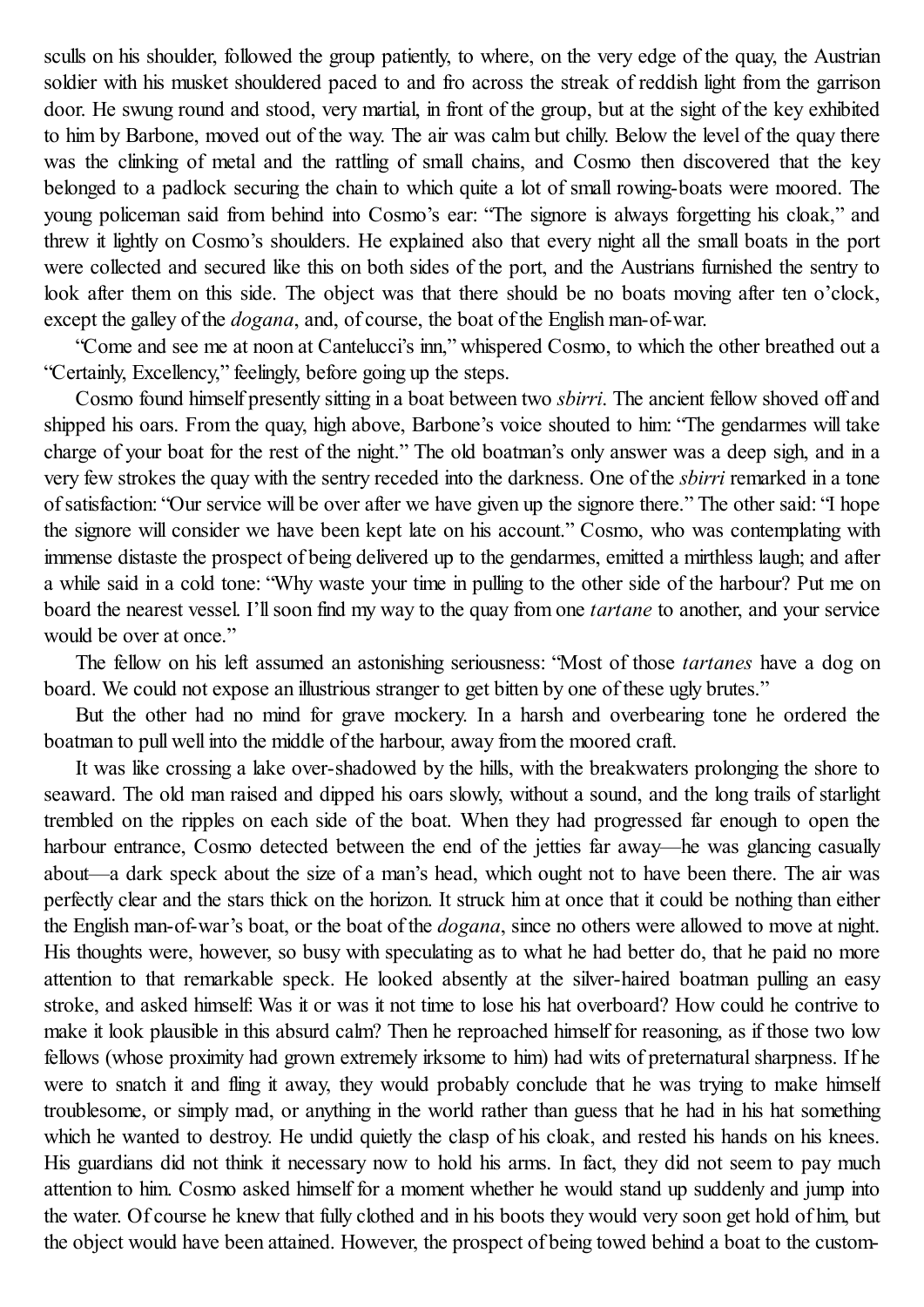house quay by the collar of his coat, and being led into the presence of the gendarmes looking like a drowned rat, was so disagreeable that he rejected that plan.

By this time the boat had reached little more than half-way across the harbour. The great body of the shipping was merged with the shore. The nearest vessels were a polacca brig and chebek lying at anchor; both were shadowy, and the last, with her low spars, a mere low smudge on the dim sheen of the water. From time to time the aged boatman emitted a moan. The boat seemed hardly to move. Everything afloat was silent and dark. The crews of the coasters were ashore or asleep; and if there were any dogs on board any of them they, too, seemed plunged in the same slumber that lay over all things of the earth, and by contrast with which the stars of heaven looked intensely wakeful. In the midst of his perplexities Cosmo enjoyed the feeling of peace that had come to him directly his trouble had begun.

"We will be all night getting across," growled suddenly the man on his left. . . . "I don't know what Barbone was thinking of to get this antiquity out of his bed."

"I told him there was hardly any breath in my old body," declared the boatman's tranquil voice.

Apparently in order to speak he had to cease rowing, for he rested on his oars while he went on in the grave-like silence: "But he raged like a devil; and rather than let him wake up all the neighbours I came out. I may just as well die in the boat as in my bed."

Both *sbirri* exclaimed indignantly against Barbone, but neither offered to take the sculls. With a painful groan the old man began to pull again. Cosmo asked: "What's that dark thing between the heads of the jetties?" One of his captors turning his head to look said: "That must be the galley. I wish she would come this way. We would ask her for a tow." The other man remarked sarcastically: "No fear, they are all snoozing in her, except one, perhaps, to keep a lookout. It's an easy life. . . . *Voga, vecchio, voga.*"

Cosmo thought suddenly that if by any chance the man-of-war boat happened to be pulling that way, he would hail her without hesitation, and, surely, the officer in charge would not leave him in the hands of those villains without at least listening to his tale. Unluckily their way across the harbour did not take them near the man-of-war. The light at her mizzen-peak seemed to Cosmo very far away; so that if it had not burned against the dark background of the land it would have seemed more distant than any star, and not half as brightly vigilant. He took his eyes from it and let them rest idly on the water ahead. The *sbirro* on his right hand emitted an immense yawn. This provided an excuse to the other to mutter curses on the tediousness of all this affair. Cosmo had been too perplexed to have felt bored. Just then, as if in antagonism to those offensive manifestations, he felt very alert. Moreover, the moment when something would have to be done was approaching. A tension of all his senses accumulated in a sort of all-over impatience. While in that state, staring into the night, he caught sight of the man-of-war's boat.

But was it?—well, it was something dark on the water, and as there were no other boats about. . . . It was small—well, far off and probably end on. . . . He had heard no sound of rowing—lying on her oars. . . . He could see nothing now—well, here goes, on the chance.

Without stirring a limb he took a long breath and let out the shout of "Boat ahoy" with all the force of his lungs. The volume of tone astonished himself. It seemed to fill the whole of the harbour so effectually that he felt he need not shout again, and he remained as still as a statue. The effect on his neighbours was that both gave a violent start, which set the boat rolling slightly, and in their bewilderment they bent forward to peer into his face with immense eyes. After a time one of them asked in an awestruck murmur: "What's the matter, signore?" and seized his cloak. The other Cosmo heard distinctly whisper to himself: "That was a war-cry," while he also grabbed the cloak The clasp being undone it slipped off Cosmo's shoulders and then they clung to his arms. It struck Cosmo as remarkable that the old boatman had not ceased his feeble rowing for a moment.

The shout had done Cosmo good. It re-established his self-respect somehow, and it sent the blood moving through his veins as if indeed it had been a war-cry. He had shaken their nerves. If they had not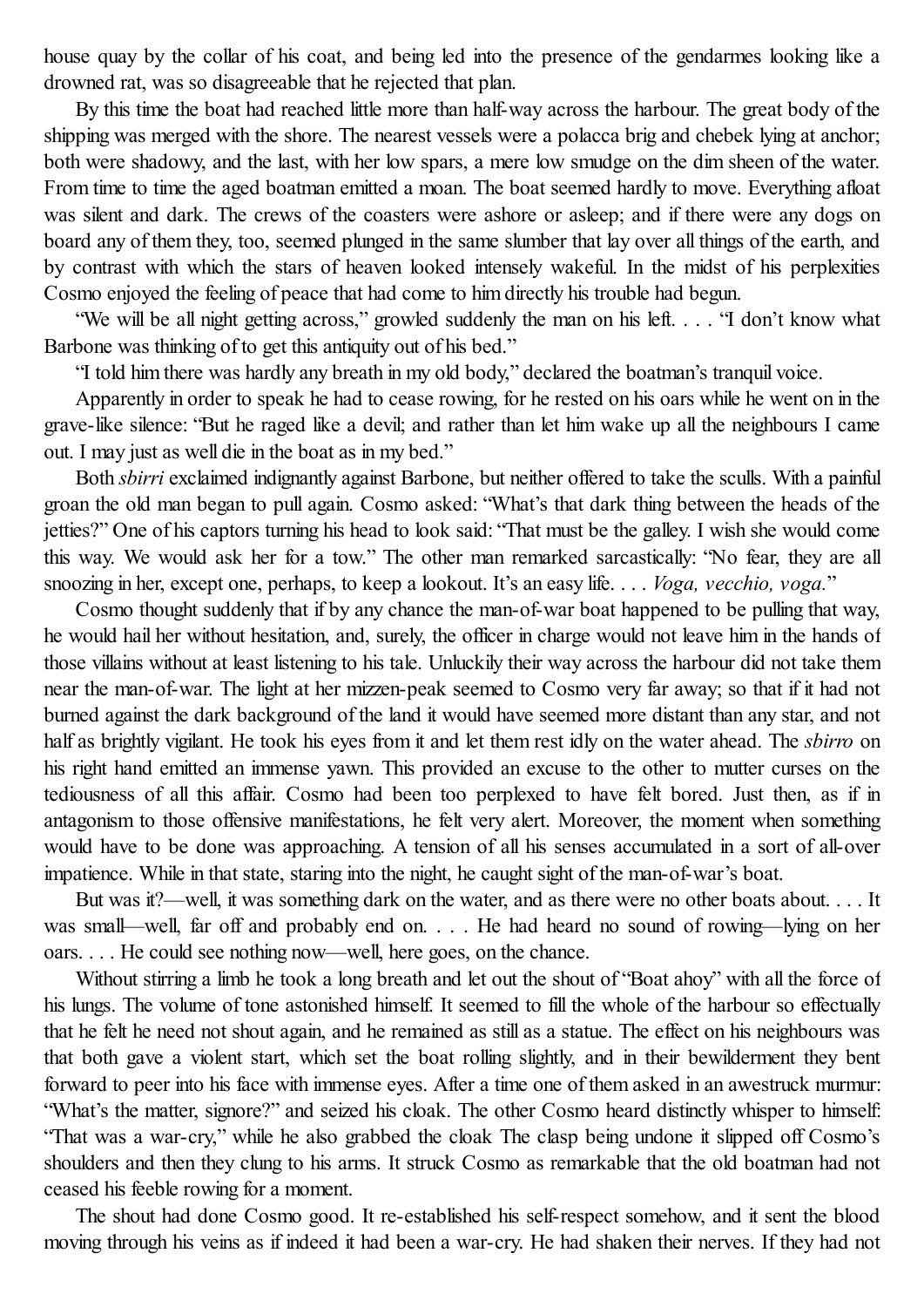remained perfectly motionless holding his arms, there would have started a scrimmage in that boat which would certainly have ended in the water. But their grip was feeble. They did nothing, but bending towards each other in front of Cosmo till their heads almost touched, watched his lips from which such an extraordinary shout had come. Cosmo stared stonily ahead, as if unconscious of their existence, and again he had that strange illusion of a dark spot ahead of the boat. He thought: "That's no illusion. What a fool I was. It must be a mooring-buoy." A couple of minutes elapsed before he thought again: "That old fellow will be right into it, presently."

He did not consider it his business to utter a warning, because the bump he expected happened almost immediately. He had misjudged the distance. Owing to the slow pace the impact was very slight, slighter even than Cosmo expected, against such a heavy body as a mooring-buoy would be. It was really more like a feeble hollow sound than a shock. Cosmo, who was prepared for it, was really the one that felt it at once, and the ancient boatman looked sharply over his shoulder. He uttered no sound and did not even attempt to rise from the thwart. He simply, as it seemed to Cosmo, let go the oars. The *sbirri* only became aware of something having happened after the hollow bump was repeated, and Cosmo had become aware that the object on the water was not a buoy, but another boat not much bigger than theirs. Then they both exclaimed, and in their surprise their grip relaxed. One of them cried in astonishment: "An empty boat!" It was indeed a surprising occurrence. With no particular purpose in his mind Cosmo stood up, while one of the *sbirri* stood up too, either to catch hold of the boat or push it away, for the two boats were alongside each other by that time. A strange voice in the dark said very loud: "The man in the hat," and as if by enchantment three figures appeared standing in a row. Cosmo had not even time to feel surprised. The two boats started knocking about considerably, and he felt himself seized by the collar and one arm, and dragged away violently from between the two *sbirri* by the power of irresistible arms, which as suddenly let him go as if he were an inanimate object, and he fell heavily in the bottom of the second boat almost before his legs were altogether clear of the other. During this violent translation his hat fell off his head without any scheming on his part.

He was not exactly frightened, but he was excusably flustered. One is not kidnapped like this without any preliminaries every day. He was painfully aware of being in the way of his new captors. He was kicked in the ribs and his legs were trodden upon. He heard blows being struck against hard substances, which he knew were human skulls, because of the abortive yells, ending in groans. There was a determination and ferocity in this attack, combined with the least possible amount of noise. All he could hear were the heavy blows and the hard breathing of the assailants. Then came a sort of helpless splash. "Somebody will get drowned," he thought.

He made haste to pull himself forward from under the feet of the combatants. Luckily for his ribs they were bare, which also added to the quietness of that astonishing development. Once in the bows he sat up, and by that time everything was over. Three shadowy forms were standing in a row in the boat, motionless, like labourers who had accomplished a notable task. The boat out of which he had been dragged was floating within a yard or two, apparently empty. The whole affair, which could not have lasted more than a minute, seemed to Cosmo to have been absolutely instantaneous. Not a sound came from the shipping along the quays, not even from the brig and the zebec, which were the nearest. A sense of final stillness such as follows, for instance, the explosion of a mine and resembles the annihilation of all one's perceptive faculties took possession of Cosmo for a moment. Presently he heard a very earnest but low voice cautioning the silent world: "If you dare make a noise I will come back and kill you." It was perfectly impersonal; it had no direction, no particular destination. Cosmo, who heard the words distinctly, could connect no image of a human being with them. He was roused at last when, dropping his hand on the gunwale, he felt human fingers under it. He snatched his hand away as if burnt and only then looked over. The white hair of the old boatman seemed to rest on the water right against the boat's side. He was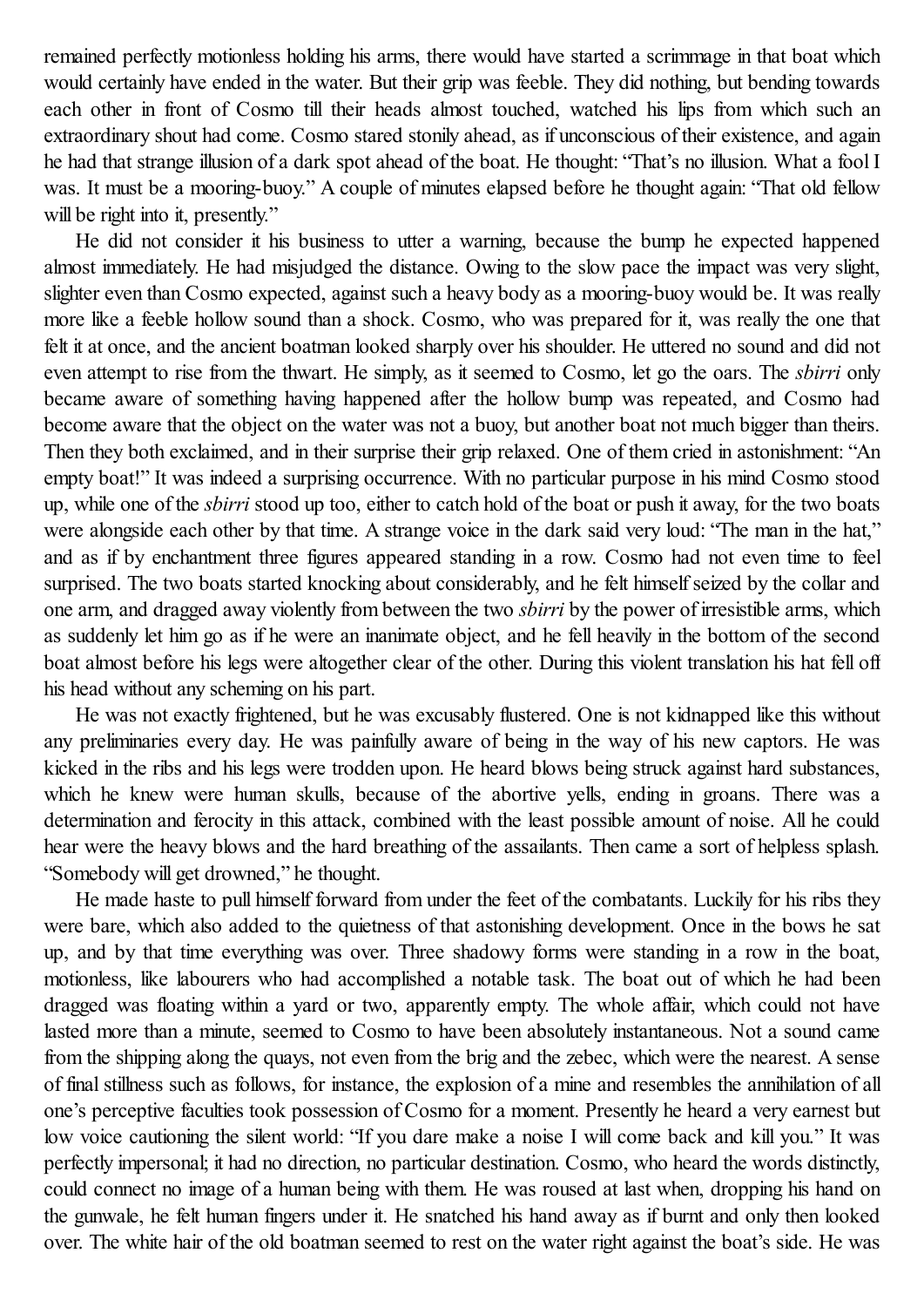holding on silently, even in this position displaying the meek patience of his venerable age—and Cosmo contemplated him in silence. A voice, not at all impersonal this time, said from the stern-sheets: "Get out your oars."

"There is a man in the water here," said Cosmo, wondering at his own voice being heard in those fantastic conditions. It produced, however, the desired effect, and almost as soon as he had spoken, Cosmo had to help a bearded sailor, who was a complete stranger to him, to haul the old man inside the boat. He was no great weight to get over the gunwale, but they had to handle him as if he had been drowned. He never attempted to help himself. The other men in the boat took an interest in the proceedings.

"Is he dead?" came a subdued inquiry from aft.

"He is very old and feeble," explained Cosmo in an undertone. Somebody swore long but softly, ending with the remark: "Here's a complication."

"That scoundrel Barbone dragged out a dying man," began Cosmo impulsively.

"*Va bene, va bene.* . . . Bundle him in and come aft, signore."

Cosmo obeying this injunction, found himselfsitting in the stern-sheets by the side of a man whose first act was to put his hand lightly upon his shoulder in a way that conveyed a sort of gentle exultation. The discovery that the man was Attilio was too startling for comment at the first moment. The next it seemed the most natural thing in the world.

"It seems as if nothing could keep us apart," said that extraordinary man in a low voice. He took his hand off Cosmo's shoulder and directed the two rowers—who, Cosmo surmised, were the whisperers of the tower—to pull under the bows of the brig. "We must hide from those custom-house fellows," he said. "I fancy the galley is coming along."

No other word was uttered till one of the men got hold of the brig's cable and the boat came to a rest with her side against the stern of that vessel, when Cosmo, who now could himself hear the faint noise of rowing, asked Attilio in a whisper: "Are they after you?"

"If they are after anything," answered the other coolly, "they are after a very fine voice. What made you give that shout?"

"I had to behave like a frightened mouse before those *sbirri*, on account of those papers you left with me, and I felt that I must assert myself." Cosmo gave this psychological explanation grimly. He changed his tone to add that fancying he had seen the shape of the English man-of-war's boat, the temptation to hail her had been irresistible.

"Possibly that's what startled them. They knew nothing of us. Luck was on our side. We slipped in unseen." The sound of rowing meantime had grown loud enough to take away from them all desire for further conversation, for the noise of heavy oars working in their row-locks has a purposeful, relentless character on a still night, and the big twelve-oared galley, pulled with a short quick stroke, seemed to hold an unerring way in its hollow thundering progress. For those in the boat concealed under the bows of the brig the strain of having to listen without being able to see was growing intolerable. Cosmo asked himself anxiously whether he was going to be captured once more before this night of surprises was out, but at the last moment the galley swerved and passed under the stern of the polacca, as if bent on taking merely a sweep round the harbour. Everybody in the boat drew a long breath. But almost immediately afterwards the sound of rowing stopped short, and everyone in the boat seemed turned again into stone.

At last Attilio breathed into Cosmo's ear: "*Per Dio!* They have found the other boat."

Cosmo was almost ashamed at the swift eagerness of his fearfully whispered inquiry:

"Are the men in her dead?"

"AllI know is that if either of them is able to talk we are lost," Attilio whispered back.

"Those *sbirri* were going to deliver me to the gendarmes," Cosmo began under his breath, when all at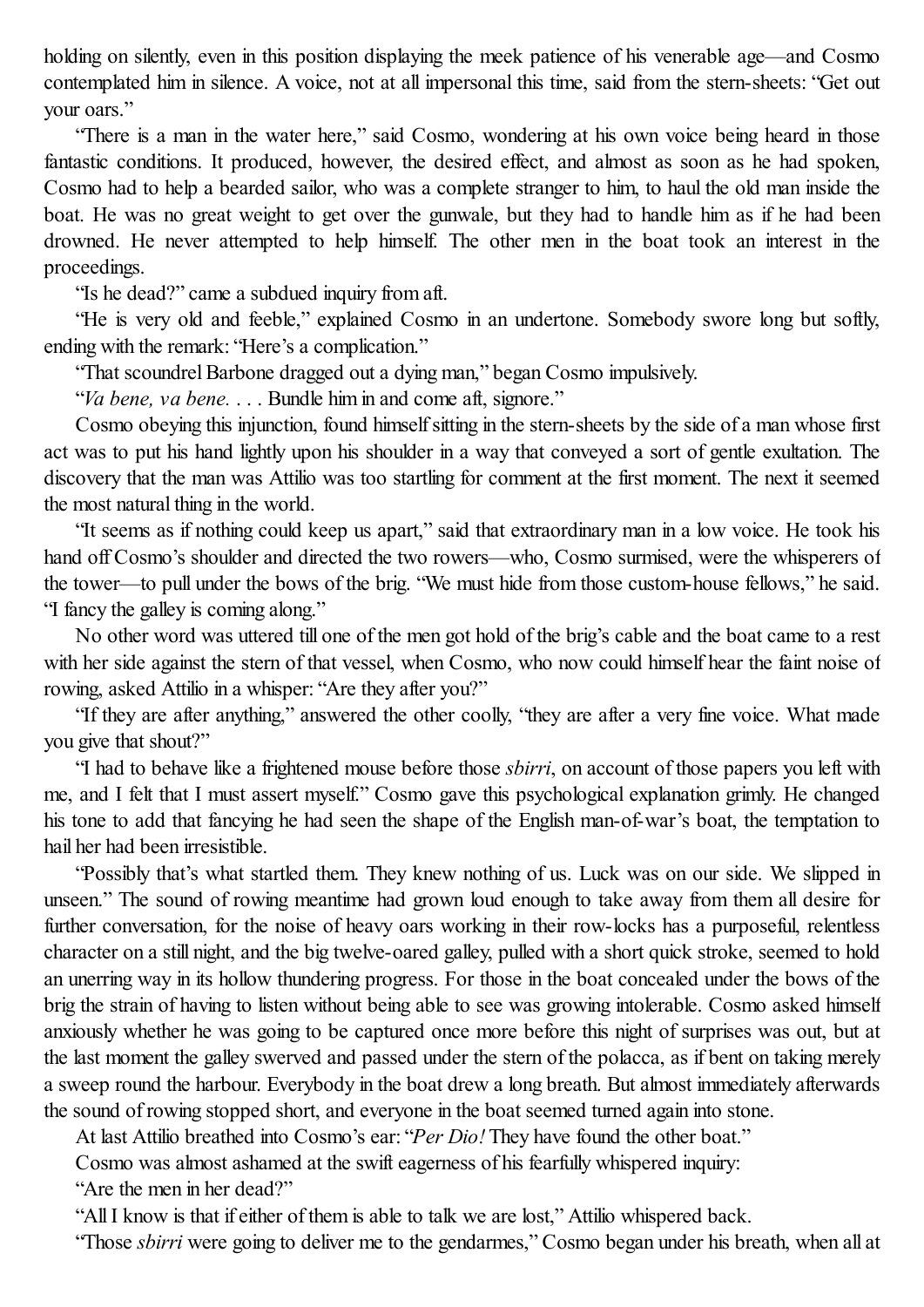once the noise of the oars burst again on their ears abruptly; but soon all apprehension was at an end because it became clear that the sound was receding towards the east side of the harbour. In fact, the custom-house people, who had started to row round because of a vague impression that there had been some shouting in the harbour, had to their immense surprise come upon a boat which at first seemed empty, but which, they soon discovered, contained two human forms huddled up on the bottom boards. apparently dead, but at any rate insensible if they were still breathing. Attilio's surmise that as the quickest way of dealing with this mystery the custom-house officer had decided to tow the boat at once to the police-station on the east side, was perfectly right; and also his conviction that now or never was his chance to slip out of that harbour where he and his companions felt themselves in a trap, the door of which might snap to at any time. At the best, it was a desperate situation, he felt. Cosmo felt it too, if in a more detached way—like a rather unwilling spectator. Yet his anxiety for the safety of his companions was as great as though he had known them all his life. Though he had in a way lost sight of his personal connection, he could not help forming his own view which he poured into Attilio's ear while the two rowers put all their strength into their work.

Tensely rigid at the tiller Attilio had listened, keeping his eyes fixed on the gap of dark gleaming water between the black heads of the two breakwaters.

"The signore is right," he assented. "We could not hope to escape from that galley once she caught sight of us. Our only chance is to slip out of the port before she gets back to her station outside the jetties. This affair will be a great puzzle to them. They will lose some time talking it over with the gendarmes. Unless one or another of those *sbirri* comes to himself."

"Yes, those *sbirri* . . ." murmured Cosmo.

"What would you have? We did our best with the boat-stretchers, I can assure you."

Cosmo had no doubt of that. The sound of crashing blows rained on those wretches' heads had been sickening, but the memory comforted him now. So did the return of the profound stillness after the noise of the galley's oars had died out in the distance. Cosmo took heart till it came upon him suddenly that there never had been a starry sky that gave so much light, no night so amazingly clear, no harbour of such an enormous extent. He felt he must not lose a minute. He jumped up and began to tear off his coat madly. Attilio exclaimed in dismay: "Stay! Don't!" It looked as though his Englishman had made up his mind to swim for it. But Cosmo, with a muttered "I must lend a hand," stepped lightly forward past the rowers and began to feel under the thwarts for a spare oar. Before he found it his hand came in contact with a naked foot. This recalled to him the existence of the ancient boatman. The poor old fellow, who had taken no part in the fray, had fallen overboard from mere weakness, and had had a long soaking in chilly water. He lay curled up in the bows, shivering violently like a dog. For the moment Cosmo was simply vexed at this additional dead weight in the boat. He could think of nothing but of the custom-house galley. He imagined her long, slim, cleaving the glassy water, as if endowed with life, while the clumsy tub in which he sat felt to him a dead thing which had to be tugged along by main force every inch of the way. He set his teeth hard and pulled doggedly as if rowing in a losing race, without turning his head once. Suddenly he became aware of the end of the old mole gliding past the boat, and that Attilio, instead of holding on this way, had taken a sweep and was following the outer side of the breakwater towards the shore. Presently, at his word, the oars were taken in, and the boat floated, arrested in shallow water amongst the boulders strewn along the base of the mole. The men panted after their exertions. Not a breath of wind stirred the chilly air. Cosmo returned aft and sat down by Attilio after putting on his coat.

It seemed as though Attilio, while steering with one hand, had managed with the other to go through the pockets of Cosmo's coat, for his first words murmured in an anxious tone were: "Signore, where are those papers?"

Cosmo had forgotten all about them. The shock was severe. "The papers!" he exclaimed faintly. "In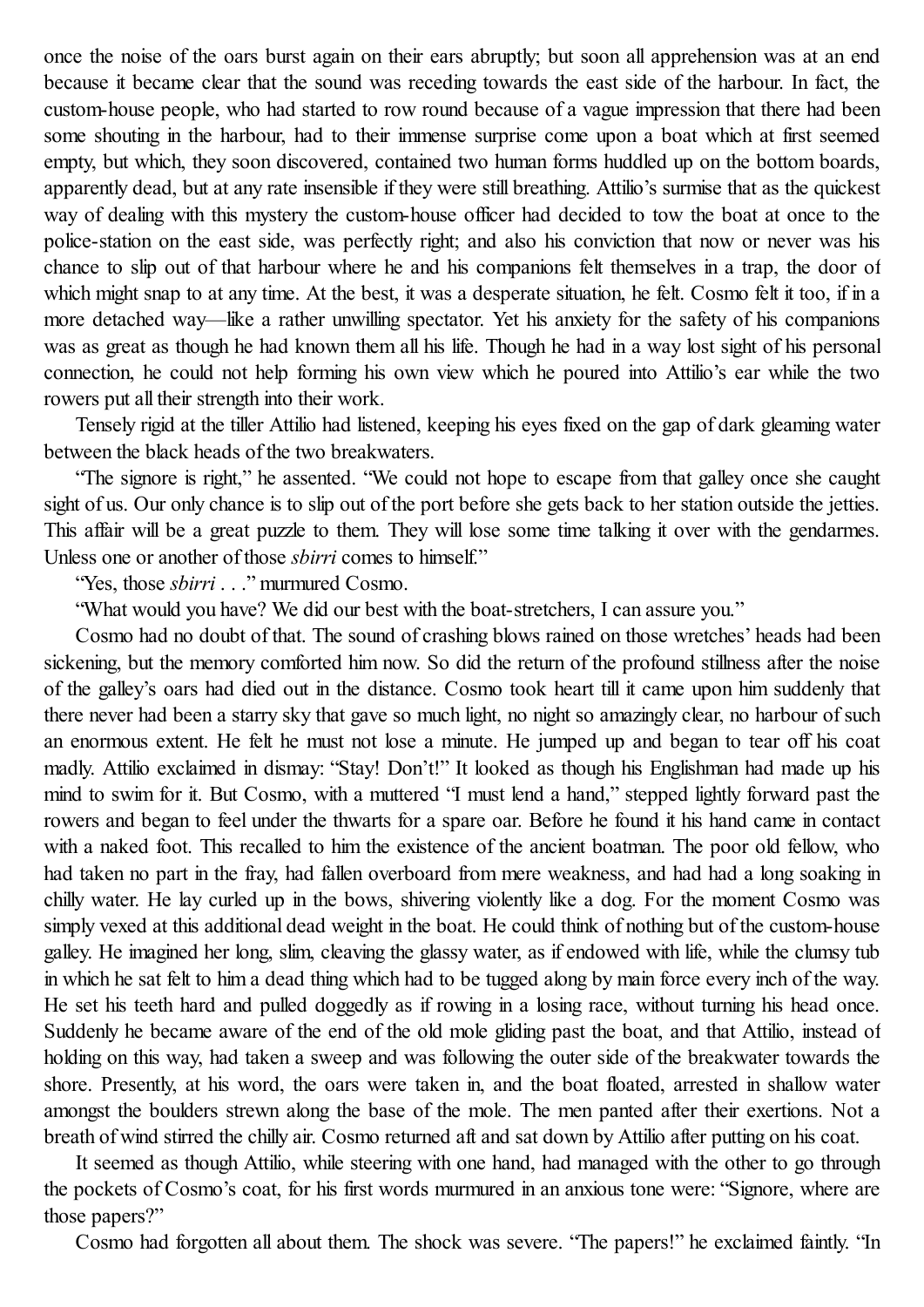my hat."

"Yes, I put them there. You had it on your head in the boat. I recognised you by it."

"Of course I had it on. Where is it?"

"God knows," said Attilio bitterly. "I was asking you for the papers."

"I only discovered that the packet was in my hat after I put it on," protested Cosmo. "Four *sbirri* were standing over me already."

"Is it possible?" exclaimed Attilio, very low.

"Afterwards I was watched all the time."

While they were exchanging those words in the extremity of their consternation, the man nearest to them went down suddenly on his knees and began to grope under the thwarts industriously. Having heard the word "hat," he had remembered that while battling with the *sbirri* he had trodden on some round object, which had given way under his foot. He assured the signore that it was a thing that could not be helped, while he tendered to him apologetically the rim with one hand and the crown with the other. It was crushed flat like an empty bag, but it was seized with avidity, and presently Cosmo's feelings were relieved by the discovery that it still contained the parcel of papers. Attilio took possession of it with a low nervous laugh. It was an emotional sound which, coming from that man, gave Cosmo food for wonder during the few moments the silence lasted, before Attilio announced in a whisper, "Here she is."

Cosmo, looking seaward, saw on the black and gleaming water, polished like a mirror for the stars, an opaque hummock resembling the head of a rock; and he thought that the race had been won by a very narrow margin. The galley, in fact, had reached the heads of the jetties a very few minutes only after the boat. On getting back to his station the officer in the galley pulled about fifty yards clear of the end of the old mole and ordered his men to lay oars in. He had left the solution of the mystery to the police. It was not his concern; and as he knew nothing of the existence of an outside boat, it never occurred to him to investigate along the coast. Attilio's boat, lurking close inshore, was invisible from seaward. The distance between the two was great enough to cause the considerable clatter which is made when several oars are laid-in together at the word of command, to reach Cosmo only as a very faint, almost mysterious, sound. It was the last he was to hear for a very long time. He surrendered to the soft and invincible stillness of air and sea and stars enveloping the active desires and the secret fears of men who have the sombre earth for their stage. At every momentary pause in his long and fantastic adventure, it returned with its splendid charm and glorious serenity, resembling the power of a great and unfathomable love whose tenderness like a sacred spell lays to rest all the vividities and all the violences of passionate desire.

Dreamily Cosmo had lost control of the trend of his thoughts, as one does on the verge of sleep. He regained it with a slight start, and looked up at the round tower looming up bulky at the water's edge. He was back again, having completed the cycle of his adventures and not knowing what would happen next. Everybody was silent. The two men at the thwarts had folded their arms and had let their chins sink on their breasts; while Attilio, sitting in the stern-sheets, held his head up in an immobility to which his open eyes lent an air of extreme vigilance. The waste of waters seemed to extend from the shores of Italy to the very confines of the universe, with nothing on it but the black spot of the galley which moved no more than the head of a rock. "We can't stay here till daylight," thought Cosmo.

That same thought was in Attilio's mind. The race between his boat and the galley had been very close. It was very probable that had it not been for Cosmo volunteering to pull the third oar, it would have resulted in a dead-heat, which, of course, would have meant capture. As it was, Attilio had just escaped being seen by pulling short round the jetty instead of holding on into the open sea. It was a risky thing to do, but then, since he had jeopardised the success of his escape through his desire to get hold of Cosmo again, there was nothing before him but a choice of risks.

Attilio was a native of a tiny white townlet on the eastern shore of the Gulf of Genoa. His people were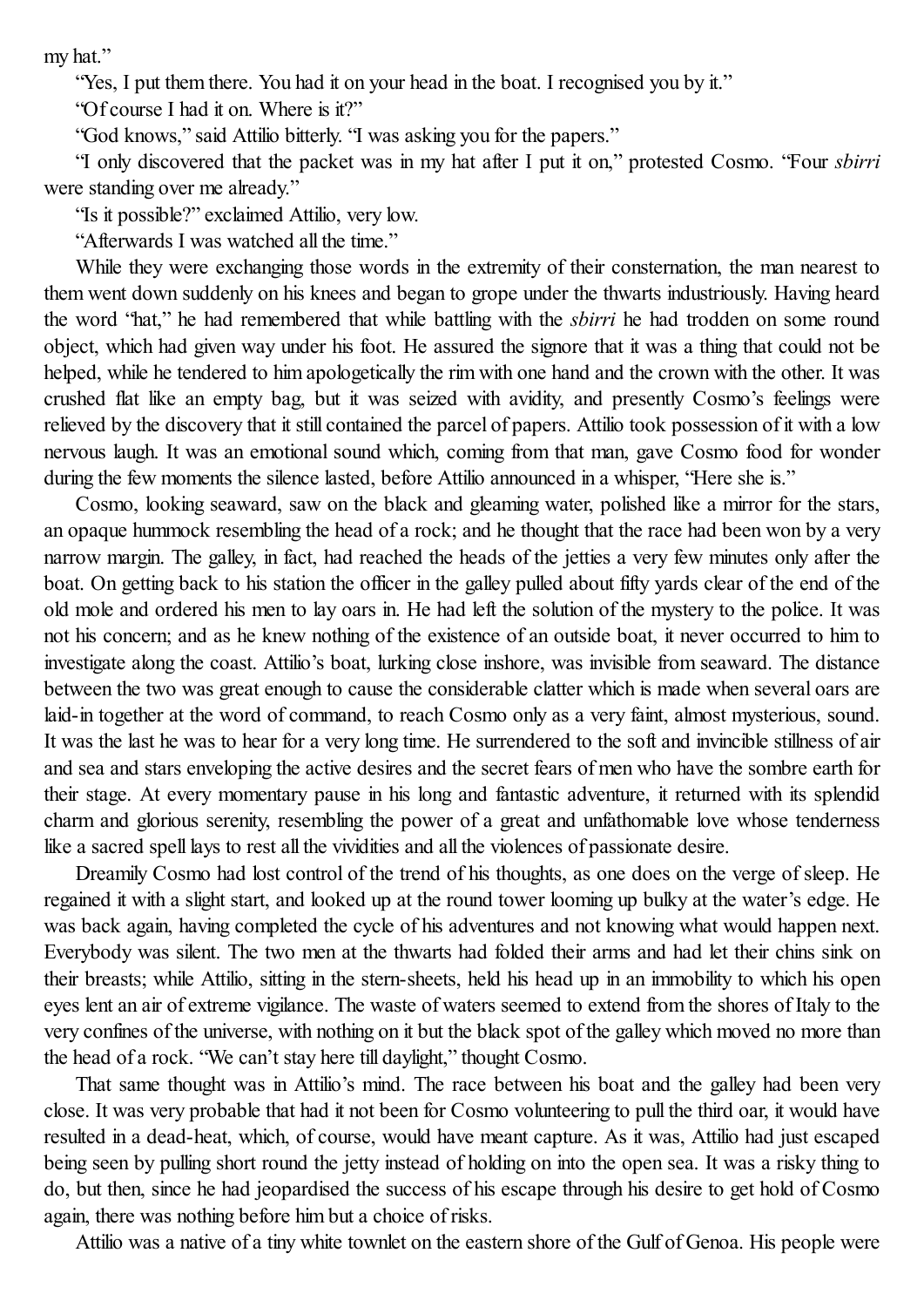all small cultivators and fishermen. Their name was Pieschi, from whose blood came the well-known conspirator against the power of the Dorias and in the days of the Republic. Of this fact Attilio had heard only lately (Cantelucci had told him) with a certain satisfaction. In his early youth spent on the coast of the South American continent he had heard much talk of a subversive kind, and had become familiar with the idea of revolt looked upon as an assertion of manly dignity and the spiritual aim of life. He had come back to his country about six months before, and, beholding the aged faces of some of his people in the unchanged surroundings, it seemed to him that it was his own life that had been very long, though he was only about thirty. Being a relation of Cantelucci, he found himself very soon in touch with the humbler members ofsecret societies, survivals of the revolutionary epoch, stirred up by the downfall of the empire, and inspired by grandiose ideas, by the hatred of the Austrian invaders, bringing back with them the old tyrannical superstitions of religion and the oppression of privileged classes. Like the polite innkeeper he believed in the absolute equality of all men. He respected all religions, but despised the priests who preached submission, and perceived nothing extravagant in the formation of an Italian empire (of which he had the first hint from the irritable old cobbler, the uncle of Cecchina), since there was a great man—a great emperor—to put at its head, very close at hand. The great thing was to keep him safe from the attempts of all these kings and princes now engaged in plotting against his life in Vienna—till the hour of action came. No small task, for the world outside the ranks of the people was full of his enemies.

Attilio, still and silent by Cosmo's side, was not reproaching himself for having gone in the evening to say good-bye to Cecchina. The girl herself had been surprised to see him, for they had said good-bye already in the afternoon. But this love-affair was not quite two months old, and he could not have been satisfied with a hurried wordless good-bye, snatched behind a half-closed door, with several people drinking at the long table in Cantelucci's kitchen on one side, and a crabbed old woman rummaging noisily in a store-room at the end of the dark passage. Cecchina had, of course, reproached him for coming, but not very much. Neither of them dreamed of there being any danger in it. Then, straight out of her arms, as it were, he had stepped into that ambush! His presence of mind and his agility proved too much for the party of the stupid Barbone. It was only after he had given them the slip in the maze ofsmall garden-plots at the back of the houses that he had time, while lying behind a low wall, to think over this unexpected trouble. He knew that the fellows who were after him belonged to the police, because they had called on the soldiers for assistance; but he concluded that he owed this surprise to some jealous admirer of Cecchina. It was easy enough for any base scoundrel to set the police after a man in these troubled times. It may even have been one of Cantelucci's affiliated friends. His suspicions rested on the small employees who took their meals at the inn, and especially on a lanky scribe with a pointed nose like a rat, who had the habit of going in and out through the courier's room, only, Attilio believed, in order to make eyes at Cecchina. That the ambush had been laid on the evening fixed for his departure was a mere coincidence.

The real danger of the position was in having the papers on him; but, anxious that his friends at the tower should not give him up, he came out of his hiding-place too soon. The soldiers had gone away, but the *sbirri* were still half-heartedly poking about in dark corners and caught sight of him. Another rush saved him for the moment. The position, he felt, was growing desperate. He dared not throw away the papers. The discovery of Cosmo sitting amongst the stones was an event so extraordinary in itself that it revolutionised his rational view of life as a whole in the way a miracle might have done. He felt suddenly an awed and confiding love for that marvellous person fate had thrown in his way. The pursuit was close. There was no time to explain. There was no need.

But directly he found himself safe in the boat, Attilio began to regret having parted with the papers. It was not much use proceeding on his mission without these documents entrusted to him by Cantelucci, acting on behalf of superior powers.

He asked himself what could have happened to Cosmo? Did the fellows arrest him on suspicion?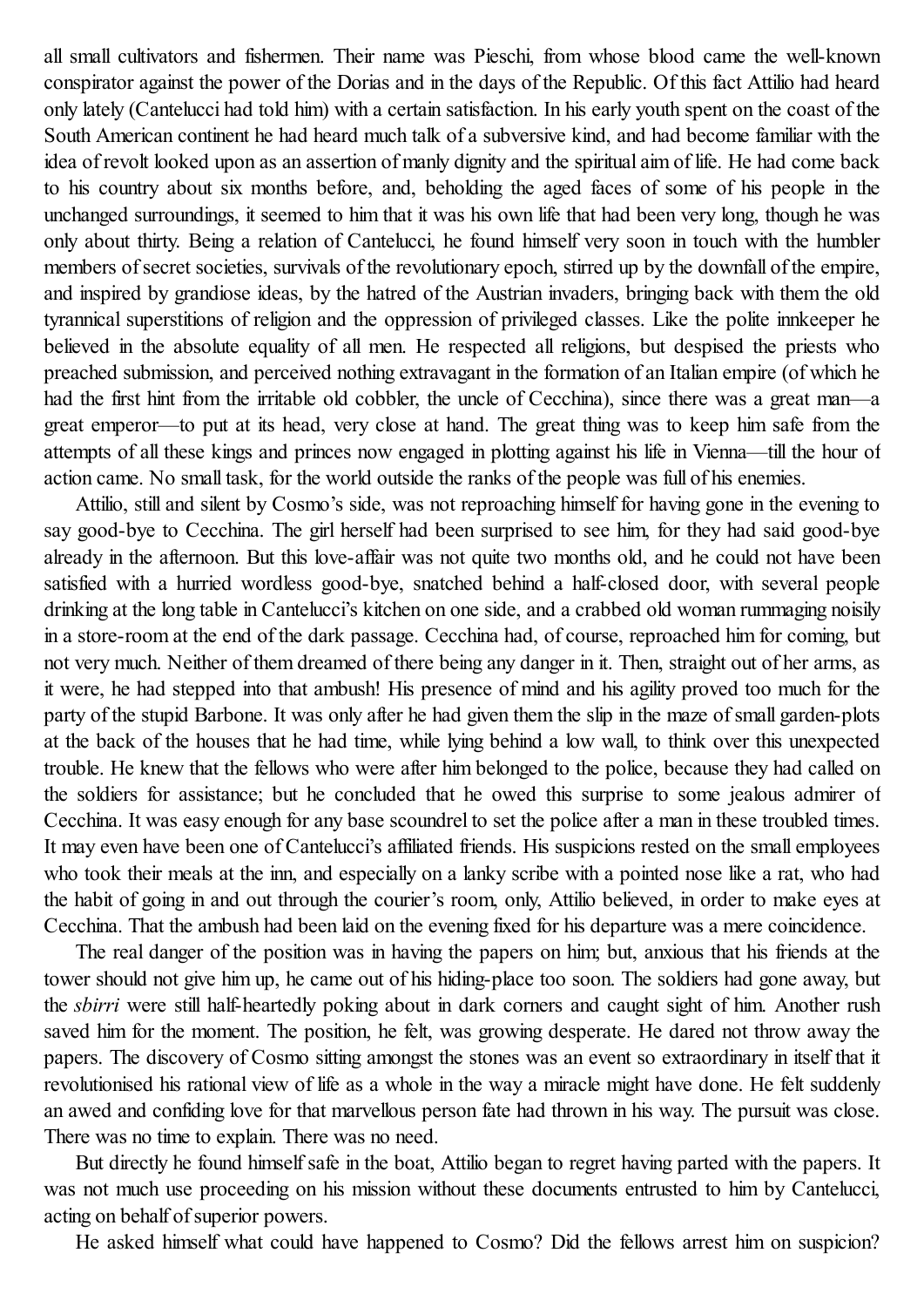That was not very likely, and at worst it would not mean more than a short detention. They would not dare to search him, surely. But even if they found the packet, Cosmo would declare it his own property, and object to its being opened. He had a complete confidence in Cosmo's loyalty and, what was more, in that young Englishman's power to have his own way. He had the manner for that, and the face for that. The face and bearing of a man with whom it was lucky to be associated in anything.

The galley being just then at the other end of her beat, Attilio saw his way clear to slip into the harbour. The state of perfect quietness over the whole extent of the harbour encouraged his native audacity. He began by pulling to the east side where the gendarmerie office was near the quay. Everything was quiet there. He made his men lie on their oars amongst the shadows of the anchored shipping and waited. Sleep, breathless sleep, reigned on shore and afloat. Attilio began to think that Cosmo could not have been discovered. If so, then he must be nearing Cantelucci's inn by this time. He resolved then to board one of the empty coasters moored to the quay, wait for the morning, there and then go himself to the inn, where he could remain concealed till another departure could be arranged. He told his men to pull gently to the darkest part of the quay. And then he heard Cosmo's mighty shout. He was nearly as confounded by it as the *sbirri* in the boat. That voice bursting out on the profound stillness seemed loud enough to wake up every sleeper in the town, to bring the stones rolling down the hillsides. And almost at once he thought: "What luck!" The luck of the Englishman's amazing impudence; for what other man would have thought of doing that thing? He told his rowers to lay their oars in quietly and get hold of the boat-stretchers. The extremely feeble pulling of the old boatman gave the time for these preparations. He whispered his instructions: "We've got to get a foreign signore out of that boat. The others in her will be *sbirri*. Hit them hard." Just before the boats came into contact he recognised Cosmo's form standing up. It was then that he pronounced the words, "The man in the hat," which were heard by Cosmo. Attilio ascribed it all to the luck that attended those who had anything to do with that Englishman. Even the very escape unseen from the harbour he ascribed not to Cosmo's extra oar, but to Cosmo's peculiar personality.

Without departing from his immobility he broke silence by a "Signore" pronounced in a distinct but restrained voice. Cosmo was glad to learn the story before the moment came for them to part. But the theory of luck which Attilio tacked on to the facts did not seem to him convincing. He remarked that if Attilio had not come for him at all, he would have been now far on the way in his mysterious affairs, whereas now he was only in another trap.

For all answer the other murmured: "*Si*, but I wonder if it would have been the same. Signore, isn't it strange that we should have been drawn together from the first moment you put foot in Genoa?"

"It is," said Cosmo, with an emphasis that encouraged the other to continue, but with a less assured voice.

"Some people of old believed that stars have something to do with meetings and partings by their disposition, and that some, if not all men, have each a star allotted to them."

"Perhaps," said Cosmo in the same subdued voice. "But I believe there is a man greater than you or I who believes he has a star of his own."

"Napoleon, perhaps?"

"So I have heard," said Cosmo, and thought: "Here he is, whenever two men meet he is a third, one can't get rid of him."

"I wonder where it is," said Attilio, as if to himself, looking up at the sky. "Or yours, or mine," he added in a still lower tone. "They must be pretty close together."

Cosmo humoured the superstitious strain absently, for he felt a secret sympathy for that man. "Yes, it looks as if yours and mine had been fated to draw together."

"No, I mean all three together."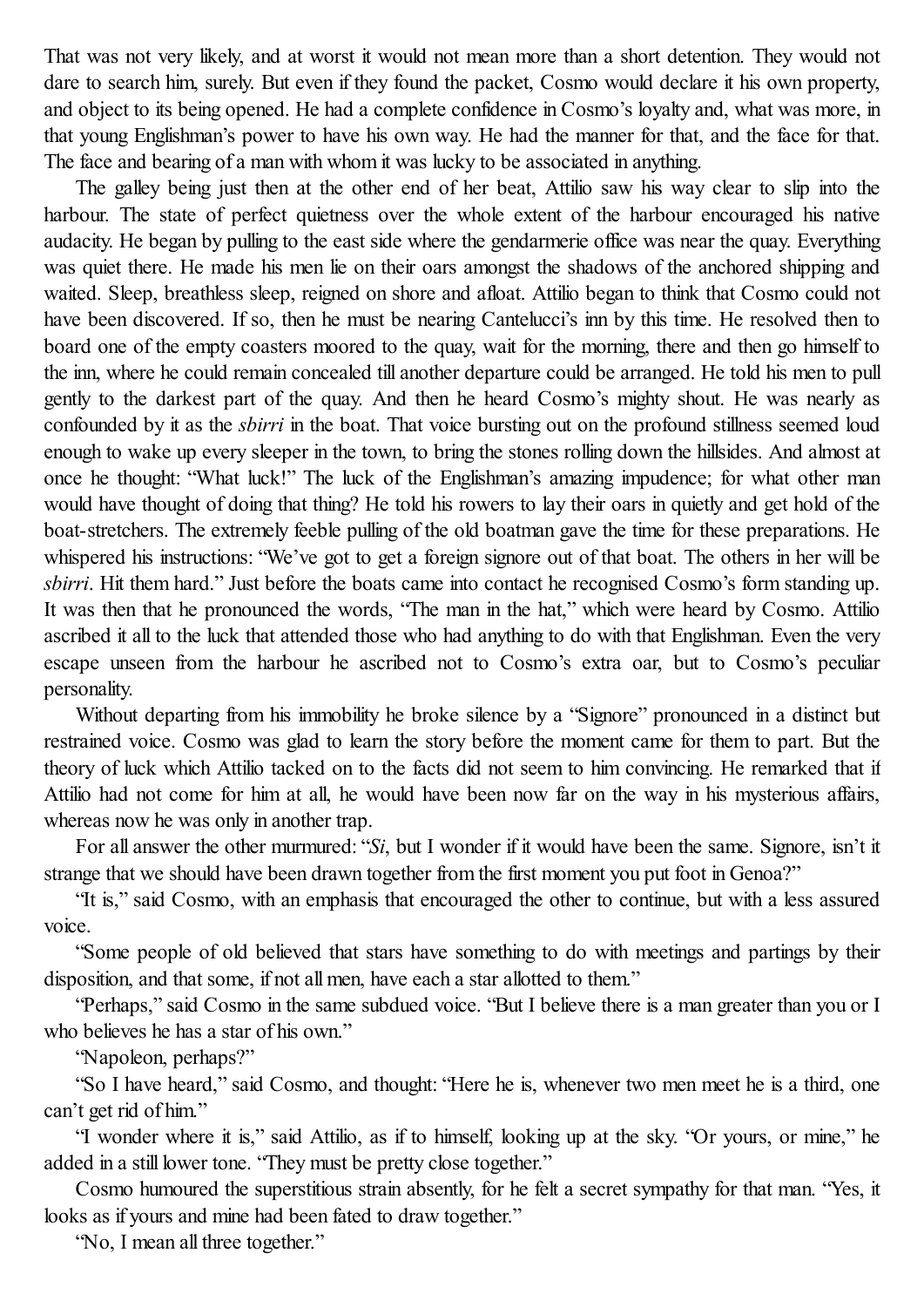"Do you? Then you must know more than I do. Though, indeed, as a matter of fact he is not very far from us where we sit. But don't you think, my friend, that there are men, and women, too, whose stars mark them for loneliness no man can approach?"

"You mean because they are great?"

"Because they are incomparable," said Cosmo after a short pause, in which Attilio seemed to ponder. —"I like what you said," Attilio was heard at last. "Their stars may be lonely. Look how still they are. But men are more like ships that come suddenly upon each other without a warning. And yet they, too, are guided by the stars. I can't get over the wonder of our meeting to-night."

"If you hadn't been so long in saying good-bye, we wouldn't have met," said Cosmo, looking at the two men dozing on the thwarts, the whisperers of the tower. They were not at all like what he had imagined them to be.

Attilio gazed at his Englishman for a time closely. He seemed to see a smile on Cosmo's lips. Wonder at his omniscience prevented him from making a reply. He preferred not to ask, and yet he was incapable of forming a guess, for there are certain kinds of obviousness that escape speculation.

"You may be right," he said. "It's the first time in my life that I found it hard to say good-bye. I begin to believe," he went on murmuring, "that there are people it would be better for one not to know. There are women . . ."

"Yes," said Cosmo very low, and as if unconscious of what he was saying. "I have seen your faces very close together."

The other made a slight movement away from Cosmo, and then bent towards him. "You have seen?" he said slowly, and stopped short. He was thinking of something that had happened only two hours before. "Oh, well," he said with composure, "you know everything, you see everything that happens. Do you know what will happen to us two?"

"It's very likely that when we part, we will never see each other again," Cosmo said, resting his elbows on his knees, and taking his head between his hands. He did not look like a man preparing to go ashore.

There were no material difficulties absolutely to prevent him from landing. The foot of the tower with the narrow strip of ground which a boat could approach was not sixty yards off, and all this was in the shadow of its own reflection, the high side of the breakwater, the bulk of the tower, making the glassy water dark in that corner of the shore. And besides, the water in which the boat floated was so shallow that Cosmo could have got to land by wading from where the boat lay, without wetting himself much above the knees, should Attilio refuse to come out from under the shelter of the rock. But probably Attilio would not have objected. The difficulty was not there.

Attilio must have been thinking on the same subject, as became evident when he asked Cosmo whether those *sbirri* knew where he lived. After some reflection Cosmo said that he was quite certain they knew nothing about it. The *sbirri* had put no questions to him. They had not, he said, displayed any particular curiosity about who he was. "But why do you ask?"

"Don't you know?" said Attilio, with only half-affected surprise. "There might have been half a dozen of them waiting for you in the neighbourhood on the chance of your returning, and you have no other place to go to."

"No, I haven't," said Cosmo, in a tone as though he regretted that circumstance. He thought, however, that there might have been some of them out between the port and the town, and he knew only one way, and that not very well, he added.

As a matter of fact, that danger was altogether imaginary, because Barbone, who certainly was in the pay of the police for work of that sort, was not imaginative enough to do things without orders, and after sending his prisoner off, left the rest of the gendarmes and went home to bed, while his young acolyte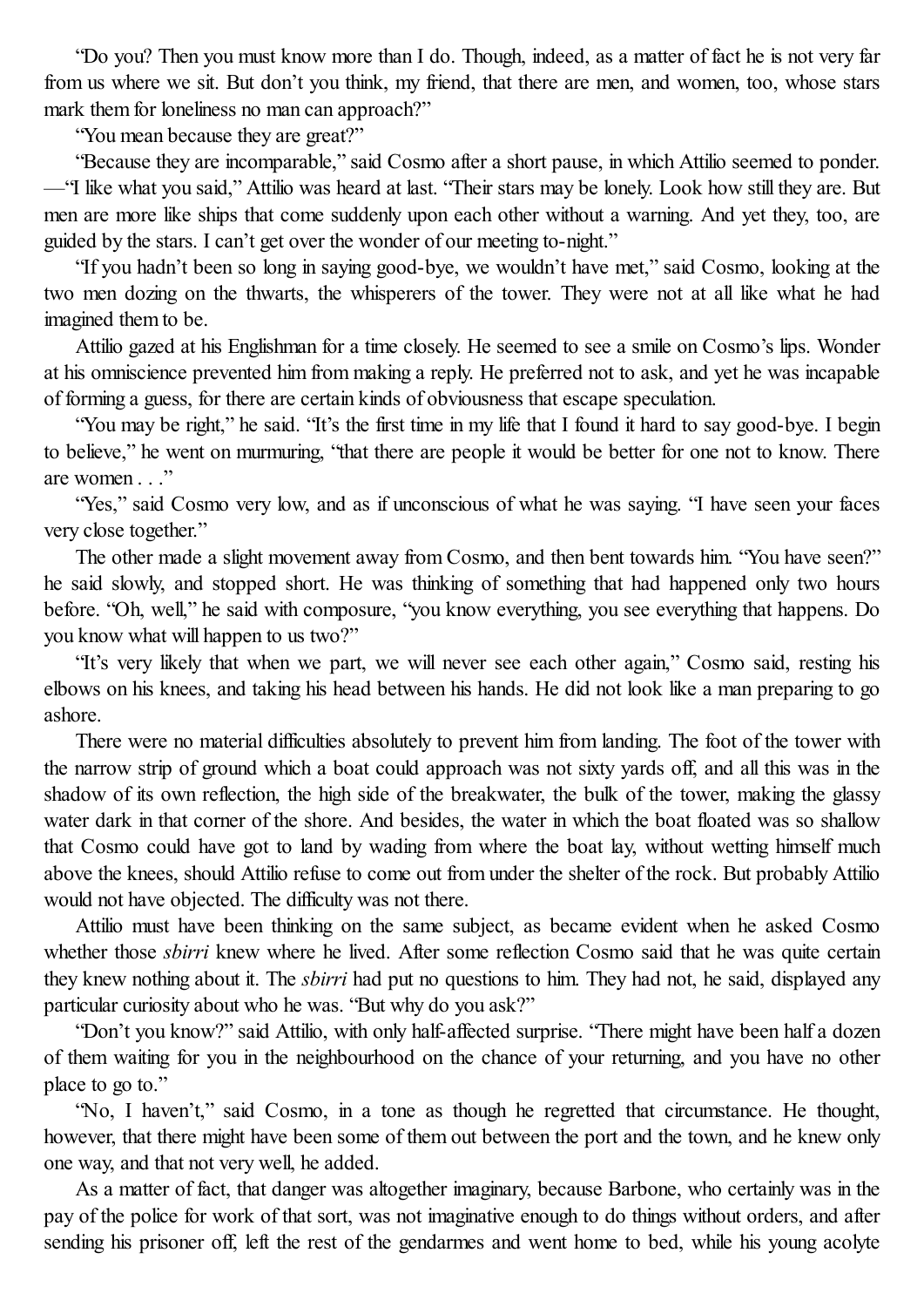went about his own affairs. The other two *sbirri* were being medically attended to, one of them especially being very nearly half-killed by an unlucky blow on the temple. All the other *sbirro* could say in a feeble voice was that there were four in the boat, that they were attacked by an inexplicable murderous gang, and that he imagined that the other two, the prisoner and the boatman, were now dead and very likely at the bottom of the harbour. The brigadier of the gendarmerie could not get any more out of him, and knowing absolutely nothing of the affair, thought it would be time to make his report to the superior authorities in the morning. All he did was to go round to the places where the boats were chained, which were under his particular charge, and count the boats. Not one was missing. His responsibility was not engaged.

Thus there was nothing between Cosmo and Cantelucci's inn except his own distaste. There was a strange tameness in that proceeding, a lack of finality, something almost degrading. He imagined himself slinking like a criminal at the back of the beastly guard-house, starting at shadows, creeping under the colonnade, getting lost in those dreadful deep lanes between palaces, with the constant dread of having suddenly the paws of those vile fellows laid on him, and being dragged to some police post with an absurd tale on his lips, and without a hat on his head—and what for? Simply to get back to that abominable bedroom. However, he would have to go through with it.

"Pity you don't know the town," Attilio's cautious voice was heard again, "or else I could tell you of a place where you could spend the remainder of the night, and send word to your servant to-morrow. But you could not find it by yourself. And that's a pity. I assure your Excellency that she is a real good woman. To have a secret place is not such a bad thing. One never knows what one may need, and she is a creature to be trusted. She has an Italian heart, and she is a *giardiniera*, too. What more could I tell you?"

Cosmo thought to himself vaguely that the girl he had seen in Cantelucci's kitchen did not look like a woman gardener, though, of course, if Attilio had a love-affair it would be naturally amongst people of that sort. But it occurred to him that perhaps it was some other woman Attilio was talking about. He made no movement. Attilio's murmurs took on a tone of resignation. "Your luck, signore, will depart with you, and perhaps ours will follow after." Cosmo protested against that unreasonable assumption, which was, of course, an absurdity, but nevertheless touched him in one of those sensitive spots which are like a *défaut d'armure* in the battle-harness of various conceits which one wears against one's kind. He considered himself luckless in a sudden overwhelming conviction of it, in the manner of a man who had crossed the path of a radiating influence, or who had awakened a sleeping and destructive power which would now pursue him to the end of his life. He was young, *farouche*, mistrustful and austere, not like a stoic, but in the more human way like a man who has been born fastidious. In a sense, altogether unworldly. Attilio emitted an audible sigh.

"You won't call it your luck," he pursued. "Well, let us leave it without a name. It is something in you. Your carelessness in following your fantasy, signore, as when you forced your presence on me only two days ago," he insisted, as if carelessness and fantasy were the compelling instruments of success. His voice was at its lowest as he added: "Your genius makes you true to your will."

No human being could have been insensible to such words uttered unexpectedly in a tone of secret earnestness. But Cosmo's inward response was a feeling of profound despondency. He was crushed by their appalling unfitness. For the last twenty-four hours he had been asking himself whether he had a will of his own, and it had seemed to him that he had lost the notion of the real nature of courage. At that very moment, while listening to the mysteriously low pitch of Attilio's voice, the thought flashed through his mind that there was something within him that made of him a predestined victim of remorse.

"You can't possibly know anything about me, Attilio," he said; "and whatever you like to imagine about me, you will have to put me on shore presently. I can't stay here till the morning, and neither can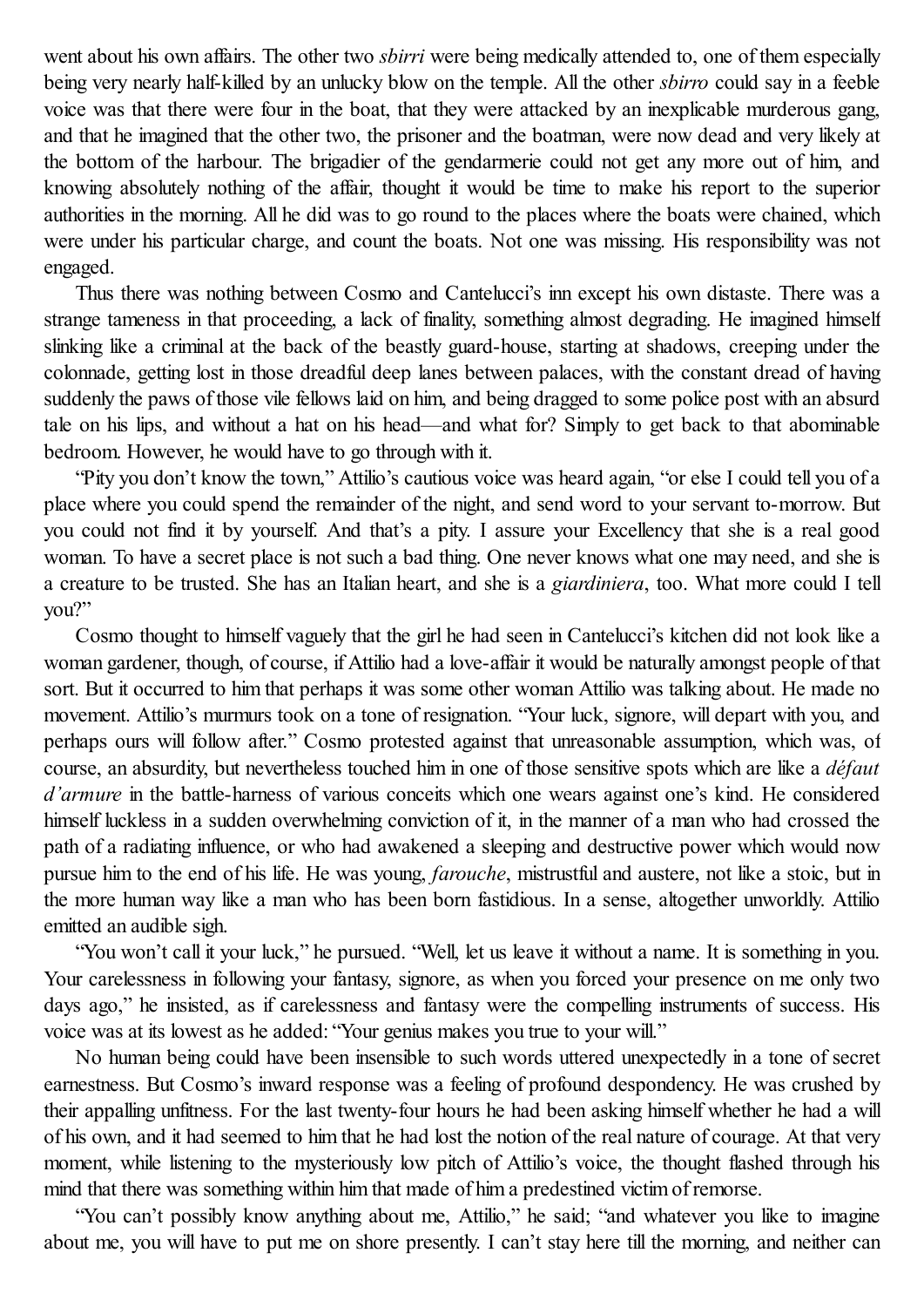you," he added. "What are you thinking of doing? What can you do?"

"Is it possible that it is of any interest to the signore? Only the other evening I could not induce you to leave me to myself, and now you are impatient to leave me to my fate. What can I do? I can always take a desperate chance,"—he paused, and added through his clenched teeth, "and when I think what little I need to make it almost safe!" The piously uttered exclamation, "Ah, Dio!" was accompanied by a shake of a clenched fist, apparently addressed to the universe, but made as it were discreetly, in keeping with the low and forcible tones.

"And what is that?" asked Cosmo, raising his head.

"Two pairs of stout arms, nothing more. With four oars and this boat, and using a little judgment in getting away, I would defy that fellow there." He jerked his head towards the galley which in this tide-less sea had not shifted her position a yard. "Yes," he went on, "I could even hope to remain unseen on account of a quick dash."

And he explained to Cosmo further that in an hour or so, a little nearer the break of day, when men get heavy and sleepy, the watchfulness of those custom-house people would be relaxed and give him a better chance. But if he was seen, then he could still hope to out-row them, though he would have preferred it the other way, because with a boat making for the open sea, they would very soon guess that there must be some vessel waiting for her, and by telling the tale on shore, that Government zebec lying in the harbour would soon be out in chase. She was fast, and in twenty-four hours she would soon manage to overhaul all the craft she would sight, between this and the place he was going to.

"And where is that?" asked Cosmo, letting his head rest on his hands again.

"In the direction of Livorno," said the other and checked himself. "But perhaps I had better not tell you, for should you happen to be interrogated by all those magistrates, or perhaps by the Austrians, you would of course want to speak the truth as becomes a gentleman—a *nobilissimo* signore—unless you manage to forget what I have already told you or perchance elect to come with us."

"Come with you," repeated Cosmo, before something peculiar in the tone made him sit up and face Attilio. "I believe you are capable of carrying me off."

"*Dio ne voglio*," was Attilio's answer; "God forbid. The noise you would make would bring no end of trouble. But for that, perhaps, it would have been better for me," he added reflectively, "whereas I have made up my mind that there should be nothing but good from our association. Yet, signore, you very nearly went away with us without any question at all, for our head pointed to seaward, and you could have had no idea that I was coming in here. Confess, signore, you didn't think of return then. I had only to hold the tiller straight another five minutes and I would have had you in my power."

"You are afraid of the *dogana* galley, my friend," said Cosmo, as if arguing a point.

"Signore, this minute," said Attilio, with the utmost seriousness. "Wake up there," he said, in a raised undertone to his two men. "Take an oar, Pietro, and pull the boat to the foot of the tower."

"There is also that old boatman," said Cosmo.

"Hold," said Attilio. "Him I will not land. They will be at his place in the morning, and then he tells his tale . . . unless he is dead. See forward there."

A very subdued murmur arose in the bows, and Attilio muttered: "Pietro would not talk to a dead man"

"He is extremely feeble," said Cosmo.

It appeared on Attilio's inquiry that this encumbrance, as he called him, was just strong enough to be helped over the thwarts. Presently, sustained under the elbows, he joined Cosmo in the stern-sheets, where they made him sit between them. He let his big hands lie in his lap. From time to time he shivered patiently.

"That wretch Barbone knows no pity," observed Cosmo.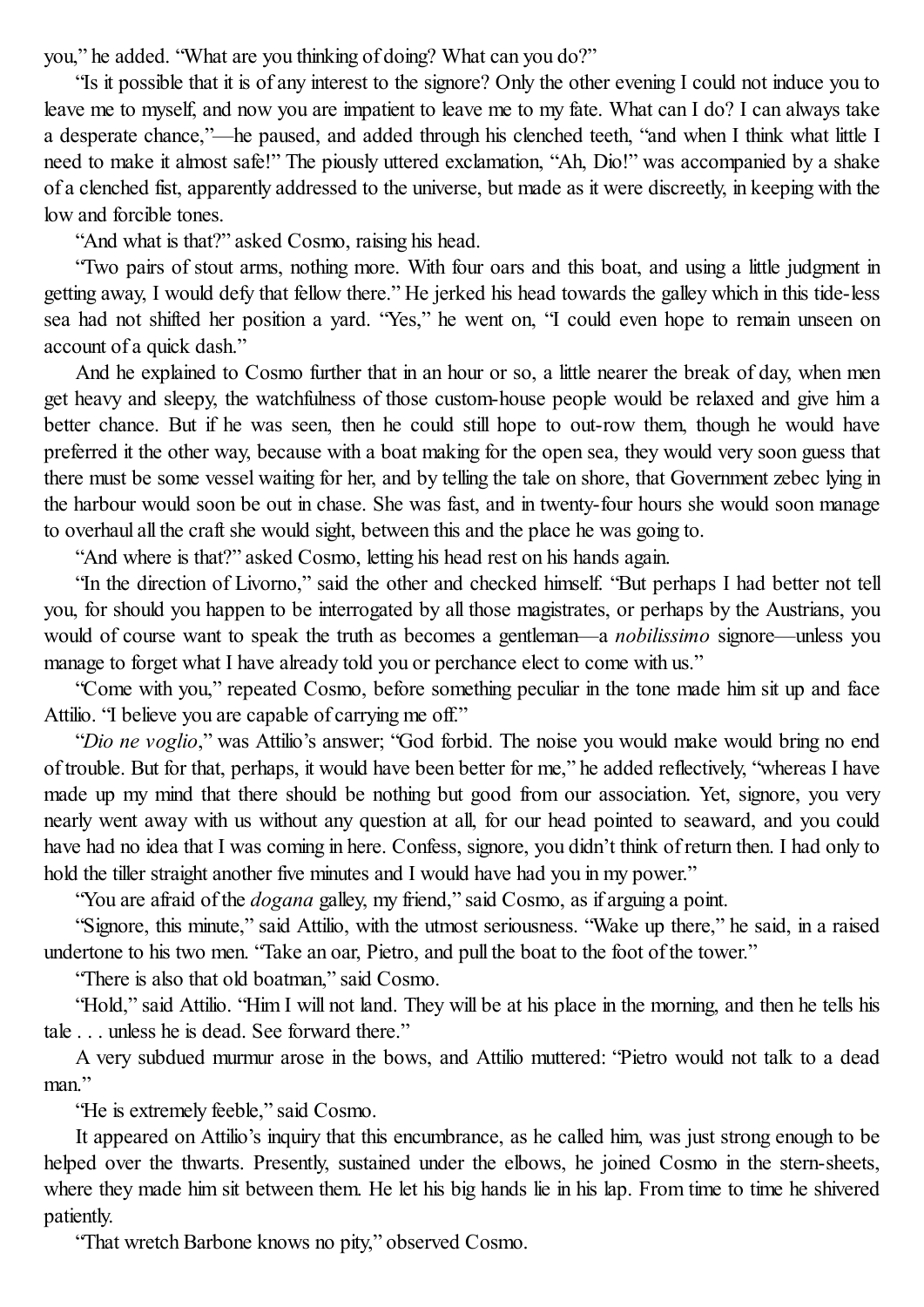"I suppose he was the nearest he could get. What tyranny! The helpless are at the mercy of those fellows. He saved himself the trouble of going three doors further."

They both looked at the ancient frame that age had not shrivelled.

"A fine man once," said Attilio in a low voice. "Can you hear me, *vecchio*?"

"*Si*, and see you too, but I don't know your voice," was the answer in a voice stronger than either of them expected, but betraying no sort of interest.

"They will certainly throw him into prison." And to Cosmo's indignant exclamation, Attilio pointed out that the old man would be the only person they would be able to get hold of and he would have to pay for all the rest.

Cosmo expressed the opinion that he would not stay there long.

"Better for him to die under the open sky than in prison," murmured Attilio in a gloomy voice. "Listen, old man, could you keep the boat straight at a star if I were to point you one?"

"I was at home in a boat before I could speak plainly," was the answer, while the boatman raised his arm and let it rest on the tiller as if to prove that he had strength enough for that at least.

"I have my boat's crew, signore. Let him do something for all Italy, if it is with his last breath, that old Genoese. And now if you were only to take that bow oar you have been using so well only a few moments ago, I will pull stroke and we will make this boat fly."

Cosmo felt the subdued vibration of this appeal, without having paid any attention to the words. They required no answer. Attilio pressed him as though he had been arguing against objections. Surely he was no friend of tyranny or of Austrian oppressors, and he would not refuse to serve a man whom some hidden power had thrown in his way. He, Attilio, had not sought him. He would have been content to have never seen him. He surely had nothing that could call him back on shore this very night, since he had not been more than three days in Genoa. No time for him to have affairs. The words poured out of his lips into Cosmo's ear, while the white-headed boatman sat still above the torrent of whispered speech, appearing to listen like a venerable judge. What could stand in the way of him lending his luck and the strength of his arm? Surely it couldn't be love, since he was travelling alone.

"Enough," said Cosmo, as if the word had been extorted from him by pain, but Attilio felt that his cause had been gained, though he hastened to apologise for the impropriety of the argument and assure the milor Inglese that nothing would be easier than to put him ashore in the course of the next day.

"What do you think, Excellency? There is my own native village not very far from Genoa on the Riviera di Ponente, and you will be amongst friends to carry out such orders as you may give, or pass you from one to another back to Genoa as fast as mules can climb or horses trot. And it would be the same from any point in Italy. They would get you into Genoa in disguise, or without disguise, and into the very house of Cantelucci, so that you could appear there without a soul knowing how you entered or how you came back."

Cosmo, feeling a sudden relief, wondered that he should have found it in the mere resolution to go off secretly with only the clothes he stood up in, absolutely without money or anything of value on him, not even a watch, and without a hat, at the mere bidding of a man bound on some secret work—God knows where, and for what object—and who had volunteered to him no statement except that he had cousins in every spot in Italy, and a love-affair with an *ortolana*. The enormous absurdity of it made him impatient to be doing, and upon his expressed desire to make a start, Attilio, with the words, "You command here, signore," told his men it was time to be moving.

In less than half an hour the boat, with all her crew crouching at the bottom, and using the oars for poling in the shallow water along the coast with infinite precaution to avoid knocks and bangs, as though the boat, the oars, and everything in her were made of glass, had been moved far enough from the tower to have her nose put to the open sea. After the first few strokes Cosmo felt himself drawn back again to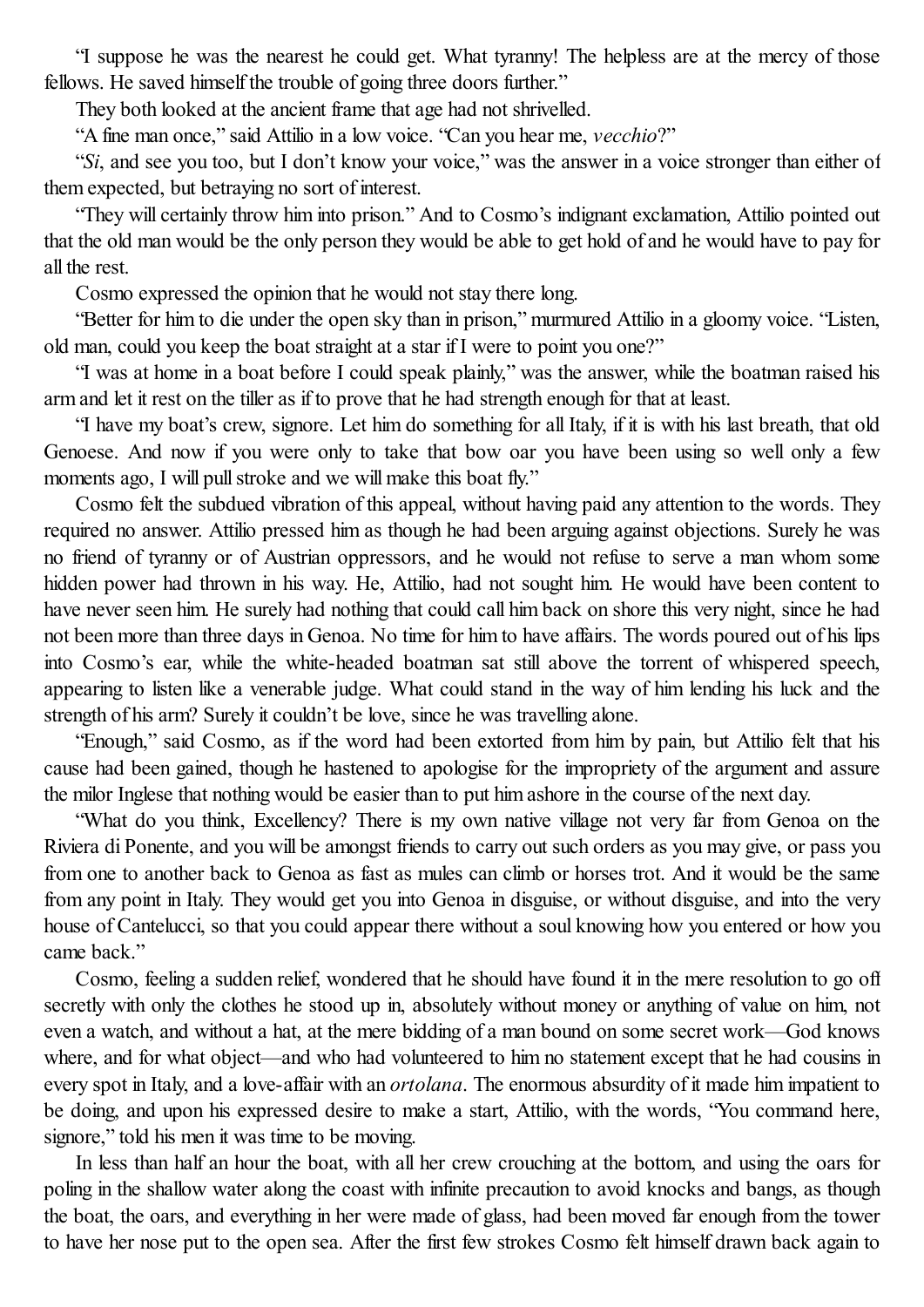the receding shore. But it was too late. He seemed to feel profoundly that he was not—perhaps no man was—a free agent. He felt a sort of fear, a faltering of all his limbs, as he swung back to his oar. Then his eyes caught the galley, indeed everybody's eyes in the boat were turned that way, except the eyes of the ancient steersman, the white-headed figure in an unexpectedly erect attitude, who, with hardly any breath left in his body, and a mere helpless victim of other men's will, had a strange appearance of the man in command.

In less than ten minutes the galley became invisible, and even the long shadows of the jetties had sunk to the level of the sea. There was a moment when one of the men observed without excitement: "She's after us," but this remark provoked no answer, and turned out to be mistaken, and for an hour longer Attilio, pulling stroke, watched the faint phosphorescent wake, the evanescent fire under the black smoothness of the sea, elusive like the tail of a comet amongst the dim reflections of the stars. Its straightness was the only proof of the silent helmsman with his arm resting along the tiller being still alive. Then he began to look about him, and presently laying in his oar relieved the old man at the tiller. He had to take his arm off it. The other never said a word.

The boat moved slowly now. The problem was to discover the awaiting felucca without lights, and with her sails lowered. Several times Attilio stood up to have a look without being able to make out anything. He was growing uneasy. He spoke to Cosmo.

"I hope we haven't passed her by. If we once get her between us and the land, it will be hopeless to catch sight of her till the day breaks. Better rest on your oars."

He remained standing himself. His eyes roamed to and fro patiently, and suddenly he emitted a short laugh.

"Why, there she is!"

He steered, still standing, while the others pulled gently. The old man, who had not emitted a sound, had slipped off the seat on to the stern-sheets. Attilio said quietly: "Take your oars in," and suddenly Cosmo felt the boat bump against the low side of the felucca, which he had never turned his head to see. No hail or even murmur came from her. She had no lights. Attilio's voice said: "You first, signore," and Cosmo, looking up, saw three motionless heads above the bulwarks. No word was spoken to him. He was not even looked at by those silent and shadowy men. The first sound he heard were the words: "Take care," pronounced by Attilio in connection with getting the old boatman on board. Cosmo standing aside saw a group carry him over to the other side of the deck. While the sails were being hoisted, he sat on the hatch and came to the very verge of believing himself invisible, tillsuddenly Attilio stood by his side.

"Like this, we will catch the very first breath of daybreak, and may a breeze follow it to take us out of sight of that town defiled by the Austrians and soon to be the prey of the nobles and the priests." He paused. "So at least Cantelucci says. There are bed-places below, if you want to take some rest, signore."

"I am not sleepy," said Cosmo. If no longer invisible, he could still feel disembodied, as it were. He was neither sleepy nor tired, nor hungry, nor even curious, as if altogether freed from the weaknesses of the body, and not indifferent, but without apprehensions or speculations of any sort to disturb his composure, as if of a fully-informed wisdom. He did not seem to himself to weigh more than a feather. He was suffering the reaction of the upheaval of all his feelings and the endless contest of his thoughts, and that sort of mental agony which had taken possession of him while he was descending the great staircase of the palazzo under the eye of the Count de Montevesso. It was as though one of those fevers in which the victim watches his own delirium had left him irresponsible, like a sick man in his bed. Attilio went on:

"Cantelucci's an experienced conspirator. He thinks that the force of the people is such that it would be like an uprising of the ground itself. May be, but where is the man that would know how to use it?"

Cosmo let it go by like a problem that could await solution or as a matter of mere vain words. The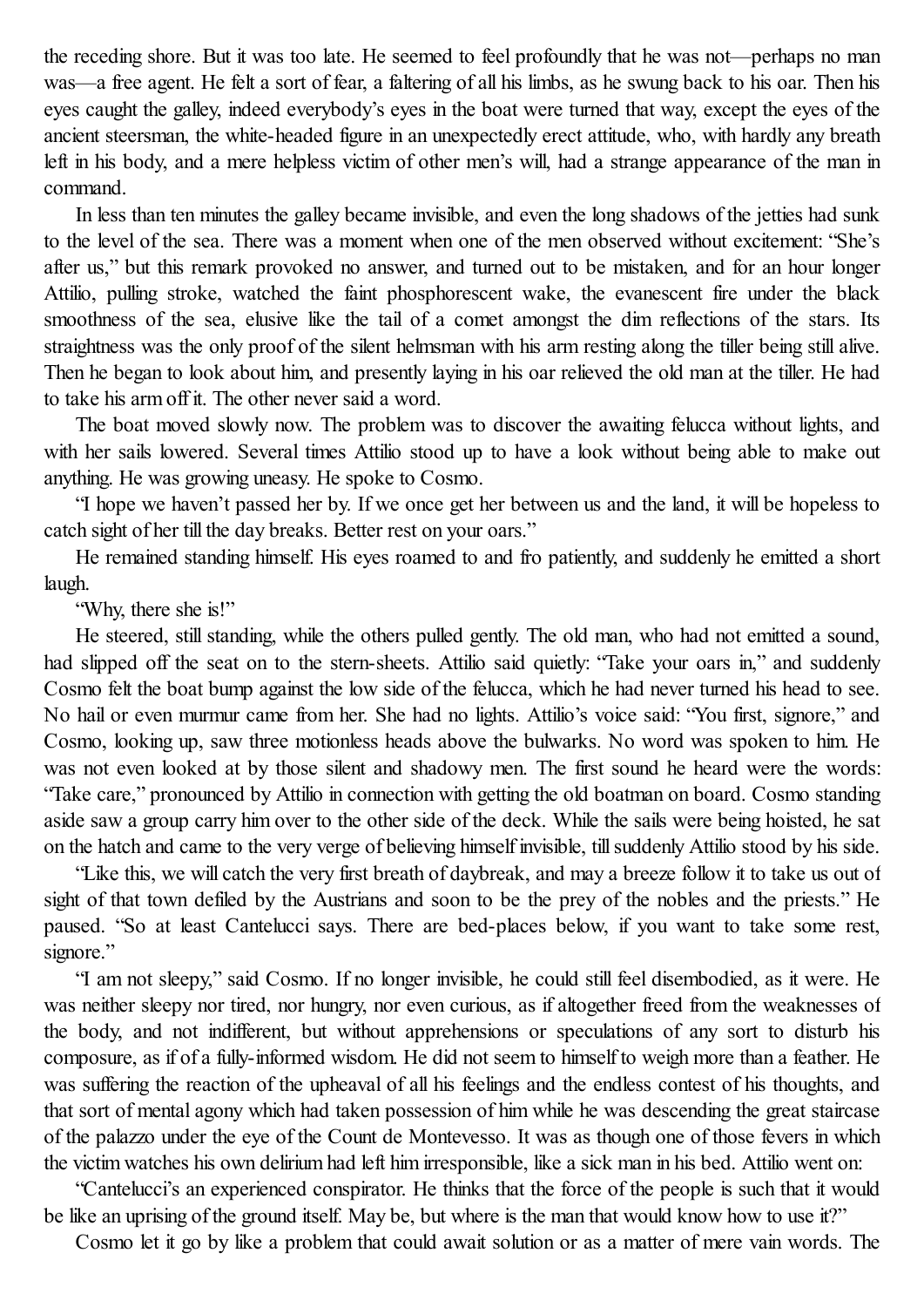night air did not stir, and Attilio changed his tone.

"They had their lines out ever since the calm began. We will have fish to eat in the morning. You will have to be one of ourselves for a time and observe the customs of the common people."

"Tell me, Attilio," Cosmo questioned, not widely, but in a quiet, almost confidential tone, and laying his hand for the first time on the shoulder of that man only a little older than himself. "Tell me, what am I doing here?"

Attilio, the wanderer of the seas along the southern shores of the earth, and the pupil of the hermit of the plains that lie under the constellation of the Southern sky, smiled in the dark, a faint friendly gleam of white teeth in an over-shadowed face. But all the answer he made was:

"Who would dare say now that our stars have not come together? Come and sit at the stern, signore. I can find a rug to throw over a coil of rope for a seat. I am now the *padrone* of this felucca, but of course, barring her appointed work, you are entirely the master of her."

These words were said with a marked accent of politeness, such as one uses for a courtesy formula. But he stopped for a moment on his way aft to point his finger on the deck.

"We have thrown a bit of canvas over him. Yes, that is the old man whose last bit of work was to steer a boat, and strange to think, perhaps it was done for Italy."

"Where is his star now?" said Cosmo, after looking down in silence for a time.

"Signore, it should be out," said Attilio, with studied intonation. "But who will miss it from the sky?"

THE END